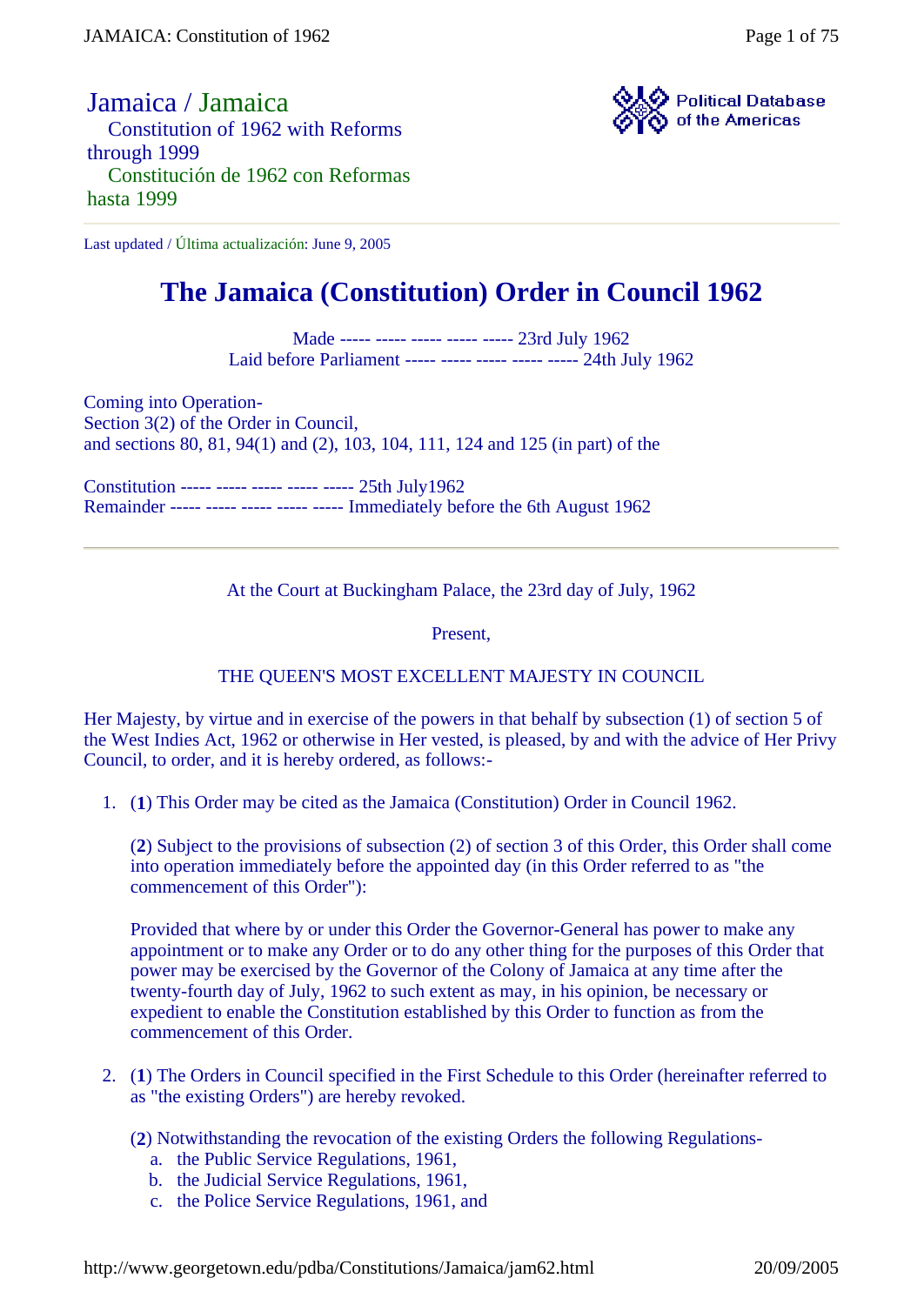d. the Jamaica (Constitution) (Retirement of Entitled Officers) Regulations, 1961, made thereunder and all amendments thereto shall continue in force subject to such adaptations or modifications as may be made thereto by or under section 4 of this Order and subject to amendment or repeal by the authority having power to amend or revoke the same.

(**3**) With effect from the commencement of this Order paragraph (f) (which specifies Jamaica) of the definition of the "the Territories" in subsection (1) of section 2 of the British Caribbean Court of Appeal Order in Council 1962 is revoked.

- 3. (**1**) Subject to the provisions of subsection (2) of this section and the other provisions of this Order, the Constitution of Jamaica set out in the Second Schedule to this Order (in this Order referred to as "the Constitution") shall come into force in Jamaica at the commencement of this Order.
	- (**2**) This subsection and the following provisions of the Constitution
		- a. sections 80 and 81,
		- b. subsections (1) and (2) of section 94,
		- c. sections 103 and 104,
		- d. section 111,
		- e. section 124, section 125 to the extent only as to enable a Director of Public Prosecutions to be appointed before the appointed day, shall come into force in Jamaica on the twenty-fifth day of July 1962:

Provided that in relation to any period prior to the appointed day references in these provisions of the Constitution-

- a. to the Governor-General and the Prime Minister shall be construed as references to the Governor and Premier respectively of the Colony of Jamaica;
- b. to Parliament and to the House of Representatives shall be construed as references to the Legislature and the House of Representatives constituted under the existing Orders; and
- c. to the Chief Justice or a Judge of the Supreme Court shall be construed as references to the Chief Justice or a Judge of the Supreme Court holding office under the existing Orders.
- 4. (**1**) All laws which are in force in Jamaica immediately before the appointed day shall (subject to amendment or repeal by the authority having power to amend or repeal any such law) continue in force on and after that day, and all laws which have been made before that day but have not previously been brought into operation may (subject as aforesaid) be brought into force, in accordance with any provision in that behalf, on or after that day, but all such laws shall, subject to the provisions of this section, be construed, in relation to any period beginning on or after the appointed day, with such adaptations and modifications as may be necessary to bring them into conformity with the provisions of this Order.

(**2**) Without prejudice to the generality of the preceding subsection, in any law which continues in force on and after the appointed day or which, having been made before that day, is brought into force on or after that day, unless the context other wise requires-

- a. references to the Governor shall, in relation to any period beginning on or after the appointed day, be construed as references to the Governor-General;
- b. references to the Legislature or to either chamber thereof shall, in relation to any period as aforesaid, be construed as references to the Parliament, or to the corresponding House thereof, established by the Constitution;
- c. references to any office (or to the person holding or acting in it) connected with either chamber of the Legislature shall, in relation to any such period as aforesaid be construed as references to the corresponding office (or the person holding or acting in it) constituted by or under the Constitution;
- d. references to the Cabinet, to the premier or to any other Minister shall, in relation to any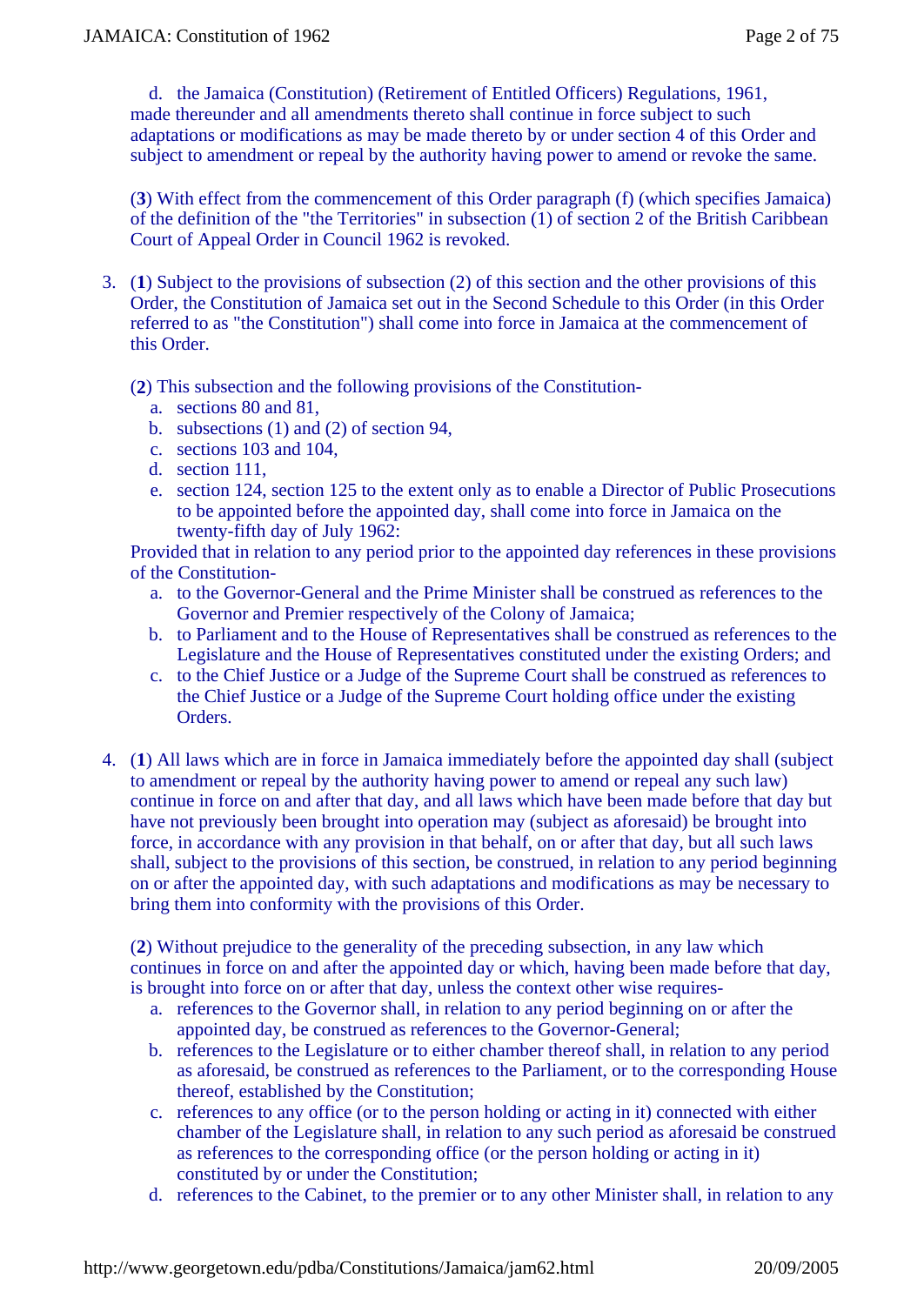such period as aforesaid, be construed as references respectively to the Cabinet established by the Constitution to the Prime Minister appointed for the time being under the Constitution and to the corresponding Minister so appointed;

- e. references to the Secretary to the Cabinet shall, in relation to any such period as aforesaid, be construed as references to the Secretary to the Cabinet established by the Constitution;
- f. references to the Privy Council shall, in relation to any such period as aforesaid, be construed as references to the Privy Council established by the Constitution;
- g. references to the Judicial Service Commission, the Public Service Commission or the Police Service Commission shall, in relation to any such period as aforesaid, be construed as references respectively to the Judicial Service Commission, the Public Service Commission or the Police Service Commission established by the Constitution;
- h. references to any other office (or to the person holding or acting in it) constituted by or under the existing Orders or to any other authority or body so constituted shall, in relation to any such period as aforesaid, be construed as references respectively to the corresponding office (or to the person holding or acting in it) or the corresponding authority or body constituted by or under the Constitution.

(**3**) For the purposes of this Order the Senate is the corresponding House to the Legislative Council constituted under the existing Orders.

(**4**) The Governor-General may, by Order published in the *Gazette*, declare-

- a. for the purposes of paragraphs (c) and (h) of subsection (2) of this section, what is the corresponding office, authority or body referred to in either of those paragraphs; and
- b. for the purposes of paragraph (d) of that subsection, who is the corresponding Minister referred to in that paragraph.
- (**5**)
	- a. The Governor-General may, by Order made at any time within a period of two years commencing with the appointed day and published in the *Gazette*, make such adaptations and modifications in any law which continues in force in Jamaica on and after the appointed day, or which having been made before that day, is brought into force on or after that day, as appear to him to be necessary or expedient by reason of anything contained in this Order.
	- b. Without prejudice to the generality of paragraph (a) of this subsection any Order made thereunder may transfer to the Director of Public Prosecutions any function by any such law vested in the Attorney-General.
	- c. An Order made by the Governor-General under this subsection shall have effect from such date, not earlier than the appointed day, as may be specified therein.
- 5. Without prejudice to the provisions of the preceding section and for the avoidance of doubt, it is hereby declared that any resolution of the House of Representatives passed before the appointed day and any law enacted by the Legislature before that day (whether such resolution was passed or such law enacted before or after the making of this Order) relay have effect for the purposes of section 117 of the Constitution as if they were respectively a resolution of the House of Representatives established by the Constitution or a law enacted by the Parliament so established.
- 6. (**1**) Notwithstanding any other provisions of this Order, the House of Representatives constituted under the existing Orders (in this section referred to as "the existing House of Representatives") shall be the House of Representatives of Jamaica during the period beginning with the commencement of this Order and ending with the first dissolution of Parliament thereafter.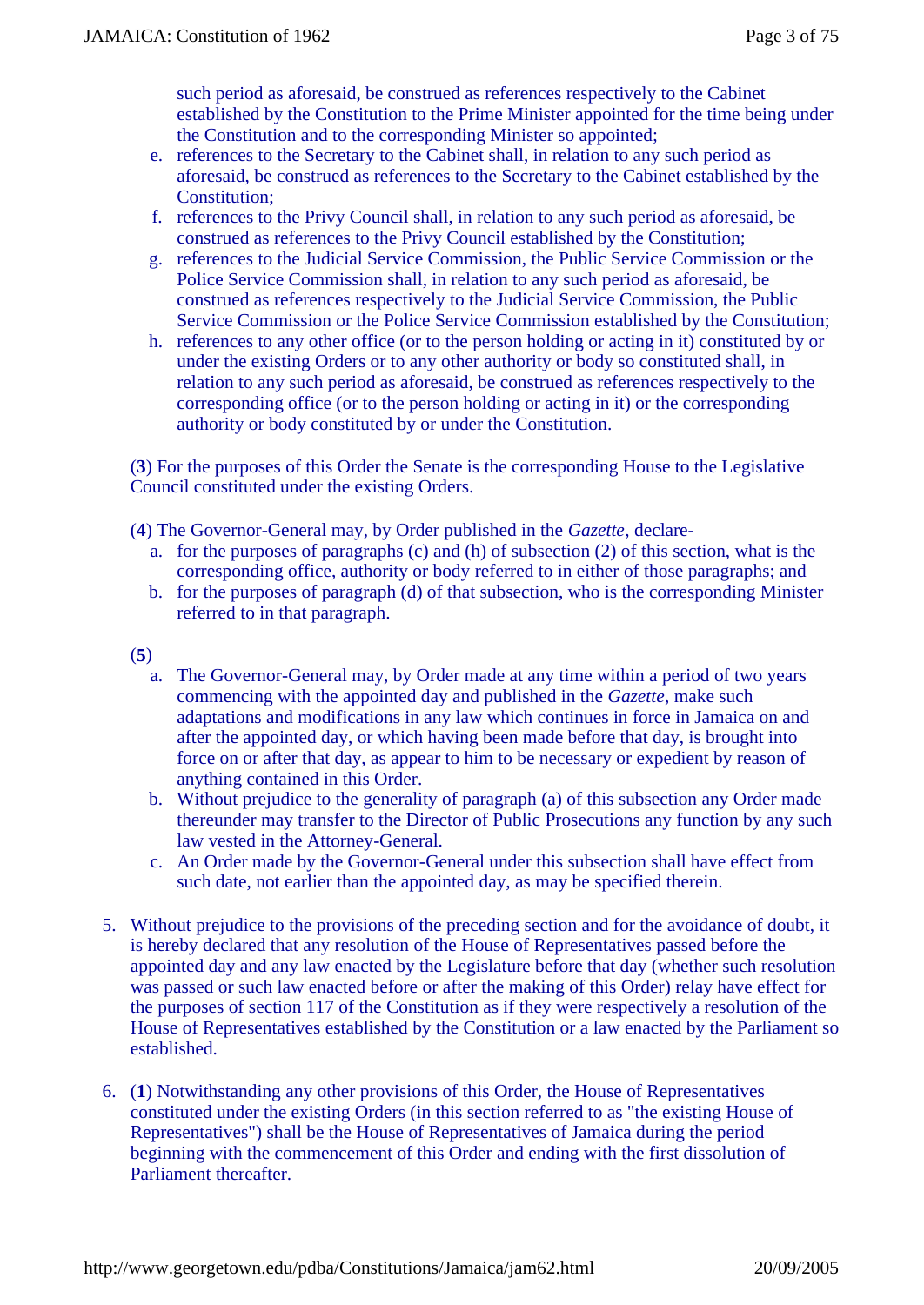(**2**) The persons who immediately before the commencement of this Order are members of the existing House of Representatives shall be members of the House of Representatives established by this Order and as from that time shall be deemed to have been elected as such in pursuance of section 36 of the Constitution and shall hold their seats in that House in accordance with the provisions of the Constitution.

(**3**) The persons who immediately before the commencement of this Order are Speaker and Deputy Speaker of the existing House of Representatives shall be Speaker and Deputy Speaker respectively of the House of Representatives established by this Order and as from that time shall be deemed to have been elected as such in pursuance of section 43 of the Constitution and shall hold office in accordance with the provisions of the Constitution.

(**4**) The Standing Orders of the existing House of Representatives as in force immediately before the commencement of this Order shall with such adaptations and modifications as may be necessary to bring them into conformity with this Order, be the first Standing Orders of the House of Representatives established by the Constitution as if they had been made in pursuance of section 51 of the Constitution.

(**5**) Notwithstanding anything contained in subsection (2) of section 64 of the Constitution (but subject to the provisions of subsections (3) and (4) of that section) Parliament shall, unless sooner dissolved, stand dissolved on the tenth day of April 1967.

- 7. The Standing Orders of the Legislative Council constituted under the existing Orders as in force immediately before the commencement of this Order shall, with such adaptations and modifications as may be necessary to bring them into conformity with this Order, be the first Standing Orders of the Senate established by the Constitution as if they had been made in pursuance of section 51 of the Constitution.
- 8. Until other provision is made in that behalf, the salary and allowances payable to members of either House, the President and Deputy President of the Senate, the Speaker and Deputy Speaker of the House of Representatives, Ministers and Parliamentary Secretaries shall be those payable to the persons last holding the corresponding offices immediately before the commencement of this Order.
- 9. (**1**) Any person who, immediately before the commencement of this Order holds office as Clerk or Deputy Clerk of the Legislative Council or of the House of Representatives shall, as from that time, hold the like office of Clerk or Deputy Clerk of the Senate or of the House of Representatives as if he had been appointed thereto under section 47 of the Constitution, and shall, until other provision is made in accordance with the provisions of that section, hold office on the same terms of service as applied to him immediately before the commencement of this Order.

(**2**) Any other person who, immediately before the commencement of this Order holds an office on the staff of the Clerk of the Legislative Council or on the staff of the Clerk of the House of Representatives shall hold the like office on the staff of the Clerk of the Senate or on the staff of the Clerk of the House of Representatives as from that time as if he had been appointed thereto under section 47 of the Constitution.

10. (**1**) The person who, immediately before the commencement of this Order, holds the office of Premier shall, as from that time hold office as Prime Minister as if he had been appointed thereto under section 70 of the Constitution; the persons who, immediately before the commencement of this Order, are members of the House of Representatives and hold office as other Ministers shall, as from that time, similarly hold the like offices under the Constitution; and references in the Constitution to the Cabinet shall be construed accordingly.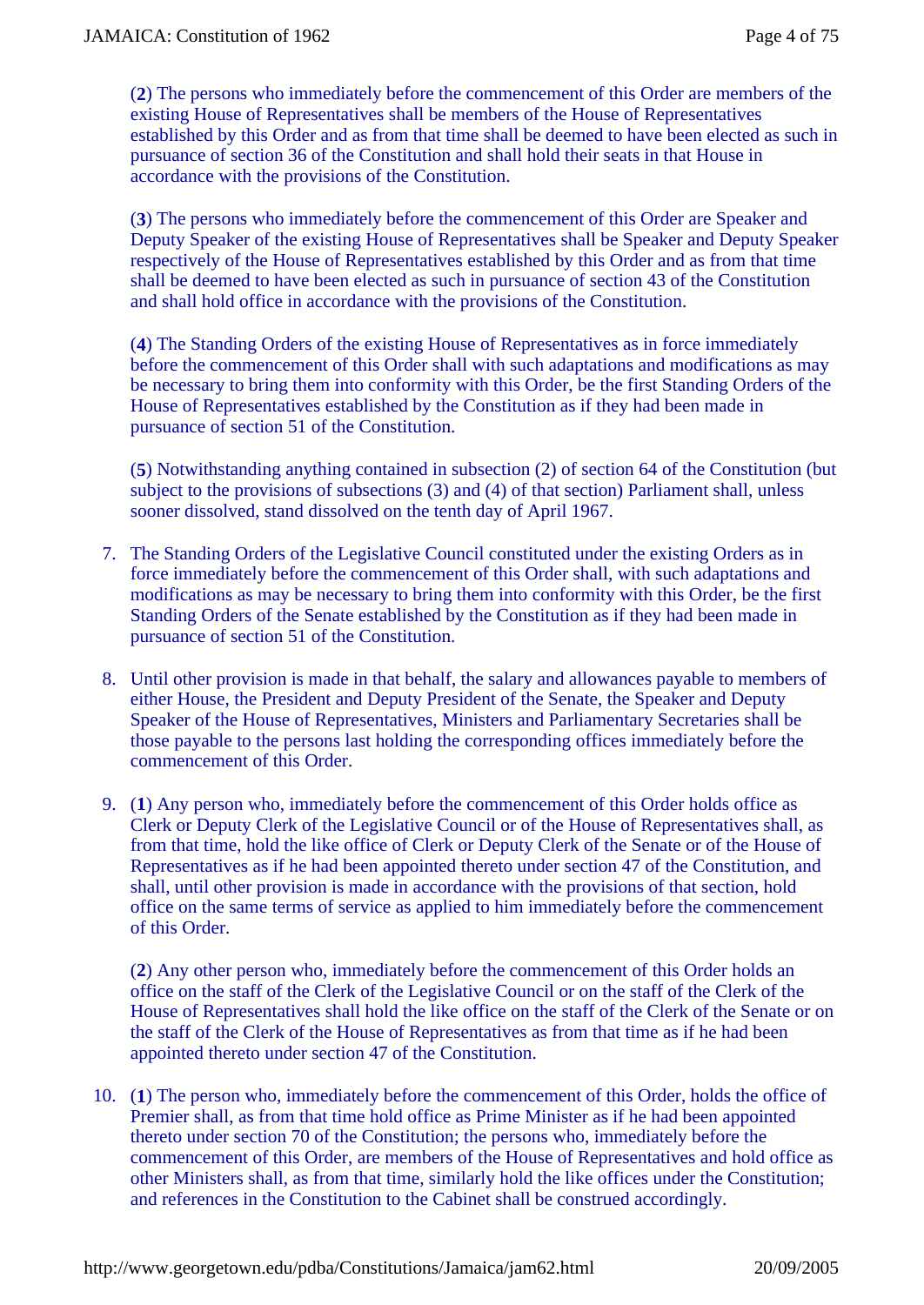(**2**) Where any Minister who holds office as from the commencement of this Order under the provisions of the preceding subsection is, by virtue of a direction given under the existing Orders, charged immediately before the commencement of this Order with responsibility for any subject or department, he shall be deemed as from the commencement of this Order to have been charged with the responsibility for the corresponding subject or department of government under subsection (1) of section 77 of the Constitution.

- 11. Any person who, immediately before the commencement of this Order, is a member of the House of Representatives and holds office as a Parliamentary Secretary shall, as from that time hold office as Parliamentary Secretary as if he had been appointed thereto under the provisions of section 78 of the Constitution.
- 12. The person who, immediately before the commencement of this Order holds office as Secretary of the Cabinet shall, as from that time, hold office as Secretary to the Cabinet as if he had been appointed thereto under the provisions of section 92 of the Constitution.
- 13. (**1**) The Supreme Court in existence immediately before the commencement of this Order shall be the Supreme Court for the purposes of the Constitution, and the Chief Justice and other Judges of the Supreme Court holding office immediately before the commencement of this Order shall, as from that time, continue to hold the like offices as if they had been appointed thereto under the provisions of Chapter VII of the Constitution.

(**2**) Until other provision is made under and in accordance with the provisions of section 101 of the Constitution, the salaries and allowances of the Judges of the Supreme Court shall be the salaries and allowances to which the holders of those offices were entitled immediately before the commencement of this Order.

14. (**1**) Any proceedings pending immediately before the commencement of this Order on appeal from the Supreme Court to the British Caribbean Court of Appeal may be continued after the commencement of this Order before the Court of Appeal established by the Constitution.

(**2**) Any judgment of the Supreme Court of the Federation of The West Indies or of the British Caribbean Court of Appeal in an appeal from a court of Jamaica given but not satisfied, before the commencement Order, may be enforced after the commencement of this Order as if it were a judgment of the Court of Appeal established by the Constitution.

- 15. The Court of Appeal established by the Constitution may have and exercise such jurisdiction and powers in respect of the Cayman Islands and the Turks and Caicos Islands as may be conferred upon it by any law for the time being in force in the Cayman Islands or the Turks and Caicos Islands, as the case may be, and may for the purpose of exercising that jurisdiction sit either in Jamaica or in the Cayman Islands or in the Turks and Caicos Islands as the case may be.
- 16. Until provision is made under and in accordance with subsection (4) of section 120 of the Constitution, the salary and allowances of the Auditor-General shall be the salary and allowances to which the holder of that office was entitled immediately before the commencement of this Order.
- 17. (**1**) Where any office has been established for the former Colony of Jamaica by or under the existing Orders or any existing law, and the Constitution establishes the same or an equivalent office for Jamaica, not being the office of Prime Minister, Minister, or Parliamentary Secretary, any person who, immediately before the commencement of this Order, is holding or acting in the former office shall, so far as is consistent with the provisions of this Order, be deemed as from the commencement of this Order to have been appointed to or to act in the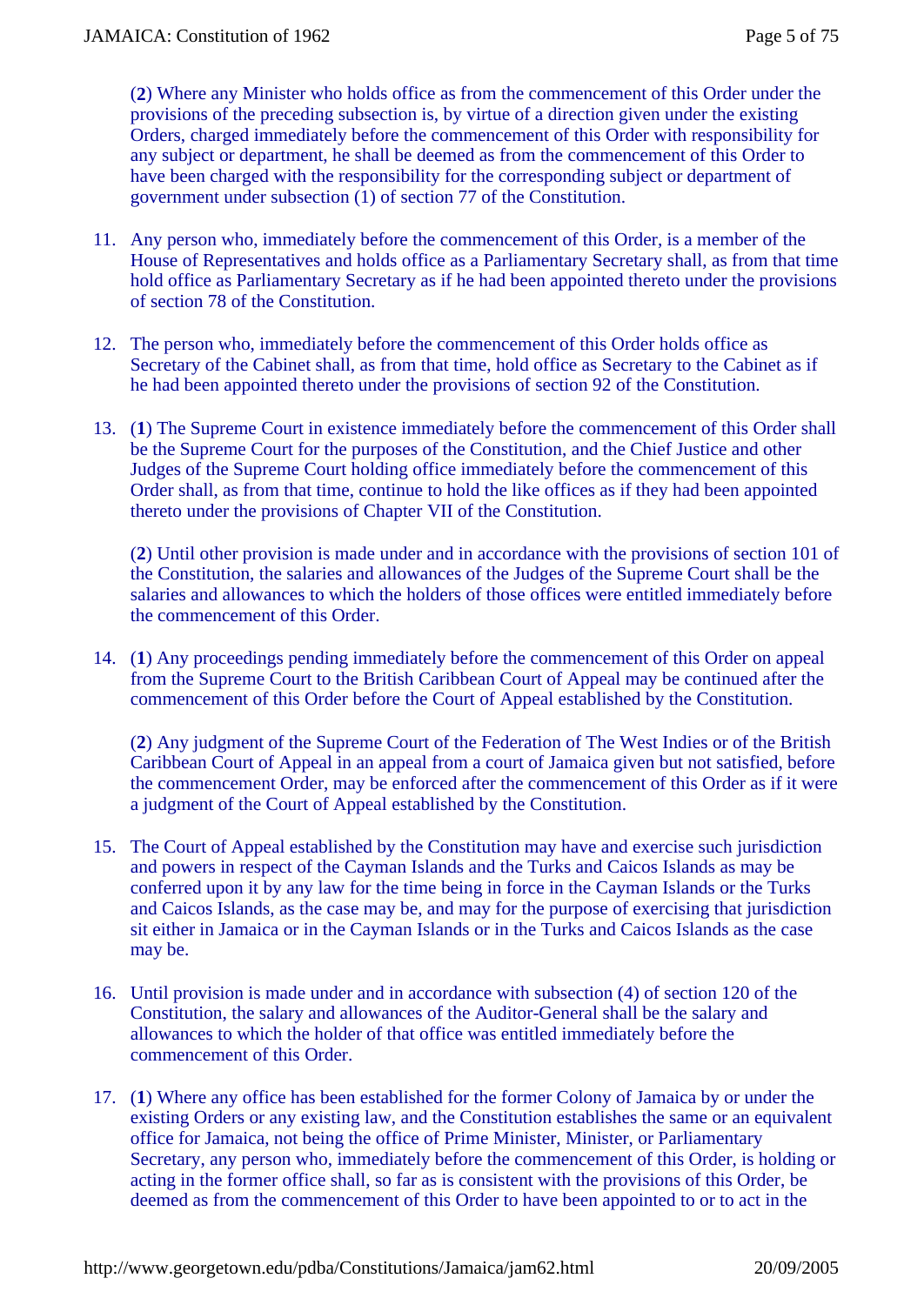latter office in accordance with the provisions of this Order and to have taken any necessary oath under this Order.

(**2**) Subject to the provisions of this Order, every person who, immediately before the commencement of this Order holds or is acting in a public office shall, as from that time, continue to hold or act in the like office as if he had been appointed thereto or to act therein in accordance with the provisions of this Order.

(**3**) The provisions of this section shall be without prejudice to-

- a. the provisions of section 6 of this Order; and
- b. any powers conferred by or under this Order upon any person or authority to make provision for the abolition of offices and the removal of persons holding or acting in any office.

(**4**) In this section "existing law" means such a law as is referred to in subsection (1) of section 4 of this Order.

- 18. Any matter which, immediately before the commencement of this Order, is pending before the Privy Council established under the existing Orders shall as from the commencement of this Order, be continued before the Privy Council established by the Constitution.
- 19. (**1**) Any power of the Governor of the Colony of Jamaica acting on the recommendation of a Commission established by the existing Orders (in this section referred to as "an existing Commission") which has been validly delegated to any person or authority under those Orders shall, as from the commencement of this Order, be deemed to have been delegated to that person or authority in accordance with the provisions of the Constitution.

(**2**) Any matter which, immediately before the commencement of this Order, is pending before an existing Commission or, as the case may be, before any person or authority to whom the power to deal with such matter has been validly delegated under the existing Orders shall as from the commencement of this Order be continued before the Judicial Service Commission established by the Constitution or the Public Service Commission or the Police Service Commission so established or, as the case may be, the said person or authority:

Provided that where an existing Commission or, as the case may be, any person or authority as aforesaid has, immediately before the commencement of this Order, partly completed the hearing of a disciplinary proceeding (in this section referred to as "the original hearing"), no person shall take part in the continued hearing unless he has also taken part in the original hearing; and where by virtue of this subsection the original hearing cannot be so continued the hearing of the disciplinary proceedings shall be recommenced.

20. (**1**) Any person who, immediately before the commencement of this Order, holds any office established by or under the existing Orders and who does not, as from the date of such commencement, hold any public office shall be entitled to the leave, beginning with the commencement of this Order, for which under the terms of service applicable to him immediately before the commencement of this Order he was then eligible:

Provided that if any such person holds, or is acting in, as from the commencement of this Order, any office established by or under the Constitution, the leave to which he is entitled under this section shall begin when he relinquishes that office.

(**2**) When any person is on leave under the provisions of subsection (1) of this section, he shall be regarded as still in the office which he held immediately before the commencement of this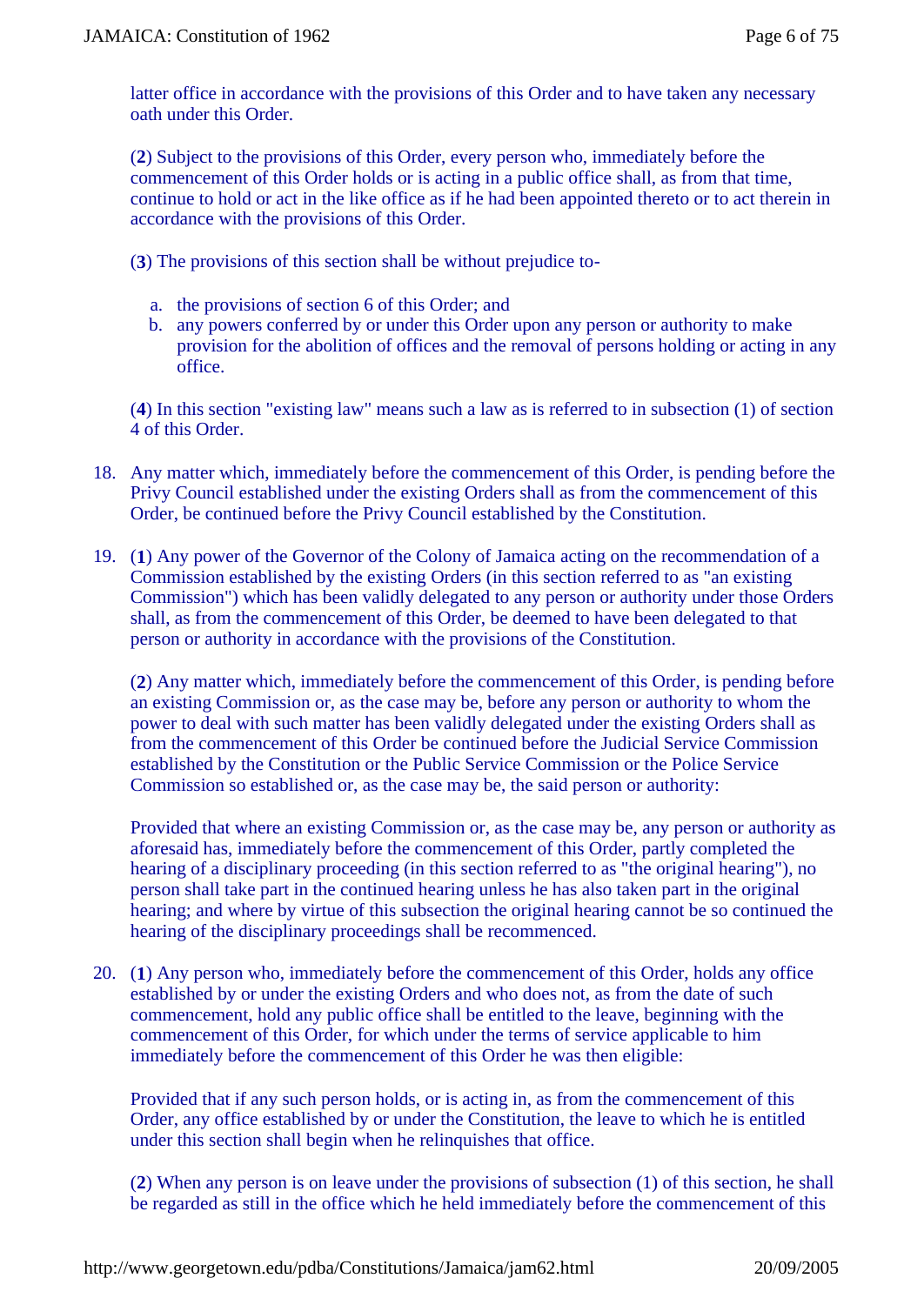Order.

21. (**1**) Parliament may alter any of the provisions of sections 1 to 22 (inclusive), other than section 15, of this Order including this section in the same manner as it may alter the provisions of the Jamaica Independence Act, 1962.

(**2**) Parliament may amend from time to time or repeal, in so far as it forms part of the law of Jamaica, section 15 of this Order by an Act passed in accordance with the provisions of paragraph (b) of subsection (4) of section 49 of the Constitution.

22. (**1**) In this Order references to any body or to any office shall be construed, in relation to any period before the commencement of this Order, as references to such body or such office as constituted by or under the existing Orders, and references to the holder of any office shall be similarly construed.

(**2**) The provisions of section 1 of the Constitution shall apply for the purposes of interpreting this Order as they apply for interpreting the Constitution.

# **The Constitution of Jamaica**

#### **Arrangement of sections**

## **CHAPTER I PRELIMINARY**

1. Interpretation.

2. Effect of this Constitution.

#### **CHAPTER II CITIZENSHIP**

- 3. Persons who become citizens on 6th August 1962.
- 4. Persons entitled to be registered as citizens.
- 5. Persons born in Jamaica after 5th August 1962.
- 6. Persons born outside Jamaica after 5th August 1962.
- 7. Marriage to citizen of Jamaica.
- 8. Deprivation of citizenship -on, acquisition or exercise of rights of another citizenship.
- 9. Commonwealth citizens.
- 10. Criminal liability of Commonwealth citizens.
- 11. Powers of Parliament.
- 12. Interpretation.

#### **CHAPTER III FUNDAMENTAL RIGHTS AND FREEDOMS**

- 13. Fundamental rights and freedoms of the individual.
- 14. Protection of right to life.
- 15. Protection from arbitrary arrest or detention.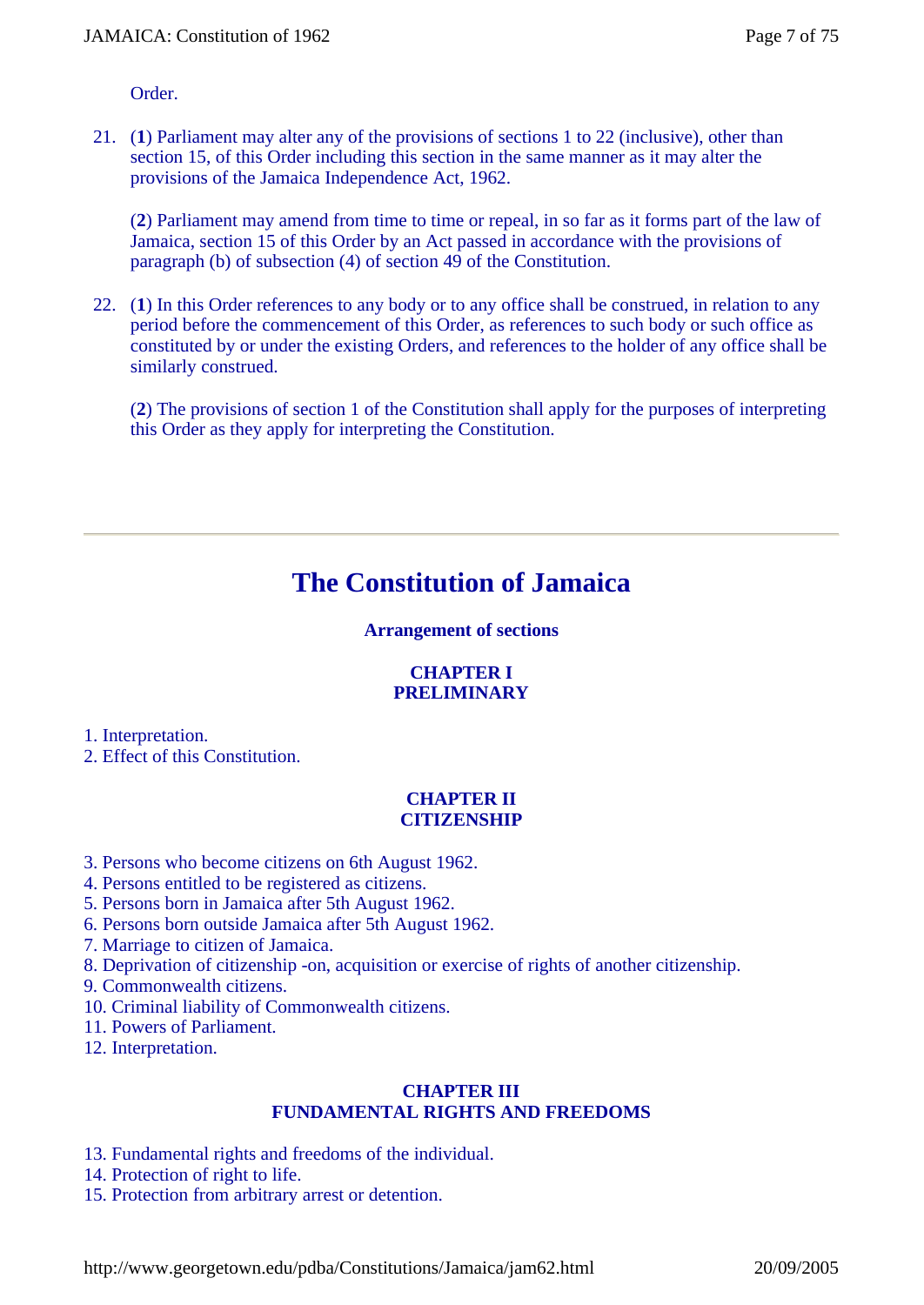- 16. Protection of freedom of movement.
- 17. Protection from inhuman treatment.
- 18. Compulsory acquisition of property.
- 19. Protection for privacy of home and other property.
- 20. Provisions to Secure protection of law.
- 21. Protection of freedom of conscience.
- 22. Protection of freedom of expression.
- 23. Protection of freedom of assembly and association.
- 24. Protection from discrimination on the grounds of race, etc.
- 25. Enforcement of protective provisions.
- 26. Interpretation of Chapter III.

## **CHAPTER IV THE GOVERNOR-GENERAL**

- 27. Establishment of office of Governor-General.
- 28. Oaths to be taken by Governor-General.
- 29. Acting Governor-General.
- 30. Deputy to Governor-General.
- 31. Personal staff of Governor-General.
- 32. Exercise of Governor-General's functions.

33. Broad Seal.

### **CHAPTER V PARLIAMENT**

#### **PART I Composition of Parliament**

- 34. Establishment of Parliament.
- 35. Senate.
- 36. House of Representatives.
- 37. Qualifications and disqualifications for electors.
- 38. Electoral law.
- 39. Qualification for membership of Senate and House of Representatives.
- 40. Disqualification for membership of Senate and House of Representatives.
- 41. Tenure of office of Senators and Members of House of Representatives.
- 42. President and Deputy President of Senate.
- 43. Speaker and Deputy Speaker of House of Representatives.
- 44. Determination of questions as to membership.
- 45. Filling of vacancies.
- 46. Unqualified persons sitting or voting.
- 47. Clerks to Houses of Parliament and their staffs.

## **PART 2**

## **Powers and Procedure of Parliament**

- 48. Power to make laws.
- 49. Alteration of this Constitution.
- 50. Special Acts of Parliament.
- 51. Regulation of procedure in Houses of Parliament.
- 52. Presiding in Senate and House of Representatives.
- 53. Quorum.
- 54. Voting.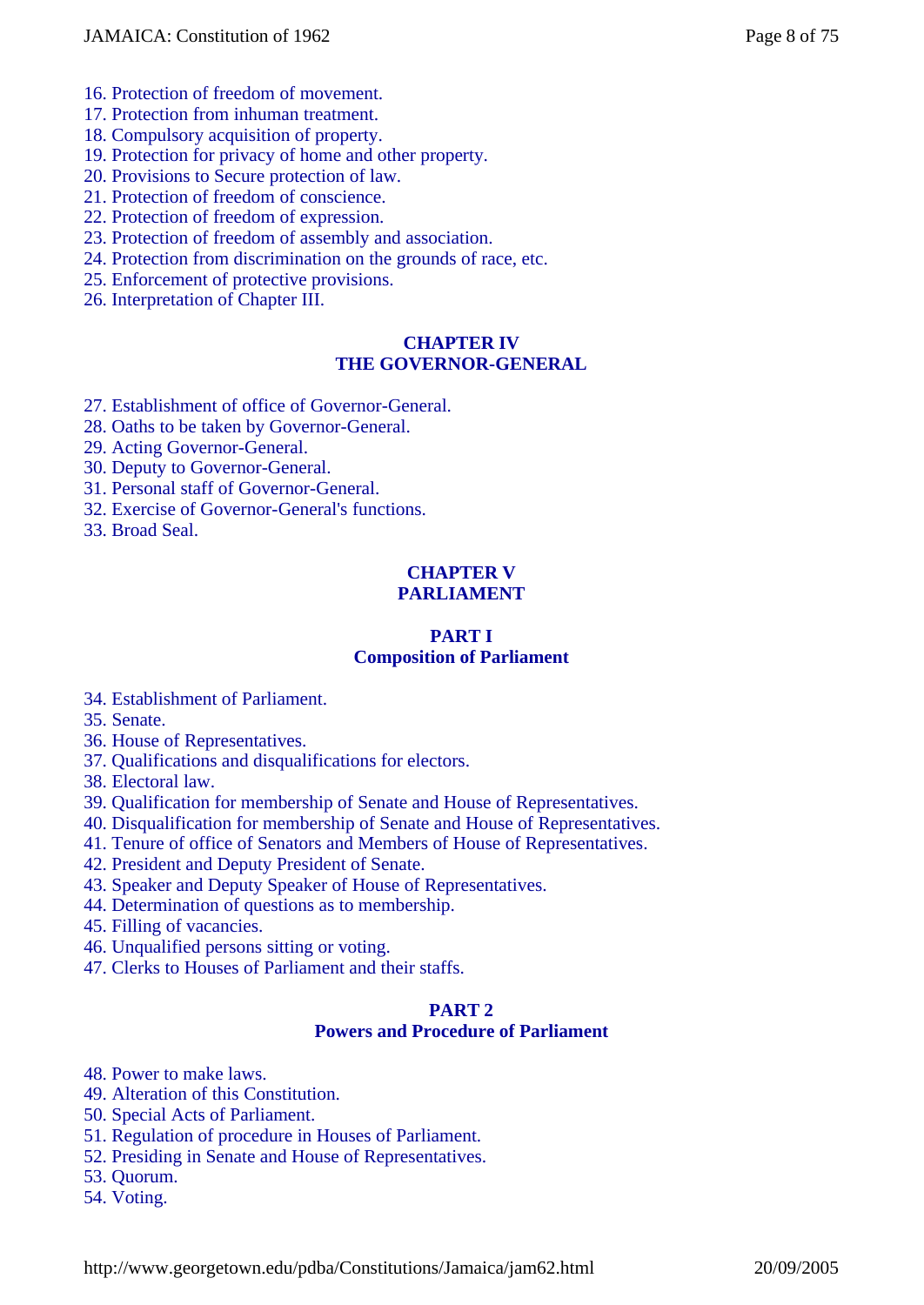- 55. Introduction of Bills, etc.
- 56. Restriction on powers of Senate as to Money Bills.
- 57. Restriction on powers of Senate as to Bills other than Money Bills and certain other Bills.
- 58. Provisions relating to sections 55, 56 and 57.
- 59. Restriction on powers of Senate as to certain statutory instruments.
- 60. Assent to Bills.
- 61. Words of enactment.
- 62. Oath of allegiance.

## **PART 3**

## **Summoning, prorogation and dissolution**

- 63. Sessions of Parliament.
- 64. Prorogation and dissolution of Parliament.
- 65. General elections and appointment of Senators.

### **PART 4 Delimitation of Constituencies**

66. Establishment of first constituencies.

67. Standing Committee of House of Representatives.

## **CHAPTER VI EXECUTIVE POWERS**

- 68. Executive authority of Jamaica.
- 69. Cabinet.
- 70. Appointment of Ministers.
- 71. Vacancy of office of Ministers.
- 72. Performance of Prime Minister's functions in certain events.
- 73. Temporary Ministers.
- 74. Oaths.
- 75 Presiding in Cabinet.
- 76: Governor-General to be informed concerning matters of Government.
- 77. Assignment of responsibility to Ministers.
- 78. Parliamentary Secretaries.
- 79. Attorney-General.
- 80. Leader of the Opposition.
- 81. Certain vacancies in office of Leader of Opposition.
- 82. Privy Council.
- 83. Tenure of office of members of Privy Council.
- 84. Incapacity of member of Privy Council.
- 85. Provisional appointments to Privy Council.
- 86. Senior Member of Privy Council.
- 87. Attendance of Governor-General.
- 88. Summoning of Privy Council and procedure.
- 89. Validity of proceedings of Privy Council.
- 90. Prerogative of mercy.
- 91. Pardon in capital cases.
- 92. Secretary to the Cabinet.
- 93. Permanent Secretaries.
- 94. Establishment of office and functions of Director of Public Prosecutions.
- 95. Remuneration of Director of Public Prosecutions.
- 96. Tenure of office of Director of Public Prosecutions.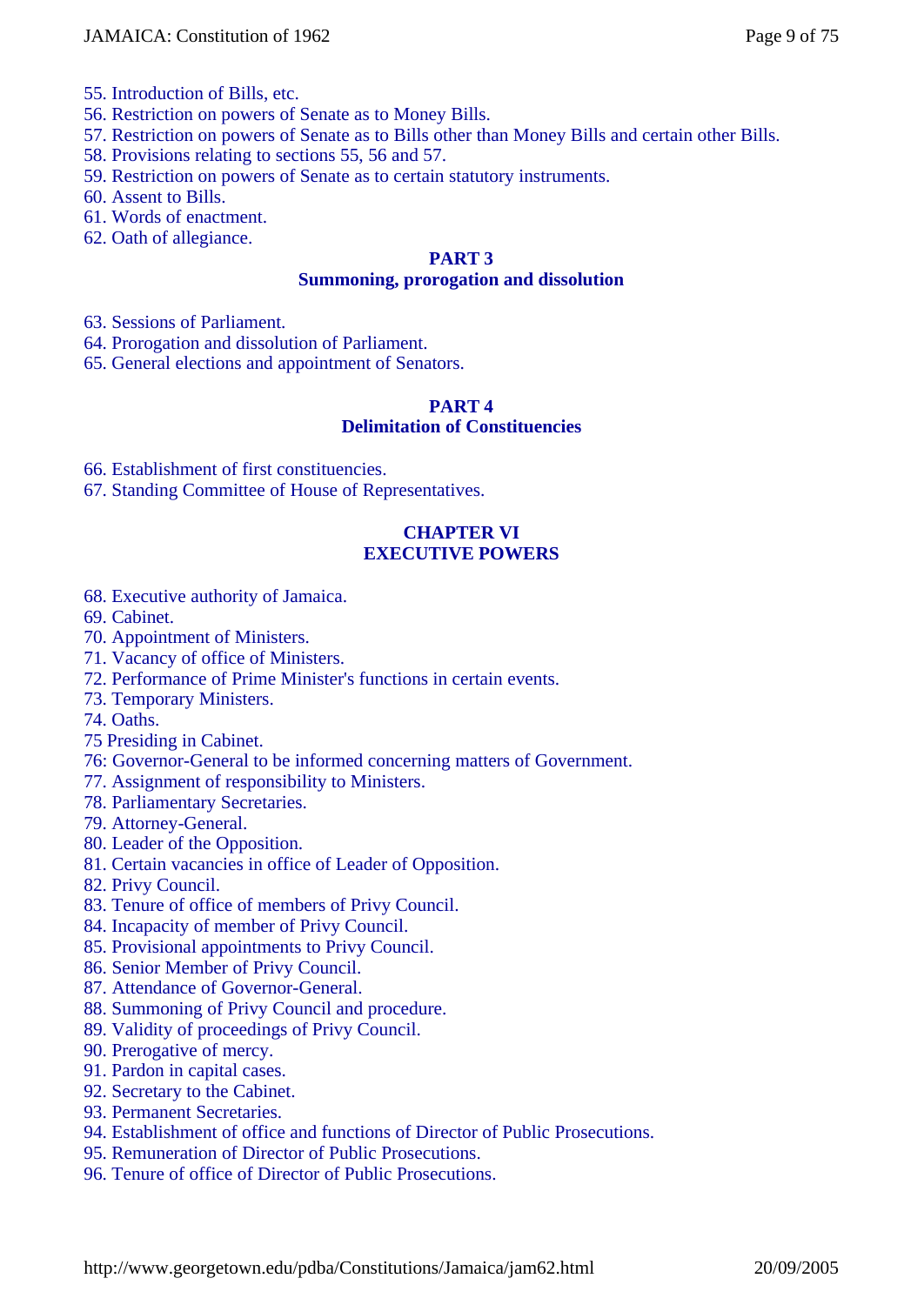#### **CHAPTER VII THE JUDICATURE**

#### **PART 1 The Supreme Court**

97. Establishment of the Supreme Court.

98. Appointment of Judges of the Supreme Court.

99. Acting Judges of the Supreme Court.

100. Tenure of office of Judges of the Supreme Court.

101. Remuneration of Judges of the Supreme Court.

102. Oaths to be taken by Judges of the Supreme Court.

### **PART 2 Court of Appeal**

103. Establishment of the Court of Appeal.

104. Appointment of Judges of the Court of Appeal.

105. Acting Judges of the Court of Appeal.

106. Tenure of office of Judges of the Court of Appeal.

107. Remuneration of Judges of the Court of Appeal.

108. Oaths to be taken by Judges of the Court of Appeal.

109. Number of judges.

#### **PART 3 Appeals to Her Majesty in Council**

110. Appeals from Court of Appeal to Her Majesty in Council.

### **PART 4 Judicial Service Commission**

111. Composition of Judicial Service Commission.

112. Appointment of Judicial officers.

113. Delegation of functions of Judicial Service Commission.

#### **CHAPTER VIII FINANCE**

114. Consolidated Fund.

115. Estimates.

116. Authorization of Expenditure.

117. Meeting expenditure from Consolidated Fund.

118. Contingencies Fund.

119. Public Debt.

120. Auditor-General.

121. Tenure of office of Auditor-General.

122. Functions of Auditor-General.

#### **CHAPTER IX THE PUBLIC SERVICE**

#### **PART 1 General**

http://www.georgetown.edu/pdba/Constitutions/Jamaica/jam62.html 20/09/2005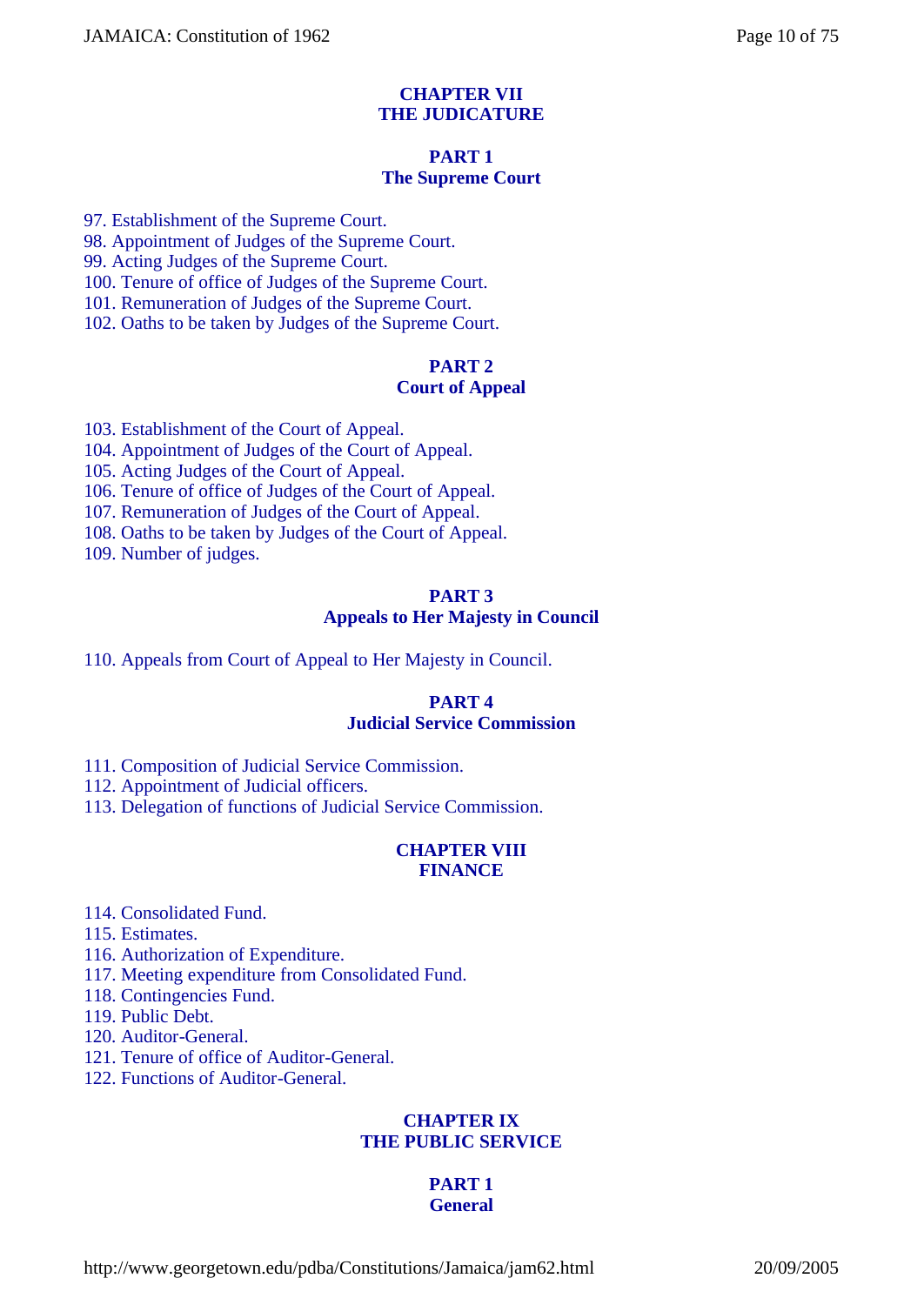- 123. Interpretation.
- 124. Public Service Commission.
- 125. Appointment, etc. of public officers.
- 126. Permanent Secretaries.
- 127. Delegation of functions of Public Service Commission.
- 128. Appointment, etc. of principal representatives of Jamaica abroad.

#### **PART 2 Police**

129. Police Service Commission.

130. Appointment, etc. of police officers.

131. Delegation of functions of Police Service Commission.

#### **PART 3 Pensions**

132. Applicability of pensions law.

133. Pensions, etc. to be charged on Consolidated Fund.

134. Grant and withholding of pensions, etc.

## **CHAPTER X MISCELLANEOUS**

- 135. Powers and procedure of Commissions.
- 136. Protection of Commissions, etc. from legal proceedings.
- 137. Resignations.
- 138. Re-appointments, etc.

#### **FIRST SCHEDULE**

Oaths.

#### **SECOND SCHEDULE**

Number and Boundaries of Constituencies.

#### **THIRD SCHEDULE**

Provisions relating to applicability of the Commissions of Enquiry Law to Tribunals appointed under this Constitution.

## **The Constitution of Jamaica**

#### Chapter I **Preliminary**

## 1. (**1**) In this Constitution unless it is otherwise provided or the context otherwise requires-

- "Act of Parliament" means any law made by Parliament;
- "the appointed day" means the sixth day of August, 1962;
- "the Broad Seal" means the Broad Seal of Jamaica;
- "the Cabinet" means the Cabinet established by section 69 of this Constitution;

- "the Clerk" and "the Deputy Clerk" mean respectively the Clerk and the Deputy Clerk of either House, as the context may require;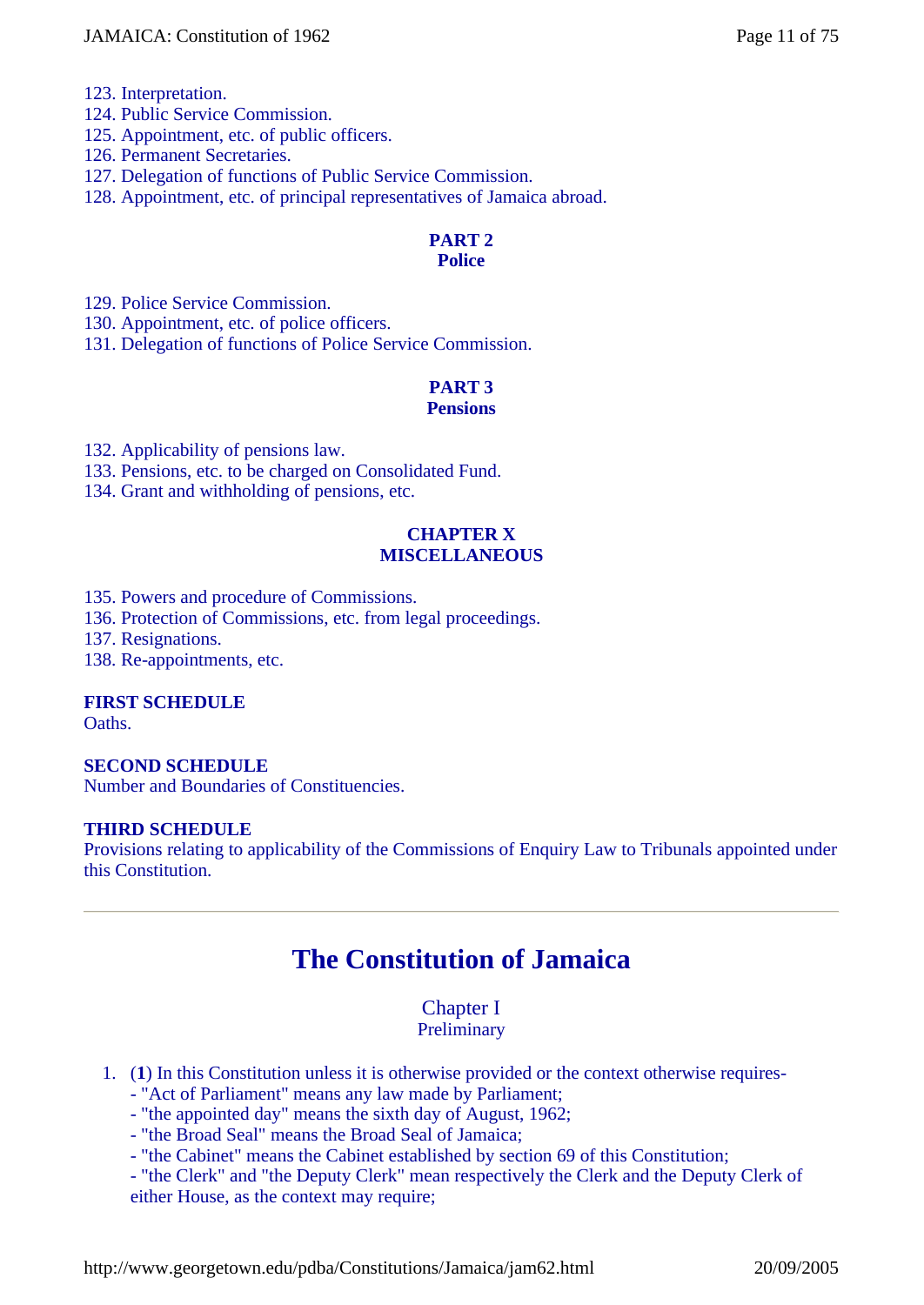- "the Commonwealth" means Jamaica, any country to which section 9 of this Constitution applies and any dependency of any such country;

- "the Consolidated Fund" means the Consolidated Fund established by section 114 of this Constitution;

- "constituency" means an area of Jamaica having separate representation in the House of Representatives;

- "defence force" means any naval, military or air force of the Crown in right of the Government of Jamaica;

- "the financial year" means the twelve months ending on the 31st day of March in any year or on such other date as may from time to time be prescribed by Act of Parliament;

- "the *Gazette*" means the Jamaica Gazette;

- "House" means either the Senate or the House of Representatives as the context may require;

- "Jamaica" has the meaning attributed to that expression in the Jamaica Independence Act, 1962;

- "law" includes any instrument having the force of law and any unwritten rule of law and "lawful" and "lawfully" shall be construed accordingly;

- "oath of allegiance" means the oath of allegiance set out in the First Schedule to this Constitution;

- "Parliament" means the Parliament of Jamaica;

- "police officer" means a member of the Jamaica Constabulary Force or any force, by whatever name called, for the time being succeeding to the functions of the Jamaica Constabulary Force;

- "the President" and "the Deputy President" mean respectively the President and the Deputy President of the Senate elected under section 42 of this Constitution;

- "Privy Council" means the Privy Council established by section 82 of this Constitution;

- "public office" means any office of emolument in the public service;

- "public officer" means the holder of any public office and includes any person appointed to act in any such office;

- "the public service" means, subject to the provisions of subsections (5) and (6) of this section, the service of the Crown in a civil capacity in respect of the Government of Jamaica (including service as a member of the Judicial Service Commission, the Public Service Commission or the Police Service Commission) and includes public service in respect of the former Colony of Jamaica;

- "session" means, in relation to a House, the sittings of that House commencing when it first meets after this Constitution comes into force or after the prorogation or dissolution of Parliament at any time and terminating when Parliament is prorogued or is dissolved without having been prorogued;

- "sitting" means, in relation to a House, a period during which that House is sitting continuously without adjournment and includes any period during which the House is in committee;

- "the Speaker" and "the Deputy Speaker" mean respectively the Speaker and Deputy Speaker elected under section 43 of this Constitution.

(**2**) Save where this Constitution otherwise provides or the context otherwise requires-

- a. any reference in this Constitution to an appointment to any office shall be construed as including a reference to an appointment on promotion or transfer to that office and to the appointment of a person to perform the functions of that office during any period during which it is vacant or during which the holder thereof is unable (whether by reason of absence or infirmity of body or mind or any other cause) to perform those functions; and
- b. any reference in this Constitution to the holder of an office by the term designating his office shall be construed as including a reference to any person for the time being lawfully performing the functions of that office.

(**3**) Where by this Constitution power is conferred on any person or authority to appoint a person to perform the functions of any office if the holder thereof is unable himself to perform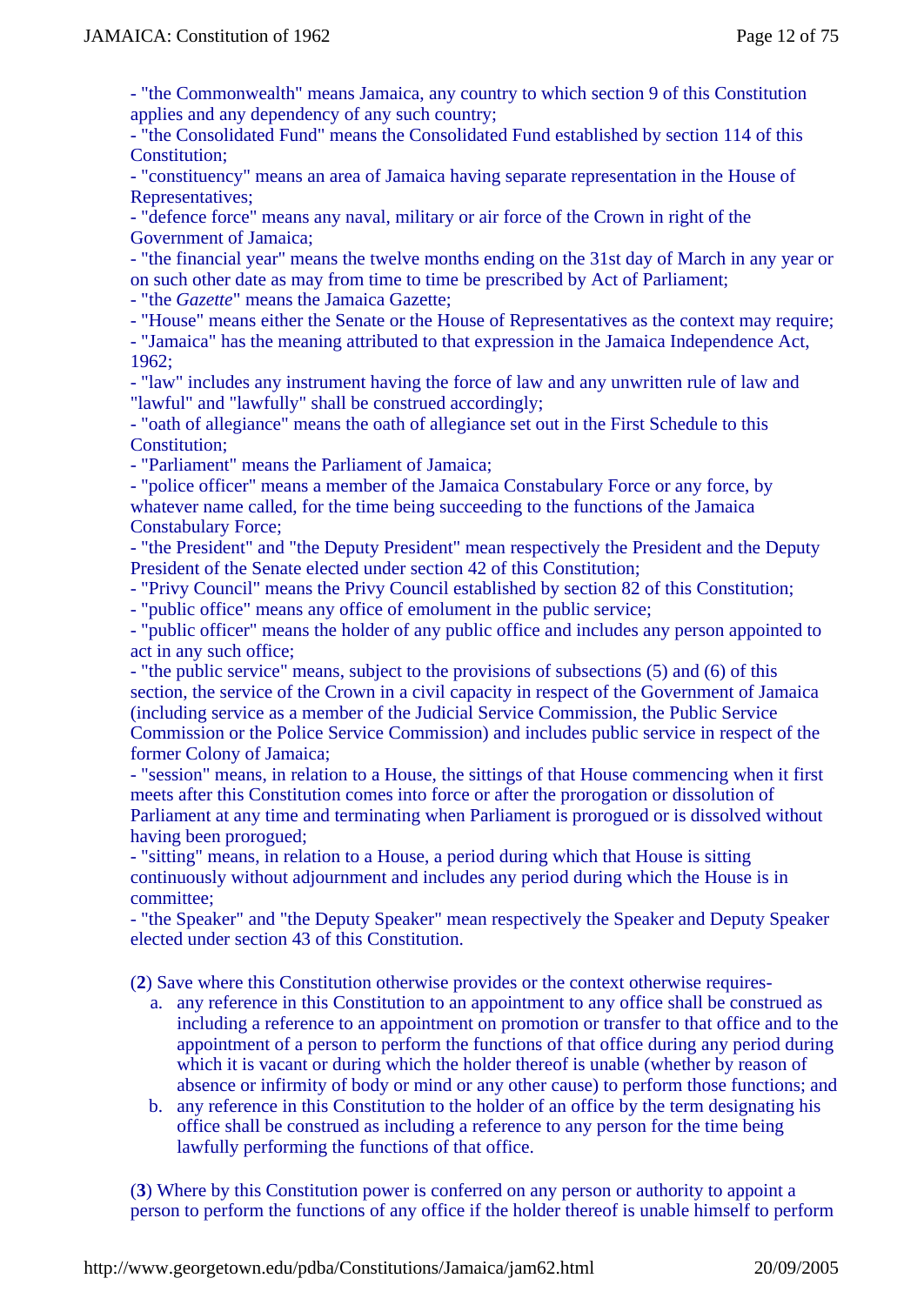its functions, any such appointment shall not be called in question on the ground that the holder of that office was not unable to perform those functions.

(**4**) For the purposes of this Constitution a person shall not be considered as holding a public office by reason only of the fact that he is in receipt of a pension or other like allowance in respect of public service.

(**5**) If it is provided by any law for the time being in force that an office (not being an office constituted by this Constitution) shall not be a public office for the purposes of Chapter V of this Constitution, this Constitution shall have effect accordingly as if that provision of that law were enacted herein.

(**6**) In this Constitution "the public service" does not include service in the office of Governor-General, President, Deputy President, Speaker, Deputy Speaker, Minister, Parliamentary Secretary, Leader of the Opposition, Senator, member of the House of Representatives, member of the Privy Council, Judge of the Supreme Court or Judge of the Court of Appeal or Clerk or Deputy Clerk of either House or service on the personal staff of the Governor-General or, subject to the provisions of section 79 of this Constitution, service in the office of Attorney-General.

(**7**) References in this Constitution to the power to remove a public officer from his office shall be construed as including references to any power conferred by any law to require or permit that officer to retire from the public service: Provided that-

- a. nothing in this subsection shall be construed as conferring on any person or authority power to require a Judge of the Supreme Court or Court of Appeal or the Director of Public Prosecutions or the Auditor-General to retire from the public service; and
- b. any power conferred by any law to permit a person to retire from the public service shall, in the case of any public officer who may be removed from office by some person or authority other than a Commission established by this Constitution, vest in the Public Service Commission.

(**8**) Where any power is conferred by this Constitution to make any Proclamation or order or to give any directions, the power shall be construed as including a power exercisable in like manner to amend or revoke any such Proclamation, order or directions.

(**9**) No provision of this Constitution that any person or authority shall not be subject to the direction or control of any other person or authority in exercising any functions under this Constitution shall be construed as precluding a court from exercising jurisdiction in relation to any question whether that person or authority has performed those functions in accordance with this Constitution or any other law.

(**10**) Any reference in this Constitution to a law enacted before the commencement of this Constitution shall, unless the context otherwise requires, be construed as a reference to that law as in force immediately before the appointed day.

(**11**) Where a person is required by this Constitution to make an oath he shall be permitted, if he so desires, to comply with that requirement by making an affirmation.

(**12**) The Interpretation Act, 1889 as in force on the appointed day, shall apply, with the necessary adaptations, for the purpose of interpreting this Constitution and otherwise in relation thereto as it applies for the purpose of interpreting, and in relation to, Acts of Parliament of the United Kingdom.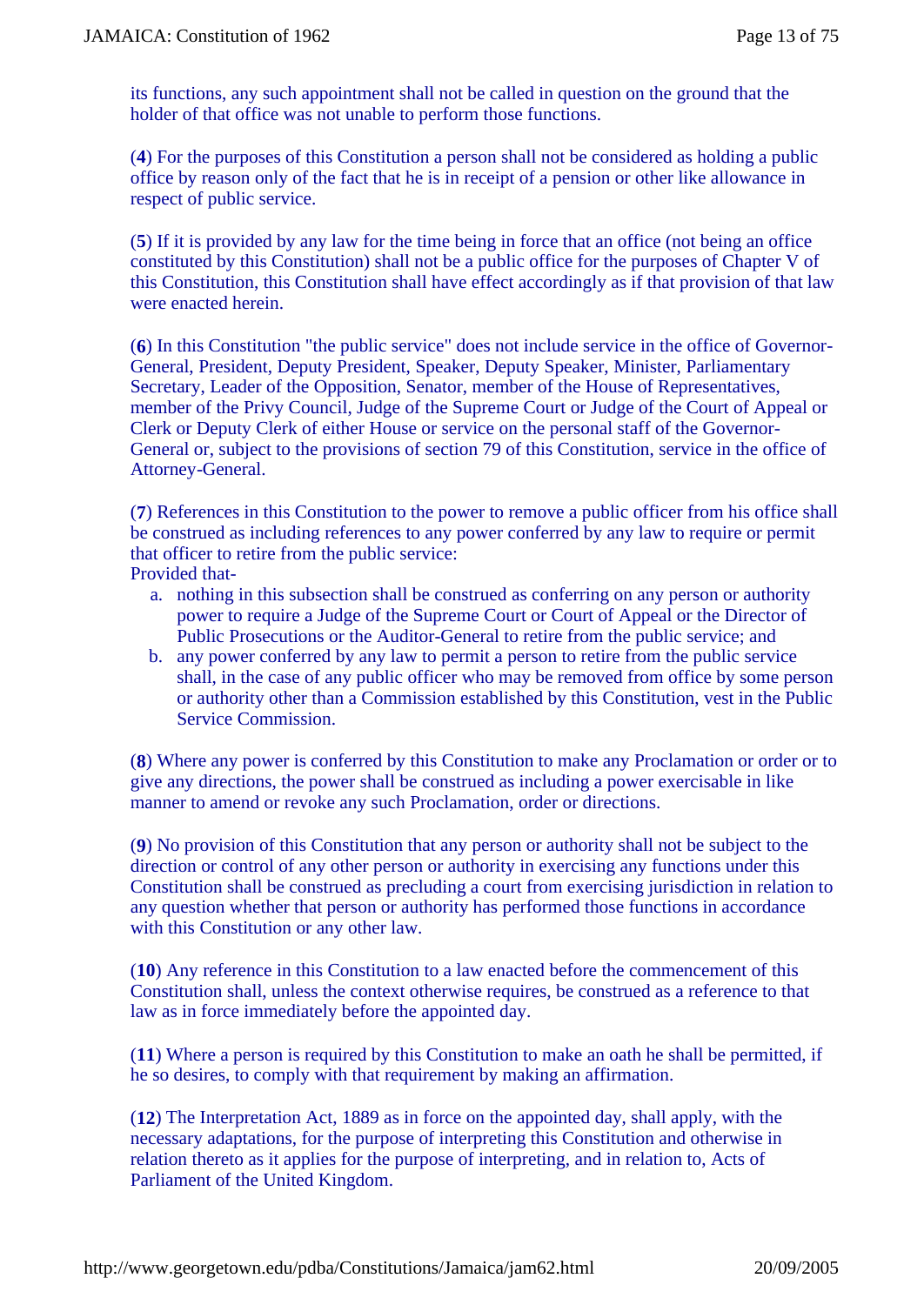2. Subject to the provisions of sections 49 and 50 of this Constitution, if any other law is inconsistent with this Constitution, this Constitution shall prevail and the other law shall, to the extent of the inconsistency, be void.

## Chapter II **Citizenship**

- 3. (**1**) A person may, in accordance with the provisions of this Chapter, become a citizen of Jamaica by
	- a. birth;
	- b. descent; or
	- c. registration as a citizen of Jamaica based on marriage to a citizen of Jamaica.

(**2**) Parliament may make provision for the acquisition of citizenship of Jamaica by persons who do not become citizens of Jamaica by virtue of the provisions of this Chapter.

(**3**) Subsection (1) shall not affect the right of any person who, before the 26th day of March, 1999, was entitled to Jamaican citizenship by virtue of any provision of the Constitution in force before that date.

**3A.**-(**1**) A person-

- a. who was born outside Jamaica before the sixth day of August 1962;
- b. who was not before the 1st day of March 1993, entitled to Jamaican citizenship by virtue of any provisions of this Constitution in force before that date; and
- c. whose father or mother, on the sixth day of August 1962, became or would but for his or her death have become a citizen of Jamaica in accordance with subsection (1) of section 3,

shall become a citizen of Jamaica on the 1st day of March 1993.

(**2**) Subsection (1) shall not affect the rights of any person who, before the 1st day of March 1993, was entitled to Jamaican citizenship by virtue of any provision of this Constitution which was in force before that date.

**3B.**-(**1**) Every person born in Jamaica shall become a citizen of Jamaica -

- a. on the sixth day of August, 1962, in the case of a person born before that date;
- b. on the date of his birth, in the case of a person born on or after the sixth day of August, 1962.
- (**2**) A person shall be deemed to be born in Jamaica
	- a. if he is born on a ship or aircraft registered in Jamaica or belonging to the Government; or
	- b. if at the time of his birth his mother
		- i. is a citizen of Jamaica residing in a country other than Jamaica by reason of her employment in the diplomatic service of Jamaica; or
		- ii. whether or not a citizen of Jamaica, is residing in a country other than Jamaica by reason of her being married to a citizen of Jamaica who is residing in that country by reason of his employment in the diplomatic service of Jamaica.

(**3**) A person shall not become a citizen of Jamaica by virtue of this section if at the time of his birth -

a. his father or mother possesses such immunity from suit and legal process as is accorded to an envoy of a foreign sovereign power accredited to Her Majesty in right of her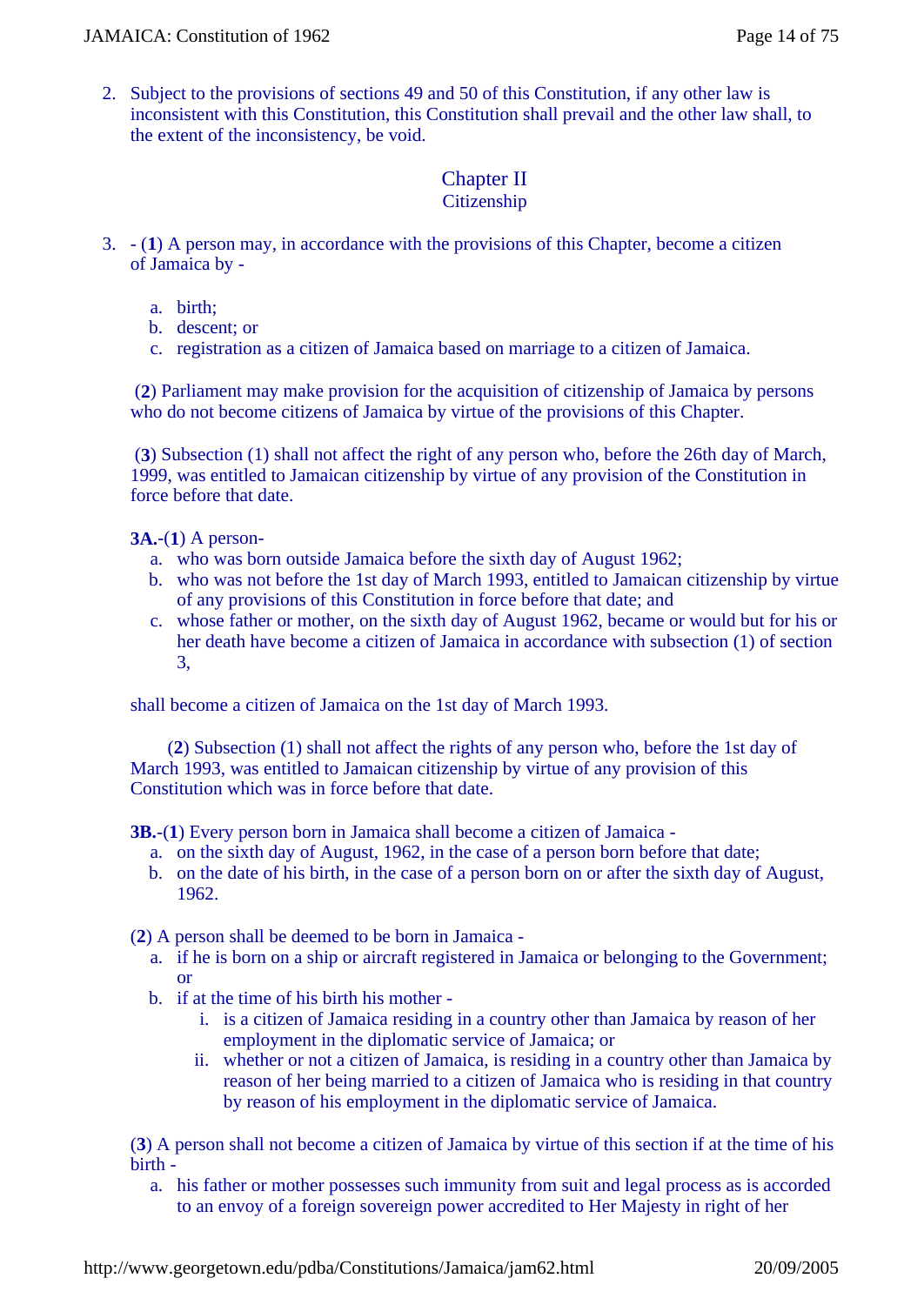government in Jamaica and neither of his parents is a citizen of Jamaica; or

b. his father or mother is an enemy alien and the birth occurs in a place then under occupation by the enemy.

**3C.** Every person born outside Jamaica shall become a citizen of Jamaica -

- a. on the sixth day of August, 1962, in the case of a person born before that date; or
- b. on the date of his birth, in the case of a person born on or after the sixth day of August, 1962,

if, at that date, his father or mother is a citizen of Jamaica by birth, descent or registration by virtue of marriage to a citizen of Jamaica.

- 4. (**1**) Any man or woman who, on the fifth day of August 1962, is or had been married to a person
	- a. who becomes a citizen of Jamaica by virtue of section 3 of this Constitution; or
	- b. who, having died before the sixth day of August 1962 would but for that person's death, have become a citizen of Jamaica by virtue of that section,

shall be entitled, upon making application in such manner as may be prescribed and, if he or she is a British protected person or an alien, upon taking the oath of allegiance, to be registered as a citizen of Jamaica.

(**2**) Any person who, on the fifth day of August 1962, is a citizen of the United Kingdom and Colonies-

- a. having become such a citizen under the British Nationality Act, 1948, by virtue of his having been naturalised in the former Colony of Jamaica as a British subject, before that Act came into force; or
- b. having become such a citizen by virtue of his having been naturalised or registered in the former Colony of Jamaica under that Act,

shall be entitled, upon making application before the sixth day of August 1964, in such manner as may be prescribed, to be registered as a citizen of Jamaica:

Provided that a person who has not attained the age of twenty-one years (other than a woman who is or has been married) may not make an application under this subsection himself but an application may be made on his behalf by his parent or guardian.

(**3**) Any man or woman who on the fifth day of August 1962 is or has been married to a person who subsequently becomes a citizen of Jamaica by registration under subsection (2) of this section shall be entitled, upon making application in such manner as may be prescribed and, if he or she is a British protected person or an alien, upon taking the oath of allegiance to be registered as a citizen of Jamaica.

## 5. **[Repealed by Act 18/1999.]**

#### 6. **[Repealed by Act 18/1999.]**

- 7. (**1**) Any man or woman who, after the fifth day of August 1962, marries a person who is or becomes a citizen of Jamaica shall, subject to subsection (2), be entitled, upon making application in such manner as may be prescribed and, if he or she is a British protected person or an alien, upon taking the oath of allegiance, to be registered as a citizen of Jamaica.
	- (**2**) A person may be denied registration under this section if
		- a. thre is satisfactory evidence that -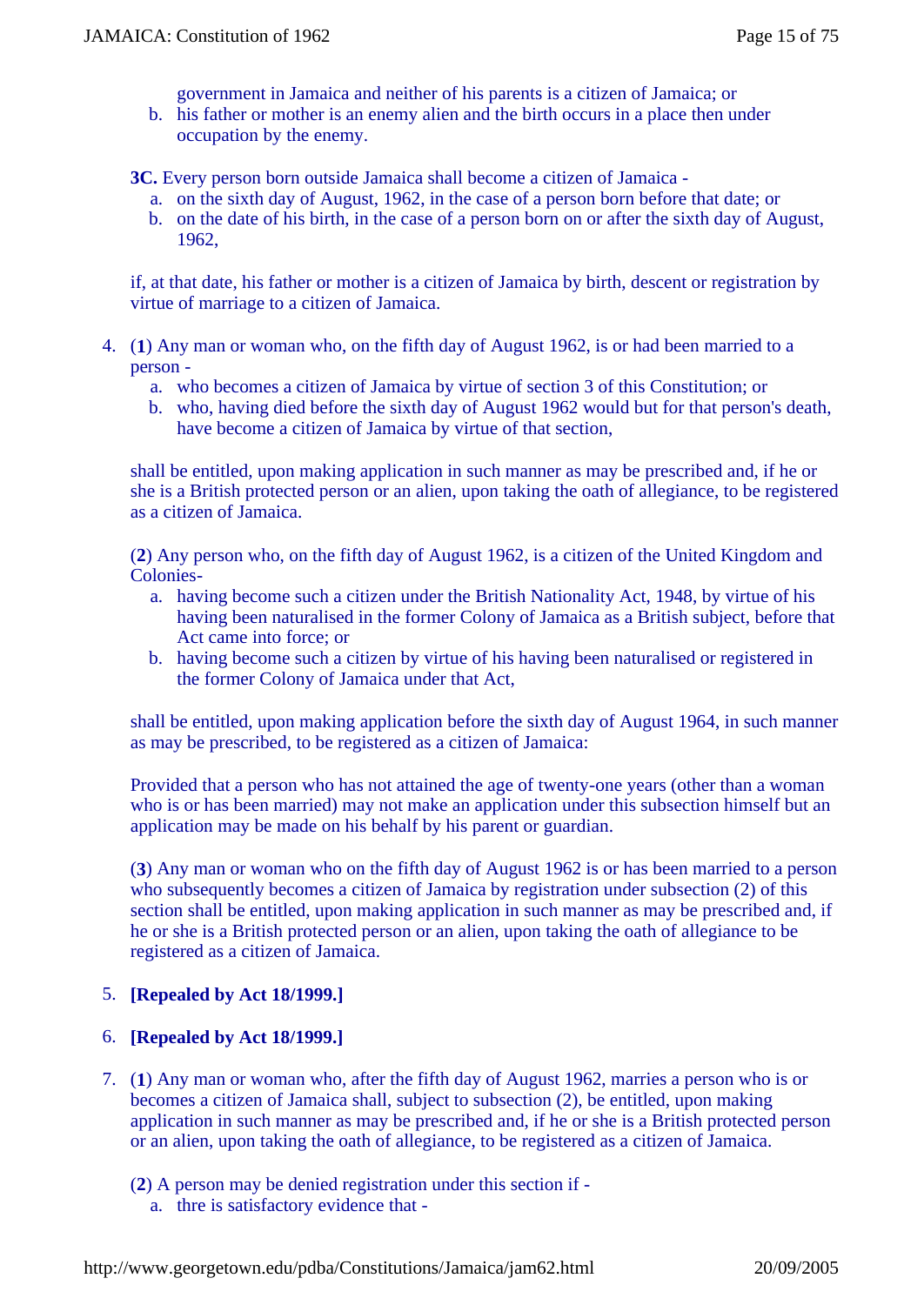- i. the marriage was entered into primarily for the purpose of enabling that person to acquire Jamaican citizenship; or
- ii. the parties to the marriage have no intention to live permanently with each other as spouses, after the marriage;
- b. the person has been convicted in any country of a criminal offence specified in any law which makes provision for such denial on the ground of such conviction.

(**3**) Subsection (2) shall not affect the right of any person who, before the 26th day of March, 1999, was entitled to apply for Jamaican citizenship by virtue of any provision of this Constitution in force before that date.

8. (**1**) No person who is a citizen of Jamaica by virtue of section 3 (1) (*a*), (*b*) or (*c*) shall be deprived of his citizenship of Jamaica.

(**2**) A person who is a citizen of Jamaica other than by virtue of 3 (1), (*a*), (*b*) or (*c*), shall not be deprived of his citizenship except by or under the provisions of a law -

- a. specifying the grounds on which such deprivation may take place and the procedure for such deprivation; and
- b. securing to any person affected thereby a right of access to the Supreme Court for the purpose of reviewing the decision to deprive him of his right to such citizenship.
- 9. (**1**) Every person who under this Constitution or any Act of Parliament is a citizen of Jamaica or under any enactment for the time being in force in any country to which this section applies is a citizen of that country shall, by virtue of that citizenship, have the status of a Commonwealth citizen.

(**2**) Every person who is a British subject without citizenship under the British Nationality Act, 1948, or who continues to be a British subject under section 2 of that Act shall by virtue of that status have the status of a Commonwealth citizen.

(**3**) Save as may be otherwise provided by Parliament, the countries to which this section applies are the United Kingdom and Colonies, Canada, Australia, New Zealand, India, Pakistan, Ceylon, Ghana, the Federation of Malaya, the Federation of Nigeria, the Republic of Cyprus, Sierra Leone, Tanganyika, the Federation of Rhodesia and Nyasaland and the State of Singapore.

- 10. A Commonwealth citizen who is not a citizen of Jamaica, or a citizen of the Republic of Ireland who is not a citizen of Jamaica, shall not be guilty of an offence against any law in force in Jamaica by reason of anything done or omitted in any part of the Commonwealth other than Jamaica or in the Republic of Ireland or in any foreign country unless
	- a. the act or omission would be an offence if he were an alien; and
	- b. in the case of an act or omission in any part of the Commonwealth or in the Republic of Ireland, it would be an offence if the country in which the act was done or the omission made were a foreign country.
- 11. Parliament may make provision
	- a. **[Deleted by Act 18/1999.]**
	- b. prescribing the grounds on which and the procedure whereby a person may be deprived of his citizenship of Jamaica;
	- c. for the renunciation by any person of his citizenship of Jamaica.
- 12. (**1**) In this Chapter-

- "alien" means a person who is not a Commonwealth citizen, a British protected person or a citizen of the Republic of Ireland;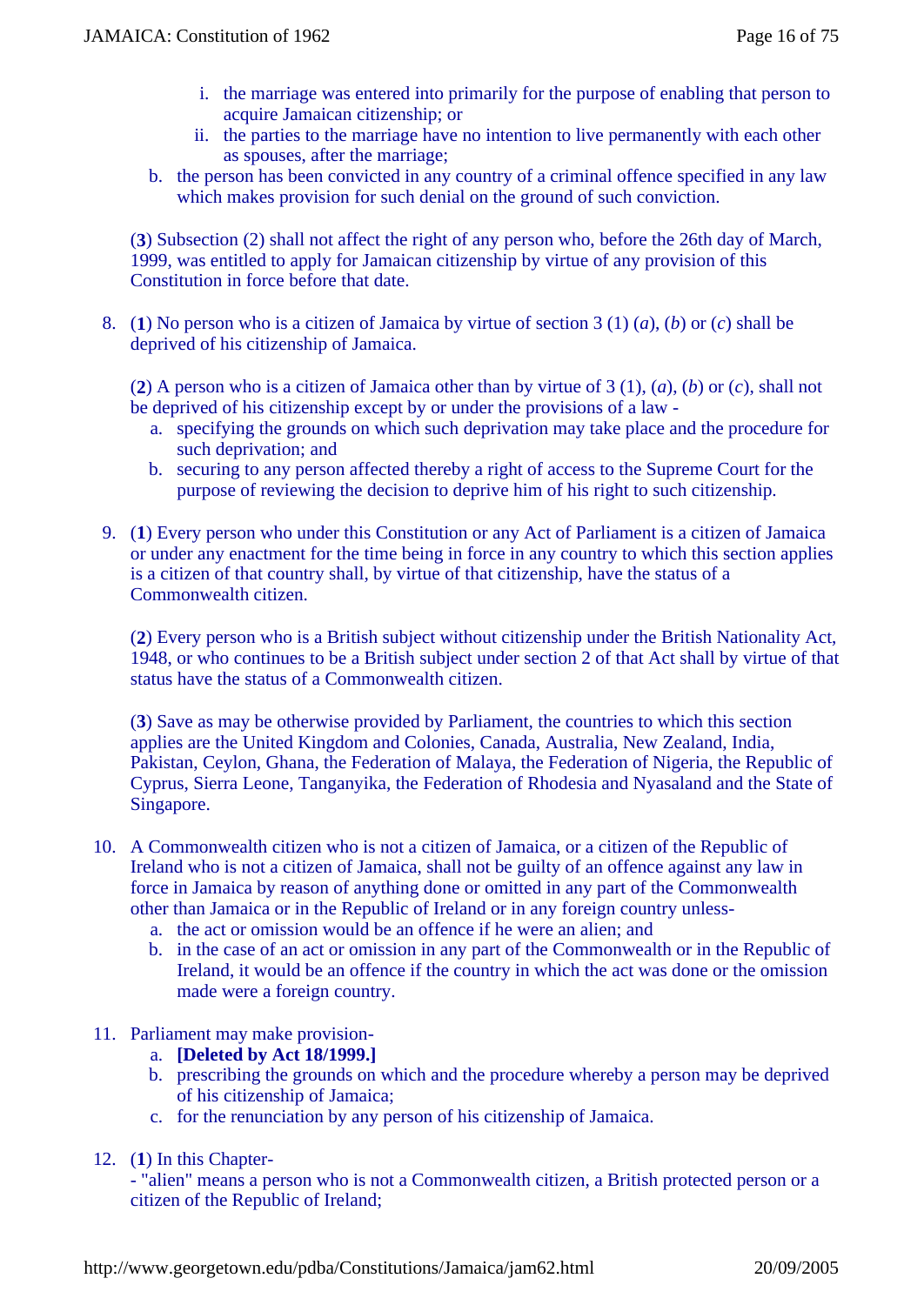- "British protected person" means a person who is a British protected person for the purposes of the British Nationality Act, 1948;

- "foreign country" means a country (other than the Republic of Ireland) that is not part of the Commonwealth;

- "prescribed" means prescribed by or under any Act of Parliament.

## (**2**) **[Deleted by Act 6 of 1993.]**

(**3**) For the purposes of this Chapter, a person born aboard a registered ship or aircraft, or aboard an unregistered ship or aircraft of the government of any country, shall be deemed to have been born in the place in which the ship or aircraft was registered or, as the case may be, in that country.

**(4)** Any reference in this Chapter to the national status of the parent of a person at the time of that person's birth shall, in relation to a person born after the death of his parent, be construed as a reference to the national status of the parent at the time of that parent's death; and where that death occurred before the fifth day of August, 1962, the national status that the parent would have had if he or she had died on the sixth day of August, 1962, shall be deemed to be his or her national status at the time of death.

## Chapter III

## Fundamental Rights and Freedoms

- 13. Whereas every person in Jamaica is entitled to the fundamental rights and freedoms of the individual, that is to say, has the right, whatever his race, place of origin, political opinions, colour, creed or sex, but subject to respect for the rights and freedoms of others and for the public interest, to each and all of the following, namely
	- a. life, liberty, security of the person, the enjoyment of property and the protection of the law;
	- b. freedom of conscience, of expression and of peaceful assembly and association; and
	- c. respect for his private and family life, the subsequent provisions of this Chapter shall have effect for the purpose of affording protection to the aforesaid rights and freedoms, subject to such limitations of that protection as are contained in those provisions being limitations designed to ensure that the enjoyment of the said rights and freedoms by any individual does not prejudice the rights and freedoms of others or the public interest.
- 14. (**1**) No person shall intentionally be deprived of his life save in execution of the sentence of a court in respect of a criminal offence of which he has been convicted.

(**2**) Without prejudice to any liability for a contravention of any other law with respect to the use of force in such cases as are hereinafter mentioned, a person shall not be regarded as having been deprived of his life in contravention of this section if he dies as the result of the use of force to such extent as is reasonably justifiable in the circumstances of the case -

- a. for the defence of any person from violence or for the defence of property;
- b. in order to effect a lawful arrest or to prevent the escape of a person lawfully detained;
- c. for the purpose of suppressing a riot, insurrection or mutiny; or
- d. in order lawfully to prevent the commission by that person of a criminal offence, or if he dies as the result of a lawful act of war.
- 15. (**1**) No person shall be deprived of his personal liberty save as may in any of the following cases be authorised by law
	- a. in consequence of his unfitness to plead to a criminal charge; or
	- b. in execution of the sentence or order of a court, whether in Jamaica or elsewhere, in respect of a criminal offence of which he has been convicted; or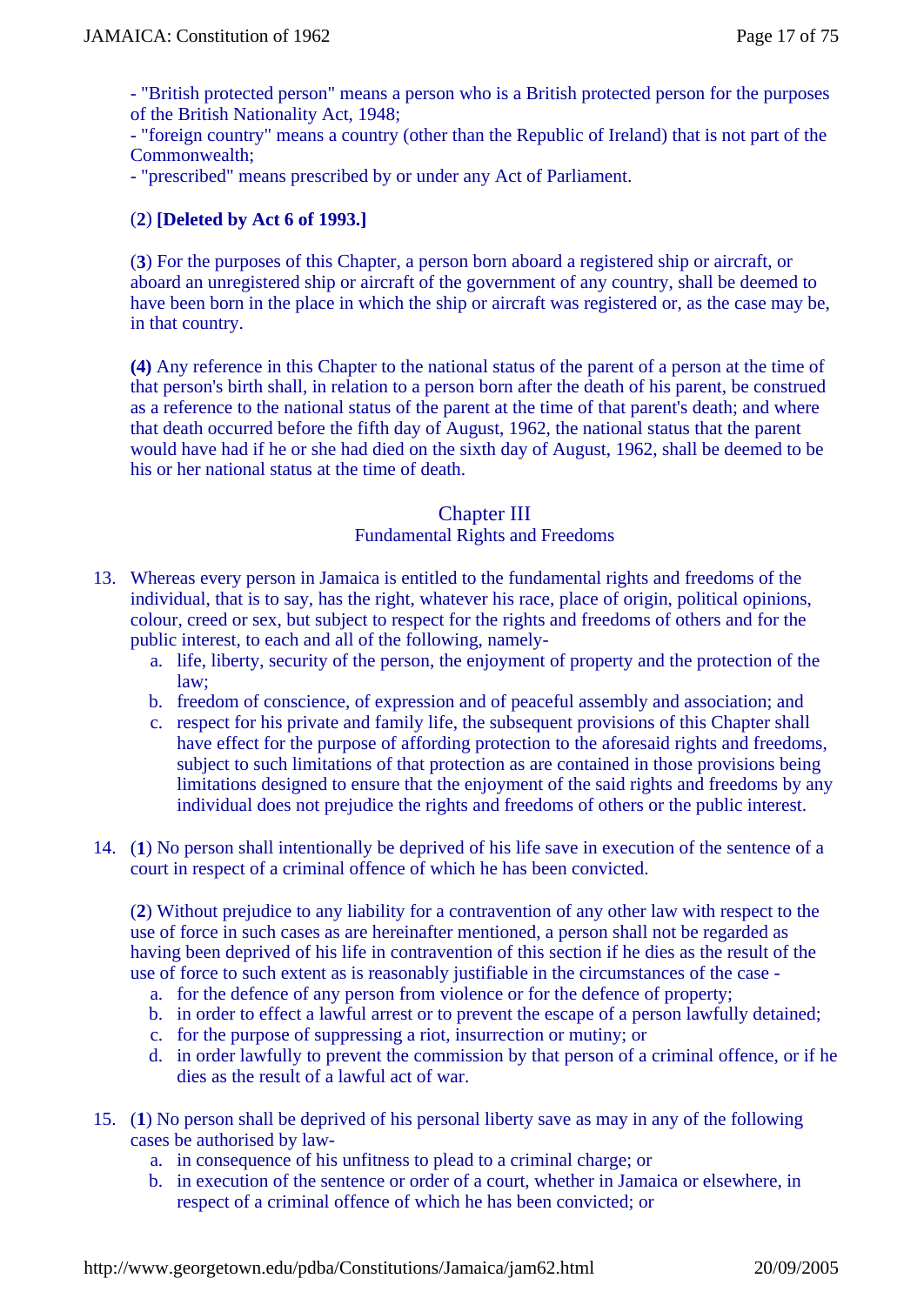- c. in execution of an order of the Supreme Court or of the Court of Appeal or such other court as may be prescribed by Parliament on the grounds of his contempt of any such court or of another court or tribunal; or
- d. in execution of the order of a court made in order to secure the fulfilment of any obligation imposed on him by law; or
- e. for the purpose of bringing him before a court in execution of the order of a court; or
- f. upon reasonable suspicion of his having committed or of being about to commit a criminal offence; or
- g. in the case of a person who has not attained the age of twenty-one years, for the purpose of his education or welfare; or
- h. for the purpose of preventing the spread of an infectious or contagious disease; or
- i. in the case of a person who is, or is reasonably suspected to be, of unsound mind, addicted to drugs or alcohol, or a vagrant, for the purpose of his care or treatment or the protection of the community; or
- j. for the purpose of preventing the unlawful entry of that person into Jamaica, or for the purpose of effecting the expulsion, extradition or other lawful removal of that person from Jamaica or the taking of proceedings relating thereto; or
- k. to such extent as may be necessary in the execution of a lawful order requiring that person to remain within a specified area within Jamaica or prohibiting him from being within such an area, or to such extent as may be reasonably justifiable for the taking of proceedings against that person relating to the making of any such order, or to such extent as may be reasonably justifiable for restraining that person during any visit that he is permitted to make to any part of Jamaica in which, in consequence of any such order, his presence would otherwise be unlawful.

(**2**) Any person who is arrested or detained shall be informed as soon as reasonably practicable, in a language which he understands, of the reasons for his arrest or detention.

(**3**) Any person who is arrested or detained-

- a. for the purpose of bringing him before a court in execution of the order of a court; or
- b. upon reasonable suspicion of his having committed or being about to commit a criminal offence, and who is not released, shall be brought without delay before a court; and if any person arrested or detained upon reasonable suspicion of his having committed or being about to commit a criminal offence is not tried within a reasonable time, then, without prejudice to any further proceedings which may be brought against him, he shall be released either unconditionally or upon reasonable question authorises the taking during a period of public emergency of measures that are reasonably justifiable for the purpose of dealing with the situation that exists during that period of public emergency.

(**6**) If any person who is lawfully detained by virtue only of such a law as is referred to in subsection (5) of this section so requests at any time during the period of that detention not earlier than six months after he last made such a request during that period, his case shall be reviewed by an independent and impartial tribunal established by law and presided over by a person appointed by the Chief Justice of Jamaica from among the persons entitled to practice or to be admitted to practice in Jamaica as barristers or solicitors.

(**7**) On any review by a tribunal in pursuance or subsection (6) of this section of the case of any detained person, the tribunal may make recommendations concerning the necessity or expediency of continuing his detention to the authority by whom it was ordered but, unless it is otherwise provided by law, that authority shall not be obliged to act in accordance with any such recommendations.

16. (**1**) No person shall be deprived of his freedom of movement, and for the purposes of this section the said freedom means the right to move freely throughout Jamaica, the right to reside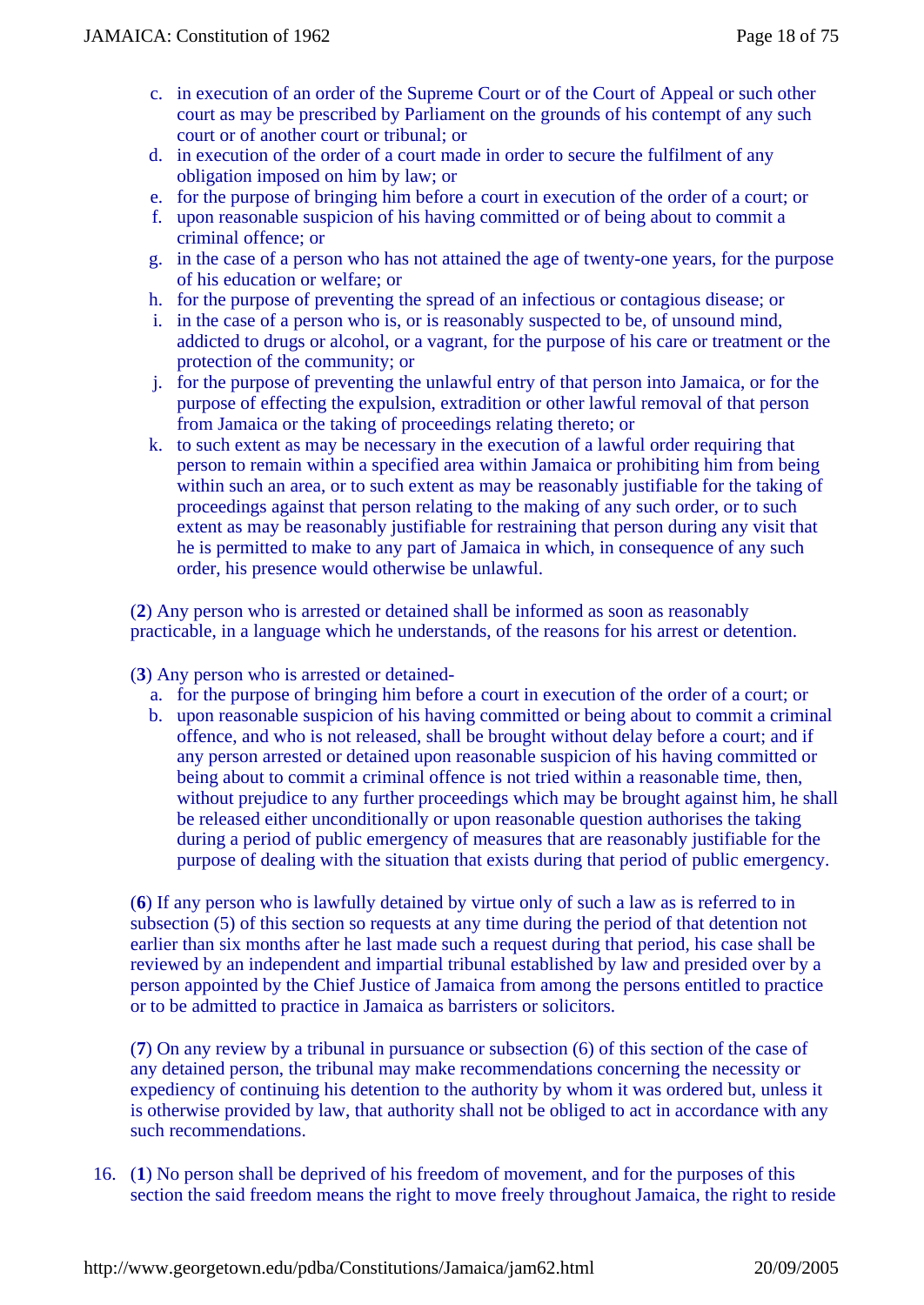in any part of Jamaica, the right to enter Jamaica and immunity from expulsion from Jamaica.

(**2**) Any restriction on a person's freedom of movement which is involved in his lawful detention shall not be held to be inconsistent with or in contravention of this section.

(**3**) Nothing contained in or done under the authority of any law shall be held to be inconsistent with or in contravention of this section to the extent that the law in question makes provision-

- a. which is reasonably required in the interests of defence, public safety, public order, public morality or public health; or
- b. for the imposition of restrictions on the movement or residence within Jamaica of any person who is not a citizen thereof or the exclusion or expulsion from Jamaica of any such person; or
- c. for the imposition of restrictions on the acquisition or use by any person of land or other property in Jamaica; or
- d. for the imposition of restrictions upon the movement or residence within Jamaica of public officers, police officers or members of a defence force; or
- e. for the removal of a person from Jamaica to be tried outside Jamaica for a criminal offence or to undergo imprisonment outside Jamaica in execution of the sentence of a court in respect of a criminal offence of which he has been convicted.

(**4**) If any person whose freedom of movement has been restricted by virtue only of such a provision as is referred to in paragraph (a) of subsection (3) of this section so requests at any time during the period of that restriction not earlier than six months after he last made such a request during that period, his case shall be reviewed by an independent and impartial tribunal established by law and presided over by a person appointed by the Chief Justice of Jamaica from among the persons entitled to practice or to be admitted to practice in Jamaica as barristers or solicitors.

(**5**) On any review by a tribunal in pursuance of subsection (4) of this section of the case of any person whose freedom of movement has been restricted, the tribunal may make recommendations concerning the necessity or expediency of continuing that restriction to the authority by whom it was ordered but, unless it is otherwise provided by law, that authority shall not be obliged to act in accordance with any such recommendations.

17. (**1**) No person shall be subjected to torture or to inhuman or degrading punishment or other treatment.

(**2**) Nothing contained in or done under the authority of any law shall be held to be inconsistent with or in contravention of this section to the extent that the law in question authorise the infliction of any description of punishment which was lawful in Jamaica immediately before the appointed day.

- 18. (**1**) No property of any description shall be compulsorily taken possession of and no interest in or right over property of any description shall be compulsorily acquired except by or under the provisions of a law that
	- a. prescribes the principles on which and the manner in which compensation therefore is to be determined and given; and
	- b. secures to any person claiming an interest in or right over such property a right of access to a court for the purpose of
		- i. establishing such interest or right (if any);
		- ii. determining the amount of such compensation (if any) to which he is entitled; and
		- iii. enforcing his right to any such compensation.

(**2**) Nothing in this section shall be construed as affecting the making or operation of any law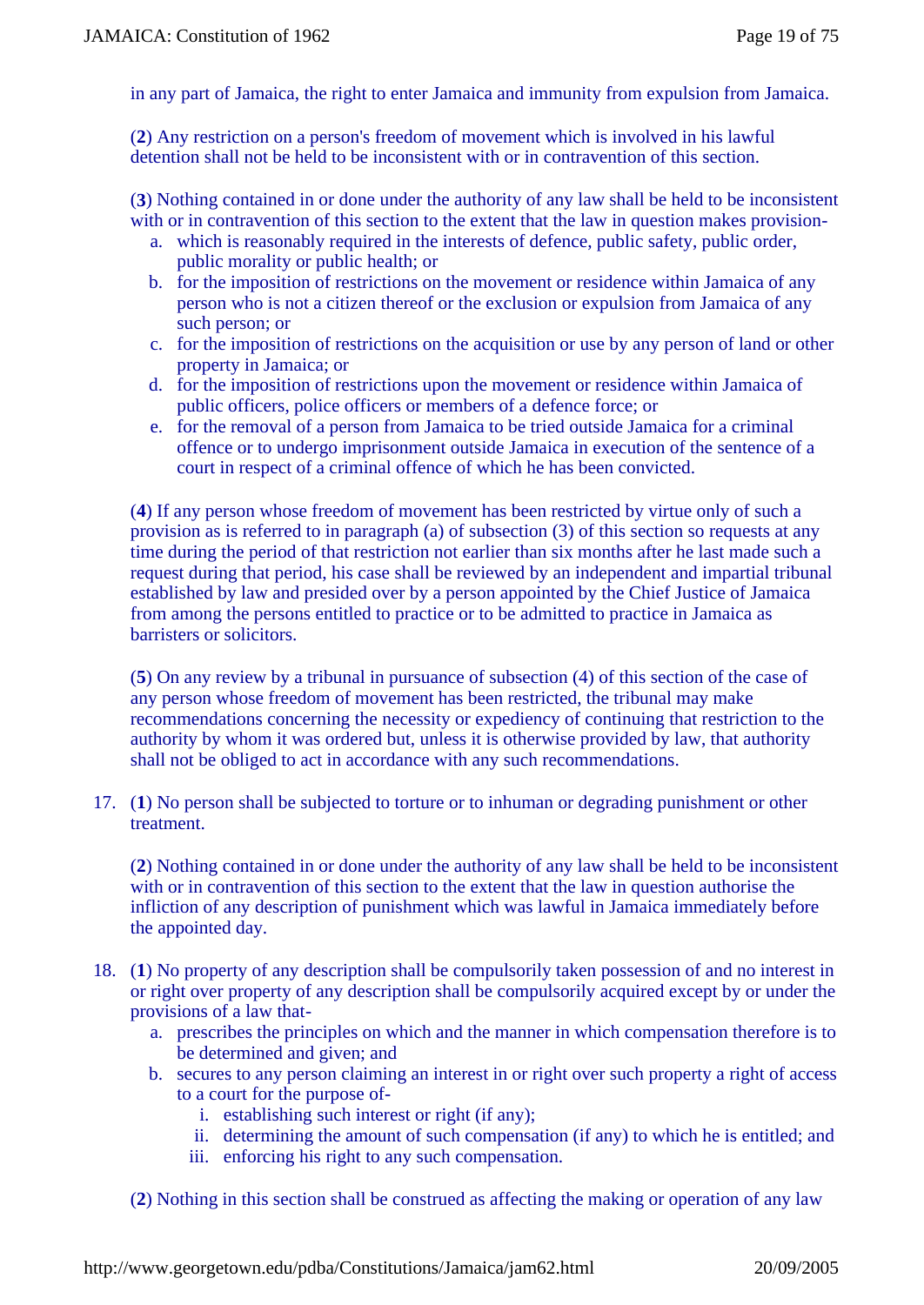so far as it provides for the taking of possession or acquisition of property-

- a. in satisfaction of any tax, rate or due:
- b. by way of penalty for breach of the law, whether under civil process or after conviction of a criminal offence;
- c. upon the attempted removal of the property in question out of or into Jamaica in contravention of any law;
- d. by way of the taking of a sample for the purposes of any law;
- e. where the property consists of an animal upon its being found trespassing or straying;
- f. as an incident of a lease, tenancy, licence, mortgage, charge, bill of sale, pledge or contract;
- g. by way of the vesting or administration of trust property, enemy property, or the property of persons adjudged or otherwise declared bankrupt or insolvent, persons of unsound mind, deceased persons, or bodies corporate or unincorporate in the course of being wound up;
- h. in the execution of judgments or orders of courts;
- i. by reason of its being in a dangerous state or injurious to the health of human beings, animals or plants;
- j. in consequence of any law with respect to the limitation of actions;
- k. for so long only as may be necessary for the purposes of any examination, investigation, trial or inquiry or, in the case of land, the carrying out thereon
	- i. of work of soil conservation or the conservation of other natural resources; or
	- ii. of agricultural development or improvement which the owner or occupier of the land has been required, and has without reasonable and lawful excuse refused or failed, to carry out.

(**3**) Nothing in this section shall be construed as affecting the making or operation of any law so far as it provides for the orderly marketing or production or growth or extraction of any agricultural product or mineral or any article or thing prepared for market or manufactured therefor or for the reasonable restriction of the use of any property in the interests of safeguarding the interests of others or the protection of tenants, licensees or others having rights in or over such property.

(**4**) Nothing in this section shall be construed as affecting the making or operation of any law for the compulsory taking of possession in the public interest of any property, or the compulsory acquisition in the public interest of any interest in or right over property, where that property, interest or right is held by a body corporate which is established for public purposes by any law and in which no monies have been invested other than monies provided by Parliament or by the Legislature of the former Colony of Jamaica.

(**5**) In this section "compensation" means the consideration to be given to a person for any interest or right which he may have in or over property which has been compulsorily taken possession of or compulsorily acquired as prescribed and determined in accordance with the provisions of the law by or under which the property has been compulsorily taken possession of or compulsorily acquired.

19. (**1**) Except with his own consent, no person shall be subject to the search of his person or his property or the entry by others on his premises.

(**2**) Nothing contained in or done under the authority of any law shall be held to be inconsistent with or in contravention of this section to the extent that the law in question makes provision which is reasonably required-

a. in the interests of defence, public safety, public order, public morality, public health, public revenue, town and country planning or the development and utilisation of any property in such a manner as to promote the public benefit; or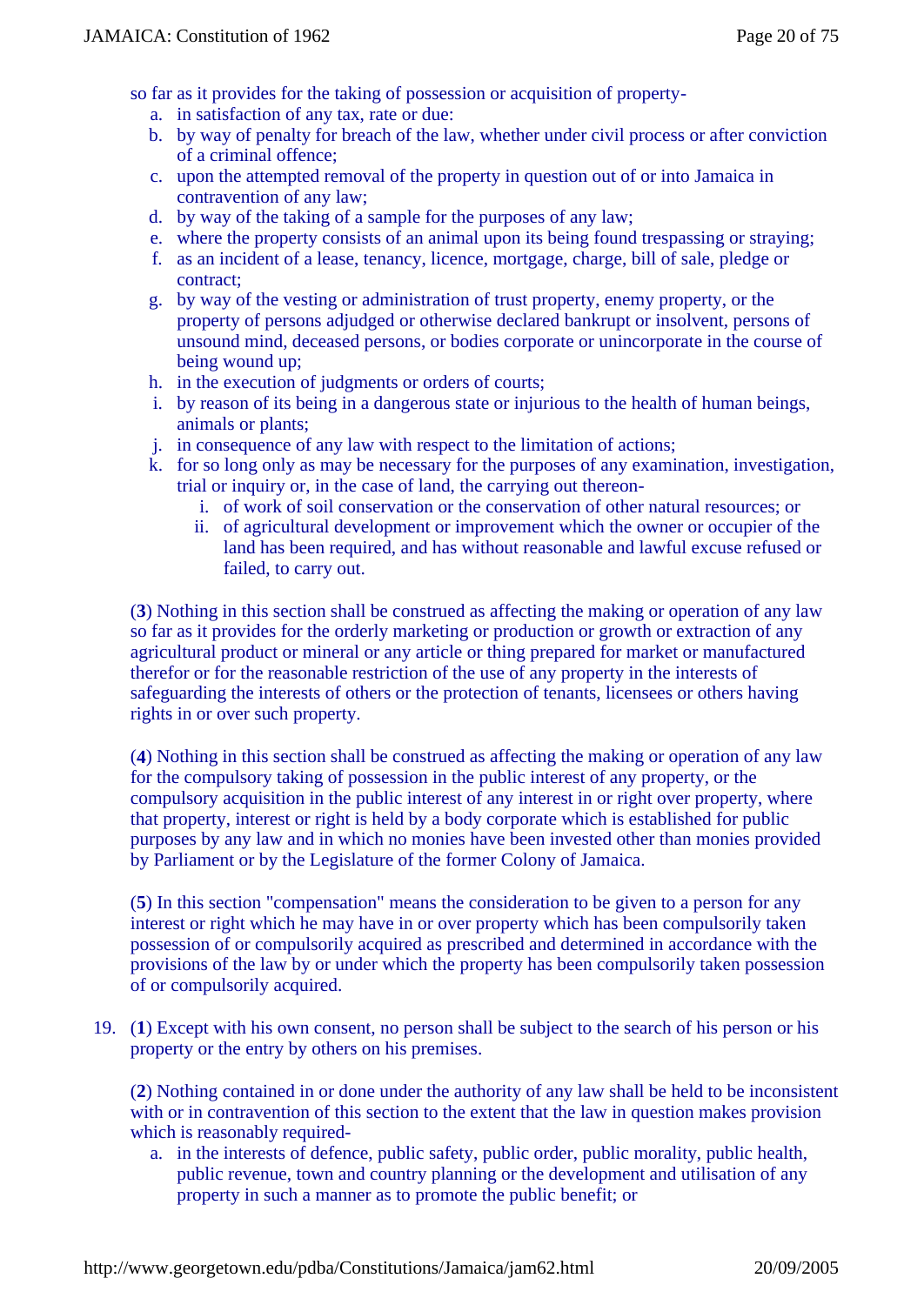- b. to enable any body corporate established by any law for public purposes or any department of the Government of Jamaica or any local government authority to enter on the premises of any person in order to carry out work connected with any property or installation which is lawfully on such premises and which belongs to that body corporate or that Government or that authority, as the case may be; or
- c. for the purpose of preventing or detecting crime; or
- d. for the purpose of protecting the rights or freedoms of other persons.
- 20. (**1**) Whenever any person is charged with a criminal offense he shall, unless the charge is withdrawn, be afforded a fair hearing within a reasonable time by an independent and impartial court established by law.

(**2**) Any court or other authority prescribed by law for the determination of the existence or the extent of civil rights or obligations shall be independent and impartial; and where proceedings for such a determination are instituted by any person before such a court or other authority, the case shall be given a fair hearing within a reasonable time.

(**3**) All proceedings of every court and proceedings relating to the determination of the existence or the extent of a person's civil rights or obligations before any court or other authority, including the announcement of the decision of the court or other authority, shall be held in public.

(**4**) Nothing in subsection (3) of this section shall prevent any court or any authority such as is mentioned in that subsection from excluding from the proceedings persons other than the parties thereto and their legal representatives-

- a. in interlocutory civil proceedings; or
- b. in appeal proceedings under any law relating to income tax; or
- c. to such extent as the court or other authority
	- i. may consider necessary or expedient in circumstances where publicity would prejudice the interests of justice; or
	- ii. may be empowered or required by law to do so in the interests of defence, public safety, public order, public morality, the welfare of persons under the age of twenty-one years or the protection of the private lives of persons concerned in the proceedings.

(**5**) Every person who is charged with a criminal offence shall be presumed to be innocent until he is proved or has pleaded guilty:

Provided that nothing contained in or done under the authority of any law shall be held to be inconsistent with or in contravention of this subsection to the extent that the law in question imposes upon any person charged as aforesaid the burden of proving particular facts.

(**6**) Every person who is charged with a criminal offence -

- a. shall be informed as soon as reasonably practicable, in a language which he understands, of the nature of the offence charged;
- b. shall be given adequate time and facilities for the preparation of his defence;
- c. shall be permitted to defend himself in person or by a legal representative of his own choice;
- d. shall be afforded facilities to examine in person or by his legal representative the witnesses called by the prosecution before any court and to obtain the attendance of witnesses, subject to the payment of their reasonable expenses, and carry out the examination of such witnesses to testify on his behalf before the court on the same conditions as those applying to witnesses called by the prosecution; and
- e. shall be permitted to have without payment the assistance of an interpreter if he cannot understand the English language.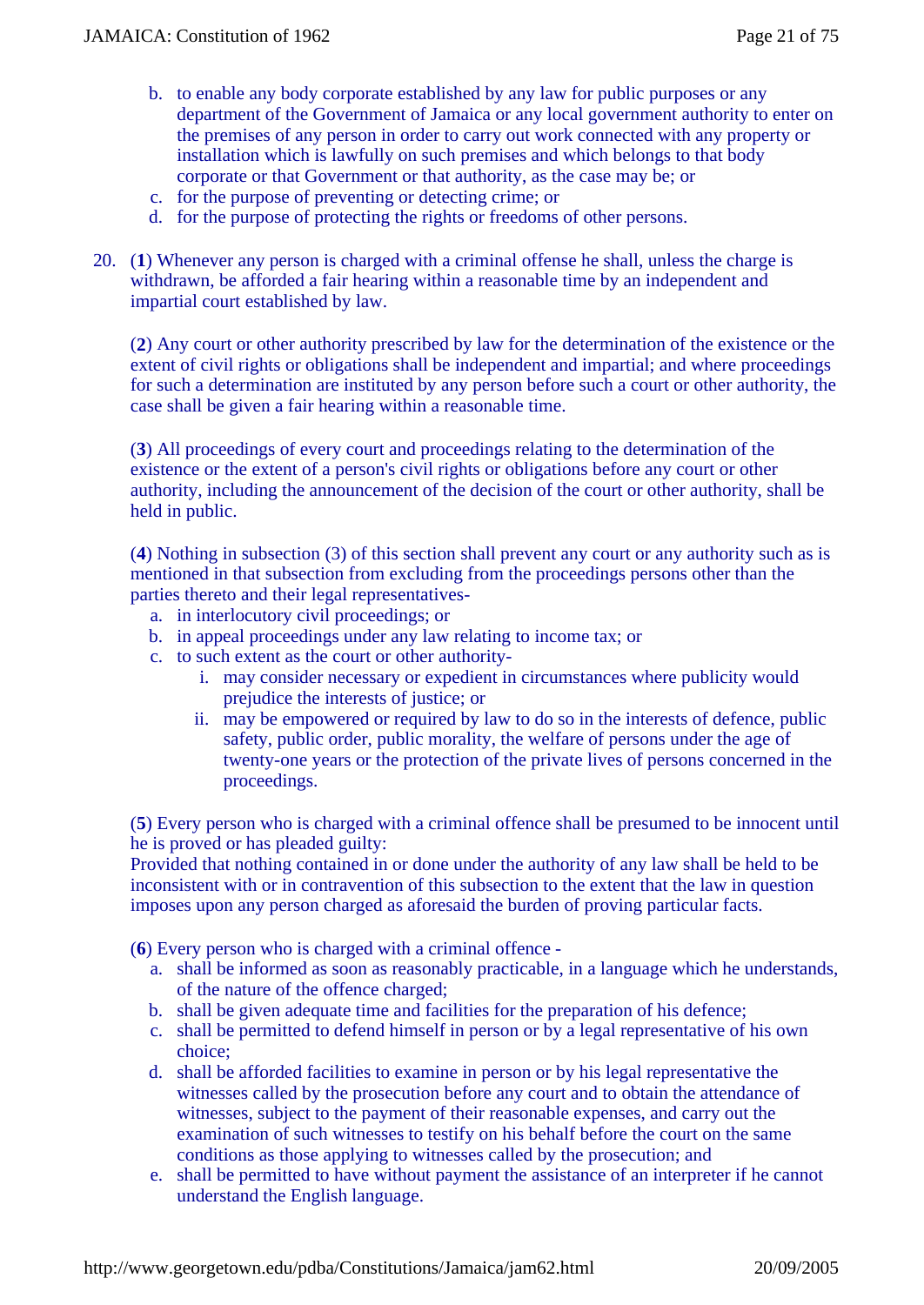(**7**) No person shall be held to be guilty of a criminal offence on account of any act or omission which did not, at the time it took place, constitute such an offence, and no penalty shall be imposed for any criminal offence which is severer in degree or description than the maximum penalty which might have been imposed for that offence at the time when it was committed.

(**8**) No person who shows that he has been tried by any competent court for a criminal offence and either convicted or acquitted shall again be tried for that offence or for any other criminal offence of which he could have been convicted at the trial for that offence save upon the order of a superior court made in the course of appeal proceedings relating to the conviction or acquittal; and no person shall be tried for a criminal offence if he shows that he has been pardoned for that offence:

Provided that nothing in any law shall be held to be inconsistent with or in contravention of this subsection by reason only that it authorises any court to try a member of a defence force for a criminal offence notwithstanding any trial and conviction or acquittal of that member under service law; but any court so trying such a member and convicting him shall in sentencing him to any punishment take into account any punishment awarded him under service law.

(**9**) Nothing contained in or done under the authority of any law shall be held to be inconsistent with or in contravention of any provision of this section other than subsection (7) thereof to the extent that the law in question authorises the taking during a period of public emergency of measures that are reasonably justifiable for the purpose of dealing with the situation that exists during that period of public emergency.

(**10**) In paragraphs (c) and (d) of subsection (6) of this section "legal representative" means a barrister entitled to practice as such in Jamaica or, except in relation to proceedings before a court in which a solicitor has no right of audience, a solicitor who is so entitled.

21. (**1**) Except with his own consent, no person shall be hindered in the enjoyment of his freedom of conscience, and for the purposes of this section the said freedom includes freedom of thought and of religion, freedom to change his religion or belief, and freedom, either alone or in community with others, and both in public and in private, to manifest and propagate his religion or belief in worship, teaching, practice and observance.

(**2**) Except with his own consent (or, if he is a minor, the consent of his parent or guardian), no person attending any place of education shall be required to receive religious instruction or to take part in or attend any religious ceremony or observance if that instruction, ceremony or observance relates to a religion or a religious body or denomination other than his own.

(**3**) The constitution of a religious body or denomination shall not be altered except with the consent of the governing authority of that body or denomination.

(**4**) No religious body or denomination shall be prevented from providing religious instruction for persons of that body or denomination in the course of any education provided by that body or denomination whether or not that body or denomination is in receipt of any government subsidy, grant or other form of financial assistance designed to meet, in whole or in part, the cost of such course of education.

(**5**) No person shall be compelled to take any oath which is contrary to his religion or belief or to take any oath in a manner which is contrary to his religion or belief.

(**6**) Nothing contained in or done under the authority of any law shall be held to be inconsistent with or in contravention of this section to the extent that the law in question makes provision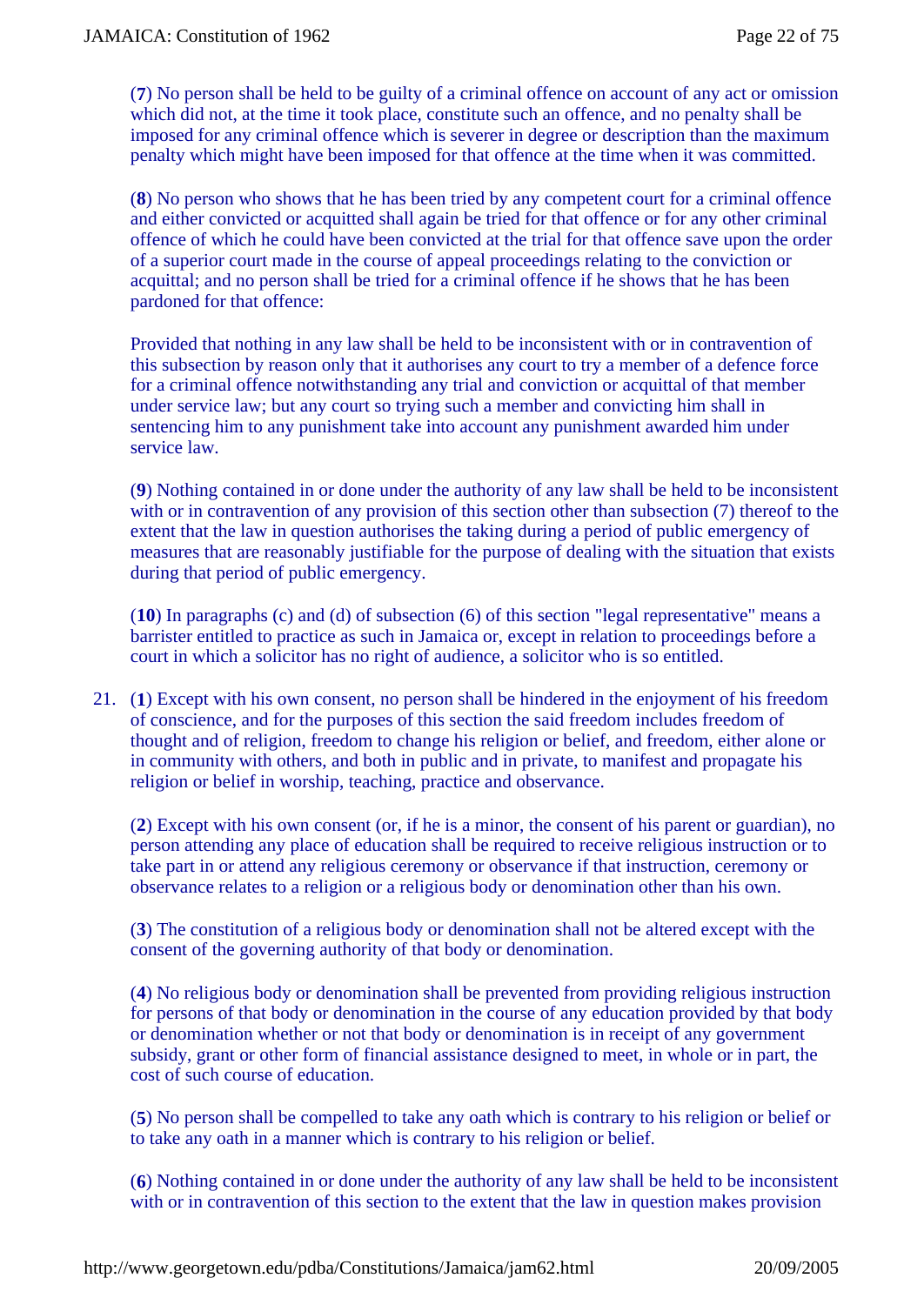which is reasonably required-

- a. in the interests of defence, public safety, public order, public morality or public health; or
- b. for the purpose of protecting the rights and freedoms of other persons, including the right to observe and practice any religion without the unsolicited intervention of members of any other religion.
- 22. (**1**) Except with his own consent, no person shall be hindered in the enjoyment of his freedom of expression, and for the purposes of this section the said freedom includes the freedom to hold opinions and to receive and impart ideas and information without interference, and freedom from interference with his correspondence and other means of communication.

(**2**) Nothing contained in or done under the authority of any law shall be held to be inconsistent with or in contravention of this section to the extent that the law in question makes provisiona. which is reasonably required-

- i. in the interests of defence, public safety, public order, public morality or public
	- health; or
	- ii. for the purpose of protecting the reputations, rights and freedoms of other persons, or the private lives of persons concerned in legal proceedings, preventing the disclosure of information received in confidence, maintaining the authority and independence of the courts, or regulating telephony, telegraphy, posts, wireless broadcasting, television or other means of communication, public exhibitions or public entertainments; or
- b. which imposes restrictions upon public officers, police officers or upon members of a defence force.
- 23. (**1**) Except with his own consent, no person shall be hindered in the enjoyment of his freedom of peaceful assembly and association, that is to say, his right peacefully to assemble freely and associate with other persons and in particular to form or belong to trade unions or other associations for the protection of his interests.

(**2**) Nothing contained in or done under the authority of any law shall be held to be inconsistent with or in contravention of this section to the extent that the law in question makes provision -

- a. which is reasonably required
	- i. in the interests of defence, public safety, public order, public morality or public health; or
	- ii. for the purpose of protecting the rights or freedoms of other persons; or
- b. which imposes restrictions upon public officers, police officers or upon members of a defence force.
- 24. (**1**) Subject to the provisions of subsections (4), (5) and (7) of this section, no law shall make any provision which is discriminatory either of itself or in its effect.

(**2**) Subject to the provisions of subsection (6), (7) and (8) of this section, no person shall be treated in a discriminatory manner by any person acting by virtue of any written law or in the performance of the functions of any public office or any public authority.

(**3**) In this section, the expression "discriminatory" means affording different treatment to different persons attributable wholly or mainly to their respective descriptions by race, place of origin, political opinions, colour or creed whereby persons of one such description are subjected to disabilities or restrictions to which persons of another such description are not made subject or are accorded privileges or advantages which are not accorded to persons of another such description.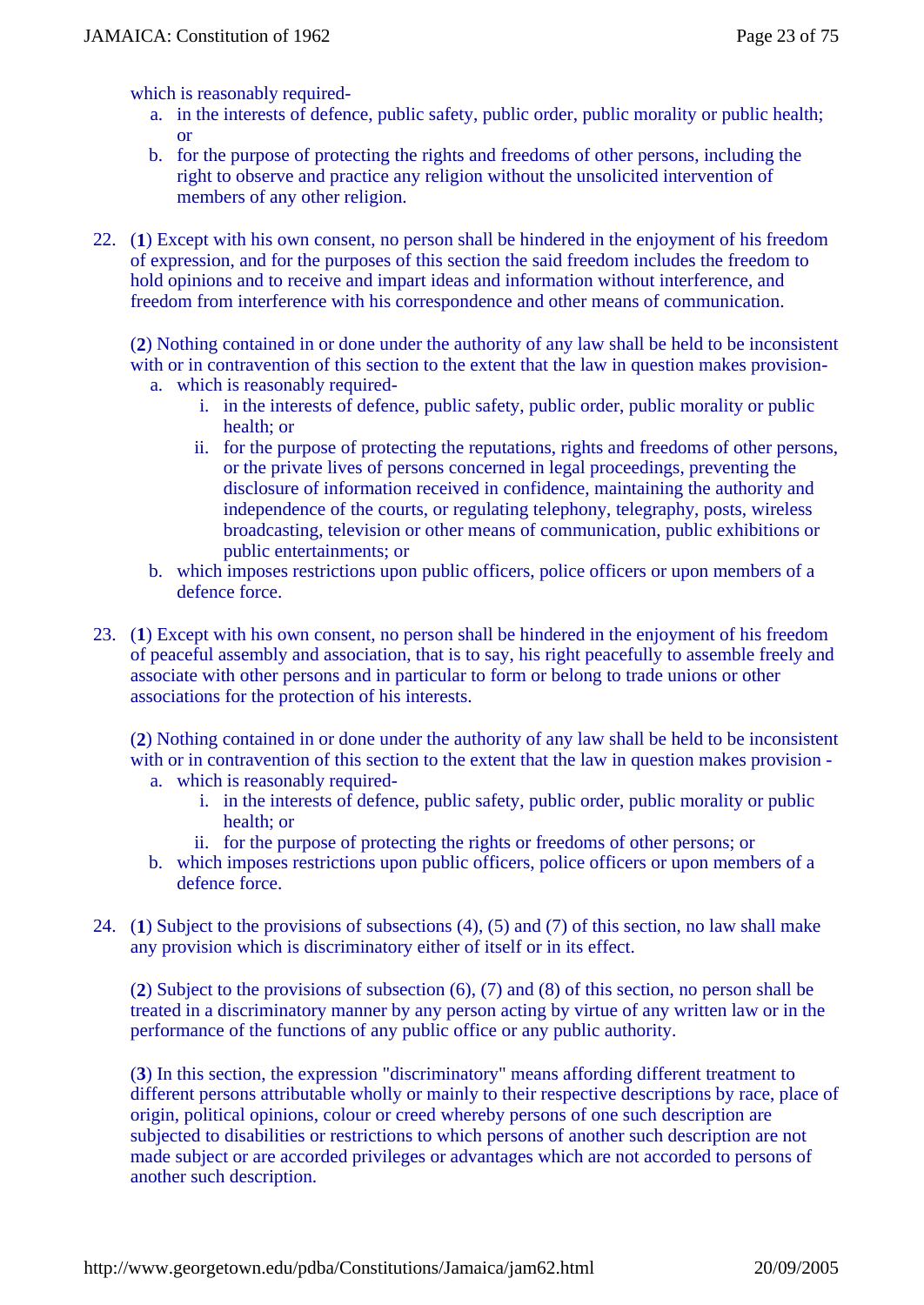-

(**4**) Subsection (1) of this section shall not apply to any law so far as that law makes provision

- a. with respect to persons who are not citizens of Jamaica; or
- b. with respect to adoption, marriage, divorce, burial, devolution of property on death or other matters of personal law; or
- c. for authorising the taking during a period of public emergency of measures that are reasonably justifiable for the purpose of dealing with the situation that exists during that period of public emergency; or
- d. for the imposition of taxation or appropriation of revenue by the Government of Jamaica or any local authority or body for local purposes.

(**5**) Nothing contained in any law shall be held to be inconsistent with or in contravention of subsection (1) of this section to the extent that it makes provision with respect to qualifications for service as a public officer, police officer or as a member of a defence force or for the service of a local government authority or a body corporate established by any law for public purposes.

(**6**) Subsection (2) of this section shall not apply to anything which is expressly or by necessary implication authorised to be done by any such provision of law as is referred to in subsection (4) or (5) of this section.

(**7**) Nothing contained in or done under the authority of any law shall be held to be inconsistent with or in contravention of this section to the extent that the law in question makes provision whereby persons of any such description as is mentioned in subsection (3) of this section may be subjected to any restriction on the rights and freedoms guaranteed by sections 16, 19, 21, 22 and 23 of this Constitution, being such a restriction as is authorised by paragraph (a) of subsection (3) of section 16, subsection (2) of section 19, subsection (6) of section 21, subsection (2) of section 22 or subsection (2) of section 23, as the case may be.

(**8**) Nothing in subsection (2) of this section shall affect any discretion relating to the institution, conduct or discontinuance of civil or criminal proceedings in any court that is vested in any person by or under this Constitution or any other law.

25. (**1**) Subject to the provisions of subsection (4) of this section, if any person alleges that any of the provisions of sections 14 to 24 (inclusive) of this Constitution has been, is being or is likely to be contravened in relation to him, then, without prejudice to any other action with respect to the same matter which is lawfully available, that person may apply to the Supreme Court for redress.

(**2**) The Supreme Court shall have original jurisdiction to hear and determine any application made by any person in pursuance of subsection (1) of this section and may make such orders, issue such writs and give such directions as it may consider appropriate for the purpose of enforcing, or securing the enforcement of, any of the provisions of the said sections 14 to 24 (inclusive) to the protection of which the person concerned is entitled:

Provided that the Supreme Court shall not exercise its powers under this subsection if it is satisfied that adequate means of redress for the contravention alleged are or have been available to the person concerned under any other law.

(**3**) Any person aggrieved by any determination of the Supreme Court under this section may appeal therefrom to the Court of Appeal.

(**4**) Parliament may make provision, or may authorise the making of provision, with respect to the practice and procedure of any court for the purposes of this section and may confer upon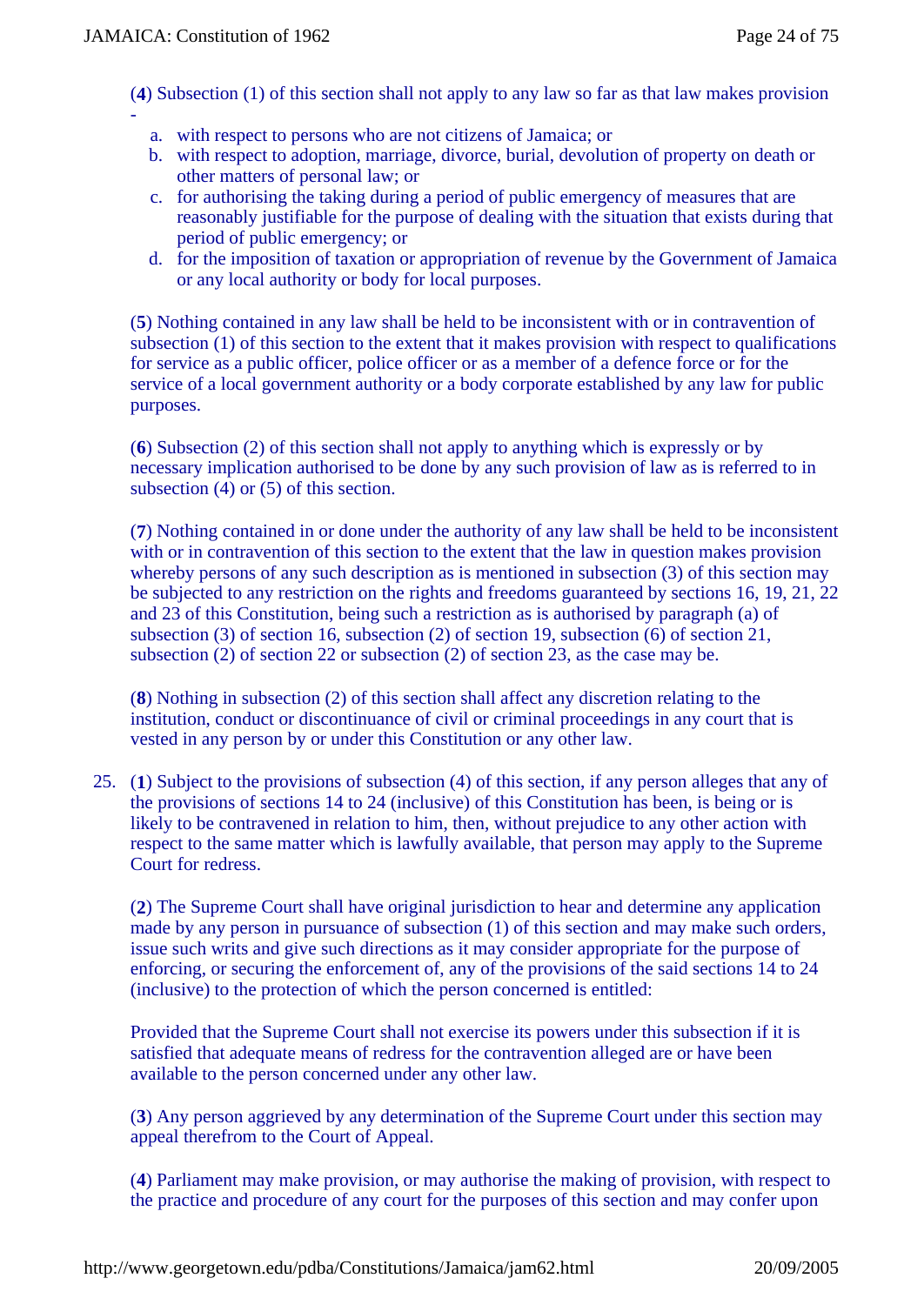that court such powers, or may authorise the conferment thereon of such powers, in addition to those conferred by this section as may appear to be necessary or desirable for the purpose of enabling that court more effectively to exercise the jurisdiction conferred upon it by this section.

26. (**1**) In this Chapter, save where the context otherwise requires, the following expressions have the following meanings respectively, that is to say-

- "contravention", in relation to any requirement, includes a failure to comply with that requirement, and cognate expressions shall be construed accordingly;

- "court" means any court of law in Jamaica other than a court constituted by or under service law and-

- i. in section 14, section 15, section 16, subsections  $(3)$ ,  $(4)$ ,  $(6)$ ,  $(8)$  (but not the provison thereto) and (10) of section 20, and subsection (8) of section 24 of this Constitution includes, in relation to an offence against service law, a court so constituted; and
- ii. in section 15 and subsection (8) of section 24 of this Constitution includes, in relation to an offence against service law, an officer of a defence force, or the Police Service Commission or any person or authority to whom the disciplinary powers of that Commission have been lawfully delegated;

- "member", in relation to a defence force or other armed force, includes any person who, under the law regulating the discipline of that force, is subject to that discipline; - "service law" means the law regulating the discipline of a defence force or of police officers.

(**2**) References in sections 14, 15, 16 and 18 of this Constitution to a "criminal offence" shall be construed as including references to an offence against service law and such references in subsections (5) to (9) (inclusive) of section 20 of this Constitution shall, in relation to proceedings before a court constituted by or under service law, be similarly construed.

(**3**) Nothing done by or under the authority of the law of any country other than Jamaica to a member of an armed force raised under that law and lawfully present in Jamaica shall be held to be in contravention of this Chapter.

(**4**) In this Chapter "period of public emergency" means any period during which-

- a. Jamaica is engaged in any war; or
- b. there is in force a Proclamation by the Governor-General declaring that a state of public emergency exists; or
- c. there is in force a resolution of each House supported by the votes of a majority of all the members of that House declaring that democratic institutions in Jamaica are threatened by subversion.

(**5**) A Proclamation made by the Governor-General shall not be effective for the purposes of subsection (4) of this section unless it is declared therein that the Governor-General is satisfied-

- a. that a public emergency has arisen as a result of the imminence of a state of war between Jamaica and a foreign State or as a result of the occurrence of any earthquake, hurricane, flood, fire, outbreak of pestilence, outbreak of infectious disease or other calamity whether similar to the foregoing or not; or
- b. that action has been taken or is immediately threatened by any person or body of persons of such a nature and on so extensive a scale as to be likely to endanger the public safety or to deprive the community, or any substantial portion of the community, of supplies or services essential to life.

(**6**) A Proclamation made by the Governor-General for the purposes of and in accordance with this section -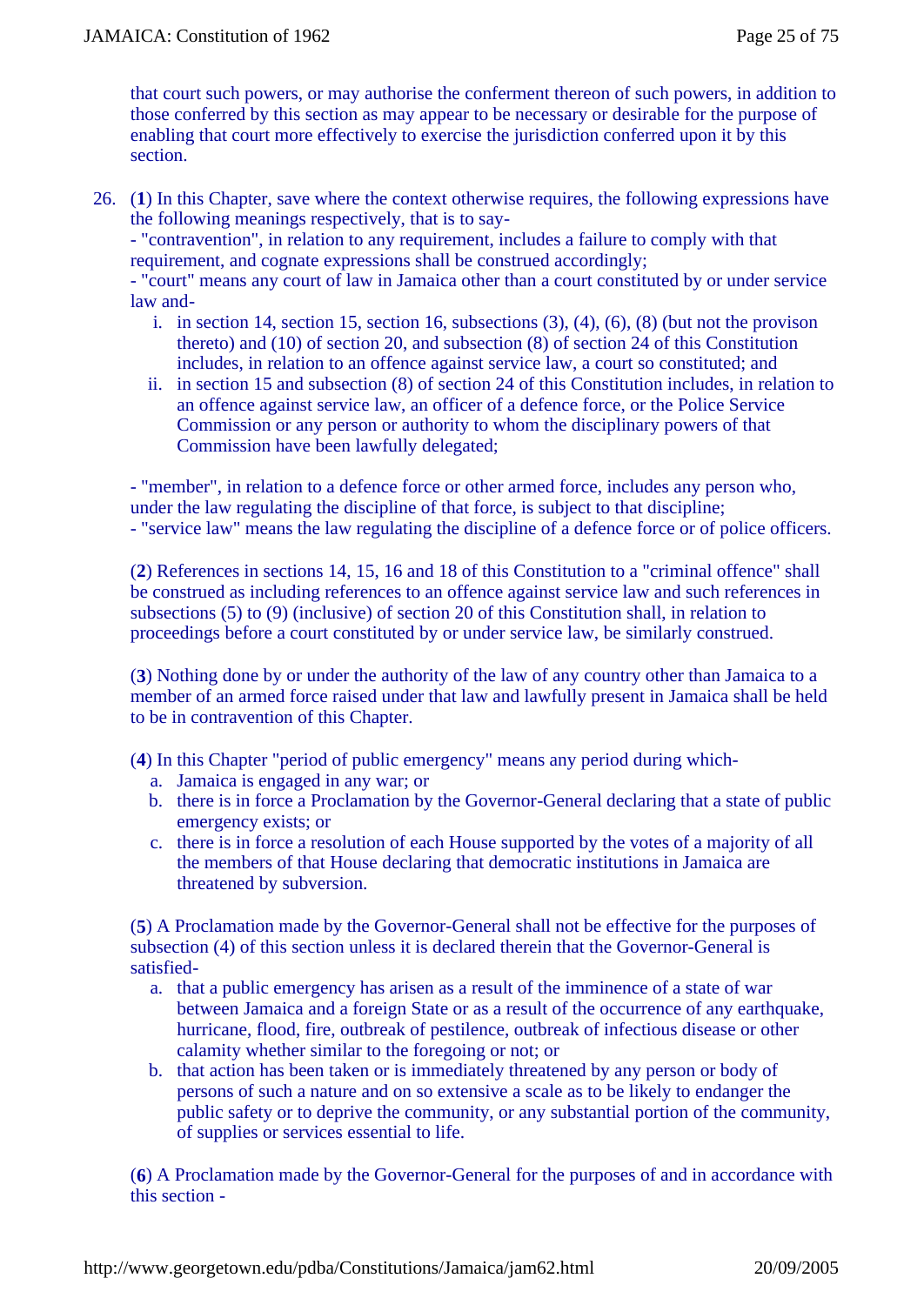- a. shall, unless previously revoked, remain in force for one month or for such longer period, not exceeding twelve months, as the House of Representatives may determine by a resolution supported by the votes of a majority of all the members of the House;
- b. may be extended from time to time by a resolution passed in like manner as is prescribed in paragraph (a) of this subsection for further periods, not exceeding in respect of each such extension a period of twelve months; and
- c. may be revoked at any time by a resolution supported by the votes of a majority of all the members of the House of Representatives.

(**7**) A resolution passed by a House for the purposes of subsection (4) of this section may be revoked at any time by a resolution of that House supported by the votes of a majority of all the members thereof.

(**8**) Nothing contained in any law in force immediately before the appointed day shall be held to be inconsistent with any of the provisions of this Chapter; and nothing done under the authority of any such law shall be held to be done in contravention of any of these provisions.

(**9**)For the purposes of subsection (8) of this section a law in force immediately before the appointed day shall be deemed not to have ceased to be such a law by reason only of-

- a. any adaptations or modifications made thereto by or under section 4 of the Jamaica (Constitution) Order in Council, 1962, or
- b. its reproduction in identical form in any consolidation or revision of laws with only such adaptations or modifications as are necessary or expedient by reason of its inclusion in such consolidation or revision.

## Chapter IV

## The Governor-General

- 27. There shall be a Governor-General of Jamaica who shall be appointed by Her Majesty and shall hold office during Her Majesty's pleasure and who shall be Her Majesty's representative in Jamaica.
- 28. A person appointed to the office of Governor-General shall, before entering upon the duties of that office, take and subscribe the oaths of allegiance and for the due execution of the office of Governor-General in the forms set out in the First Schedule to this Constitution.
- 29. (**1**) Whenever the office of Governor-General is vacant or the holder of the office is absent from Jamaica or is for any other reason unable to perform the functions of his office, those functions shall be performed by such person as Her Majesty may appoint or, if there is no such person in Jamaica so appointed and able to perform those functions, by the Chief Justice of Jamaica.

(**2**) Before assuming the functions of the office of Governor-General any such person as aforesaid shall take and subscribe the oaths directed by section 28 of this Constitution to be taken and subscribed by the Governor-General.

(**3**) The Governor-General shall not, for the purposes of this section, be regarded as absent from Jamaica or as unable to perform the functions of the office of Governor-General-

- a. by reason only that he is in passage from one part of Jamaica to another; or
- b. at any time when there is a subsisting appointment of a deputy under section 30 of this Constitution.
- 30. (**1**) Whenever the Governor-General
	- a. has occasion to be absent from the seat of Government but not from Jamaica, or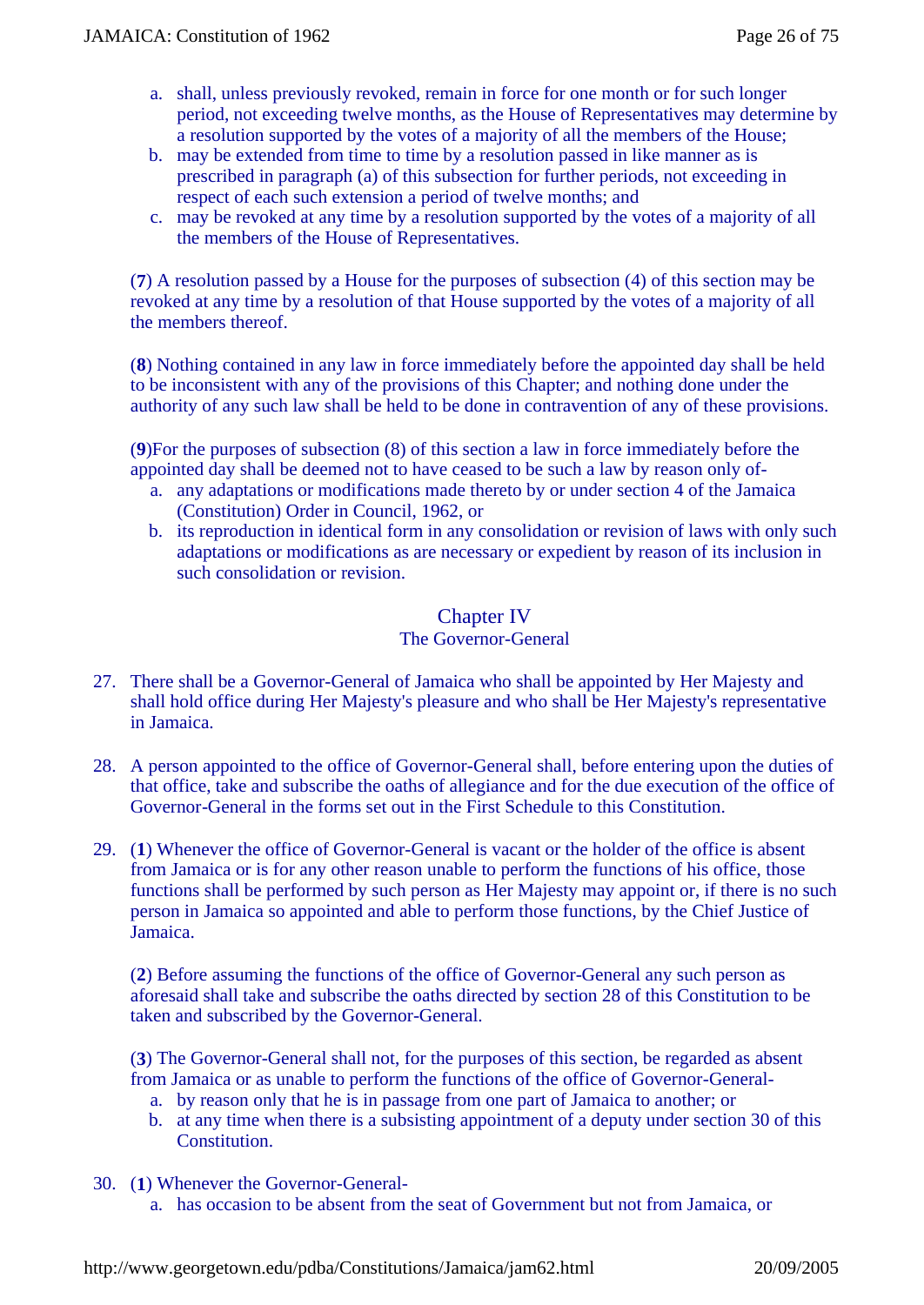- b. has occasion to be absent from Jamaica for a period which he has reason to believe will be of short duration: or
- c. is suffering from an illness that he has reason to believe will be of short duration, he may, on the advice of the Prime Minister, by instrument under the Broad Seal, appoint any person in Jamaica to be his deputy during such absence or illness, and in that capacity to perform on his behalf such of the functions of the office of Governor-General as may be specified in that instrument.

(**2**) The power and authority of the Governor-General shall not be abridged, altered or in any way affected by the appointment of a deputy under this section, and a deputy shall conform to and observe all instructions that the Governor-General may from time to time address to him: Provided that the question whether or not a deputy has conformed to or observed any such instructions shall not be enquired into in any court.

(**3**) A person appointed as a deputy under this section shall hold that appointment for such period as may be specified in the instrument by which he is appointed, and his appointment may be revoked at any time by the Governor-General acting on the advice of the Prime Minister.

31. (**1**) Parliament may from time to time prescribe the offices that are to constitute the personal staff of the Governor-General, the salaries and allowances that are to be paid to the members of that staff and the other sums that are to be paid in respect of the expenditure attaching to the office of Governor-General.

(**2**) Any salaries or other sums prescribed under subsection (1) of this section shall be charged on and paid out of the Consolidated Fund.

(**3**) Subject to the provisions of subsection (4) of this section, the power to make appointments to the offices for the time being prescribed under subsection (1) of this section as offices that are to constitute the personal staff of the Governor-General, and to remove and to exercise disciplinary control over persons holding or acting in any such offices, shall vest in the Governor-General acting in his discretion.

(**4**) The Governor-General acting in his discretion, may appoint to any of the offices prescribed under subsection (1) of this section such public officers as he may select from a list submitted by the Public Service Commission, but-

- a. the provisions of subsection (3) of this section shall apply in relation to an officer so appointed as respects his service on the personal staff of the Governor-General but not as respects his service as a public officer;
- b. an officer so appointed shall not, during his continuance on the personal staff of the Governor-General, perform the functions of any public office; and
- c. an officer so appointed may at any time be appointed by the Governor-General, if the Public Service Commission so recommend, to assume or resume the functions of a public office and he shall thereupon vacate his office on the personal staff of the Governor-General, but the Governor-General may, in his discretion, decline to release the officer for that appointment.

(**5**) All offices prescribed under subsection (1) of this section as offices that are to constitute the personal staff of the Governor-General shall, for the purposes of sections 40, 41, 111, 124, 129, 132, 133 and 134 of this Constitution be deemed to the public offices.

32. (**1**) The Governor-General shall act in accordance with the advice of the Cabinet or a Minister acting under the general authority of the Cabinet in the exercise of his functions other thana. any function which is expressed (in whatever terms) to be exercisable by him on or in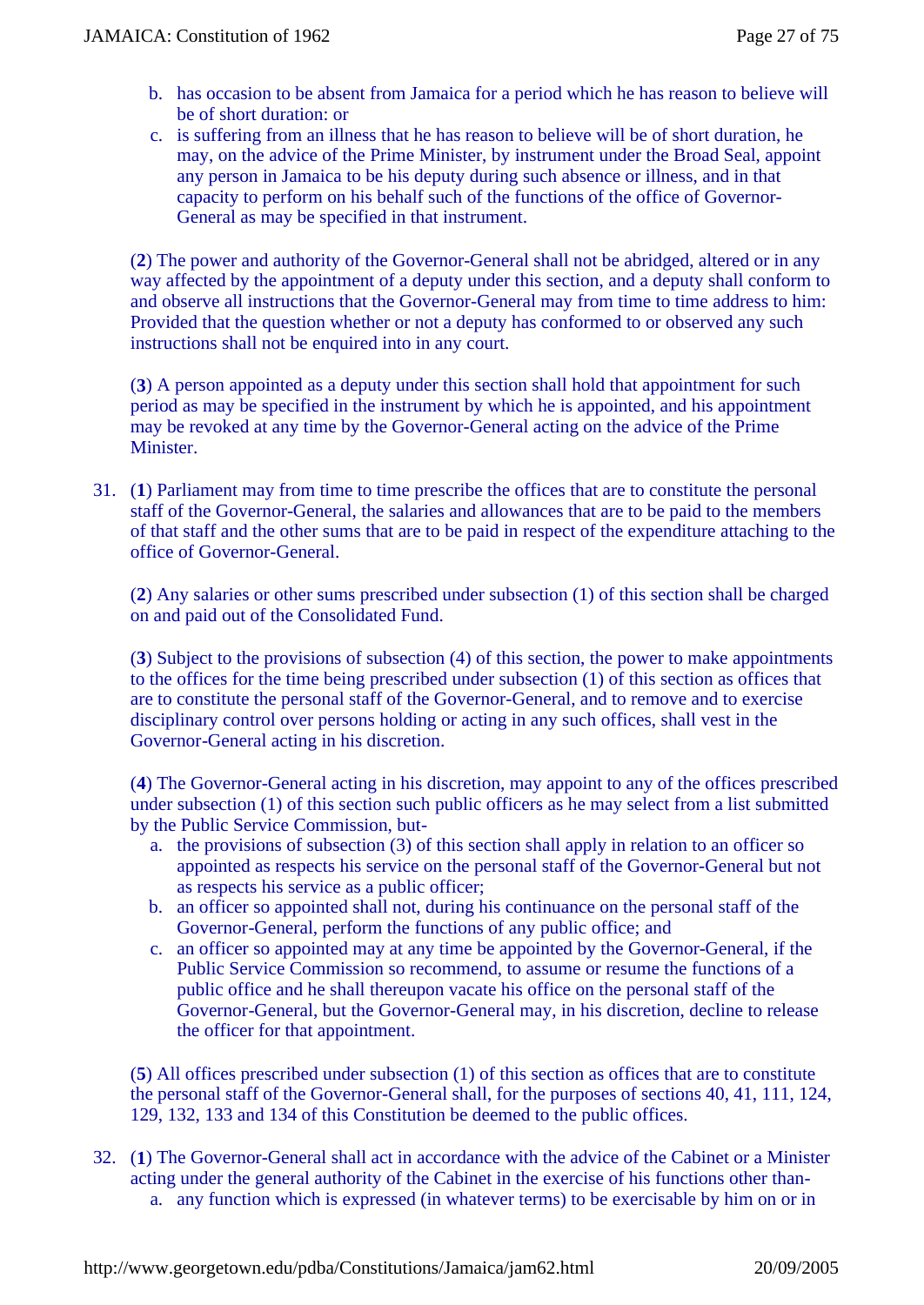accordance with the recommendation or advice of, or with the concurrence of, or after consultation with, any person or authority other than the Cabinet; and

b. any function which is expressed (in whatever terms) to be exercisable by him in his discretion.

(**2**) Where the Governor-General is directed to exercise any function on the recommendation of any person or authority, he shall exercise that function in accordance with such recommendation:

Provided that-

- a. before he acts in accordance therewith, he may, in his discretion, once refer that recommendation back for reconsideration by the person or authority concerned; and
- b. if that person or authority, having reconsidered the original recommendation under the preceding paragraph, substitutes therefor a different recommendation, the provisions of this subsection shall apply to that different recommendation as they apply to the original recommendation.

(**3**) Where the Governor-General is directed to exercise any function after consultation with any person or authority he shall not be obliged to exercise that function in accordance with the advice of that person or authority.

(**4**) Where the Governor-General is directed to exercise any function in accordance with the recommendation or advice of, or with the concurrence of, or after consultation with, or on the representation of, any person or authority, the question whether he has so exercised that function shall not be enquired into in any court.

(**5**) Where the Governor-General is directed to exercise any function on the recommendation of the Prime Minister after consultation with the Leader of the Opposition the following steps shall be taken: -

- a. the Prime Minister shall first consult the Leader of the Opposition and thereafter tender his recommendation to the Governor-General;
- b. the Governor-General shall then inform the Leader of the Opposition of this recommendation and if the Leader of the Opposition concurs therein the Governor-General shall act in accordance with such recommendation;
- c. if the Leader of the Opposition does not concur in the recommendation the Governor-General shall so inform the Prime Minister and refer the recommendation back to him;
- d. the Prime Minister shall then advise the Governor-General and the Governor-General shall act in accordance with that advice.

(**6**) Any reference in this Constitution to the functions of the Governor-General shall be construed as a reference to his powers and duties in the exercise of the executive authority of Jamaica and to any other powers and duties conferred or imposed on him as Governor-General by or under this Constitution or any other law.

33. The Governor-General shall keep and use the Broad Seal for sealing all things whatsoever that shall pass under the said Seal.

## Chapter V Parliament

#### **Part I** Composition of Parliament

34. There shall be a Parliament of Jamaica which shall consist of Her Majesty, a Senate and a House of Representatives.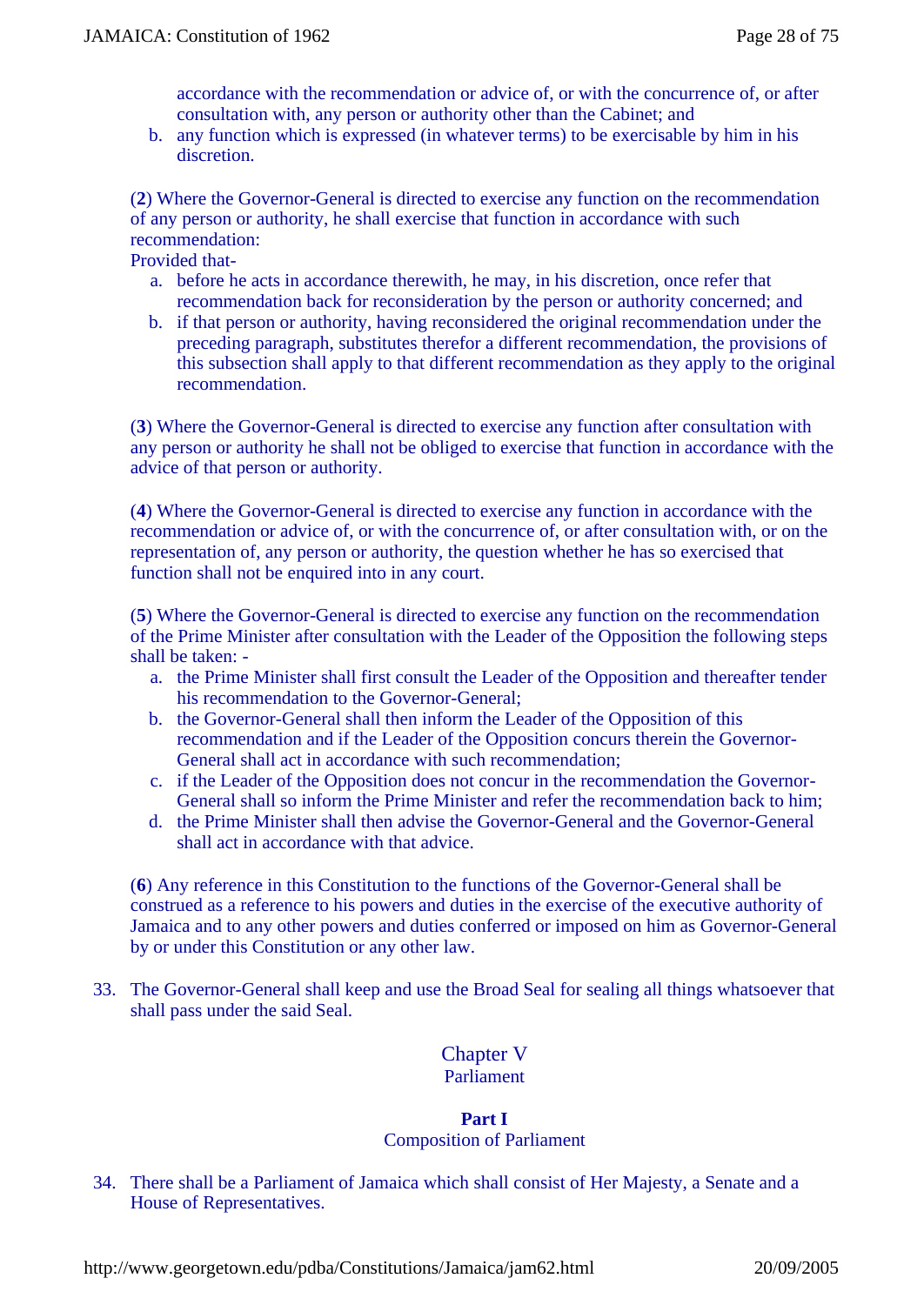35. (**1**) The Senate shall consist of twenty-one persons who being qualified for appointment as Senators in accordance with this Constitution have been so appointed in accordance with the provisions of this section.

(**2**)Thirteen Senators shall be appointed by the Governor-General, acting in accordance with the advice of the Prime Minister, by instrument under the Broad Seal.

(**3**) The remaining eight Senators shall be appointed by the Governor-General, acting in accordance with the advice of the Leader of the Opposition, by instrument under the Broad Seal.

- 36. The House of Representatives shall consist of persons who, being qualified for election as members in accordance with the provisions of this Constitution, have been so elected in the manner provided by or under any law for the time being in force in Jamaica and who shall be known as "Members of Parliament".
- 37. (**1**) Subject to the provisions of subsection (2) of this section a person shall be qualified to be registered as an elector for elections to the House of Representatives if, and shall not be so qualified unless, he is
	- a. a citizen of Jamaica resident in Jamaica at the date of registration, or
	- b. Commonwealth citizen (other than a citizen of Jamaica) who is resident in Jamaica at the date of registration and who has been so resident for at least twelve months immediately preceding that date, and has attained the prescribed age.

(**2**) No person shall be qualified to be registered as an elector for elections to the House of Representatives who -

- a. is under sentence of death imposed on him by a court in any part of the Commonwealth, or is serving a sentence of imprisonment (by whatever name called) of or exceeding six months imposed on him by such a court or substituted by competent authority for some other sentence imposed on him by such a court or is under such a sentence of imprisonment the execution of which is suspended; or
- b. is disqualified for such registration by or under any law for the time being in force in Jamaica because he has been convicted of any offence connected with the election of members of the House of Representatives or of any local authority or body for local purposes; or
- c. is, under any law for the time being in force in Jamaica, certified to be insane or otherwise adjudged to be of unsound mind or detained as a criminal lunatic; or
- d. is disqualified for such registration by any law for the time being in force in Jamaica by reason of his holding, or acting in, any office the functions of which involve responsibility for, or in connection with the election in the constituency in which such person would otherwise be entitled to vote.

(**3**) In this section -

"the prescribed age" means -

- a. the age of twenty-one years, or
- b. such other age being less than the age of twenty-one years but not less than the age of eighteen years that may from time to time be prescribed by a special Act; and "a special Act" means an Act of Parliament the Bill for which has been passed by both Houses and at the final vote thereon in each House has been supported by the votes of a majority of all the members of that House.

(**4**) A special Act may be repealed or amended by another special Act and in no other manner.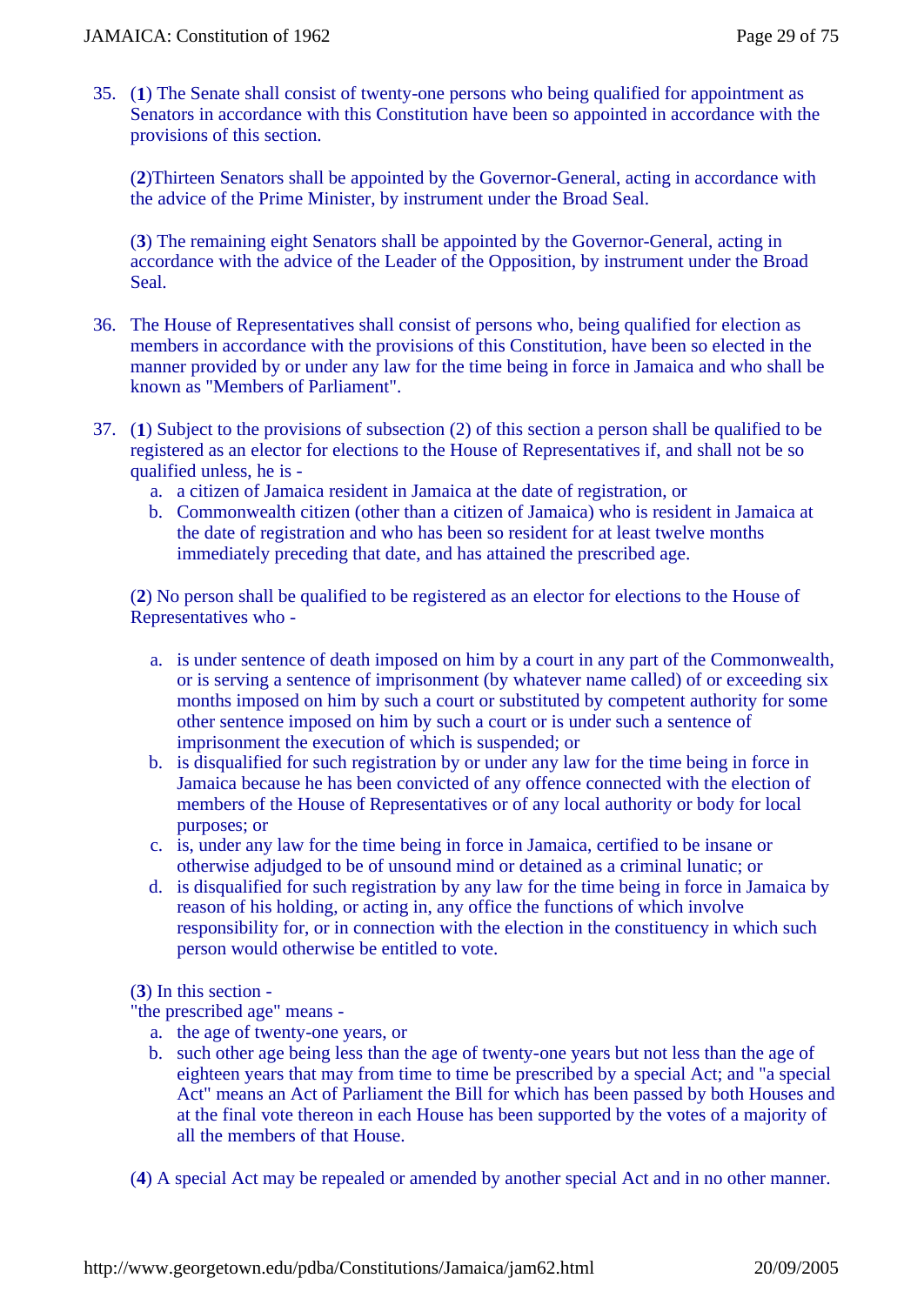- 38. (**1**) Any law for the time being providing for the election of members of the House of Representatives shall
	- a. contain provisions designed to ensure that so far as is practicable any person entitled to vote at an election of members of the House of Representatives shall have a reasonable opportunity of so voting; and
	- b. contain provisions relating to the conduct of elections of members of the House of Representatives, including provisions relating to the identification of electors, designed to ensure that as far as is practicable no person shall vote at an election of a member of the House of Representatives
		- i. who is not entitled to vote; or
		- ii. when he is not entitled to vote; or
		- iii. where he is not entitled to vote:

Provided that this paragraph shall not come into operation until the first day of January 1964.

(**2**) No election of a member of the House of Representatives shall be called in question on the ground that the law under which that election was conducted was inconsistent with this section.

- 39. Subject to the provisions of section 40 of this Constitution, any person, who at the date of his appointment or nomination for election
	- a. a Commonwealth citizen of the age of twenty-one years or upwards; and
	- b. has been ordinarily resident in Jamaica for the immediately preceding twelve months, shall be qualified to be appointed as a Senator or elected as a member of the House of Representatives and no other person shall be so qualified.
- 40. (**1**) No person shall be qualified for election as a member of the House of Representatives who
	- a. is a member of the Senate;
	- b. is disqualified for election by any law for the time being in force in Jamaica by reason of his holding, or acting in, any office the functions of which involve any responsibility for, or in connection with, the conduct of any election, or any responsibility for the compilation or revision of any electoral register.

(**2**) No person shall be qualified to be appointed as a Senator or elected as a member of the House of Representatives who-

- a. is, by virtue of his own act, under any acknowledgment of allegiance, obedience or adherence to a foreign Power or State;
- b. holds or is acting in any public office or the office of Judge of the Supreme Court or Judge of the Court of Appeal or, save as is otherwise provided by Parliament, is a member of a defence force;
- c. is a party to, or a partner in a firm or a director or manager of a company which to his knowledge is a party to, any contract with the Government of Jamaica for or on account of the public service, and has not
	- i. in the case of appointment as a Senator, by informing the Governor-General; or
	- ii. in the case of election as a member of the House of Representatives, by publishing a notice in the *Gazette* within one month before the day of election, previously disclosed the nature of such contract and his interest or the interest of such firm or company therein;
- d. subject to the provisions of subsection (3) of this section, is under sentence of death imposed on him by a court in any part of the Commonwealth, or is serving a sentence of imprisonment (by whatever name called) of or exceeding six months imposed on him by such a court or substituted by competent authority for some other sentence imposed on him by such a court or is under such a sentence of imprisonment the execution of which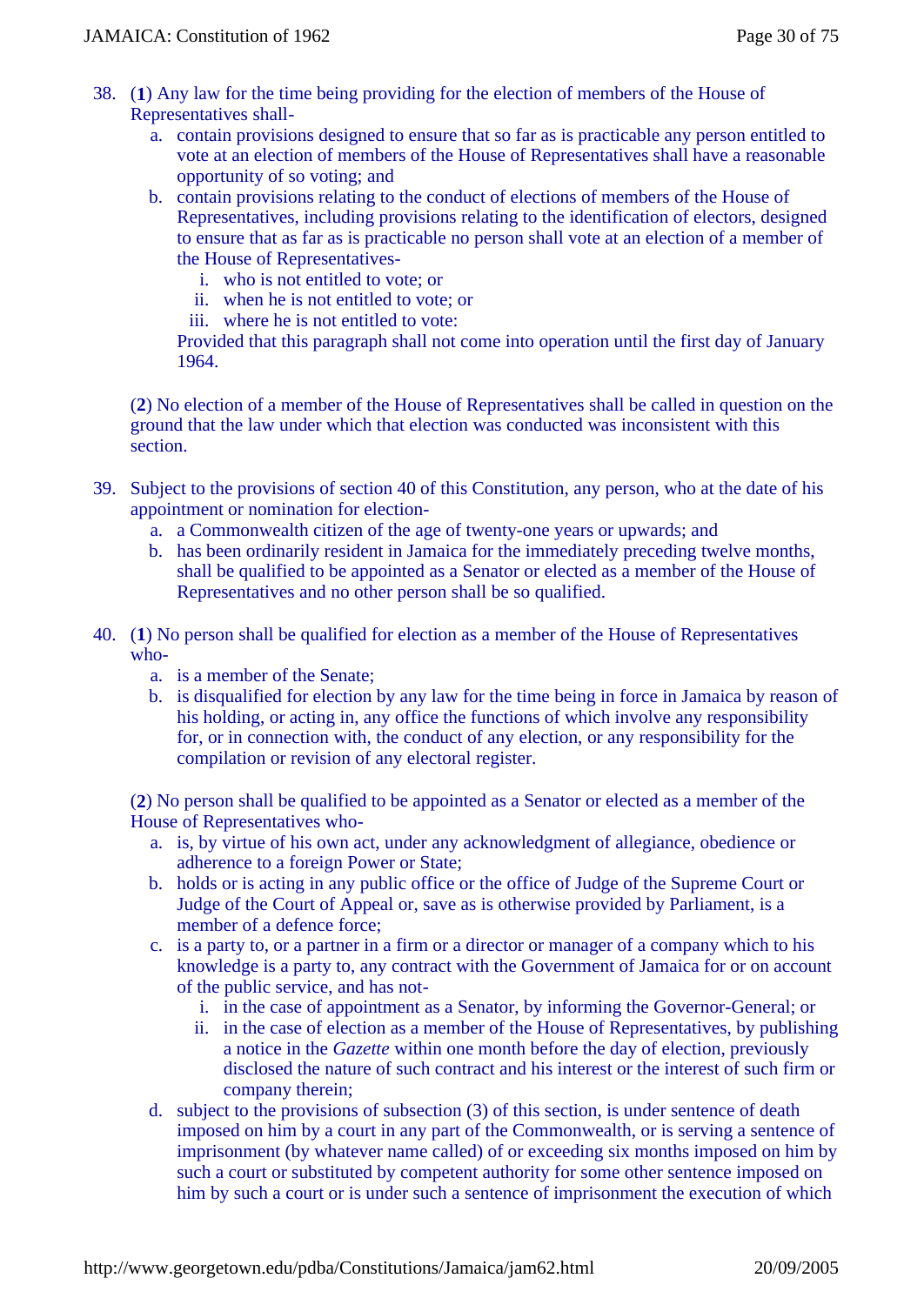is suspended;

- e. has been adjudged or otherwise declared bankrupt under any law in force in any part of the Commonwealth and has not been discharged;
- f. is, under any law for the time being in force in Jamaica, certified to be insane or otherwise adjudged to be of unsound mind or detained as a criminal lunatic; or
- g. is disqualified for membership of the House of Representatives by or under any law for the time being in force in Jamaica because he has been convicted of any offence connected with the election of members of that House or of any local authority or body for local purposes.
- (**3**) For the purposes of paragraph (d) of subsection (2) of this section
	- a. where a person is serving two or more sentences of imprisonment that are required to be served consecutively he shall, throughout the whole time during which he so serves, be regarded as serving a sentence of or exceeding six months if (but not unless) any one of those sentences amounts to or exceeds that term; and
	- b. no account shall be taken of a sentence of imprisonment imposed as an alternative to or in default of the payment of a fine.
- 41. (**1**) The seat of a member of either House shall become vacant
	- a. upon the next dissolution of Parliament after he has been appointed or elected;
	- b. if he resigns his seat;
	- c. if he is absent from sittings of the House for such period and in such circumstances as may be prescribed in the Standing Orders of the House;
	- d. if he ceases to be a Commonwealth citizen or takes any oath or makes any declaration or acknowledgment of allegiance, obedience or adherence to any foreign Power or State or does, concurs in or adopts any act done with the intetion that he shall become a subject or citizen of any foreign Power or State;
	- e. if any circumstances arise that, if he were not a member of the House, would cause him to be disqualified for appointment or election as such by virtue of paragraph (b) or (g) of subsection (2) of section 40 of this Constitution;
	- f. if he becomes a party to any contract with the Government of Jamaica for or on account of the public service:

Provided that -

- i. if in the circumstances it appears to the Senate (in the case of a Senator) or to the House of Representatives (in the case of a member of that House) to be just so to do, the Senate, or the House of Representatives (as the case may be) may exempt any member from vacating his seat under the provisions of this paragraph, if that member, before becoming a party to such contract as aforesaid, discloses to the Senate or to the House of Representatives (as the case may be) the nature of such contract and his interest therein;
- ii. if proceedings are taken under section 44 of this Constitution to determine whether a Senator or a member of the House of Representatives has vacated his seat under the provisions of this paragraph he shall be declared by the Court not to have vacated his seat if he establishes to the satisfaction of the Court that he, acting reasonably, was not aware that he was or had become a party to such contract;
- g. if any firm in which he is a partner, or any company of which he is a director or manager, becomes a party to any contract with the Government of Jamaica for or on account of the public service or if he becomes a partner in a firm, or a director or manager of a company which is a party to any such contract: Provided that
	- i. if in the circumstances it appears to the Senate (in the case of a Senator) or to the House of Representatives (in the case of a member of that House) to be just so to do, the Senate or the House of Representatives (as the case may be) may exempt any Senator or member from vacating his seat under the provisions of this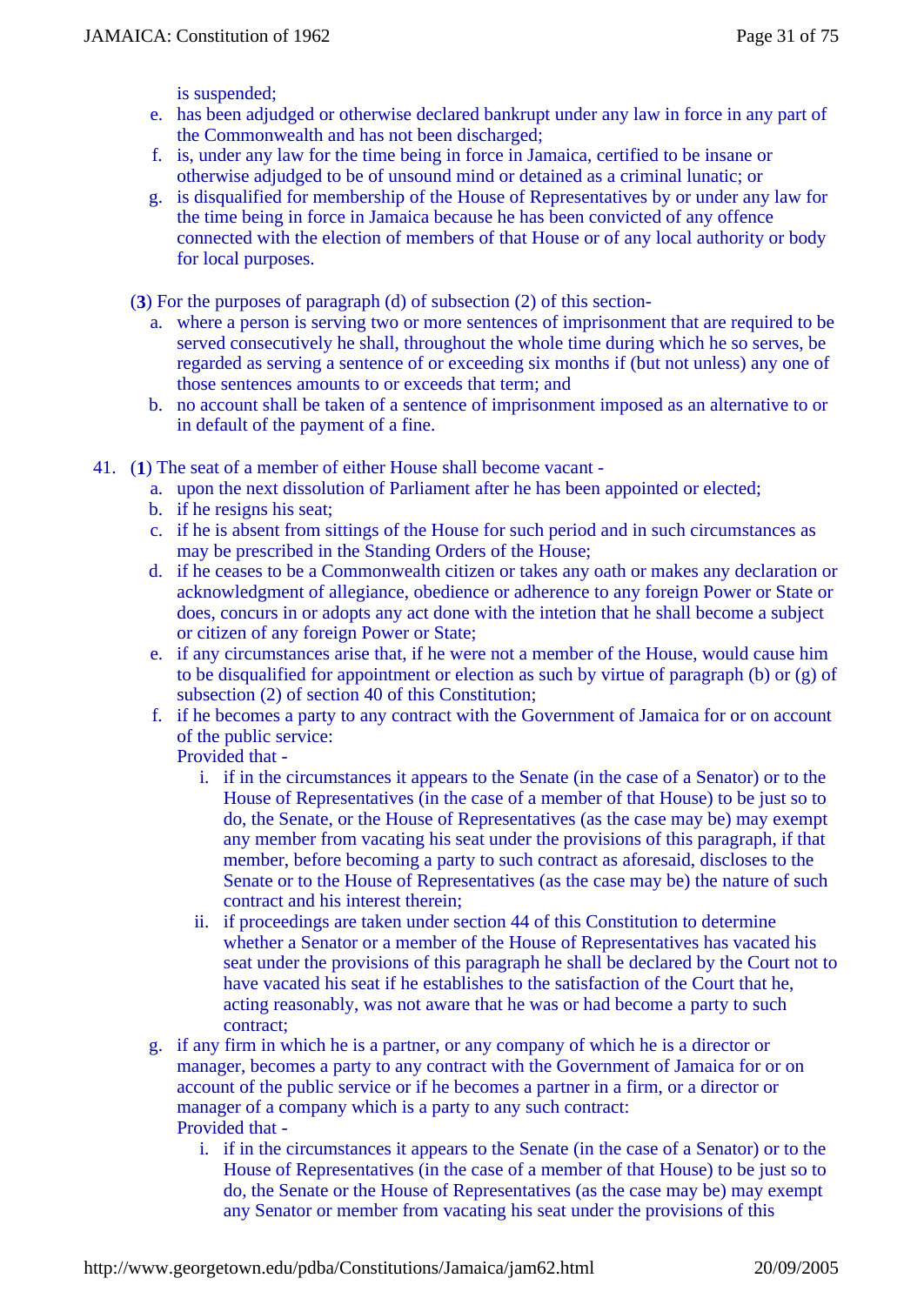paragraph if that Senator or member, before or as soon as practicable after becoming interested in such contract (whether as a partner in a firm or as director or manager of a company), discloses to the Senate or to the House of Representatives (as the case may be) the nature of such contract and the interest of such firm or company therein;

- ii. if proceedings are taken under section 44 of this Constitution to determine whether a Senator or a member of the House of Representatives has vacated his seat under the provisions of this paragraph, he shall be declared by the Court not to have vacated his seat if he establishes to the satisfaction of the Court that he, acting reasonably, was not aware that the firm or company was or had become a party to such contract.
- (**2**) The seat of a member of the House of Representatives shall become vacant if
	- a. he is appointed as a Senator; or
	- b. any circumstances arise that, if he were not a member of the House of Representatives, would cause him to be disqualified for election as such by virtue of paragraph (b) of subsection (1) of section 40 of this Constitution.
- (**3**)
	- a. Subject to the provisions of paragraph (b) of this subsection, if any member of either House is sentenced by a court in any part of the Commonwealth to death or to imprisonment (by whatever name called) for a term of or exceeding six months, he shall forthwith cease to exercise any of his functions as a member and his seat in the House shall become vacant at the expiration of a period of thirty days thereafter:

Provided that the President or the Speaker, as the case may be, may at the request of the member, from time to time extend that period for further periods of thirty days to enable the member to pursue any appeal in respect of his conviction or sentence, so, however, that extensions of time exceeding in the aggregate three hundred and thirty days shall not be given without the approval, signified by resolution, of the House concerned.

- b. If at any time before the member vacates his seat he is granted a free pardon or his conviction is set aside or his sentence is reduced to a term of imprisonment of less than six months or a punishment other than imprisonment is substituted, his seat shall not become vacant under paragraph (a) of this subsection and he may resume the exercise of his functions as a member.
- c. For the purposes of this subsection
	- i. where a person is sentenced to two or more terms of imprisonment that are required to be served consecutively, account shall be taken only of any of those terms that amounts to or exceeds six months; and
	- ii. no account shall be taken of a sentence of imprisonment imposed as an alternative to or in default of the payment of a fine.
- (**4**)
	- a. Subject to the provisions of paragraph (b) of this subsection, if any member of either House is adjudged or declared bankrupt, certified to be insane, adjudged to be of unsound mind or detained as a criminal lunatic, he shall forthwith cease to exercise any of his functions as a member and his seat in the House shall become vacant at the expiration of a period of thirty days thereafter:

Provided that the President or the Speaker, as the case may be, may at the request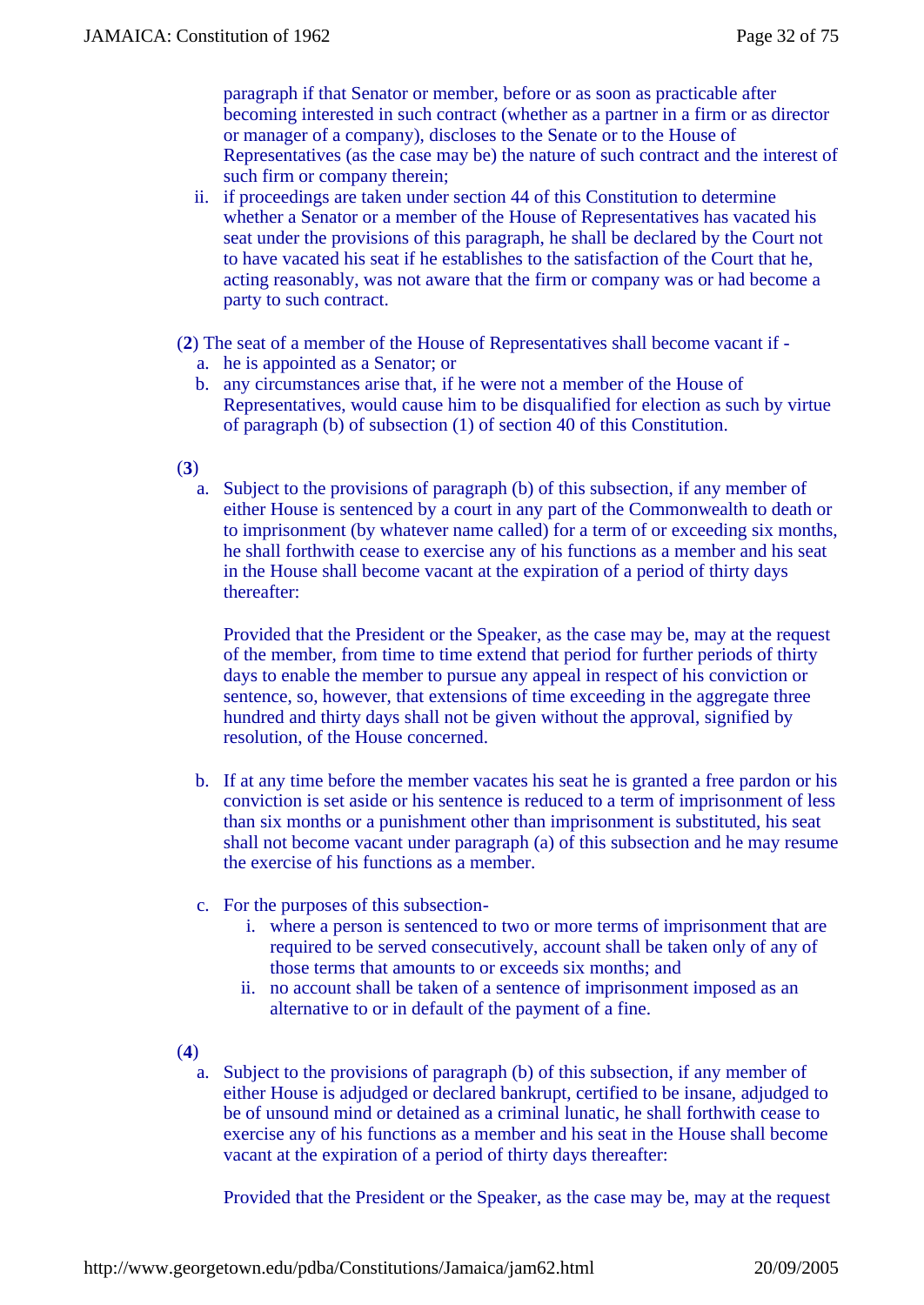of the member, from time to time extend that period for further periods of thirty days to enable the member to pursue any appeal in respect of any such adjudication, certification or detention, so, however, that extensions of time exceeding in the aggregate one hundred and eighty days shall not be given without the approval, signified by resolution, of the House concerned.

- b. If at any time before the member vacates his seat any such adjudication or certification is set aside or the detention of the member as a criminal lunatic is terminated, his seat shall not become vacant under paragraph (a) of this subsection and he may resume the exercise of his functions as a member.
- 42. (**1**) When the Senate first meets after any dissolution of Parliament and before it proceeds to the despatch of any other business, it shall elect a Senator, not being a Minister or a Parliamentary Secretary, to be President; and whenever the office of President is vacant otherwise than by reason of a dissolution of Parliament, the Senate shall not later than its second sitting after the vacancy has arisen, elect any other such Senator to fill that office.

(**2**) Upon the President's being elected and before he enters upon the duties of his office, he shall (unless he has already done so in accordance with the provisions of section 62 of this Constitution) make and subscribe before the Senate the oath of allegiance.

(**3**) When the Senate first meets after any dissolution of Parliament, it shall, as soon as practicable, elect one of its members, not being a Minister or a Parliamentary Secretary, to be Deputy President; and whenever the office of Deputy President becomes vacant, the Senate shall, as soon as convenient, elect another such member to fill that office.

- (**4**) A person shall vacate the office of President or Deputy President
	- a. if he resigns that office;
	- b. if he ceases to be a member of the Senate:
	- Provided that if the President or Deputy President ceases to be a member by reason of a dissolution of Parliament, he shall be deemed to continue in office for the purposes of section 47 of this Constitution until he resigns his office or vacates it otherwise than by reason of a dissolution of Parliament or until the office of President or, as the case may be, of Deputy President is filled;
	- c. if, under the provisions of subsection (3) or subsection (4) of section 41 of this Constitution, he is required to cease to exercise any of his functions as a member of the Senate;
	- d. if he is appointed to be a Minister or a Parliamentary Secretary; or
	- e. in the case of the Deputy President, if he is elected to be President.
- 43. (**1**) When the House of Representatives first meets after any dissolution of Parliament, and before it proceeds to the despatch of any other business, it shall elect one of its members, not being a Minister or a Parliamentary Secretary, to be Speaker; and whenever the office of Speaker is vacant otherwise than by reason of a dissolution of Parliament, the House of Representatives shall, not later than its second sitting after the vacancy has arisen, elect another such member to fill that office.

(**2**) Upon the Speaker's being elected and before he enters upon the duties of his office, he shall (unless he has already done so in accordance with the provisions of section 62 of this Constitution) make and subscribe before the House of Representatives the oath of allegiance.

(**3**) When the House of Representatives first meets after any dissolution of Parliament it shall, as soon as practicable, elect one of its members, not being a Minister or a Parliamentary Secretary, to be Deputy Speaker; and whenever the office of Deputy Speaker becomes vacant,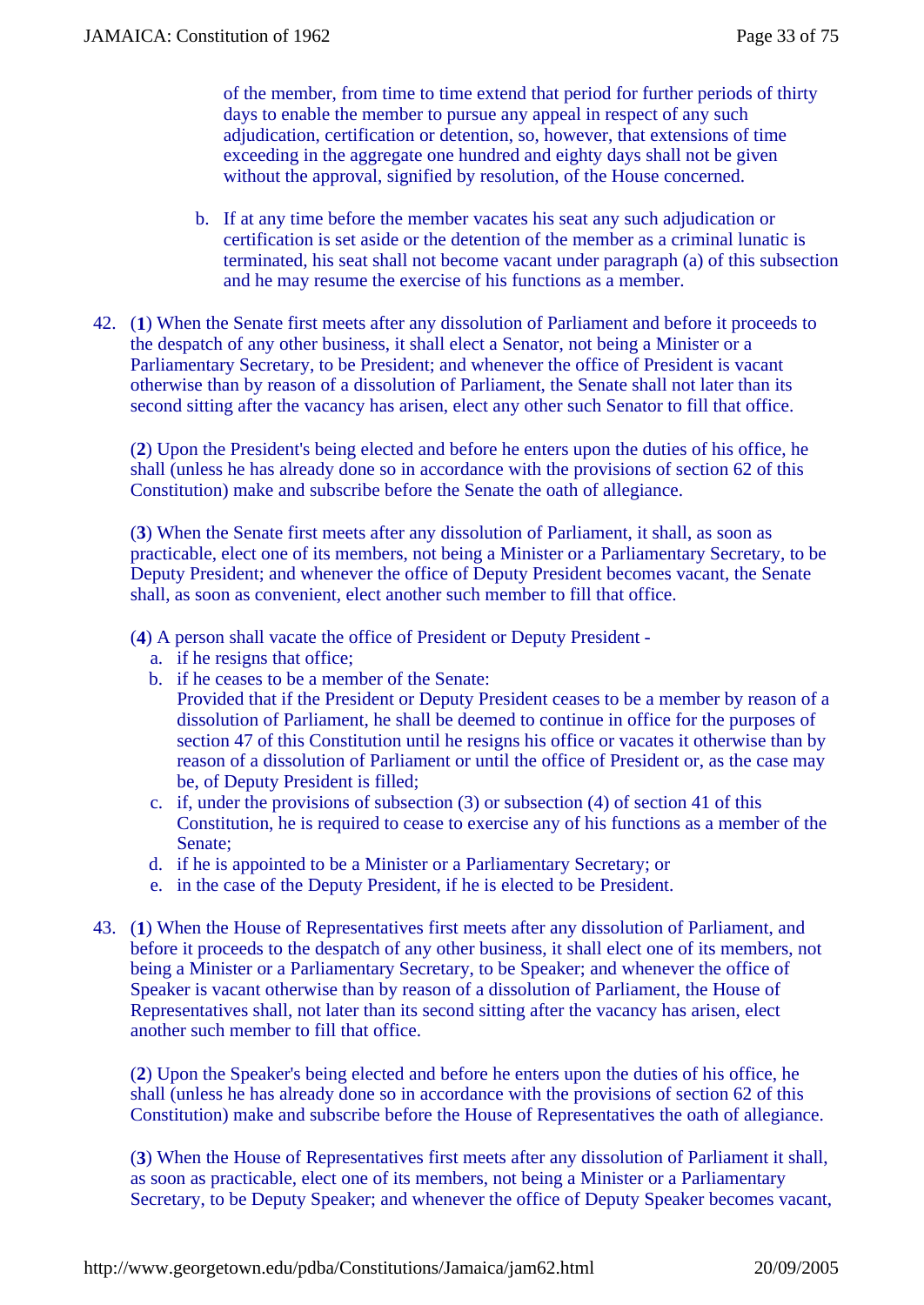the House of Representatives shall, as soon as convenient, elect another such member to fill that office.

(**4**) A person shall vacate the office of Speaker or Deputy Speaker -

- a. if he resigns that office;
- b. if he ceases to be a member of the House of Representatives: Provided that if the Speaker or Deputy Speaker ceases to be a member by reason of a dissolution of Parliament, he shall be deemed to continue in office for the purposes of section 47 of this Constitution until he resigns his office or vacates it otherwise than by reason of a dissolution of Parliament or until the office of Speaker or, as the case may
- be, Deputy Speaker is filled; c. if, under the provisions of subsection (3) or subsection (4) of section 41 of this Constitution, he is required to cease to exercise any of his functions as a member of the House of Representatives;
- d. if he is appointed to be a Minister or a Parliamentary Secretary; or
- e. in the case of the Deputy Speaker, if he is elected to be Speaker.

## 44. (**1**) Any question whether -

- a. any person has been validly elected or appointed as a member of either House; or
- b. any member of either House has vacated his seat therein or is required, under the provisions of subsection (3) or subsection (4) of section 41 of this Constitution, to cease to exercise any of his functions as a member, shall be determined by the Supreme Court or, on appeal, by the Court of Appeal whose decision shall be final, in accordance with the provisions of any law for the time being in force in Jamaica and, subject to any such law, in accordance with any directions given in that behalf by the Chief Justice.

**(2)** Proceedings for the determination of any question referred to in subsection (1) of this section may be instituted by any person (including the Attorney-General) and, where such proceedings are instituted by a person other than the Attorney-General, the Attorney-General if he is not a party thereto may intervene and (if he intervenes) may appear or be represented therein.

#### 45. (**1**)

- a. Whenever the seat of any member of the Senate becomes vacant, the Governor-General shall, by instrument under the Broad Seal, appoint to fill the vacancy a person qualified in accordance with this Constitution for appointment as a Senator.
- b. In making such an appointment the Governor-General shall, in any case where the member whose seat has become vacant
	- i. was appointed on the advice of the Prime Minister, act in accordance with the advice of the Prime Minister; and
	- ii. was appointed on the advice of the Leader of the Opposition, act in accordance with the advice of the Leader of the Opposition.

(**2**) Whenever the seat of any member of the House of Representatives becomes vacant the vacancy shall be filled by election in the manner provided by or under any Law for the time being in force in Jamaica.

46. (**1**) Any person who sits or votes in either House knowing or having reasonable ground for knowing that he is not entitled to do so, shall be liable to a penalty of twenty dollars for each day upon which he so sits or votes.

(**2**) Any such penalty shall be recoverable by civil action in the Supreme Court at the suit of the Attorney-General.

47. (**1**) The offices of Clerk and Deputy Clerk of the Senate are hereby constituted and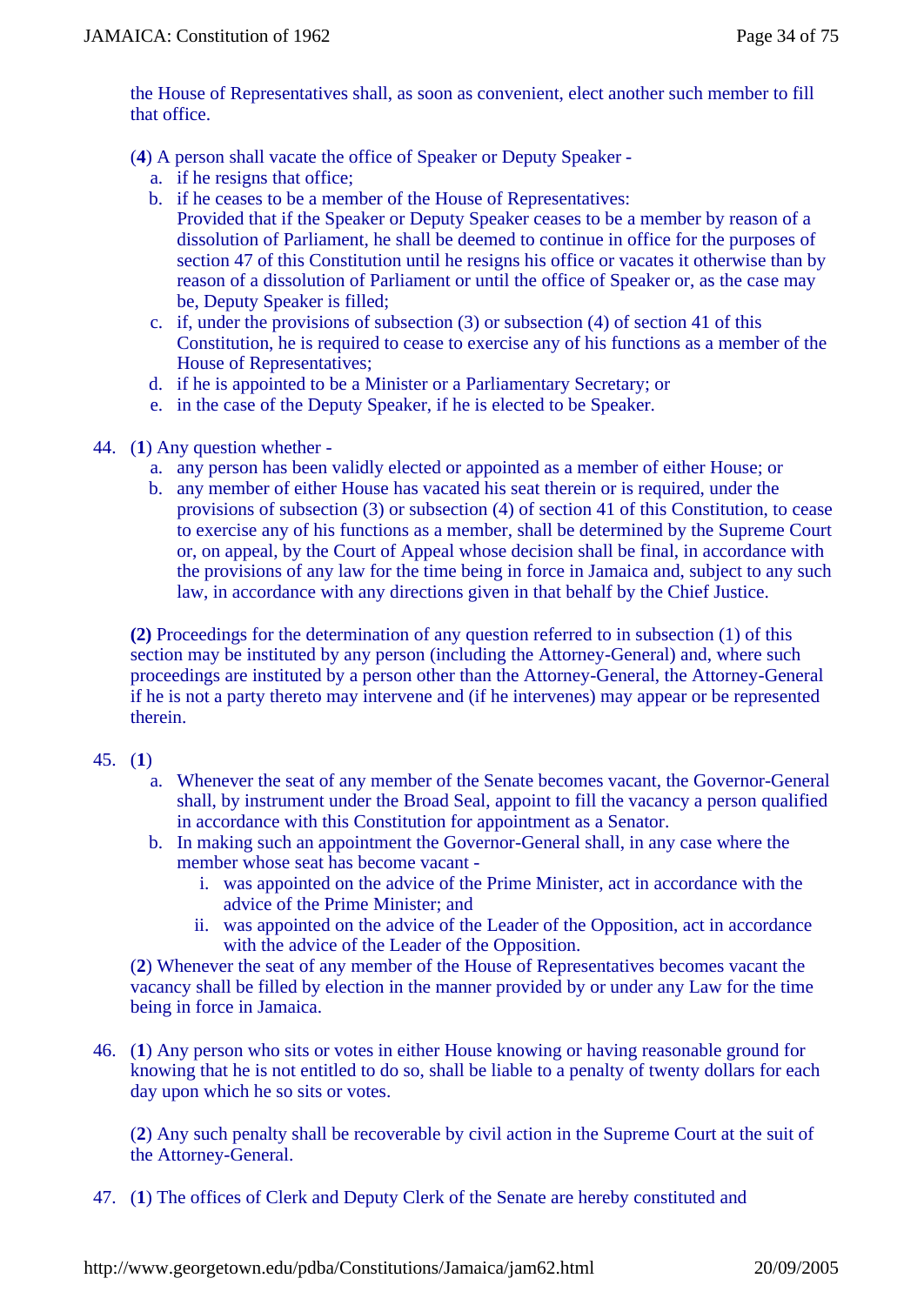appointments to those offices shall be made by the Governor-General, acting on the recommendation of the President.

(**2**) The offices of Clerk and Deputy Clerk of the House of Representatives are hereby constituted and appointments to those offices shall be made by the Governor-General, acting on the recommendation of the Speaker.

(**3**) Subject to the provisions of subsection (5) of this section the Clerk shall, unless he sooner resigns his office, hold office until he attains the age of 65 years or such later age as may, in any particular case, be prescribed by the Commission appointed under subsection (7) of this section.

(**4**) Nothing done by the Clerk shall be invalid by reason only that he has attained the age at which he is required by this section to vacate office.

(**5**) The Clerk shall be removed from office by the Governor-General if, but shall not be so removed unless, the House, by a resolution which has received the affirmative vote of not less than two-thirds of all the members thereof, has resolved that he ought to be so removed for inability to discharge the functions of his office (whether arising from infirmity of body or mind or any other cause) or for misbehaviour.

(**6**) The provisions of subsections (3), (4) and (5) of this section shall apply to the Deputy Clerk as they apply to the Clerk.

(**7**) Subject to the provisions of subsections (3), (5), (6) and (9) of this section the terms of service (including salary and allowances) of the Clerk and Deputy Clerk shall be determined from time to time by a Commission consisting of the following persons, that is to say: -

- a. the Speaker, as Chairman;
- b. the President; and
- c. the Minister responsible for finance or a person nominated by that Minister to represent him at any meeting of the Commission.

(**8**) The salaries and allowances of the Clerk and Deputy Clerk shall be paid out of the Consolidated Fund and no such salary shall be reduced during the continuance in office of the person to whom it is payable.

(**9**) The offices of Clerk and Deputy Clerk shall, for the purposes of sections 40, 41,111, 124, 129, 132,133 and 134 of this Constitution, be deemed to be public offices.

(**10**) A person who is a public officer may, without ceasing to hold office in the public service, be appointed, in accordance with the provisions of this section, to the office of Clerk or Deputy Clerk but -

- a. no such appointment shall be made except with the concurrence of the Governor-General, acting on the recommendation of the Public Service Commission;
- b. the provisions of subsections (3), (5) and (6) of this section shall, in relation to an officer so appointed, apply, subject to the provisions of paragraph (d) of this subsection, as respects his service as Clerk or Deputy Clerk but not as respects his service as a public officer;
- c. an officer so appointed shall not, during his continuance in the office of Clerk or Deputy Clerk, perform the functions of any public office; and
- d. an officer so appointed may at any time be appointed by the Governor-General, acting on the advice of the Public Service Commission, to assume or resume the functions of a public office and he shall thereupon vacate his office as Clerk or Deputy Clerk, but no appointment under this paragraph shall be made without the concurrence of the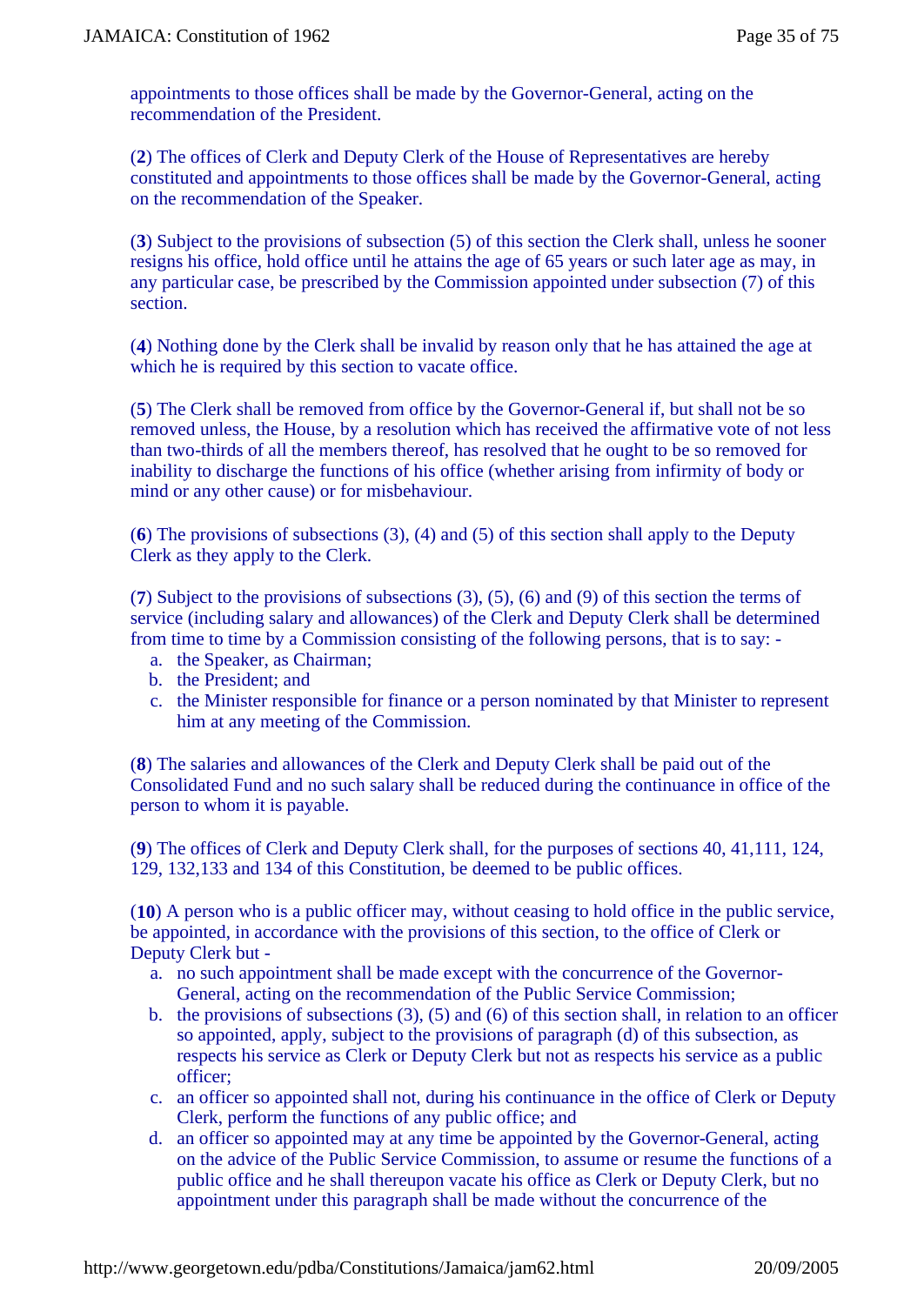President or the Speaker, as the case may be.

(**11**) The Governor-General, acting on the recommendation of the Minister responsible for finance after that Minister has consulted the Clerk, may from time to time prescribe, by notice published in the *Gazette*, the offices (other than the office of Deputy Clerk) which are to constitute the staff of the Clerk and may likewise prescribe which of those offices are subordinate offices.

(**12**) Power to make appointments to any office for the time being prescribed under subsection (11) of this section as a subordinate office on the staff of the Clerk and to remove and to exercise disciplinary control over persons holding or acting in any such offices is hereby vested in the Clerk.

(**13**) Before the Public Service Commission advises the Governor-General under subsection (1) of section 125 of this Constitution-

- a. that any person should be appointed to any office on the staff of the Clerk (other than the office of Deputy Clerk and any subordinate office thereon);
- b. that any person holding or acting in any such office should be appointed to any other public office; or
- c. that any person holding or acting in any such office should be removed or that any penalty should be imposed on him by way of disciplinary control, the Commission shall consult the Clerk.

(**14**) Nothing in this section shall be construed as preventing -

- a. the appointment of one person to the offices of Clerk of the Senate and Clerk of the House of Representatives; or
- b. the appointment of one person to the offices of Deputy Clerk of the Senate and Deputy Clerk of the House of Representatives; or
- c. the appointment of one person to any other office on the staff of the Clerk of the Senate and any other office on the staff of the Clerk of the House of Representatives, and where any person is so appointed to two offices, the foregoing provisions of this section shall apply in relation to him in respect of each such office separately.

(**15**) The functions conferred by this section on the President shall, if there is no person holding the office of President or if the President is absent from Jamaica or is otherwise unable to perform those functions, be performed by the Deputy President and the functions conferred by this section on the Speaker shall, if there is no person holding the office of Speaker or if the Speaker is absent from Jamaica or is otherwise unable to perform those functions, be performed by the Deputy Speaker.

#### **Part II**

## Powers and Procedure of Parliament

48. (**1**) Subject to the provisions of this Constitution, Parliament may make laws for the peace, order and good government of Jamaica.

(**2**) Without prejudice to the generality of subsection (1) and subject to the provisions of subsections (3), (4) and (5) of this section Parliament may by law determine the privileges, immunities and powers of the two Houses and the members thereof.

(**3**) No civil or criminal proceedings may be instituted against any member of either House for words spoken before, or written in a report to, the House of which he is a member or to a committee thereof or to any joint committee of both Houses or by reason of any matter or thing brought by him therein by petition, bill, resolution, motion or otherwise.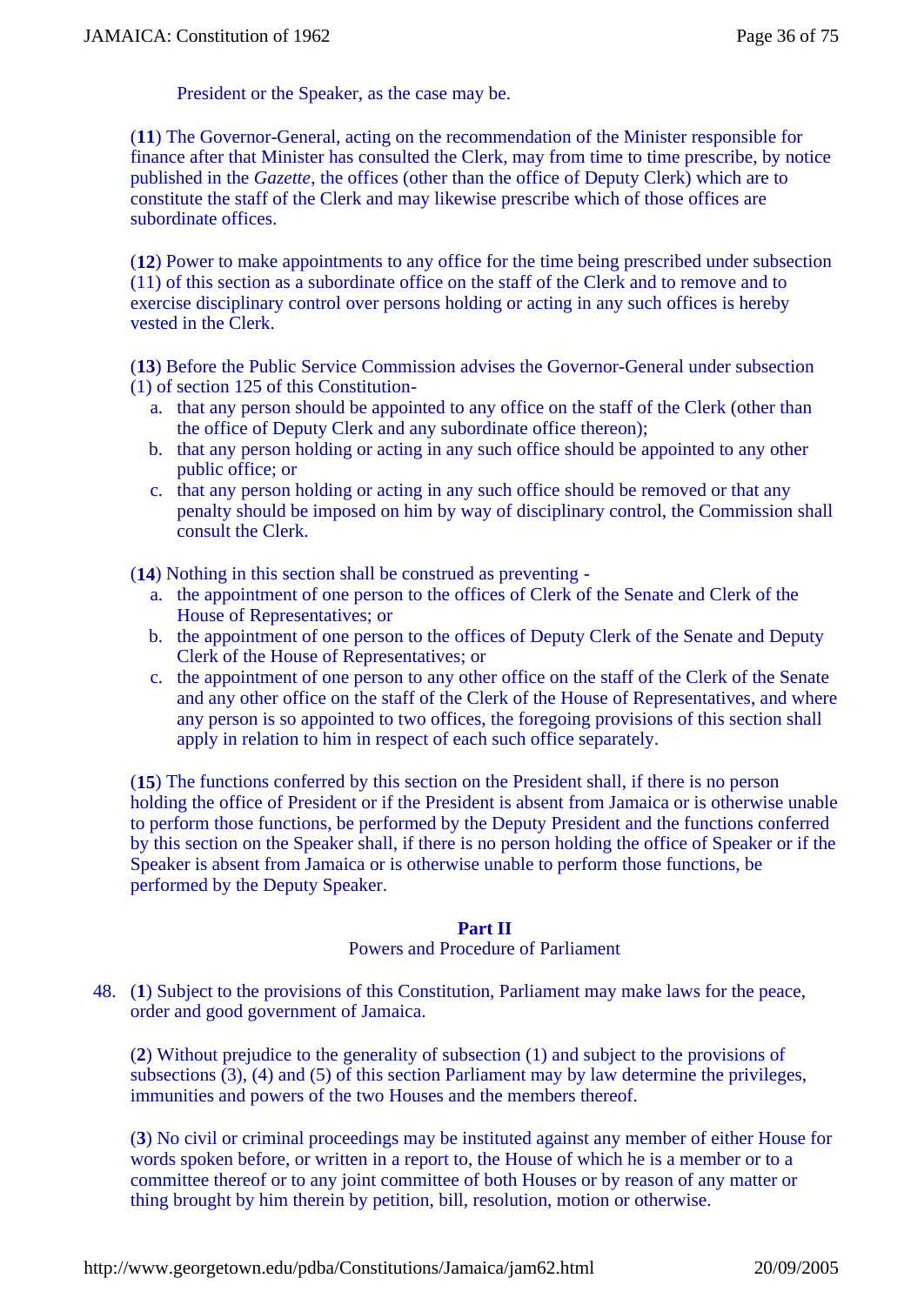(**4**) For the duration of any session of both Houses shall enjoy freedom from arrest for any civil debt except a debt the contraction of which constitutes a criminal offence.

(**5**) No process issued by any court in the exercise of its civil jurisdiction shall be served or executed within the precincts of either House while such House is sitting or through the President or the Speaker, the Clerk or any officer of either House.

- 49. (**1**) Subject to the provisions of this section Parliament may by Act of Parliament passed by both Houses alter any of the provisions of this Constitution or (in so far as it forms part of the law of Jamaica) any of the provisions of the Jamaica Independence Act, 1962.
	- (**2**) In so far as it alters
		- a. sections 13, 14, 15, 16, 17, 18, 19, 20, 21, 22, 23, 24, 25, 26, subsection (3) of section 48, sections 66, 67, 82, 83, 84, 85, 86, 87, 88, 89, 90, 91, 94, subsections (2), (3), (4), (5), (6) or (7) of section 96, sections 97, 98, 99, subsections (3), (4), (5), (6), (7), (8) or (9) of section 100, sections 101, 103, 104, 105, subsections (3), (4), (5), (6), (7), (8) or (9) of section 106, subsections (1), (2), (4), (5), (6), (7), (8), (9) or (10) of section 111, sections 112, 113, 114, 116, 117, 118, 119, 120, subsections (2), (3), (4), (5), (6) or (7) of section 121, sections 122, 124, 125, subsection (1) of section 126, sections 127, 129, 130, 131, 135 or 136 or the Second or Third Schedule to this Constitution; or
		- b. section 1 of this Constitution in its application to any of the provisions specified in paragraph (a) of this subsection;

a Bill for an Act of Parliament under this section shall not be submitted to the Governor-General for his assent unless a period of three months has elapsed between the introduction of the Bill into the House of Representatives and the commencement of the first debate on the whole text of that Bill in that House and a further period of three months has elapsed between the conclusion of that debate and the passing of that Bill by that House.

(**3**) In so far as it alters -

- a. this section;
- b. sections 2, 34, 35, 36, 39, subsection (2) of section 63, subsections (2), (3) or (5) of section 64, section 65, or subsection (1) of section 68 of this Constitution;
- c. section 1 of this Constitution in its application to any of the provisions specified in paragraph (a) or (b) of this subsection; or
- d. any of the provisions of the Jamaica Independence Act, 1962, a Bill for an Act of Parliament under this section shall not be submitted to the Governor-General for his assent unless
	- i. a period of three months has elapsed between the introduction of the Bill into the House of Representatives and the commencement of the first debate on the whole text of that Bill in that House and a further period of three months has elapsed between the conclusion of that debate and the passing of that Bill by that House, and
	- ii. subject to the provisions of subsection (6) of this section, the Bill, not less than two nor more than six months after its passage through both Houses, has been submitted to the electors qualified to vote for the election of members of the House of Representatives and, on a vote taken in such manner as Parliament may prescribe, the majority of the electors voting have approved the Bill.

(**4**) A Bill for an Act of Parliament under this section shall not be deemed to be passed in either House unless at the final vote thereon it is supported-

a. in the case of a Bill which alters any of the provisions specified in subsection (2) or subsection (3) of this section by the votes of not less than two-thirds of all the members of that House, or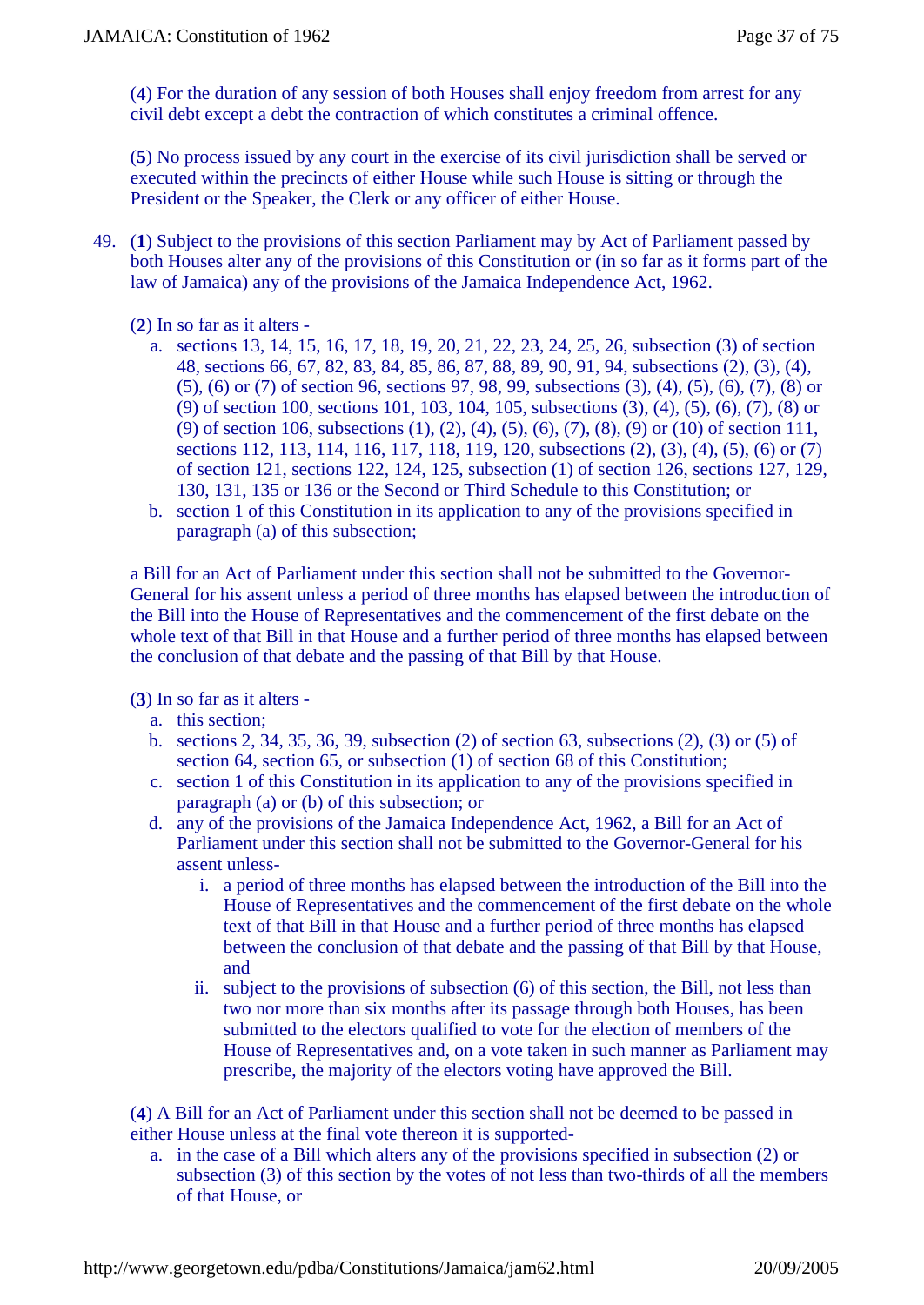b. in any other case by the votes of a majority of all the members of that House.

(**5**) If a Bill for an Act of Parliament which alters any of the provisions specified in subsection (2) of this section is passed by the House of Representatives -

- a. twice in the same session in the manner prescribed by subsection (2) and paragraph (a) of subsection (4) of this section and having been sent to the Senate on the first occasion at least seven months before the end of the session and on the second occasion at least one month before the end of the session, is rejected the Senate on each occasion, or
- b. in two successive sessions (whether of the same Parliament or not) in the manner prescribed by subsection (2) and paragraph (a) of subsection (4) of this section and, having been sent to the Senate in each of those sessions at least one month before the end of the session, the second occasion being at least six months after the first occasion,is rejected by the Senate in each of those sessions,

that Bill may, not less than two nor more than six months after its rejection by the Senate for the second time, be submitted to the electors qualified to vote for the election of members of the House of Representatives and, if on a vote taken in such manner as Parliament may prescribe, three-fifths of the electors voting approve the Bill, the Bill may be presented to the Governor-General for assent.

(**6**) If a Bill for an Act of Parliament which alters any of the provisions specified in subsection (3) of this section is passed by the House of Representatives -

- a. twice in the same session in the manner prescribed by subsection (3) and paragraph (a) of subsection (4) of this section and having been sent to the Senate on the first occasion at least seven months before the end of the session and on the second occasion at least one month before the end of the session, is rejected by the Senate on each occasion, or
- b. in two successive sessions (whether of the same Parliament or not) in the manner prescribed by subsection (3) and paragraph (a) of subsection (4) of this section and, having been vent to the Senate in each of those sessions at least one month before the end of the session, the second occasion being at least six months after the first occasion, is rejected by the Senate in each of those sessions,

that Bill may, not less than two nor more than six months after its rejection by the Senate for the second time, be submitted to the electors qualified to vote for the election of members of the House of Representatives and, if on a vote taken in such manner as Parliament may prescribe, two-thirds of the electors voting approve the Bill, the Bill may be presented to the Governor-General for assent.

(**7**) For the purposes of subsection (5) and subsection (6) of this section a Bill shall be deemed to be rejected by the Senate if -

- a. it is not passed by the Senate in the manner prescribed by paragraph (a) of subsection (4) of this section within one month after it is sent to that House; or
- b. it is passed by the Senate in the manner so prescribed with any amendment which is not agreed to by the House of Representatives.

(**8**) For the purposes of subsection (5) and subsection (6) of this section a Bill that is sent to the Senate from the House of Representatives in any session shall be deemed to be the same Bill as the former Bill sent to the Senate in the same or in the preceding session if, when it is sent to the Senate, it is identical with the former Bill or contains only such alterations as are specified by the Speaker to be necessary owing to the time that has elapsed since the date of the former Bill or to represent any amendments which have been made by the Senate in the former Bill.

(**9**) In this section -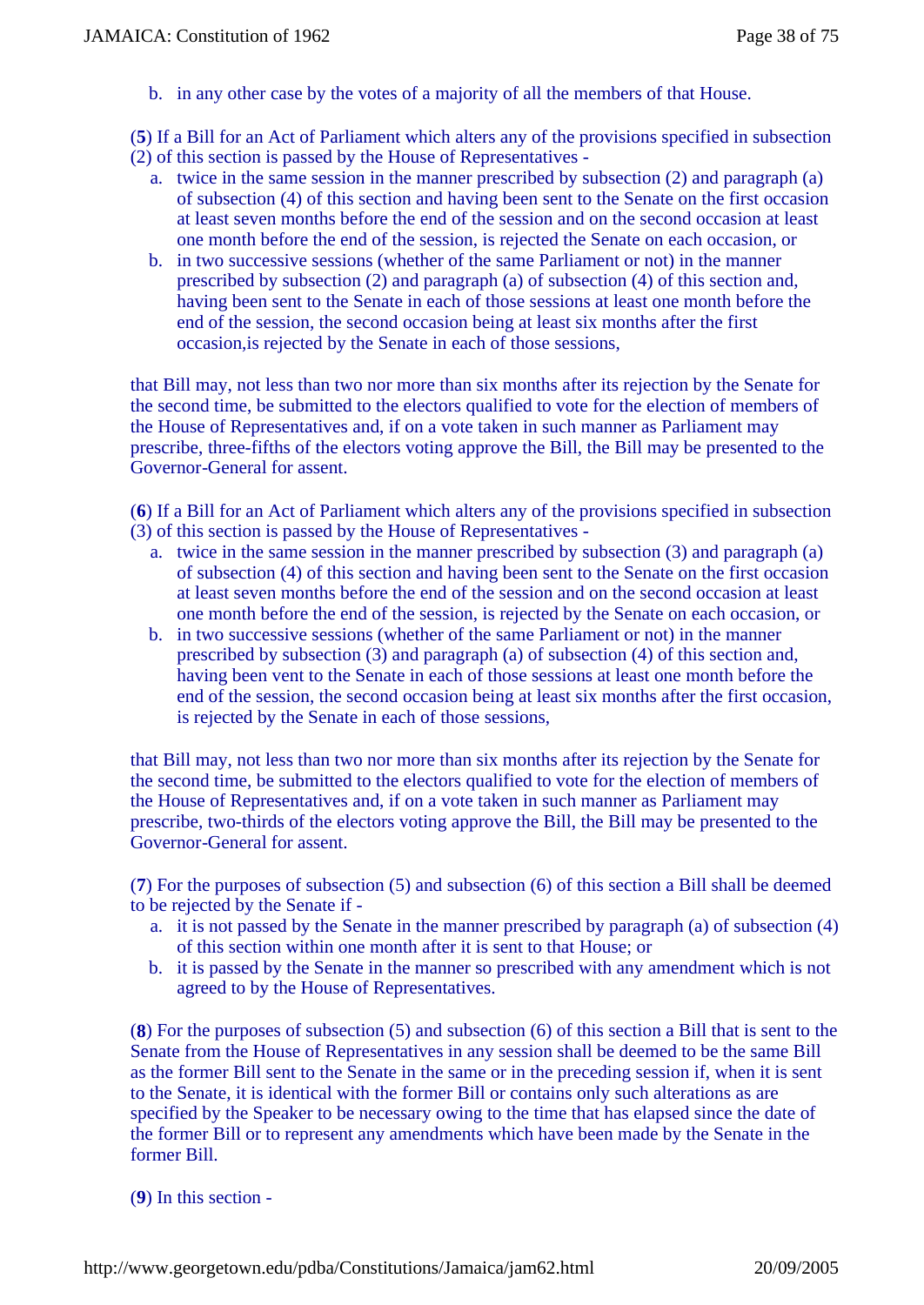- a. reference to any of the provisions of this Constitution or the Jamaica Independence Act, 1962, includes references to any law that alters that provision; and
- b. "alter" includes amend, modify, re-enact with or without amendment or modification, make different provision in lieu of, suspend, repeal or add to.
- 50. (**1**) An Act of Parliament to which this section refers shall not be void to the extent of any inconsistency with the provisions of sections 13 to 26 (inclusive) of this Constitution but shall, notwithstanding such inconsistency, prevail over those provisions.

(**2**)An Act of Parliament to which this section refers is one the Bill for which has been passed by both Houses and at the final vote thereon in each House has been supported by the votes of not less than two-thirds of all the members of that House.

51. (**1**) Subject to the provisions of this Constitution, each House may regulate its own procedure and for this purpose may make Standing Orders.

(**2**) Each House may act notwithstanding any vacancy in its membership (including any vacancy not filled when the House first meets on or after the appointed day or after any dissolution of Parliament) and the presence or participation of any person not entitled to be present at or to participate in the proceedings of the House shall not invalidate those proceedings.

52. (**1**) The President or, in his absence, the Deputy President or, if they are both absent. a member of the Senate (not being a Minister or a Parliamentary Secretary) elected by the Senate for that sitting shall preside at each sitting of the Senate.

(**2**) The Speaker or, in his absence, the Deputy Speaker or, if they are both absent, a member of the House of Representatives (not being a Minister or a Parliamentary Secretary) elected by the House of Representatives for that sitting shall preside at each sitting of the House of Representatives.

(**3**) References in this section to circumstances in which the President, Deputy President, Speaker or Deputy Speaker is absent include references to circumstances in which the office of President, Deputy President, Speaker or Deputy Speaker is vacant.

- 53. (**1**) If at any time during a sitting of either House objection is taken by a member that there is not a quorum present and, after such interval as may be prescribed in the Standing Orders of that House, the person presiding ascertains that there is still not a quorum present, he shall thereupon adjourn the House.
	- (**2**) For the purposes of this section
		- a. a quorum of the Senate shall consist of eight members besides the person presiding; and
		- b. a quorum of the House of Representatives shall consist of sixteen members besides the person presiding.
- 54. (**1**) Save as is otherwise provided in this Constitution, all questions proposed for decision in either House shall be determined by a majority of the votes of the members thereof present and voting.
	- (**2**) The person presiding in either House shall not vote
		- a. unless on any question the votes are equally divided, in which case he shall have and exercise a casting vote; or
		- b. except in the case of the final vote on a Bill for an Act of Parliament under subsection (3) of section 37 or section 49 of this Constitution or the final vote on a Bill for an Act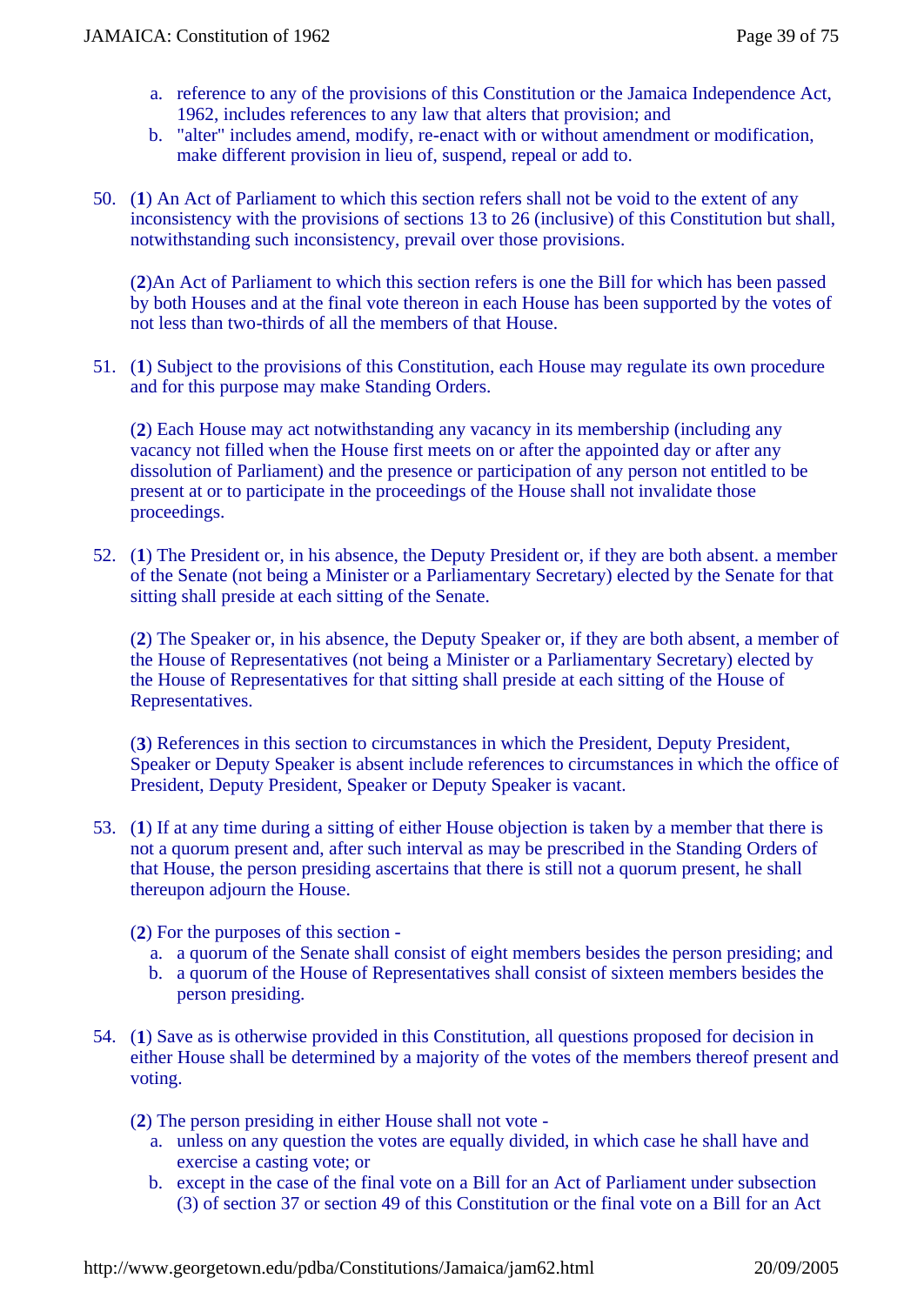of Parliament to which section 50 of this Constitution refers in each of which cases he shall have an original vote.

55. (**1**) Subject to the provisions of this Constitution and of the Standing Orders of the House, any member of either House may introduce any Bill or propose any motion for debate in or may present any petition to that House, and the same shall be debated and disposed of according to the Standing Orders of that House.

(**2**) A Bill other than a Money Bill may be introduced in either House, but a Money Bill shall not be introduced in the Senate.

(**3**) Except on the recommendation of the Governor-General signified by a Minister, the House of Representatives shall not-

- a. proceed upon any Bill (including any amendment to a Bill) which Bill or amendment, as the case may be, in the opinion of the person presiding, makes provision for any of the following purposes, that is to say, for imposing or increasing any tax, for imposing or increasing any charge on the revenues or other funds of Jamaica or for altering any such charge otherwise than by reducing it, or for compounding or remitting any debt due to Jamaica;
- b. proceed upon any motion (including any amendment to a motion) the effect of which motion or amendment, as the case may be, in the opinion of the person presiding, is that provision should be made for any of the purposes aforesaid; or
- c. receive any petition which, in the opinion of the person presiding, requests that provision be made for any of the purposes aforesaid.

(**4**) The Senate shall not -

- a. proceed upon any Bill, other than a Bill sent from the House of Representatives, or upon any amendment to a Bill, which Bill or amendment, as the case may be, in the opinion of person presiding, makes provision for any of the following purposes, that is to say, for imposing or altering any existing or proposed tax, for imposing or altering any existing or proposed charge on the revenues or other funds of Jamaica, or for compounding or remitting any debt due to Jamaica;
- b. proceed upon any motion (including any amendment to a motion) the effect of which motion or amendment, as the case may be, in the opinion of the person presiding, is that provision should be made for any of the purposes aforesaid; or
- c. receive any petition which, in the opinion of the person presiding, requests that provision be made for any of the purposes aforesaid.
- 56. (**1**) Subject to the provisions of this Constitution, if a Money Bill, having been passed by the House of Representatives and sent to the Senate at least one month before the end of the session, is not passed by the Senate without amendment within one month after it is sent to that House, the Bill shall, unless the House of Representatives otherwise resolves, be presented to the Governor-General for his assent notwithstanding that the Senate has not consented to the Bill.

(**2**) There shall be endorsed on every Money Bill when it is sent to the Senate the certificate of the Speaker signed by him that it is a Money Bill; and there shall be endorsed on any Money Bill that is presented to the Governor-General for assent in pursuance of subsection (1) of this section the certificate of the Speaker signed by him that it is a Money Bill and that the provisions of that subsection have been complied with.

- 57. (**1**) Subject to the provisions of this Constitution, if any Bill other than a Money Bill is passed by the House of Representatives
	- a. twice in the same session and, having been sent to the Senate on the first occasion at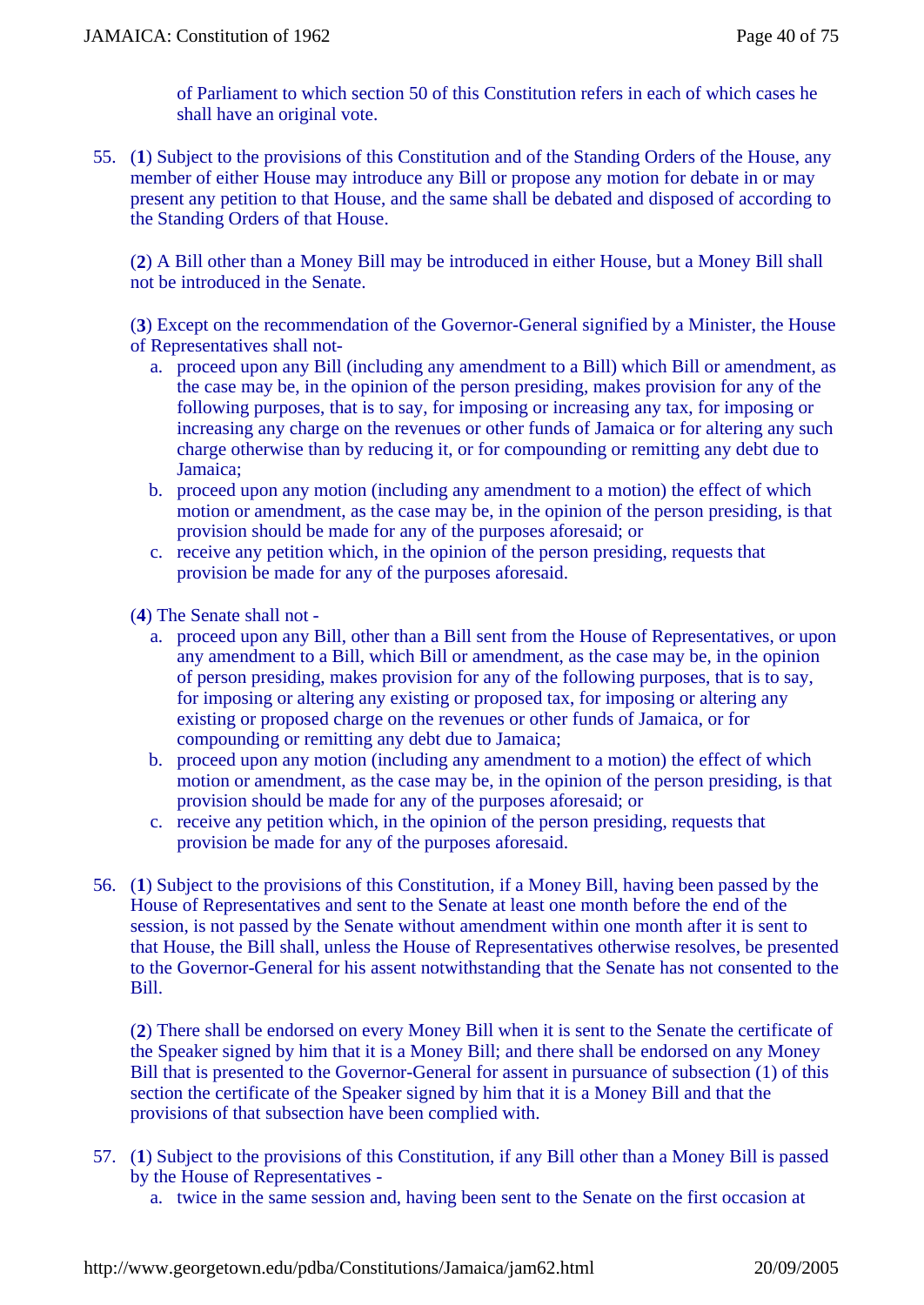least seven months before the end of the session and on the second occasion at least one month before the end of the session, is rejected by the Senate on each occasion, or

b. in two successive sessions (whether of the same Parliament or not) and, having been sent to the Senate in each of those sessions at least one month before the end of the session, the second occasion being at least six months after the first occasion, is rejected by the Senate in each of those sessions, that Bill shall, on its rejection for the second time by the Senate, unless the House of Representatives otherwise resolves, be presented to the Governor-General for assent notwithstanding that the Senate has not consented to the Bill.

(**2**) For the purposes of this section a Bill that is sent to the Senate from the House of Representatives in any session shall be deemed to be the same Bill as a former Bill sent to the Senate in the same or in the preceding session if, when it is sent to the Senate, it is identical with the former Bill or contains only such alterations as are certified by the Speaker to be necessary owing to the time that has elapsed since the date of the former Bill or to represent any amendments which have been made by the Senate in the former Bill.

(**3**) The House of Representatives may, if it thinks fit, on the passage through that House of a Bill that is deemed to be the same Bill as a former Bill sent to the Senate in the same or in the preceding session, suggest any amendments without inserting the amendments in the Bill, and any such amendments shall be considered by the Senate, and, if agreed to by the Senate, shall be treated as amendments made by the Senate and agreed to by the House of Representatives; but the exercise of this power by the House of Representatives shall not affect the operation of this section in the event of the rejection of the Bill in the Senate.

(**4**) There shall be inserted in any Bill that is presented to the Governor-General for assent in pursuance of this section any amendments that are certified by the Speaker to have been made in the Bill by the Senate and agreed to by the House of Representatives.

(**5**) There shall be endorsed on any Bill that is presented to the Governor-General for assent in pursuance of this section the certificate of the Speaker signed by him that the provisions of this section have been complied with.

(**6**) The provisions of this section shall not apply to a Bill which is required by this Constitution to be passed by both Houses.

58. (**1**) In sections 55, 56 and 57 of this Constitution "Money Bill" means a public Bill which, in the opinion of the Speaker, contains only provisions dealing with all or any of the following matters, namely, the imposition, repeal, remission, alteration or regulation of taxation; the imposition, for the payment of debt or other financial purposes, of charges on the Consolidated Fund or any other public funds or on monies provided by Parliament, or the variation or repeal of any such charges; the grant of money to the Crown or to any authority or person, or the variation or revocation of any such grant; the appropriation, receipt, custody, investment, issue or audit of accounts of public money; the raising or guarantee of any loan or the repayment thereof, or the establishment, alteration, administration or abolition of any sinking fund provided in connection with any such loan; or subordiate matters incidental to any of the matters aforesaid; and in this subsection the expressions "taxation", "debt", "public fund", "public money" and "loan" do not include any taxation imposed, debt incurred, fund or money provided or loan raised by any local authority or body for local purposes.

(**(2)**)For the purposes of section 57 of this Constitution, a Bill shall be deemed to be rejected by the Senate if-

a. it is not passed by the Senate without amendment within one month after it is sent to that House; or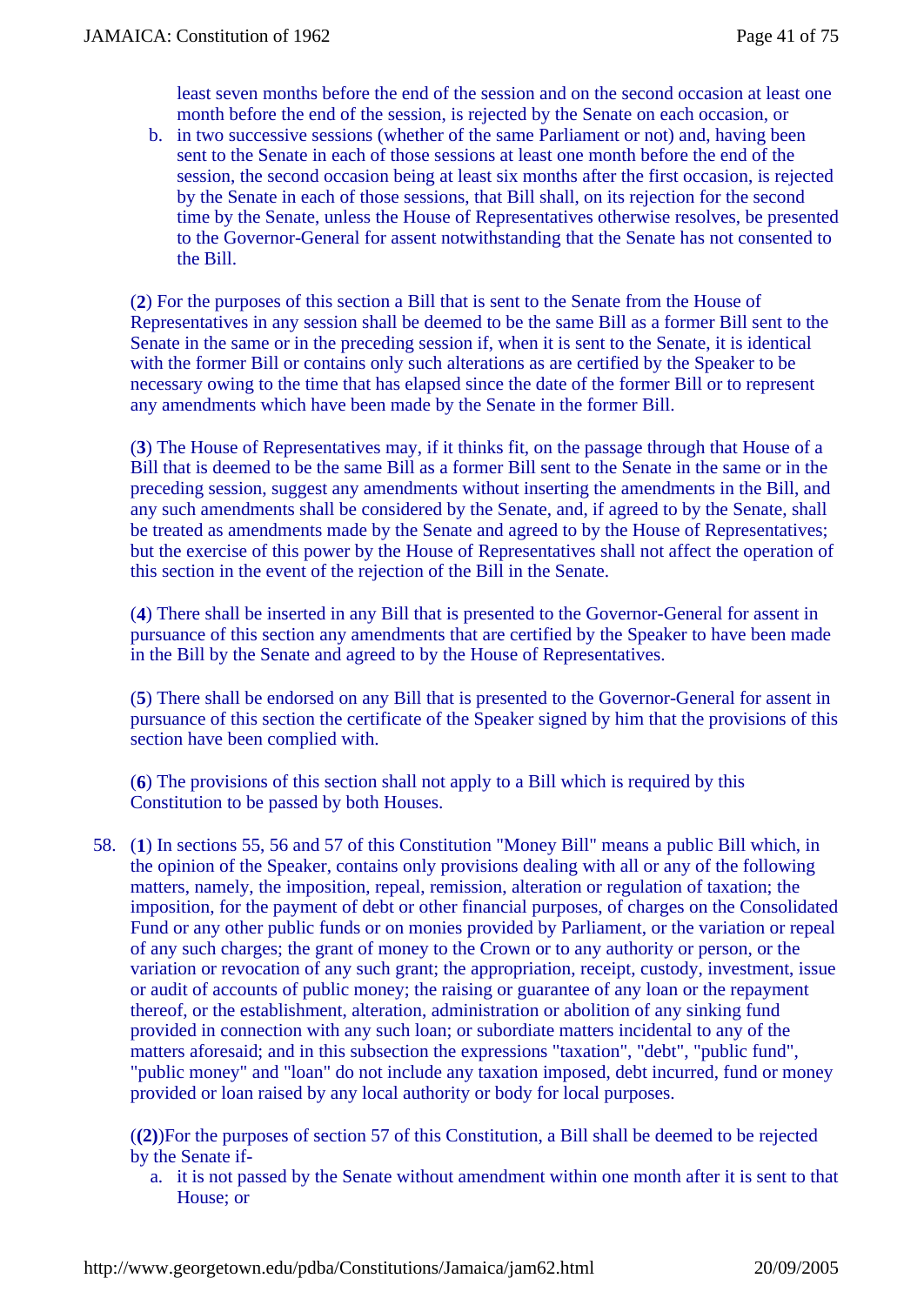b. it is passed by the Senate with any amendment which is not agreed to by the House of Representatives.

(**3**) Where the office of Speaker is vacant or the Speaker is for any reason unable to perform any function conferred upon him by subsection  $(1)$  of this section or by section 56 or 57 of this Constitution, that function may be performed by the Deputy Speaker.

(**4**) Any certificate of the Speaker or Deputy Speaker given under section 56 or 57 of this Constitution shall be conclusive for all purposes and shall not be questioned in any court.

(**5**) Before giving any such certificate the Speaker or Deputy Speaker, as the case may be, shall, if practicable, consult the Attorney-General.

- 59. (**1**) Any statutory instrument to which this section applies and which, having been laid before the Senate
	- a. in any session at least seven months before the end of the session, is not approved by the Senate shall, if it is again laid before the Senate at least one month before the end of that session, or
	- b. in any session at least one month before the end of the session, is not approved by the Senate in that session shall, if it is again laid before the Senate at least one month before the end of the next succeeding session (whether of the same Parliament or not), but not earlier than six months after it was laid for the first time, be deemed to have been approved by the Senate at the end of the session in which it was laid for the second time if it has not earlier been so approved.

(**2**) In this section "statutory instrument" means any document by which the Governor-General, the Governor of the former Colony of Jamaica, a Minister or any other executive authority has exercised a power to make, confirm or approve orders, rules, regulations or other subordinate legislation, being a power conferred by any law enacted (whether before or after the appointed day) by any legislature in Jamaica, and the statutory instruments to which this section applies are all statutory instruments in respect of which it is provided (in whatever terms) that they may not come into force until approved by the Senate.

(**3**)For the purposes of this section a statutory instrument that is laid before the Senate in any session shall be deemed to be the same statutory instrument as a former statutory instrument laid before the Senate, in the same or in the preceding session if, when it is laid before the Senate, it is identical with the former statutory instrument or contains only such alterations as are certified by the President to be necessary owing to the time that has elapsed since the date of the former statutory instrument.

(**4**)Where the office of President is vacant or the President is for any reason unable to perform the function conferred upon him by subsection (3) of this section that function may be performed by the Deputy President.

(**5**) Any certificate of the President or Deputy President given under subsection (3) of this section shall be conclusive for all purposes and shall not be questioned in any court.

60. (**1**) A Bill shall not become law until the Governor-General has assented thereto in Her Majesty's name and on Her Majesty's behalf and has signed it in token of such assent.

(**2**) Subject to the provisions of sections 37, 49, 50, 56 and 57 of this Constitution, a Bill shall be presented to the Governor-General for assent if, and shall not be so presented unless, it has been approved by both Houses of Parliament either without amendment or with such amendments only as are agreed to by both Houses.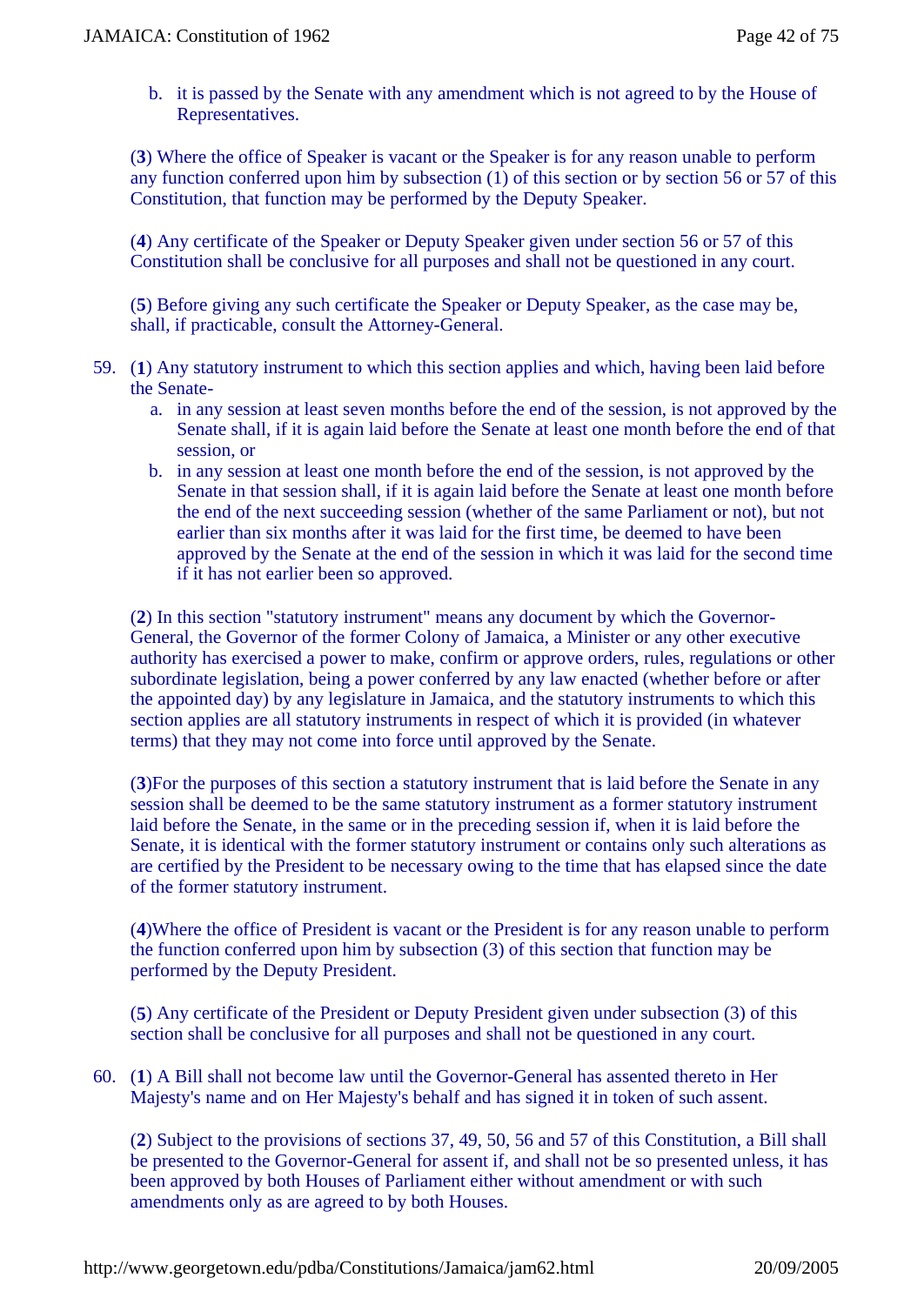(**3**) When a Bill is presented to the Governor-General for assent he shall signify that he assents or that he withholds assent.

61. (**1**) In every Bill presented to the Governor-General for assent, other than a Bill for a special Act as defined in subsection (3) of section 37 of this Constitution or a Bill presented under section 49, 56 or 57 of this Constitution or a Bill for an Act to which section 50 of this Constitution refers, the words of enactment shall be as follows: -

"Be it enacted by The Queen's Most Excellent Majesty, by and with the advice and consent of the Senate and House of Representatives of Jamaica, and by the authority of the same, as follows: -".

(**2**) In every Bill for a special Act as defined in subsection (3) of section 37 of this Constitution presented to the Governor-General for assent the words of enactment shall be as follows:- "Be it enacted by The Queen's Most Excellent Majesty, by and with the advice and consent of the Senate and the House of Representatives of Jamaica in accordance with the provisions of subsection (3) of section 37 of the Constitution of Jamaica, and by the authority of the same, as follows: -".

(**3**) In every Bill presented to the Governor-General for assent under section 49 of this Constitution, the words of enactment shall be as follows:-

"Be it enacted by The Queen's Most Excellent Majesty, by and with the advice and consent of the Senate and the House of Representatives of Jamaica (or of the House of Representatives of Jamaica, as the case may be) in accordance with the provisions of section 49 of the Constitution of Jamaica, and by the authority of the same, as follows: -".

(**4**) In every Bill for an Act to which section 50 of this Constitution refers presented to the Governor-General for assent the words of enactment shall be as follows:

"Be it enacted by The Queen's Most Excellent Majesty, by and with the advice and consent of the Senate and the House of Representatives of Jamaica in accordance with the provisions of section 50 of the Constitution of Jamaica, and by the authority of the same, as follows: -".

(**5**) In every Bill presented to the Governor-General for assent under sections 56 and 57 of this Constitution, the words of enactment shall be as follows: -

"Be it enacted by The Queen's Most Excellent Majesty, by and with the advice and consent of the House of Representatives of Jamaica in accordance with the provisions of section 56 (or section 57, as the case may be) of the Constitution of Jamaica, and by the authority of the same, as follows: -".

(**6**) Any alteration of the words of enactment of a Bill made in consequence of the provisions of subsection (3) or subsection (5) of this section shall be deemed not to be an amendment of the Bill.

62. No member of either House shall take part in the proceedings thereof (other than proceedings necessary for the purpose of this section) until he has made and subscribed before that House the oath of allegiance:

Provided that the election of a President or a Speaker (as the case may be) may take place before the members of the House have made and subscribed such oath.

### **Part III**

Sessions of Parliament

63. (**1**) Each session of Parliament shall be held at such place within Jamaica and shall commence at such time as the Governor-General may by Proclamation published in the *Gazette* appoint.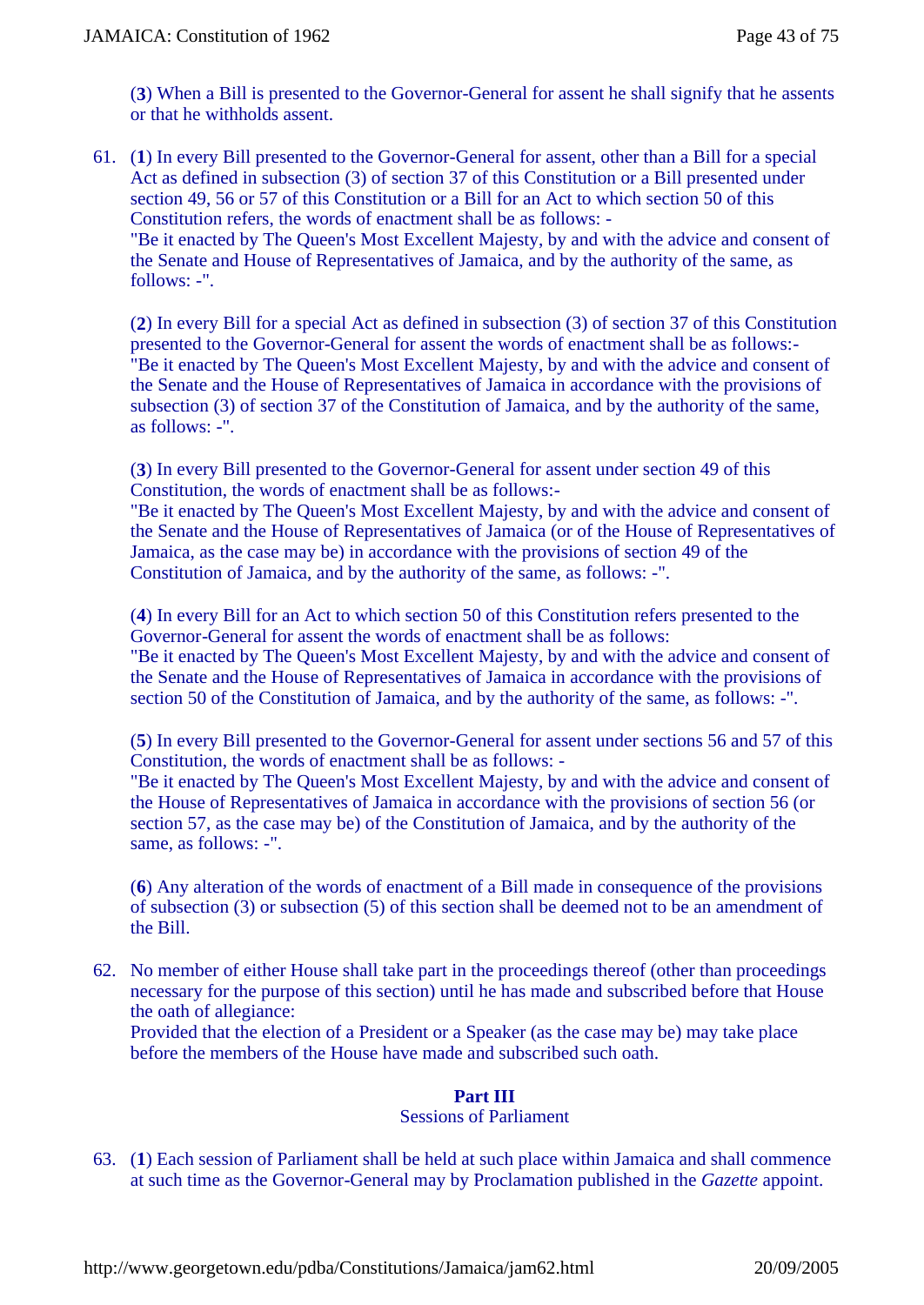(**2**) Sessions shall be held at such times so that a period of six months shall not intervene between the last sitting of Parliament in one session and the first sitting thereof in the next session.

64. (**1**) The Governor-General may at any time by Proclamation published in the *Gazette* prorogue or dissolve Parliament.

(**2**) Subject to the provisions of subsection (3) of this section, Parliament, unless sooner dissolved, shall continue for five years from the date of its first sitting after any dissolution and shall then stand dissolved.

(**3**) At any time when Jamaica is at war, Parliament may from time to time extend the period of five years specified in subsection (2) of this section for not more than twelve months at a time: Provided that the life of Parliament shall not be extended under this subsection for more than two years.

**(4)** If, between a dissolution of Parliament and the next ensuing general election of members to the House of Representatives, an emergency arises of such a nature that, in the opinion of the Prime Minister, it is necessary for the two Houses or either of them to be summoned before that general election can be held, the Governor-General may, by Proclamation published in the *Gazette*, summon the two Houses of the preceding Parliament and that Parliament shall thereupon be deemed (except for the purposes of section 65 of this Constitution) not to have been dissolved but shall be deemed (except as aforesaid) to be dissolved on the date on which the polls are held in the next ensuing general election.

(**5**) In the exercise of his powers under this section the Governor-General shall act in accordance with the advice to the Prime Minister: Provided that if House of Representatives by a resolution which has received the affirmative vote of a majority of all the members thereof has resolved that it has no confidence in the Government, the Governor-General shall by Proclamation published in the *Gazette* dissolve Parliament.

65. (**1**) A general election of members of the House of Representatives shall be held at such time within three months after every dissolution of Parliament as the Governor-General, acting in accordance with the advice of the Prime Minister, shall appoint by Proclamation published in the *Gazette*.

(**2**) As soon as may be after every general election the Governor-General shall proceed under section 35 of this Constitution to the appointment of Senators.

#### **Part 4**

### Delimitation of Constituencies

66. (**1**) Until otherwise provided by an Order made by the Governor-General under section 67 of this Constitution, Jamaica shall, for the purpose of electing the members of the House of Representatives, be divided into the forty-five constituencies prescribed by the Constituencies (Boundaries) Order, 1959 made by the Governor of the former Colony of Jamaica and published in the *Gazette* of the 28th day of May, 1959.

(**2**) Every constituency established under this section or under section 67 of this Constitution shall return one member to the House of Representatives.

67. (**1**) Subject to the provisions of section 66 of this Constitution, Jamaica shall, for the purpose of election of members to the House of Representatives, be divided into such number of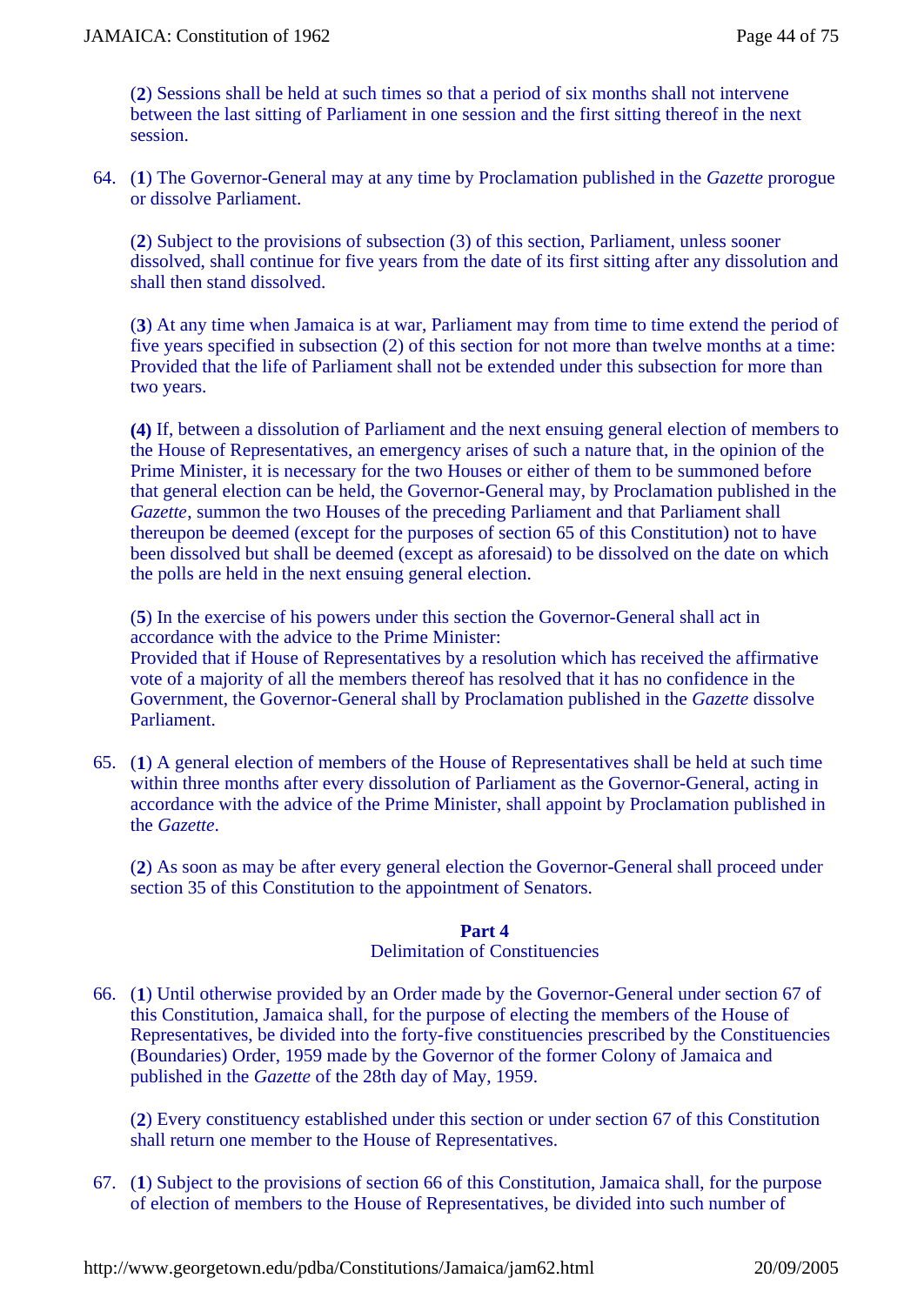-

constituencies, being not less than forty-five nor more than sixty, as may from time to time be provided by Order made by the Governor-General under this section.

(**2**) As soon as practicable after the House of Representatives first meets after the appointed day or following any general election there shall be established a Standing Committee of the House consisting of -

- a. the Speaker, as Chairman;
- b. three members of the House appointed by the Prime Minister; and
- c. three members of the House appointed by the Leader of the Opposition.

(**3**) It shall be the function of the Standing Committee to keep under continuous review -

- a. the number of constituencies into which Jamaica is to be divided; and
- b. the boundaries of such constituencies.

(**4**) Subject to the provisions of this section, the procedure of the Standing Committee shall be determined by the Standing Orders of the House of Representatives.

(**5**) The Standing Committee shall, in accordance with the provisions of the following subsection, submit to the House of Representatives reports either-

- a. showing the constituencies into which it recommends that Jamaica should be divided in order to give effect to the rules set out in the Second Schedule to this Constitution; or
- b. stating that, in the opinion of the Committee, no alteration is required in the existing number or boundaries of constituencies in order to give effect to the said rules.

(**6**) Reports under subsection (5) of this section shall be submitted by the Standing Committee

- a. in the case of its first report after the appointed day, not less than four nor more than six years from that day; and
- b. in the case of any subsequent report, not less than four nor more than six years from the date of the submission of its last report.

(**7**) Where the Standing Committee intends to consider making a report, it shall, by notice in writing, inform the Minister responsible for the conduct of elections (hereafter in this section called "the Minister") accordingly, and a copy of that notice shall be published in the *Gazette*.

(**8**) As soon as may be after the Standing Committee has submitted a report to the House under paragraph (a) of subsection (5) of this section, the Minister shall lay before the House for its approval the draft of an Order by the Governor-General for giving effect to the recommendations contained in the report and that draft may make provision for any matters which appear to the Minister to be incidental to or consequential upon the other provisions of the draft.

(**9**) Where any draft made under this section gives effect to any such recommendations with modifications, the Minister shall lay before the House together with the draft a statement of the reasons for the modifications.

(**10**) If the motion for the approval of any draft made under this section is rejected by the House of Representatives, or is withdrawn by leave of that House, the Minister shall amend the draft and lay the amended draft before the House of Representatives.

(**11**) If any draft made under this section is approved by resolution of the House, the Minister shall submit it to the Governor-General who shall make an Order (which shall be published in the *Gazette*) in terms of the draft; and that Order shall come into force on such day as may be specified therein and, until revoked by a further Order made by the Governor-General in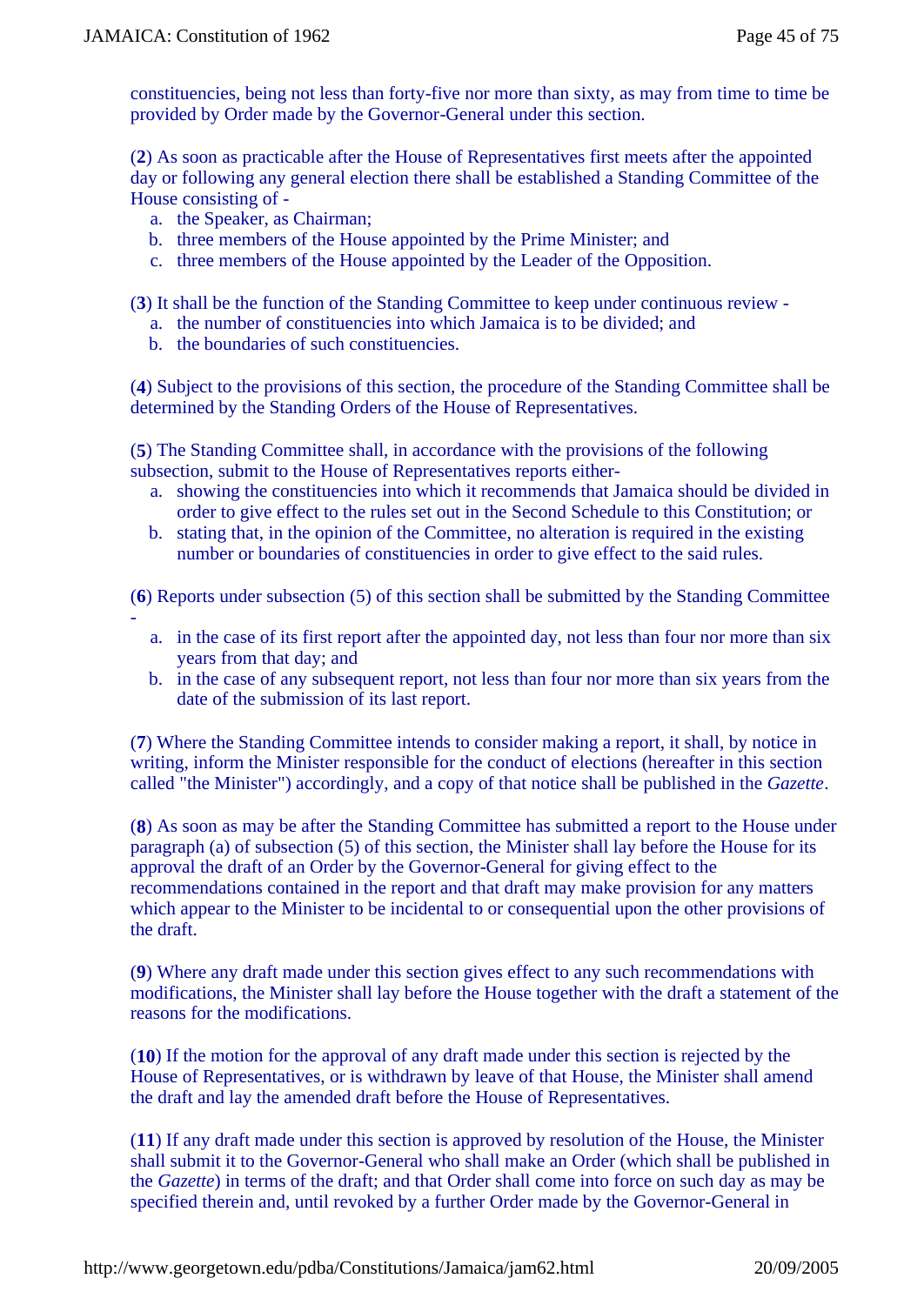accordance with the provisions of this section, shall have the force of law: Provided that the coming into force of any such Order shall not affect any election to the House of Representatives until a proclamation is made by the Governor-General appointing the date for the holding of a general election of members to the House of Representatives or affect the constitution of the House of Representatives until the dissolution of the Parliament then in being.

(**12**) An Act of Parliament may provide for the institution of proceedings in the Supreme Court for the purpose of determining whether or not any report made under subsection  $(5)$  of this section gives effect to the provisions of this section and empower the Supreme Court, subject to an appeal to the Court of Appeal, to make whatever orders are necessary in order to ensure that effect is given to those provisions and to make orders relating to the costs of those proceedings.

(**13**) Subject to the provisions of any Act to which subsection (12) of this section refers, the question of the validity of any Order by the Governor-General purporting to be made under this section and reciting that a draft thereof has been approved by resolution of the House of Representatives shall not be enquired into in any court.

# Chapter VI

### Executive Powers

68. (**1**) The executive authority of Jamaica is vested in Her Majesty.

(**2**) Subject to the provisions of this Constitution, the executive authority of Jamaica may be exercised on behalf of Her Majesty by the Governor-General either directly or through officers subordinate to him.

(**3**) Nothing in this section shall prevent Parliament from conferring functions on persons or authorities other than the Governor-General.

69. (**1**) There shall be in and for Jamaica a Cabinet which shall consist of the Prime Minister and such number of other Ministers (not being less than eleven) selected from among Ministers appointed in accordance with the provisions of section 70 of this Constitution as the Prime Minister may from time to time consider appropriate.

(**2**) The Cabinet shall be the principal instrument of policy and shall be charged with the general direction and control of the Government of Jamaica and shall be collectively responsible therefore to Parliament.

(**3**) Not less than two nor more than four of the Ministers selected pursuant to subsection (1) shall be persons who are members of the Senate.

70. (**1**) Whenever the Governor-General has occasion to appoint a Prime Minister he, acting in his discretion, shall appoint the member of the House of Representatives who, in his judgment, is best able to command the confidence of a majority of the members of that House and shall, acting in accordance with the advice of the Prime Minister, appoint from among the members of the two Houses such number of other Ministers as the Prime Minister may advise.

### (**2**)**[Deleted by Act 16 of 1986.]**

(**3**) If occasion arises for making an appointment while Parliament is dissolved, a person who was a member of the House of Representatives immediately before the dissolution may be appointed Prime Minister and a person who was a member of either House immediately before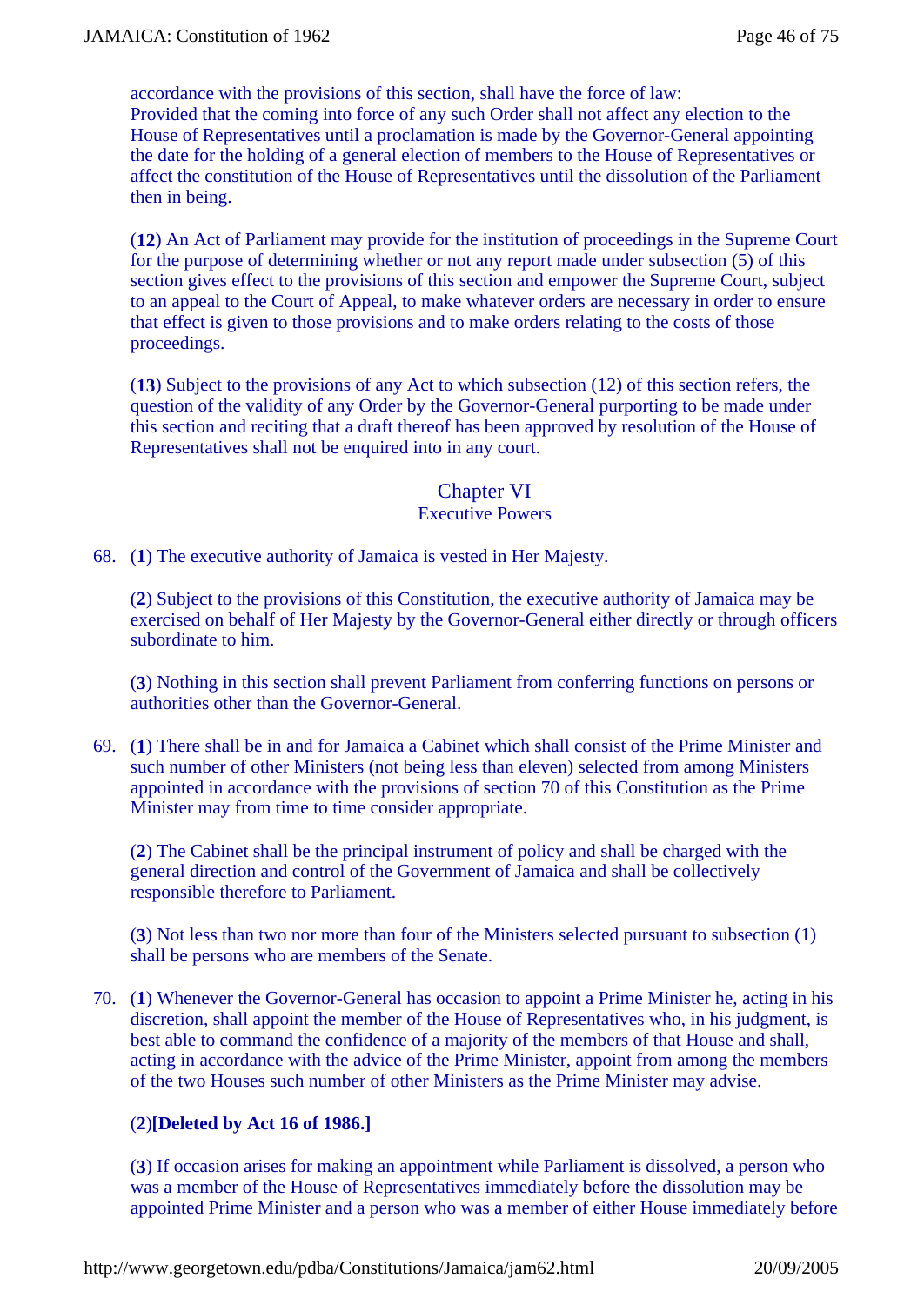the dissolution may, subject to the provisions of subsection of this section, be appointed as any other Minister as if, in each case, such person were still a member of the House in question, but any person so appointed shall vacate office at the beginning of the next session of that House if he is not then a member thereof.

- (**4**) Appointments under this section shall be made by instrument under the Broad Seal.
- 71. (**1**) The office of Prime Minister shall become vacant
	- a. if he resigns his office;
	- b. if he ceases to be a member of the House of Representatives otherwise than by a dissolution of Parliament;
	- c. if, under the provisions of subsection (3) or subsection (4) of section 41 of this Constitution, he is required to cease to exercise any of his functions as a member of the House of Representatives
	- d. when, after any dissolution of Parliament, the Prime Minister is informed by the Governor-General, acting in his discretion, that the Governor-General is about to reappoint him as Prime Minister or appoint another person as Prime Minister; or
	- e. if the Governor-General revokes his appointment in accordance with the provisions of subsection (2) of this section.

(**2**) If the House of Representatives by a resolution which has received the affirmative vote of a majority of all the members thereof has resolved that the appointment of the Prime Minister ought to be revoked, the Governor-General shall, subject to the provisions of subsection (3) of this section, by instrument under the Broad Seal, revoke his appointment.

(**3**) If the House of Representatives has passed a resolution as provided by subsection (2) of this section that the appointment of the Prime Minister ought to be revoked, the Governor-General shall consult with the Prime Minister and, if the Prime Minister within three days so requests, the Governor-General shall dissolve Parliament instead of revoking the appointment.

- (**4**) The office of a Minister, other than the office of Prime Minister, shall become vacant
	- a. upon the appointment or re-appointment of any person to the office of Prime Minister;
	- b. if his appointment to his office is revoked by the Governor-General, acting in accordance with the advice of the Prime Minister, by instrument under the Broad Seal;
	- c. if, for any reason other than a dissolution of Parliament, he ceases to be a member of the House of which he was a member at the date of his appointment as a Minister;
	- d. if under the provisions of subsection (3) or subsection (4) of section 41 of this Constitution, he is required to cease to exercise any of his functions as a member of either House; or
	- e. if he resigns his office.
- 72. (**1**) Whenever the Prime Minister is unable, by reason of his illness or absence from Jamaica, to perform the functions of his office, the Governor-General may, by instrument under the Broad Seal, authorise any other Minister who is a member of the House of Representatives to perform the functions conferred on the Prime Minister by this Constitution (other than the functions conferred on him by subsection (3) of this section).

(**2**) The Governor-General may, by instrument under the Broad Seal, revoke any authority given under this section.

(**3**) The power conferred on the Governor-General by this section shall be exercised by him acting in his discretion if in his opinion it is impracticable to obtain the advice of the Prime Minister owing to the Prime Minister's illness or absence, and in any other case shall be exercised by the Governor-General in accordance with the advice of the Prime Minister.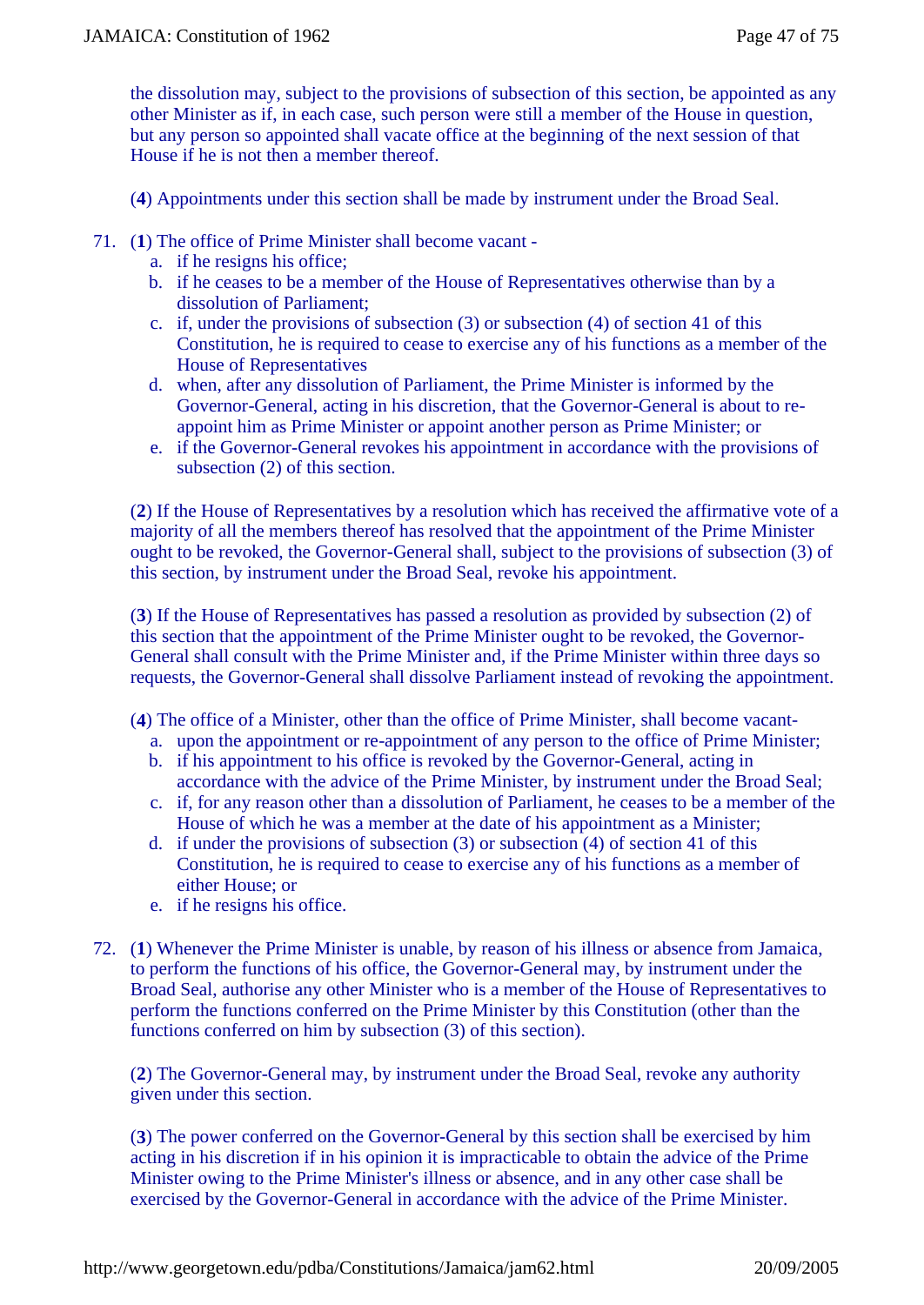73. (**1**) Whenever a Minister other than the Prime Minister is unable, by reason of his illness or absence from Jamaica, to perform the functions of his office, the Governor-General may, by instrument under the Broad Seal, appoint a person who is a member of the same House as that Minister to be a temporary Minister:

Provided that if occasion arises for making an appointment while Parliament is dissolved, a person who, immediately before the dissolution, was a member of the same House as the aforesaid Minister, may be appointed as a temporary Minister as if he were still a member of that House but any person so appointed shall, vacate office at the beginning of the next session of that House if he is not then a member thereof.

(**2**) Subject to the provisions of section 71 of this Constitution a temporary Minister shall hold office until he is notified by the Governor-General, by instrument under the Broad Seal, that the Minister on account of whose inability to perform the functions of his office he was appointed is again able to perform those functions or until that Minister vacates his office.

(**3**) The powers conferred on the Governor-General by this section shall be exercised by him in accordance with the advice of the Prime Minister.

- 74. The Prime Minister and every other Minister shall, before entering upon the duties of his office, make before the Governor-General the oath of allegiance and the appropriate oath for the due execution of his office in the forms set out in the First Schedule to this Constitution.
- 75. The Prime Minister shall, so far as is practicable, attend and preside at all meetings of the Cabinet and in his absence such other Minister shall preside as the Prime Minister shall appoint.
- 76. The Prime Minister shall keep the Governor-General fully informed concerning the general conduct of the government of Jamaica and shall furnish the Governor-General with such information as he may request with respect to any particular matter relating to the government of Jamaica.
- 77. (**1**) Subject to the provisions of this Constitution, the Governor-General, acting in accordance with the advice of the Prime Minister, may, by directions in writing, charge any Minister who is a member of the House of Representatives, or (except in so far as may be inconsistent with any Ministerial functions under section 67, 115, 116 or 118 of this Constitution) who is a member of the Senate with the responsibility for any subject or any department of government.

(**2**) Nothing in this section shall empower the Governor-General to confer on any Minister authority to exercise any power or to discharge any duty that is conferred or imposed by this Constitution or any other law on the Governor-General or any person or authority other than that Minister.

(**3**) With the approval of the House of Representatives signified by a resolution directions in writing made under subsection (1) of this section may be given retroactive effect.

78. (**1**) The Governor-General, acting in accordance with the advice of the Prime Minister, may, by instrument under the Broad Seal, appoint Parliamentary Secretaries from among the members of the two Houses to assist Ministers in the discharge of their functions.

# (**2**)**[Deleted by Act 1 of 1977.]**

(**3**) If occasion arises for making an appointment to the office of Parliamentary Secretary while Parliament is dissolved, a person who was a member of either House of the last Parliament may be appointed as if he were still a member of that House but any person so appointed shall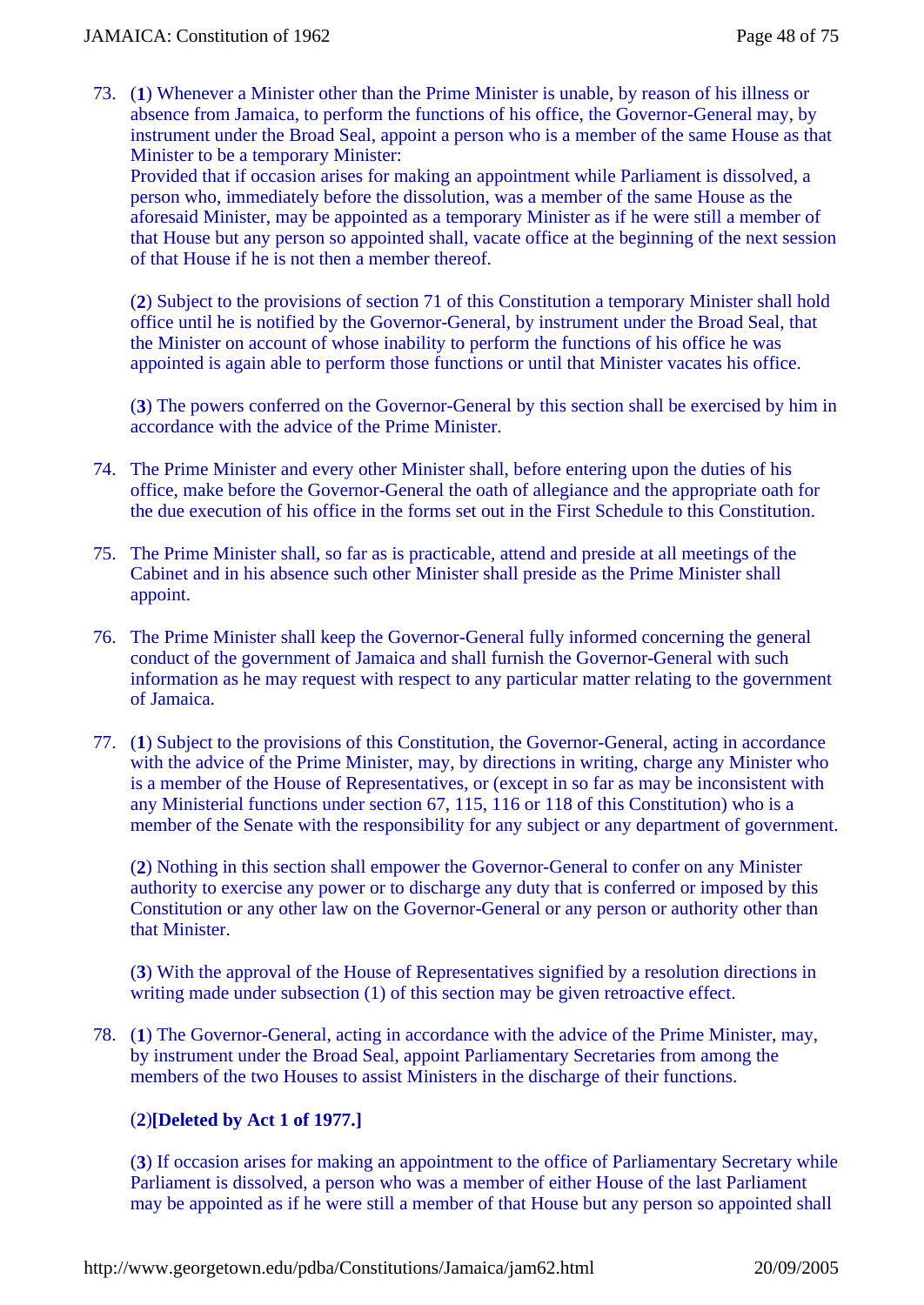vacate office at the beginning of the next session of that House if he is not then a member thereof.

(**4**) The provisions of subsection (4) of section 71 and section 74 of this Constitution shall apply to Parliamentary Secretaries as they apply to Ministers.

79. (**1**) There shall be an Attorney-General who shall be the principal legal adviser to the Government of Jamaica.

(**2**) Power to appoint a person to hold or act in the office of Attorney-General and to remove from that office a person holding or acting in it shall, subject to subsection (4) of this section, be exercised by the Governor-General acting in accordance with the advice of the Prime Minister.

(**3**) Any person appointed to hold or act in the office of Attorney-General in pursuance of subsection (2) of this section shall not, except in accordance with the provisions of section 70 of this Constitution, be appointed a Minister.

(**4**) Until an appointment of a person to hold or act in the office of Attorney-General is first made under the provisions of subsection (2) of this section, it shall be a public office and a person shall not be qualified to hold or act in that office unless he is qualified for appointment as a Judge of the Supreme Court.

(**5**) On the occasion of the first appointment of a person to hold or act in the office of Attorney-General under the provisions of subsection (2) of this section, the office of Attorney-General as a public office shall be deemed to have been abolished.

80. (**1**) There shall be a Leader of the Opposition who shall be appointed by the Governor-General by instrument under the Broad Seal.

(**2**) Whenever the Governor-General has occasion to appoint a Leader of the Opposition he shall, in his discretion, appoint the member of the House of Representatives who, in his judgment, is best able to command the support of a majority of those members who do not support the Government, or, if there is no such person, the member of that House who, in his judgment, commands the support of the largest single group of such members who are prepared to support one leader.

(**3**) The office of Leader of the Opposition shall become vacant-

- a. if he resigns his office;
- b. if, after any dissolution of Parliament, he is informed by the Governor-General acting in his discretion that the Governor-General is about to appoint another person as Leader of the Opposition;
- c. if he ceases to be a member of the House of Representatives otherwise than by reason of a dissolution of Parliament;
- d. if, under the provisions of subsection (3) or subsection (4) of section 41 of this Constitution, he is required to cease to exercise any of his functions as a member of the House of Representatives; or
- e. if his appointment is revoked under the provisions of subsection (5) of this section.

(**4**) If occasion arises for making an appointment while Parliament is dissolved, a person who was a member of the House of Representatives immediately before the dissolution may be appointed Leader of the Opposition as if such person were still a member of that House but the person so appointed shall vacate office at the beginning of the next session of that House if he is not a member thereof.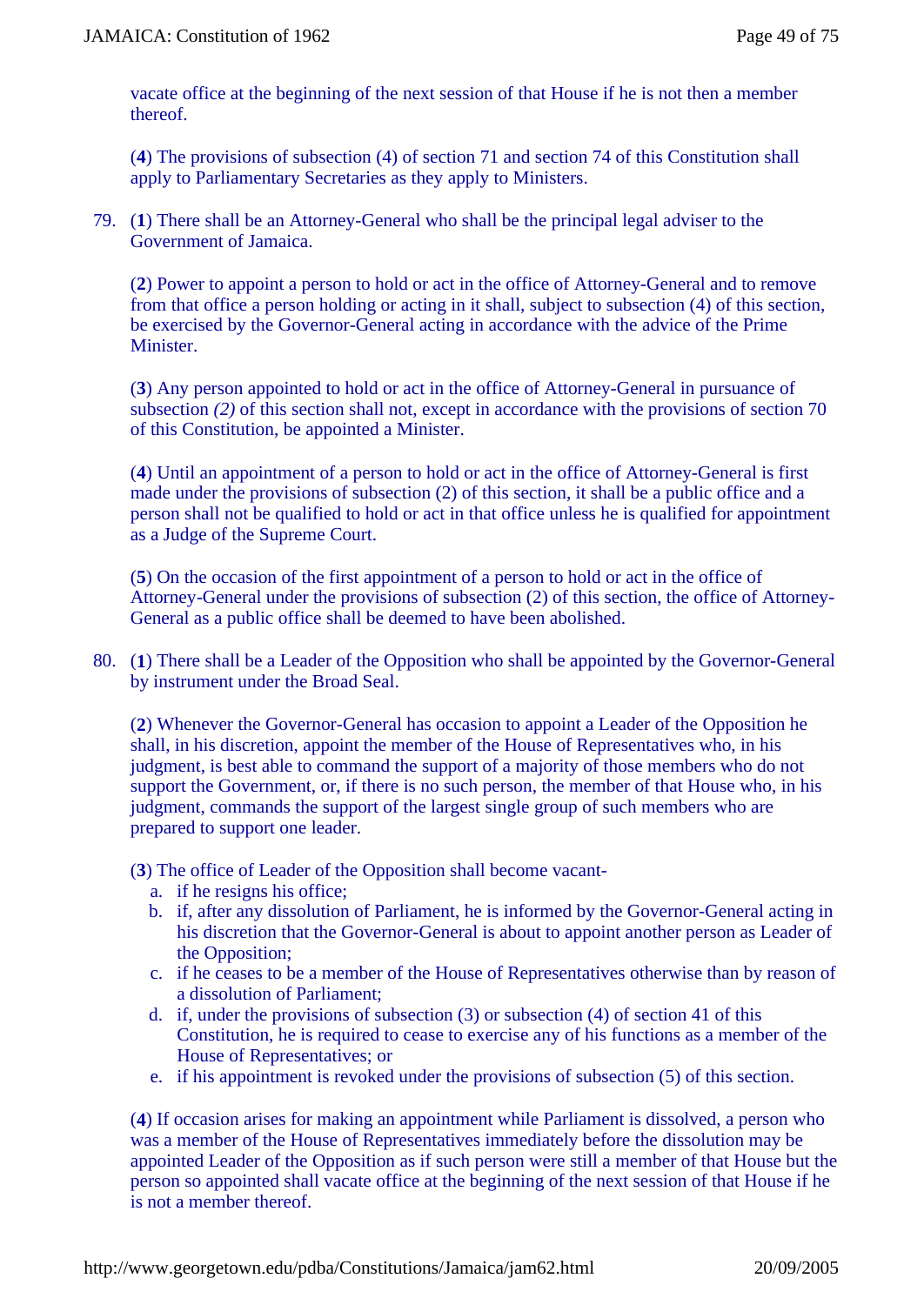(**5**) If, in the judgment of the Governor-General, the Leader of the Opposition no longer is able to command the support of a majority of those members of the House of Representatives who do not support the Government, or, as the case may be, the support of the largest single group of such members who are prepared to support one leader, the Governor-General, acting in his discretion, shall revoke the appointment of the Leader of the Opposition.

- 81. During any period in which there is a vacancy in the, office of Leader of the Opposition by reason of the fact that no person is both qualified in accordance with this Constitution for, and willing to accept, appointment to that office, the Governor-General shall act in accordance with the advice of the Prime Minister on any matter in respect of which it is provided in this Constitution either
	- a. that the Governor-General shall act on the advice of the Leader of the Opposition, or
	- b. that the Governor-General shall act on the recommendation of the Prime Minister after consultation with the Leader of the Opposition.
- 82. (**1**) There shall be in and for Jamaica a Privy Council which shall consist of six members appointed by the Governor-General, after consultation with the Prime Minister, by instrument under the Broad Seal.

(**2**) At least two of the members of the Privy Council shall be persons who hold or have held public office.

(**3**) The Privy Council shall have such powers and duties as may be conferred or imposed upon it by or under this Constitution or any other law.

- 83. (**1**) The seat of a member of the Privy Council shall become vacant
	- a. at the expiration of three years from the date of his appointment or such earlier time as may be specified in the instrument by which he was appointed;
	- b. if he resigns his seat; or
	- c. if his appointment is revoked by the Governor-General, acting after consultation with the Prime Minister, by instrument under the Broad Seal.

(**2**) If any person is appointed to be a provisional member of the Privy Council under section 85 of this Constitution and his tenure of his seat as a provisional member is immediately followed by his substantive appointment as a member under this section, the period of three years referred to in paragraph (a) of subsection (1) of this section shall be reckoned from the date of the instrument by which he was appointed a provisional member.

- 84. The Governor-General, acting after consultation with the Prime Minister, may, by instrument under the Broad Seal, declare that a member of the Privy Council, is by reason of absence or infirmity of body or mind, temporarily unable to discharge his functions as a member of the Council, and thereupon that member shall not take part in the proceedings of the Council until he is declared in like manner to be again able to discharge those functions.
- 85. (**1**) Whenever a member of the Privy Council has, under section 84 of this Constitution, been declared to be temporarily-unable to discharge his functions as a member, the Governor-General, acting after consultation with the Prime Minister, may, by instrument under the Broad Seal, appoint a person to be a provisional member in place of that member during the period until that member is declared under section 84 of this Constitution to be again able to discharge those functions or vacates his seat.

(**2**) Subject to the provisions of subsection (1) of this section, the provisions of subsection (1) of section 83 of this Constitution shall apply in relation to a provisional member of the Privy Council as they apply in relation to a substantive member.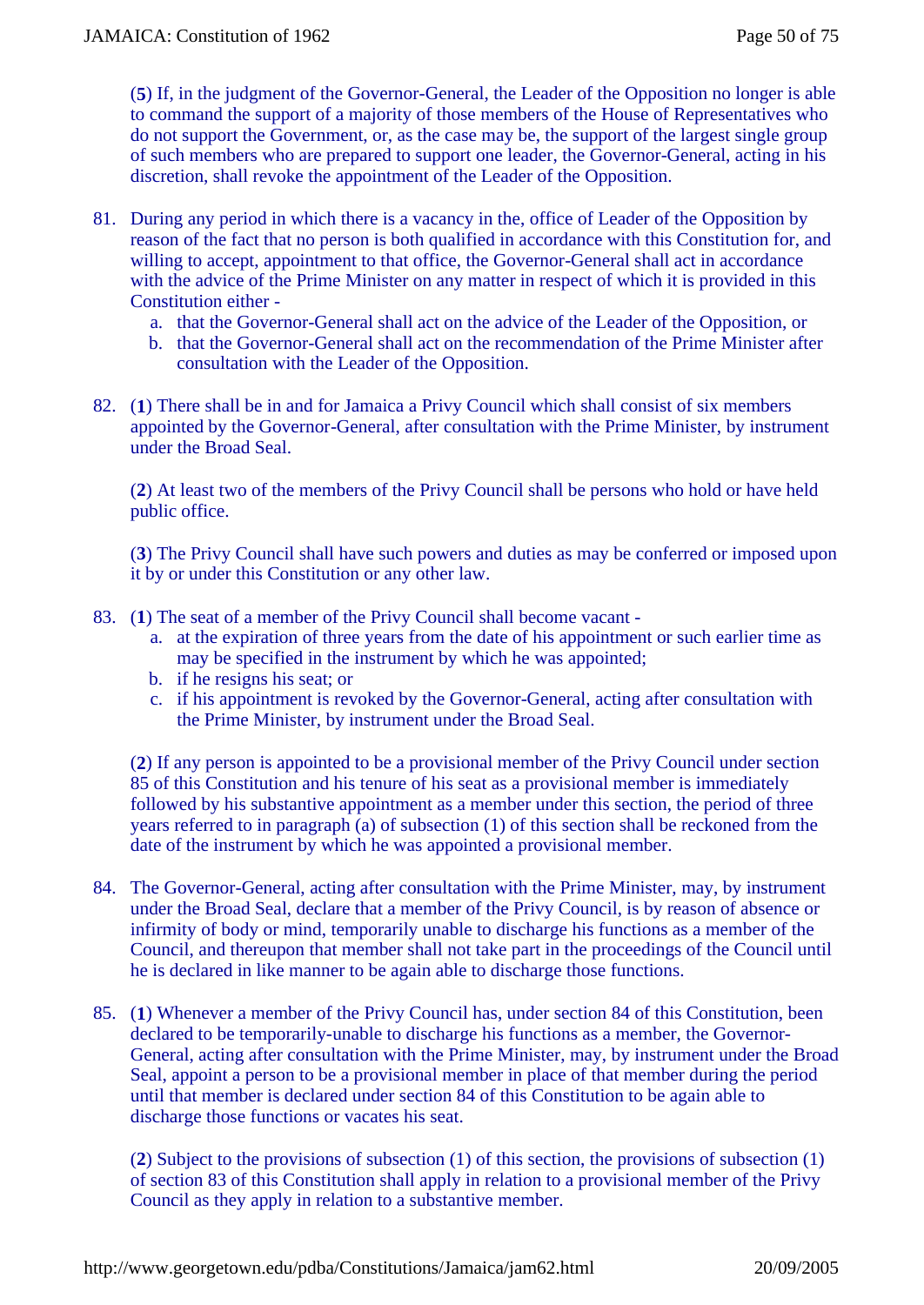86. (**1**) The Governor-General, after consultation with the Prime Minister, shall appoint one of the members of the Privy Council to be the Senior Member thereof.

(**2**) If on any question the votes of the members of the Privy Council are equally divided the Senior Member shall have and exercise a casting vote in addition to his original vote.

(**3**) the Senior Member shall preside over any meeting of the Privy Council at which the Governor-General is not present.

(**4**) If at any meeting of the Privy Council the Senior Member is absent, the members present shall elect one of their number to exercise the powers and to perform the duties of the Senior Member at that meeting.

- 87. The Governor-General shall, so far as is practicable, attend and preside at all meetings of the Privy Council.
- 88. (**1**) The Privy Council shall not be summoned except by the authority of the Governor-General acting in his discretion.

(**2**) If, during any meeting of the Privy Council, the Governor-General or member presiding observes, upon objection in that behalf being taken by any member present, that there are present less than three members besides the Governor-General or member presiding, he shall thereupon adjourn the meeting.

(**3**) Subject to the provisions of this Constitution, the Privy Council may regulate its own procedure.

- 89. The Privy Council shall not be disqualified for the transaction of business by reason only of any vacancy among its members (including any vacancy not filled when it is first constituted or is reconstituted at any time), and any proceeding therein shall be valid notwithstanding that some person who was not entitled so to do took part therein.
- 90. (**1**) The Governor-General may, in Her Majesty's name and on Her Majesty's behalf
	- a. grant to any person convicted of any offence against the law of Jamaica a pardon, either free or subject to lawful conditions;
	- b. grant to any person a respite, either indefinite or for a specified period, from the execution of any punishment imposed on that person for such an offence;
	- c. substitute a less severe form of punishment for that imposed on any person for such an offence; or
	- d. remit the whole or part of any punishment imposed on any person for such an offense or any penalty or forfeiture otherwise due to the Crown on account of such an offence.

(**2**) In the exercise of the powers conferred on him by this section the Governor-General shall act on the recommendation of the Privy Council.

91. (**1**) Where any person has been sentenced to death for an offense against the law of Jamaica, the Governor-General shall cause a written report of the case from the trial judge, together with such other information derived from the record of the case or elsewhere as the Governor-General may require, to be forwarded to the Privy Council so that the Privy Council may advise him in accordance with the provisions of section 90 of this Constitution.

(**2**) The power of requiring information conferred on the Governor-General by subsection (1) of this section shall be exercised by him on the recommendation of the Privy Council or, in any case in which in his judgment the matter is too urgent to admit of such recommendation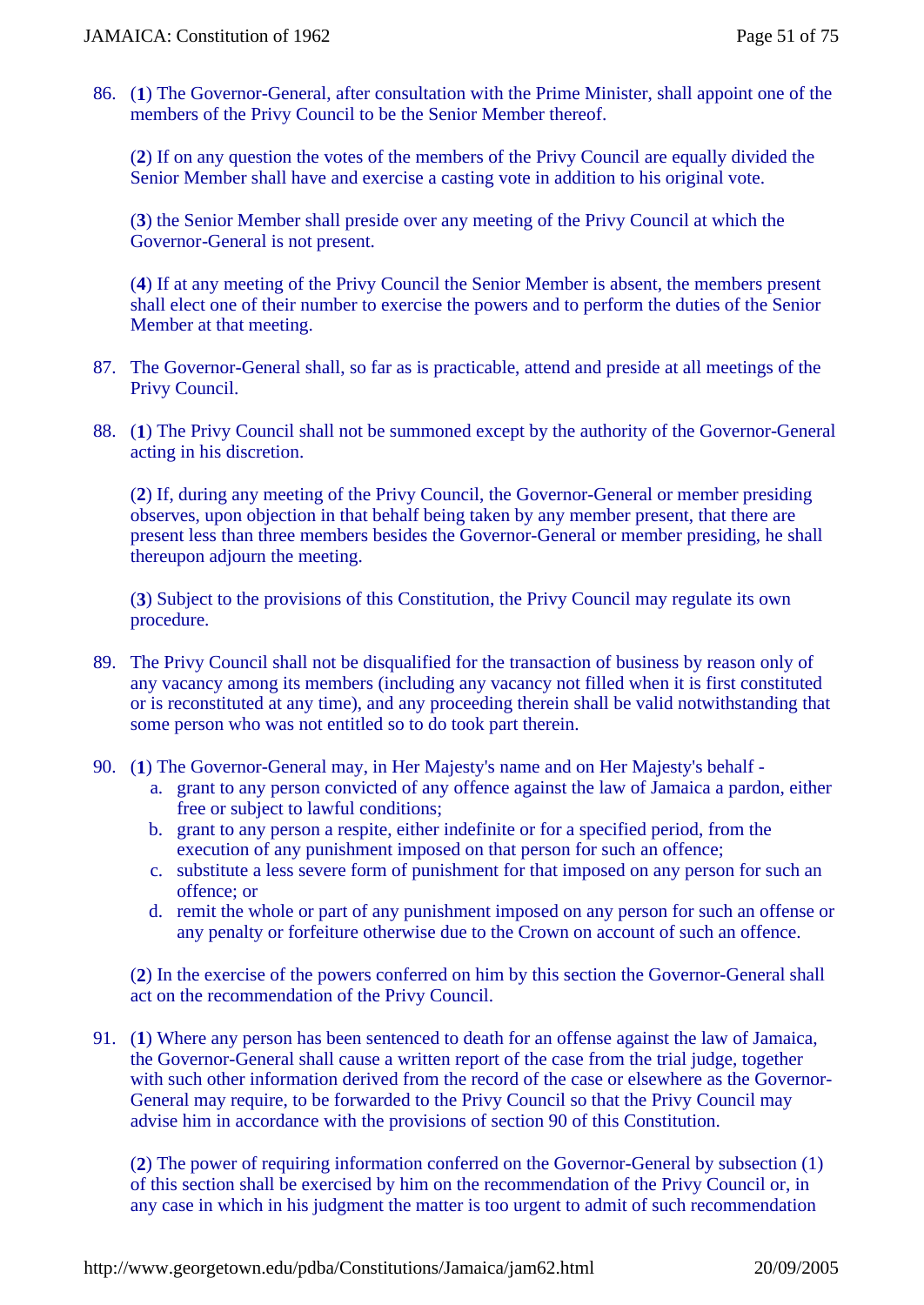being obtained by the time within which it may be necessary for him to act, in his discretion.

92. (**1**) There shall be a Secretary to the Cabinet who shall be appointed by the Governor-General, acting on the recommendation of the Prime Minister, from a list of public officers submitted by the Public Service Commission.

(**2**) The Secretary to the Cabinet shall have charge of the Cabinet Office and shall be responsible, in accordance with such instructions as may be given to him by the Prime Minister, for arranging the business for, and keeping the minutes of, the meetings of the Cabinet and for conveying the decisions of the Cabinet to the appropriate person or authority, and shall have such other functions as the Prime Minister may from time to time direct.

93. (**1**) Where any Minister has been charged with the responsibility for a subject or department of government, he shall exercise general direction and control over the work relating to that subject and over that department; and, subject as aforesaid and to such direction and control, the aforesaid work and the department shall be under the supervision of a Permanent Secretary appointed in accordance with the provisions of section 126 of this Constitution.

(**2**) A person may be a Permanent Secretary in respect of more than one department of government.

(**3**) The office of Financial Secretary is hereby constituted and, for the purposes of this section, he shall be deemed to be a Permanent Secretary.

94. (**1**) There shall be a Director of Public Prosecutions, whose office shall be a public office.

(**2**) A person shall not be qualified to hold or act in the office of Director of Public Prosecutions unless he is qualified for appointment as a Judge of the Supreme Court.

(**3**) The Director of Public Prosecutions shall have power in any case in which he considers it desirable so to do -

- a. to institute and undertake criminal proceedings against any person before any court other than a court-martial in respect of any offense against the law of Jamaica;
- b. to take over and continue any such criminal proceedings that may have been instituted by any other person or authority; and
- c. to discontinue at any stage before judgment is delivered any such criminal proceedings instituted or undertaken by himself or any other person or authority.

(**4**) The powers of the Director of Public Prosecutions under subsection (3) of this section may be exercised by him in person or through other persons acting under and in accordance with his general or special instructions.

(**5**) The powers conferred upon the Director of Public Prosecutions by paragraphs (b) and (c) of subsection (3) of this section shall be vested in him to the exclusion of any other person or authority:

Provided that where any other person or authority has instituted criminal proceedings, nothing in this subsection shall prevent the withdrawal of those proceedings by or at the instance of that person or authority and with the leave of the Court.

(**6**) In the exercise of the powers conferred upon him by this section the Director of Public Prosecutions shall not be subject to the direction or control of any other person or authority.

(**7**) For the purposes of this section, any appeal from any determination in any criminal proceedings before any court, or any case stated or question of law reserved for the purposes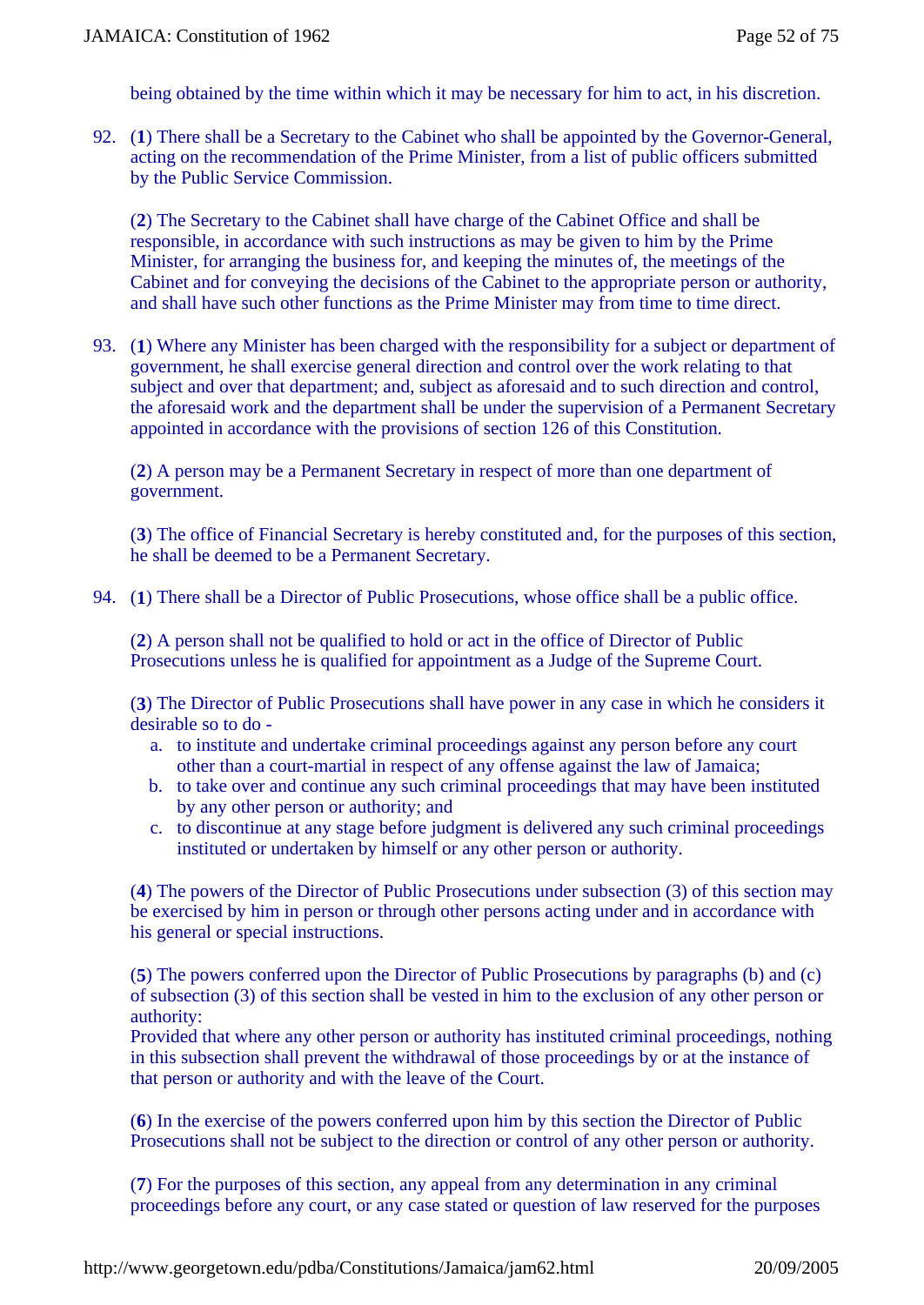of any such proceedings, to any other court in Jamaica or to the Judicial Committee of Her Majesty's Privy Council shall be deemed to be part of those proceedings.

95. (**1**) The Director of Public Prosecutions shall receive such emoluments and be subject to such other terms and conditions of service as may from time to time be prescribed by or under any law:

Provided that the emoluments and terms and conditions of service of the Director of Public Prosecutions, other than allowances that are not taken into account in computing pensions, shall not be altered to his disadvantage during his continuance in office.

(**2**) The salary for the time being payable to the Director of Public Prosecutions under this Constitution shall be charged on and paid out of the Consolidated Fund.

- 96. (**1**) Subject to the provisions of subsections (4) to (7) (inclusive) of this section the Director of Public Prosecutions shall hold office until he attains the age of sixty years: Provided that
	- a. he may at any time resign his office; and
	- b. Governor-General, acting on the recommendation of the Prime Minister after consultation with the Leader of the Opposition, may permit a Director of Public Prosecutions who has attained the age of sixty years to continue in office until he has attained such later age, not exceeding sixty five years, as may (before the Director of Public Prosecutions has attained the age of sixty years) have been agreed between them.

(**2**) Nothing done by the Director of Public Prosecutions shall be invalid by reason only that he has attained the age at which he is required by this section to vacate his office.

(**3**) If the office of Director of Public Prosecutions is vacant or the holder of that office is for any reason unable to perform the functions thereof, a person qualified for appointment to that office may be appointed to act therein, and any person so appointed shall, subject to the provisions of subsection (1) of this section, continue to act until the office of Director of Public Prosecutions is filled or, as the case may be, until the Director of Public Prosecutions has resumed the functions of his office or the appointment of that person is revoked by the Governor-General acting on the advice of the Public Service Commission.

(**4**) The Director of Public Prosecutions may be removed from office only for inability to discharge the functions of his office (whether arising from infirmity of body or mind or any other cause) or for misbehaviour and shall not be so removed except in accordance with the provisions of this section.

(**5**) The Director of Public Prosecutions shall be removed from office by the Governor-General if the question of his removal from office has been referred to a tribunal appointed under subsection (6) of this section and the tribunal has recommended to the Governor-General that he ought to be removed from office for inability as aforesaid or for misbehaviour.

(**6**) If the Prime Minister represents to the Governor-General that the question of removing the Director of Public Prosecutions from office for inability as aforesaid or for misbehaviour ought to be investigated then -

- a. the Governor-General, acting in accordance with the advice of the Prime Minister, shall appoint a tribunal, which shall consist of a chairman and not less than two other members, from among persons who hold or have held office as a judge of a court having unlimited jurisdiction in civil and criminal matters in some part of the Commonwealth or a court having jurisdiction in appeals from any such court; and
- b. that tribunal shall enquire into the matter and report on the facts thereof to the Governor-General and recommend to the Governor-General whether the Director of Public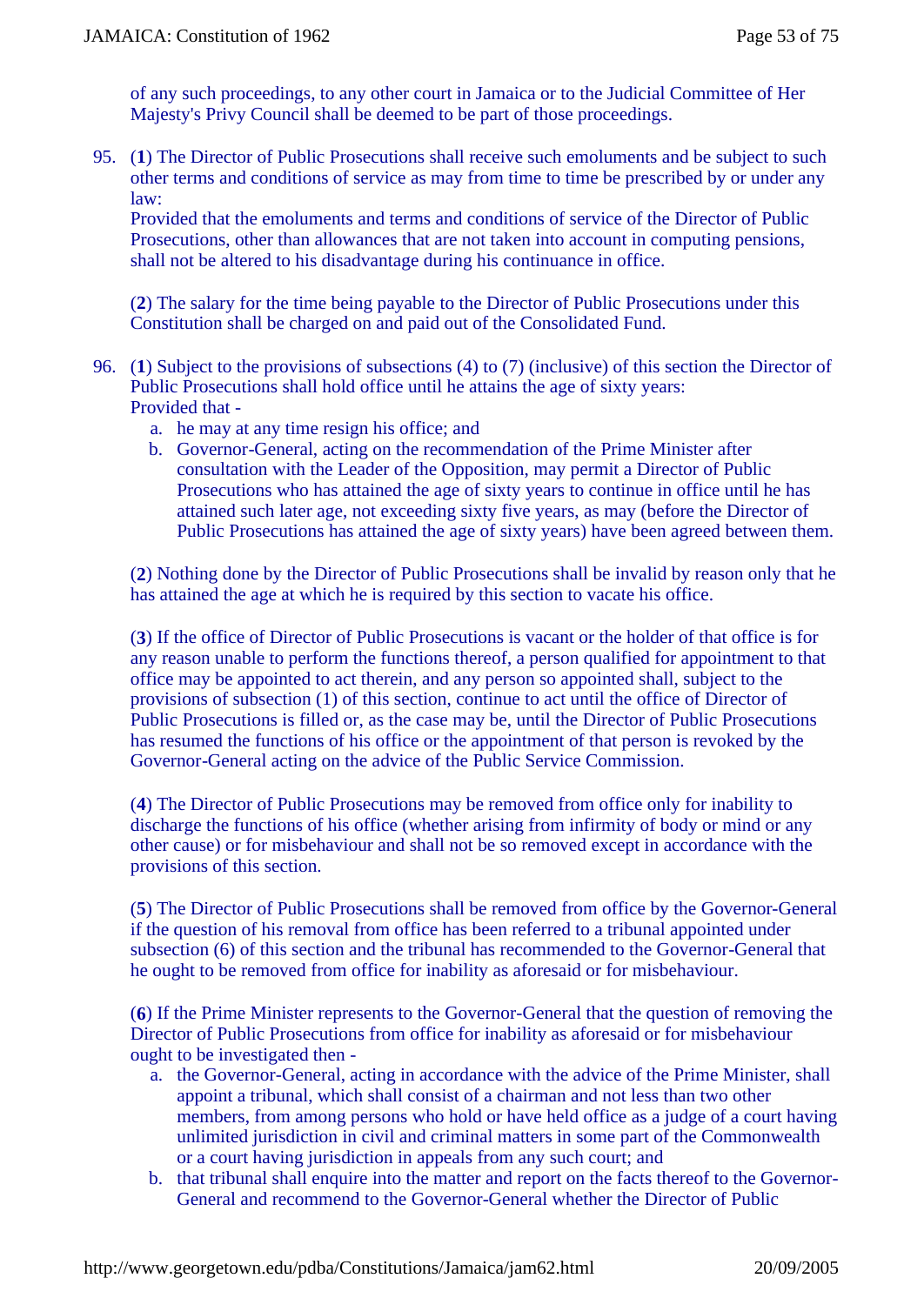Prosecutions ought to be removed from office for inability as aforesaid or for misbehaviour.

(**7**) The provisions of the Commissions of Enquiry Act as in force immediately before the appointed day shall, subject to the provisions of this section and of the Third Schedule to this Constitution, apply as nearly as may be in relation to tribunals appointed under subsection (6) of this section or, as the context may require, to the members thereof as they apply in relation to Commissions or Commissioners appointed under that Act, and for that purpose shall have effect as if they formed part of this Constitution.

(**8**) If the question of removing the Director of Public Prosecutions from office has been referred to a tribunal under subsection (6) of this section, the Governor-General, acting in accordance with the advice of the Prime Minister, may suspend the Director of Public Prosecutions from performing the functions of his office, and any such suspension may at any time be revoked by the Governor-General, acting in accordance with the advice of the Prime Minister, and shall in any case cease to have effect if the tribunal recommends to the Governor-General that the Director of Public Prosecutions should not be removed from office.

# Chapter VII

The Judicature

# **Part I**

# The Supreme Court

97. (**1**) There shall be a Supreme Court for Jamaica which shall have such jurisdiction and powers as may be conferred upon it by this Constitution or any other law.

(**2**) The Judges of the Supreme Court shall be the Chief Justice, a Senior Puisne Judge and such number of other Puisne Judges as may be prescribed by Parliament.

(**3**) No office of Judge of the Supreme Court shall be abolished while there is a substantive holder thereof.

(**4**) The Supreme Court shall be a superior court of record and, save as otherwise provided by Parliament, shall have all the powers of such a court.

98. (**1**) The Chief Justice shall be appointed by the Governor-General by instrument under the Broad Seal on the recommendation of the Prime Minister after consultation with the Leader of the Opposition.

(**2**) The Puisne Judges shall be appointed by the Governor-General by instrument under the Broad Seal acting on the advice of the Judicial Service Commission.

(**3**) The qualifications for appointment as a Judge of the Supreme Court shall be such as may be prescribed by any law for the time being in force: Provided that a person who has been appointed as a Judge of the Supreme Court may continue in office notwithstanding any subsequent variations in the qualifications so prescribed.

99. (**1**) If the office of Chief Justice is vacant or if the Chief Justice is for any reason unable to perform the functions of his office, then, until a person has been appointed to that office and assumed its functions or, as the case may be, until the Chief Justice has resumed those functions, they shall be performed by such other person, qualified under subsection (3) of section 98 of this Constitution for appointment as a Judge, as the Governor-General, acting in accordance with the advice of the Prime Minister may appoint for that purpose by instrument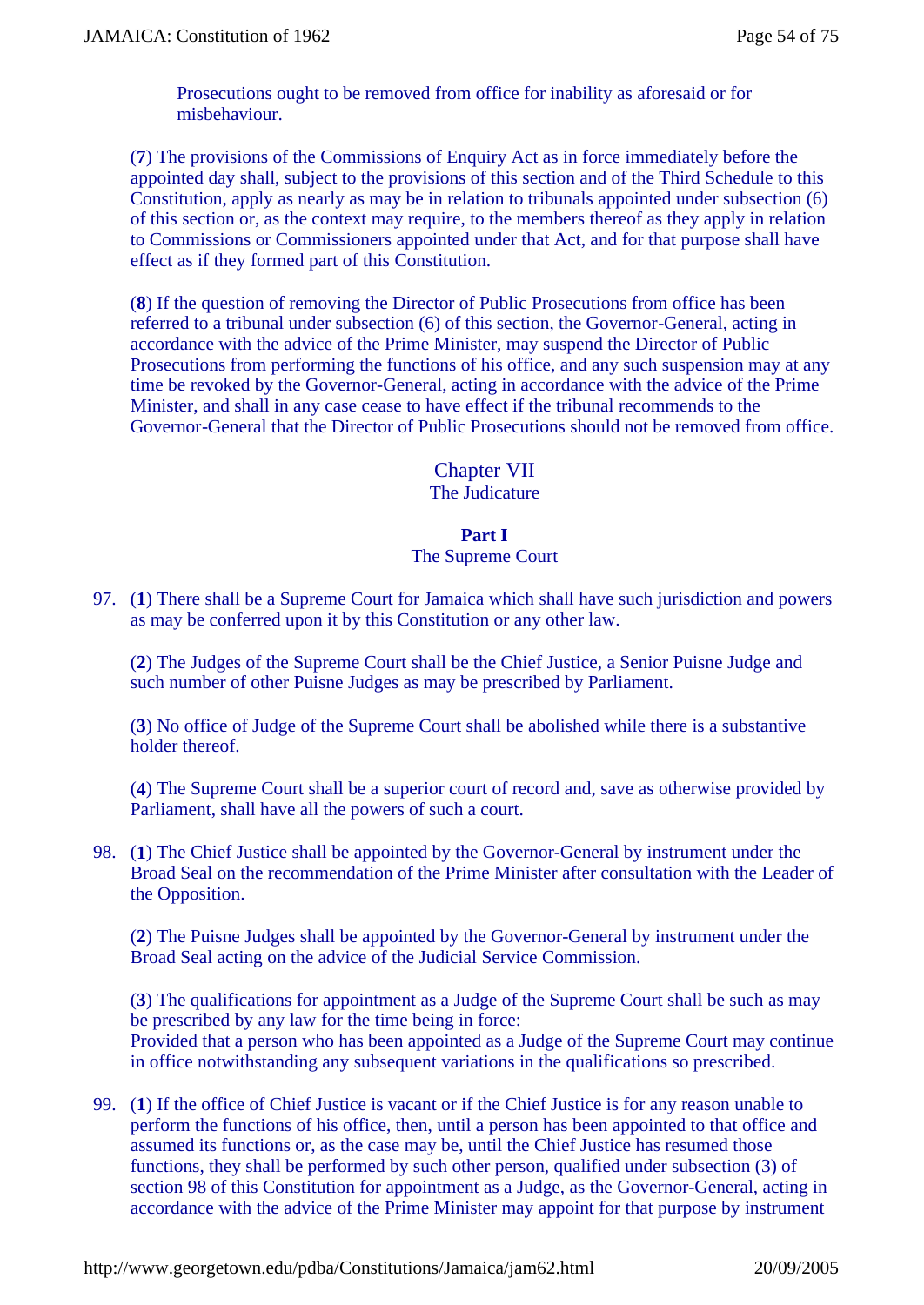under the Broad Seal.

(**2**) If the office of a Puisne Judge of the Supreme Court is vacant, or if any such Judge is appointed to act as Chief Justice or as a Judge of the Court of Appeal, or is for any reason unable to perform the functions of his office, the Governor-General, acting on the advice of the Judicial Service Commission, may by instrument under the Broad Seal appoint a person qualified under subsection (3) of section 98 of this Constitution for appointment as a Judge to act as a Judge of the Supreme Court, and any person so appointed shall, subject to the provisions of subsection (3) of section 100 of this Constitution, continue to act for the period of his appointment or, if no such period is specified, until his appointment is revoked by the Governor-General acting on the advice of the Judicial Service Commission: Provided that he may, at any time, resign his acting office.

(**3**) Any person appointed to act as a Judge under the provisions of this section may, notwithstanding that the period of his appointment has expired or his appointment has been revoked, sit as a Judge for the purpose of delivering judgment or doing any other thing in relation to proceedings which were commenced before him while he was so acting.

100. (**1**) Subject to the provisions of subsections (4) to (7) (inclusive) of this section, a Judge of the Supreme Court shall hold office until he attains the age of seventy years:

Provided that he may at any time resign his office

(**2**) Notwithstanding that he has attained the age at which he is required by or under the provisions of this section to vacate his office a person holding the office of Judge of the Supreme Court may, with the permission of the Governor-General, acting in accordance with the advice of the Prime Minister, continue in office for such period after attaining that age as may be necessary to enable him to deliver judgment or to do any other thing in relation to proceedings that were commenced before him before he attained that age.

(**3**) Nothing done by a Judge of the Supreme Court shall be invalid by reason only that he has attained the age at which he is required by this section to vacate his office.

(**4**) A Judge of the Supreme Court may be removed from office only for inability to discharge the functions of his office (whether arising from infirmity of body or mind or any other cause) or for misbehaviour, and shall not be so removed except in accordance with the provisions of subsection (5) of this section.

(**5**) A Judge of the Supreme Court shall be removed from office by the Governor-General by instrument under the Broad Seal if the question of the removal of that Judge from office has, at the request of the Governor-General, made in pursuance of subsection (6) of this section, been referred by Her Majesty to the Judicial Committee of Her Majesty's Privy Council under section 4 of the Judicial Committee Act, 1833, or any other enactment enabling Her Majesty in that behalf, and the Judicial Committee has advised Her Majesty that the Judge ought to be removed from office for inability as aforesaid or for misbehaviour.

(**6**) If the Prime Minister (in the case of the Chief Justice) or the Chief Justice after consultation with the Prime Minister (in the case of any other Judge) represents to the Governor-General the question of removing a Judge from of the Supreme Court from office for inability as aforesaid or for misbehaviour ought to be investigated, then -

a. the Governor-General shall appoint a tribunal, which shall consist of a Chairman and not less than two other members, selected by the Governor-General on the advice of the Prime Minister (in the case of the Chief Justice) or of the Chief Justice (in the case of any other Judge) from among persons who hold or have held office as a judge of a court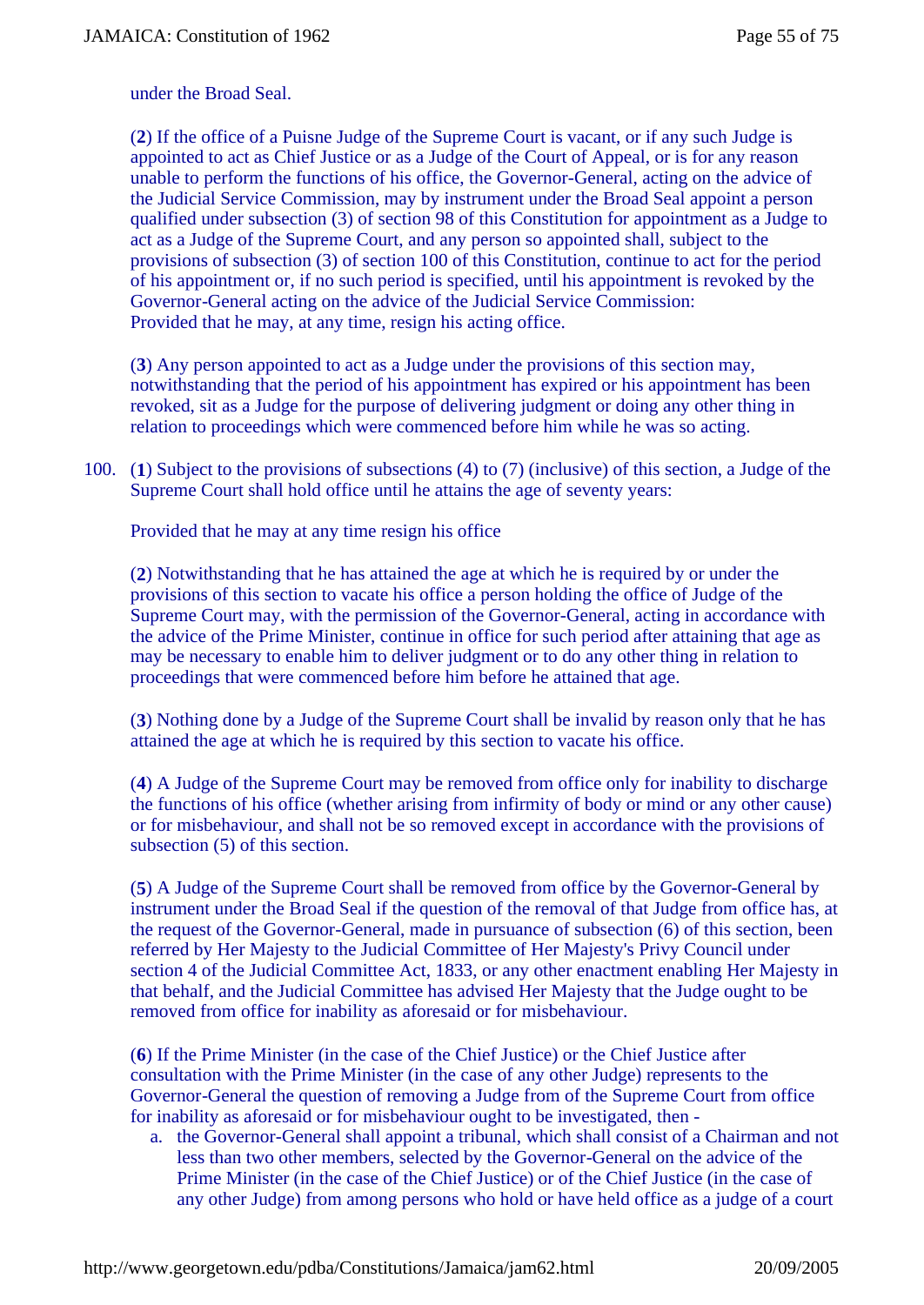having unlimited jurisdiction in civil and criminal matters in some part of the Commonwealth or a court having jurisdiction in appeals from any such court;

- b. that tribunal shall enquire into the matter and report on the facts thereof to the Governor-General and recommend to the Governor-General whether he should request that the question of the removal of that Judge should be referred by Her Majesty to the Judicial Committee; and
- c. if the tribunal so recommends, the Governor-General shall request that the question should be referred accordingly.

(**7**) The provisions of the Commissions of Enquiry Act as in force immediately before the appointed day shall, subject to the provisions of this section and of the Third Schedule to this Constitution, apply as nearly as may be in relation to tribunals appointed under subsection (6) of this section or, as the context may require, to the members thereof as they apply in relation to Commissions or Commissioners appointed under that Act, and for that purpose shall have effect as if they formed part of this Constitution.

(**8**) If the question of removing a Judge of the Supreme Court from office has been referred to a tribunal appointed under subsection (6) of this section, the Governor-General, acting in accordance with the advice of the Prime Minister (in the case of the Chief Justice) or of the Chief Justice after the Chief Justice has consulted with the Prime Minister (in the case of any other Judge), may suspend the Judge from performing the functions of his office.

(**9**) Any such suspension may at any time be revoked by the Governor-General, acting in accordance with the advice of the Prime Minister or the Chief Justice (as the case may be), and shall in any case cease to have effect -

- a. if the tribunal recommends to the Governor-General that he should not request that the question of the removal of the Judge from office should be referred by Her Majesty to the Judicial Committee; or
- b. the Judicial Committee advises Her Majesty that the Judge ought not to be removed from office.

(**10**) The provisions of this section shall be without prejudice to the provisions of subsection (2) of section 99 of this Constitution.

101. (**1**) The Judges of the Supreme Court shall receive such emoluments and be subject to such other terms and conditions of service as may from time to time be prescribed by or under any law:

Provided that the emoluments and terms and conditions of service of such a Judge, other than allowances that are not taken into account in computing pensions, shall not be altered to his disadvantage during his continuance in office.

(**2**) The salaries for the time being payable to the Judges of the Supreme Court under this Constitution shall be charged on and paid out of the Consolidated Fund.

102. A Judge of the Supreme Court shall not enter upon the duties of his office unless he has taken and subscribed the oath of allegiance and the judicial oath in the forms set out in the First Schedule to this Constitution.

# **Part II**

# Court of Appeal

103. (**1**) There shall be a Court of Appeal for Jamaica which shall have such jurisdiction and powers as may be conferred upon it by this Constitution or any other law.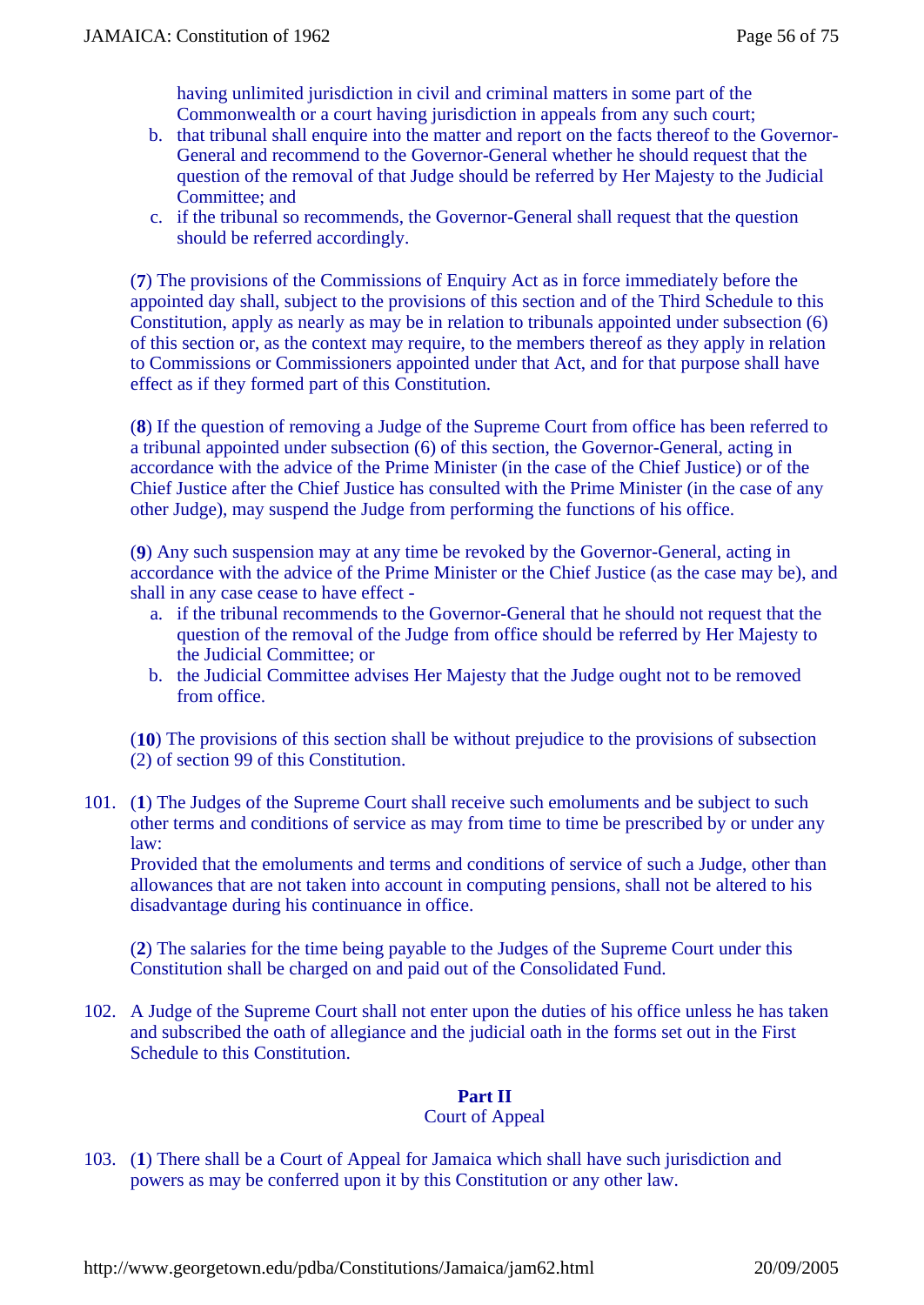- (**2**) The Judges of the Court of Appeal shall be
	- a. a President;
	- b. the Chief Justice by virtue of his office as head of the Judiciary but who, however, shall not sit in the Court of Appeal unless there are at least four other Judges sitting and unless he has been invited so to sit by the President of the Court;
	- c. three other Judges; and
	- d. such number, if any, of other Judges as may be prescribed by Parliament.

(**3**) The President of the Court of Appeal shall be responsible for the arrangement of the work of the Court and shall preside whenever he is sitting in that Court.

(**4**) No office of Judge of the Court of Appeal shall be abolished while there is a substantive holder thereof.

(**5**) The Court of Appeal shall be a superior court of record and, save as otherwise provided by Parliament, shall have all the powers of such a court.

104. (**1**) The President of the Court of Appeal shall be appointed by the Governor-General by instrument under the Broad Seal on the recommendation of the Prime Minister after consultation with the Leader of the Opposition.

(**2**) The other Judges of the Court of Appeal shall be appointed by the Governor-General by instrument under the Broad Seal acting on the advice of the Judicial Service Commission.

(**3**) The qualifications for appointment as a Judge of the Court of Appeal shall be such as may be prescribed by any law for the time being in force: Provided that a person who has been appointed as a Judge of the Court of Appeal may continue in office notwithstanding any subsequent variations in the qualifications so prescribed.

105. (**1**) If the office of President of the Court of Appeal is vacant or if the President of the Court of Appeal is for any reason unable to perform the functions of his office, then, until a person has been appointed to that office and assumed its functions or, as the case may be, until the President of the Court of Appeal has resumed those functions, they shall be performed by such other person, qualified under subsection (3) of section 104 of this Constitution for appointment as a Judge of the Court of Appeal, as the Governor-General, acting in accordance with the advice of the Prime Minister, may appoint for that purpose by instrument under the Broad Seal.

(**2**) If the office of a Judge of the Court of Appeal (other than the President) is vacant, or if any such Judge is appointed to act as President of the Court of Appeal, or is for any reason unable to perform the functions of his office, the Governor-General, acting on the advice of the Judicial Service Commission, may by instrument under the Broad Seal appoint a person qualified under subsection (3) of section 104 of this Constitution for appointment as a Judge of the Court of Appeal to act as a Judge of the Court of Appeal, and any person so appointed shall, subject to the provisions of subsection (3) of section 106 of this Constitution, continue to act for the period of his appointment or, if no such period is specified, until his appointment is revoked by the Governor-General acting on the advice of the Judicial Service Commission.

(**3**) Any person appointed to act as a Judge of the Court of Appeal under the provisions of this section may, notwithstanding that the period of his appointment has expired or his appointment has been revoked, sit as a Judge for the purpose of delivering judgment or doing any other thing in relation to proceedings which were commenced before him while he was so acting.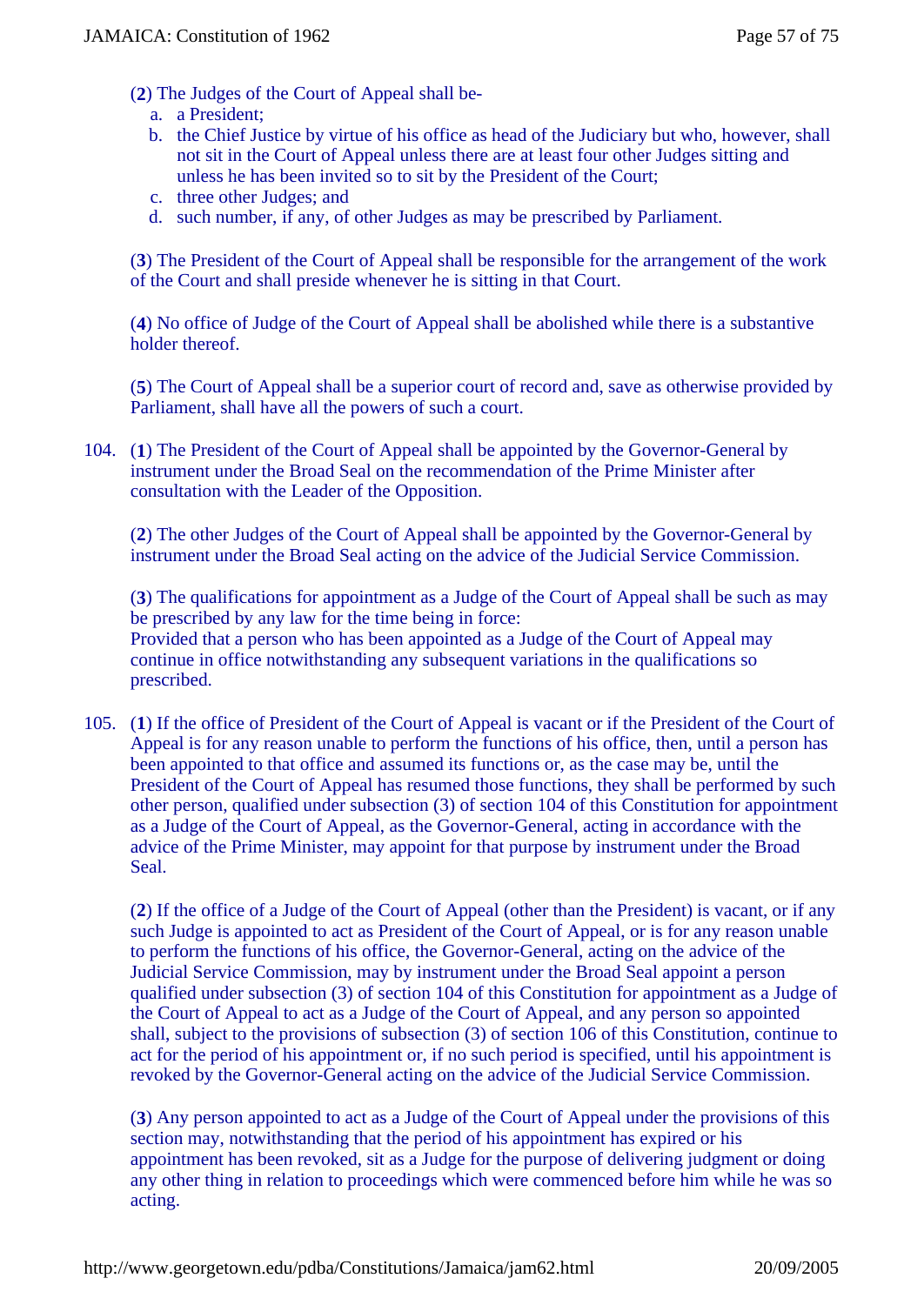106. (**1**) Subject to the provisions of subsections (4) to (7) (inclusive) of this section, a Judge of the Court of Appeal shall hold office until he attains the age of seventy years:

Provided that he may at any time resign his office.

(**2**) Notwithstanding that he has attained the age at which he is required by or under the provisions of this section to vacate his office a person holding the office of Judge of the Court of Appeal may, with the permission of the Governor-General, acting in accordance with the advice of the Prime Minister, continue in office for such period after attaining that age as may be necessary to enable him to deliver judgment or to do any other thing in relation to proceedings that were commenced before him before he attained that age.

(**3**) Nothing done by a Judge of the Court of Appeal shall be invalid by reason only that he has attained the age at which he is required by this section to vacate his office.

(**4**) A Judge of the Court of Appeal may be removed from office only for inability to discharge the functions of his office (whether arising from infirmity of body or mind or any other cause) or for misbehaviour, and shall not be so removed except in accordance with the provisions of subsection (5) of this section.

(**5**) A Judge of the Court of Appeal shall be removed from office by the Governor-General by instrument under the Broad Seal if the question of the removal of that Judge from office has, at the request of the Governor-General made in pursuance of subsection (6) of this section, been referred by Her Majesty to the Judicial Committee of Her Majesty's Privy Council under section 4 of the Judicial Committee Act, 1833, or any other enactment enabling Her Majesty in that behalf, and the Judicial Committee has advised Her Majesty that the Judge ought to be removed from office for inability as aforesaid or for misbehaviour.

(**6**) If the Prime Minister (in the case of the President of the Court of Appeal) or the President of the Court of Appeal after consultation with the Prime Minister (in the case of any other Judge) represents to the Governor-General that the question of removing a Judge of the Court of Appeal from office for inability as aforesaid or for misbehaviour ought to be investigated, then -

- a. the Governor-General shall appoint a tribunal, which shall consist of a Chairman and not less than two other members, selected by the Governor-General on the advice of the Prime Minister (in the case of the President of the Court of Appeal) or of the President of the Court of Appeal (in the case of any other Judge) from among persons who hold or have held office as a Judge of a court having unlimited jurisdiction in civil and criminal matters in some part of the Commonwealth or a court having jurisdiction in appeals from any such court;
- b. that tribunal shall inquire into the matter and report on the facts thereof to the Governor-General and recommend to the Governor-General whether he should request that the question of the removal of that Judge should be referred by Her Majesty to the Judicial Committee; and
- c. if the tribunal so recommends, the Governor-General shall request that the question should be referred accordingly.

(**7**) The provisions of the Commissions of Enquiry Act as in force immediately before the appointed day shall, subject to the provisions of this section and of the Third Schedule to this Constitution, apply as nearly as may be in relation to tribunals appointed under subsection (6) of this section or, as the context may require, to the members thereof as they apply in relation to Commissions or Commissioners appointed under that Act, and for that purpose shall have effect as if they formed part of this Constitution.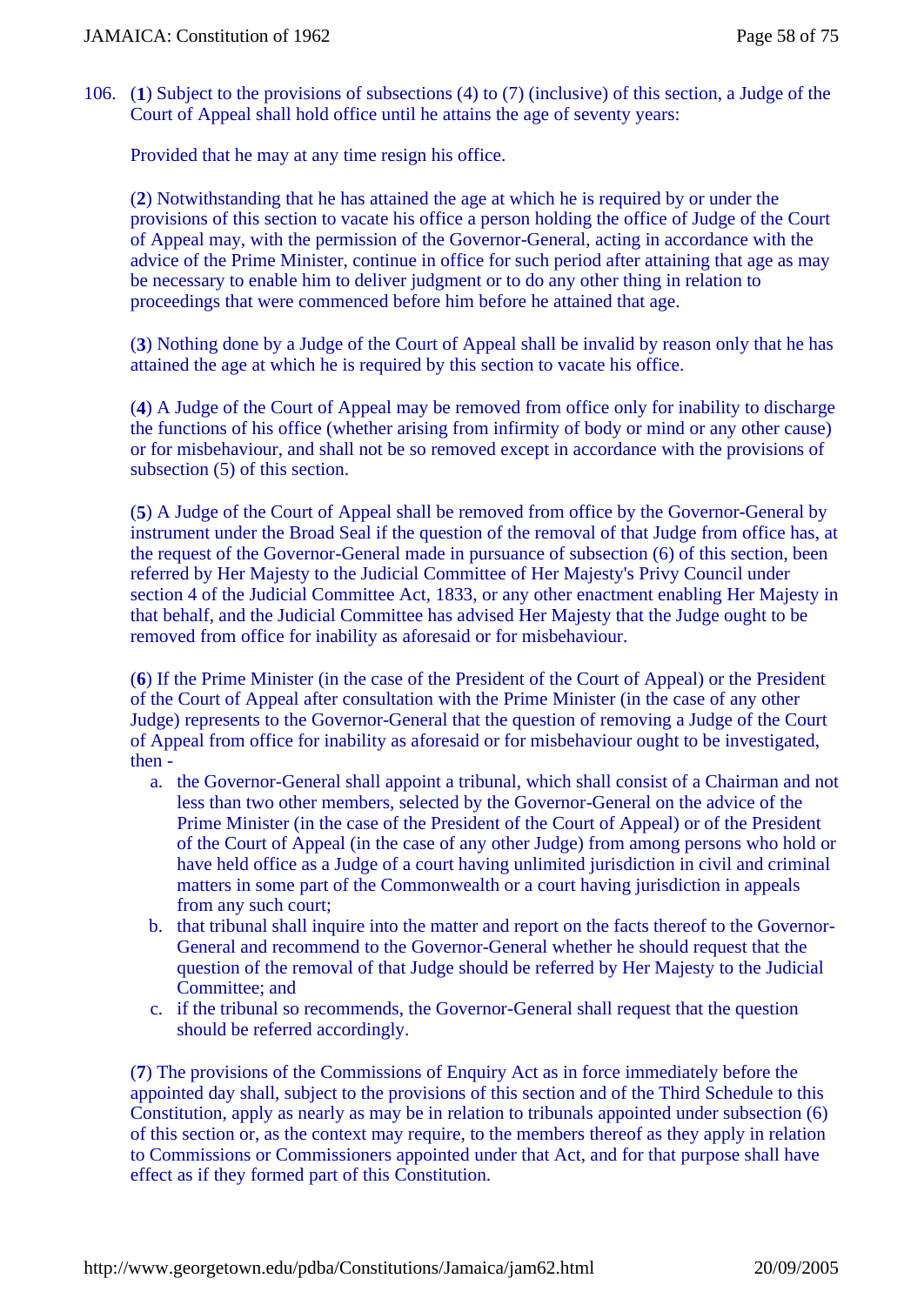(**8**) If the question of removing a Judge of the Court of Appeal from office has been referred to a tribunal appointed under subsection (6) of this section, the Governor-General acting in accordance with the advice of the Prime Minister (in the case of the President of the Court of Appeal) or of the President of the Court of Appeal after the President of the Court of Appeal has consulted with the Prime Minister (in the case of any other Judge), may suspend the Judge from performing the functions of his office.

(**9**) Any such suspension may at any time be revoked by the Governor-General, acting in accordance with the advice of the Prime Minister or the President of the Court of Appeal (as the case may be), and shall in any case cease to have effect if -

- a. the tribunal recommends to the Governor-General that he should not request that the question of the removal of the Judge from office should be referred by Her Majesty to the Judicial Committee; or
- b. the Judicial Committee advises Her Majesty that the Judge ought not to be removed from office.

(**10**) The provisions of this section shall be without prejudice to the provisions of subsection (2) of section 105 of this Constitution.

(**11**) The provisions of this section and of sections 107 and 108 of this Constitution shall not apply to the Chief Justice.

107. (**1**) The Judges of the Court of Appeal shall receive such emoluments and be subject to such other terms and conditions of service as may from time to time be prescribed by or under any law:

Provided that the emoluments and terms and conditions of service of such a Judge, other than allowances that are not taken into account in computing pensions, shall not be altered to his disadvantage during his continuance in office.

(**2**) The salaries for the time being payable to the Judges of the Court of Appeal under this Constitution shall be charged on and paid out of the Consolidated Fund.

- 108. A Judge of the Court of Appeal shall not enter upon the duties of his office unless he has taken and subscribed the oath of allegiance and the judicial oath in the forms set out in the First Schedule to this Constitution.
- 109. The Court of Appeal shall, when determining any matter other than an interlocutory matter, be composed of an uneven number of Judges, not being less than three.

### **Part III**

### Appeals to Her Majesty in Council

- 110. (**1**) An appeal shall lie from decisions of the Court of Appeal to Her Majesty in Council as of right in the following cases
	- a. where the matter in dispute on the appeal to Her Majesty in Council is of the value of one thousand dollars or upwards or where the appeal involves directly or indirectly a claim to or question respecting property or a right of the value of one thousand dollars or upwards, final decisions in any civil proceedings;
	- b. final decisions in proceedings for dissolution or nullity of marriage;
	- c. final decisions in any civil, criminal or other proceedings on questions as to the interpretation of this Constitution; and
	- d. such other cases as may be prescribed by Parliament.

(**2**) An appeal shall lie from decisions of the Court of Appeal to Her Majesty in Council with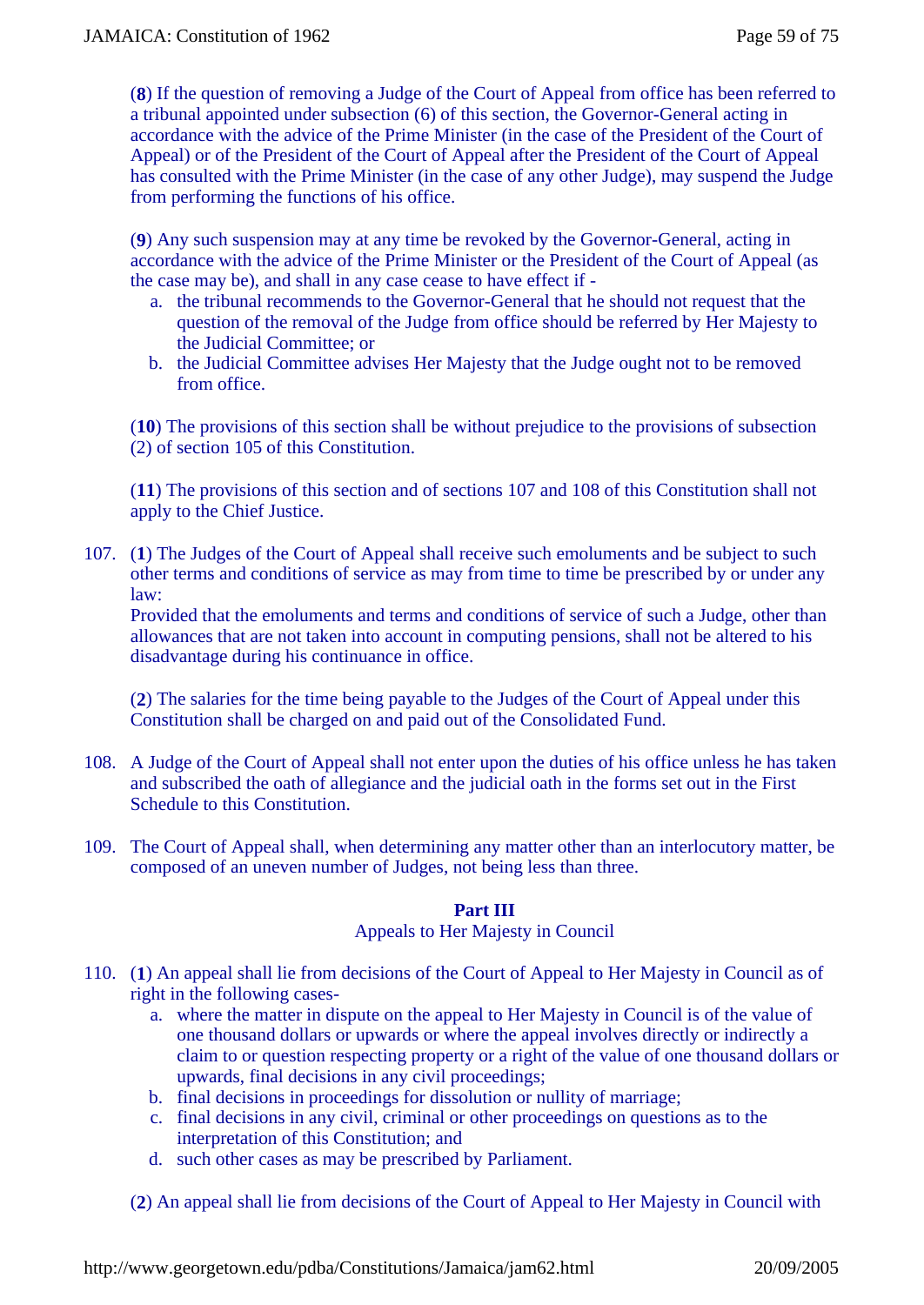the leave of the Court of Appeal in the following cases -

- a. where in the opinion of the Court of Appeal the question involved in the appeal is one that, by reason of its great general or public importance or otherwise, ought to be submitted to Her Majesty in Council, decisions in any civil proceedings; and
- b. such other cases as may be prescribed by Parliament.

(**3**) Nothing in this section shall affect any right of Her Majesty to grant special leave to appeal from decisions of the Court of Appeal to Her Majesty in Council in any civil or criminal matter.

(**4**) The provisions of this section shall be subject to the provisions of subsection (1) of section 44 of this Constitution.

(**5**) A decision of the Court of Appeal such as is referred to in this section means a decision of that Court on appeal from a Court of Jamaica.

# **Part IV**

Judicial Service Commission

- 111. (**1**) There shall be a Judicial Service Commission for Jamaica.
	- (**2**) The members of the Judicial Service Commission shall be
		- a. the Chief Justice who shall be Chairman;
		- b. the President of the Court of Appeal;
		- c. the Chairman of the Public Service Commission; and
		- d. three other members (hereinafter called "the appointed members") appointed in accordance with the provisions of subsection (3) of this section.

(**3**) The appointed members shall be appointed by the Governor-General, by instrument under the Broad Seal, acting on the recommendation of the Prime Minister after consultation with the Leader of the Opposition -

- a. one from among persons who hold or have held office as a judge of a court having unlimited jurisdiction in civil and criminal matters in some part of the Commonwealth or a court having jurisdiction in appeals from any such court;
- b. two from a list of six persons, none of whom is an attorney-at-law in active practice, submitted by the General Legal Council:
- c. **[Deleted by Act 15 of 1971.]**

Provided that no person shall be appointed under this subsection who holds or who is acting in any public office other than the office of member of the Public Service Commission or member of the Police Service Commission.

(**4**) The office of an appointed member of the Judicial Service Commission shall become vacant -

- a. at the expiration of three years from the date of his appointment or at such earlier time as may be specified in the instrument by which he was appointed;
- b. if he resigns his office;
- c. if he is appointed to the office of President of the Court of Appeal, Chief Justice, Chairman of the Public Service Commission or to any public office except the office of member of the Public Service Commission or member of the Police Service Commission;
- d. if the Governor-General, acting on the recommendation of the Prime Minister after consultation with the Leader of the Opposition, directs that he shall be removed from office to discharge the functions thereof (whether arising from infirmity of body or mind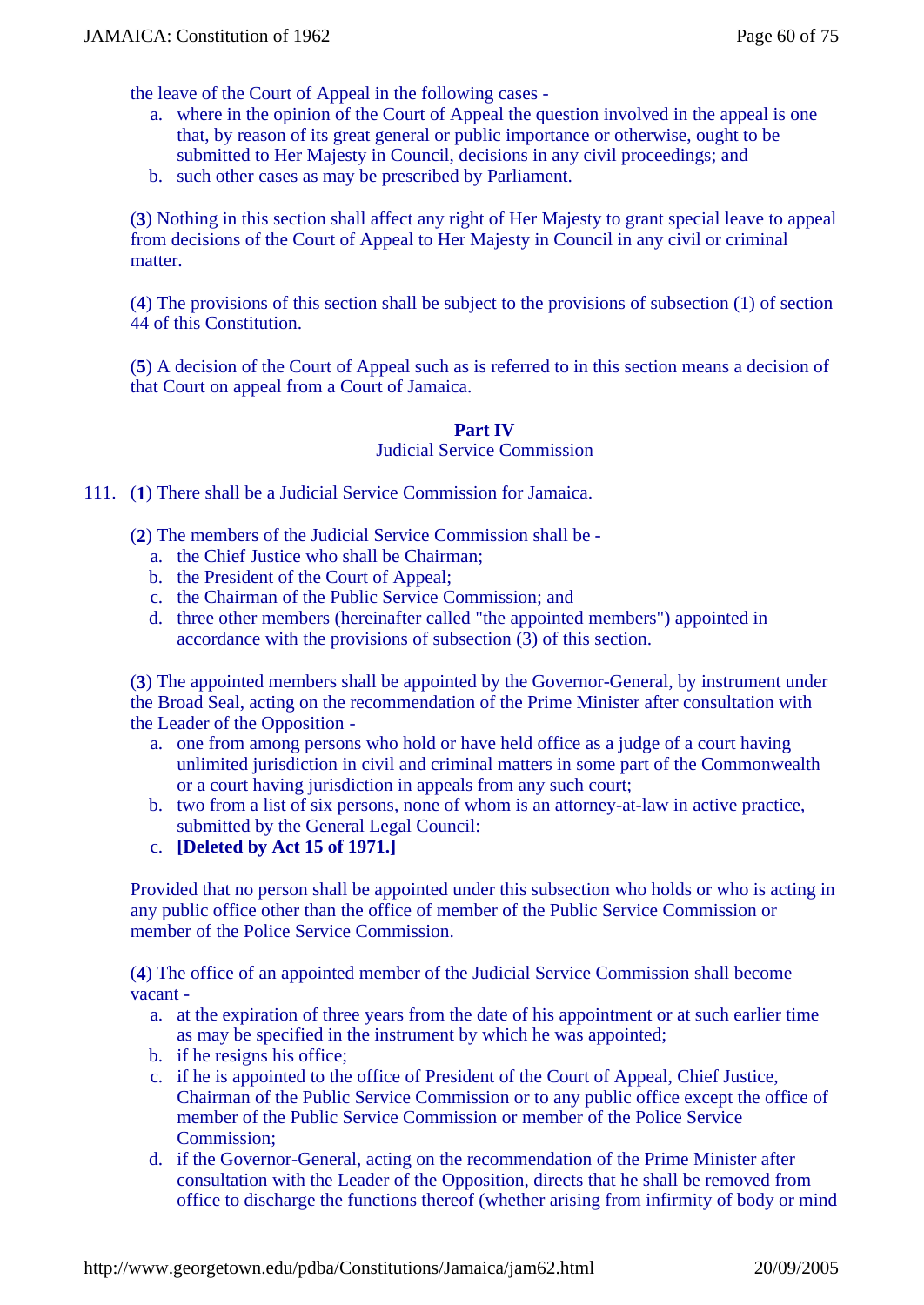or any other cause) or for misbehaviour:

Provided that if the appointed member is a Judge of the Court of Appeal or a Judge of the Supreme Court, he shall not be so removed unless, in accordance with the provisions of section 106 or section 100 of this Constitution (as the case may be), he is removed from his office as a Judge.

(**5**) If the office of an appointed member is vacant or an appointed member is for any reason unable to perform the functions of his office, the Governor-General, on the recommendation of the Prime Minister after consultation with the Leader of the Opposition, may, by instrument under the Broad Seal, appoint a person, having the same qualifications for appointment as that member, to act as a member of the Commission and any person so appointed shall, subject to the provisions of subsection (4) of this section, continue to act until the office of the appointed member is filled or until his appointment is revoked by the Governor-General, acting as aforesaid.

(**6**) An appointed member shall not, within a period of three years commencing with the date on which he last held or acted in the office of appointed member, be eligible for appointment to any office power to make appointments to which is vested by this Constitution in the Governor General acting on the advice of the Judicial Service Commission: Provided that nothing in this subsection shall prevent his being appointed to the office of Judge of the Court of Appeal or Judge of the Supreme Court.

(**7**) An appointed member shall receive such salary and allowances as may from time to time be prescribed by or under any law or by a resolution of the House of Representatives: Provided that -

- a. no such resolution may reduce any salary or allowance for the time being prescribed by or under a law; and
- b. the salary of an appointed member shall not be reduced during his continuance in office.

(**8**) The salary for the time being payable to an appointed member under this Constitution shall be charged on and paid out of the Consolidated Fund.

(**9**) Nothing in subsection (7) of this section shall entitle the appointed member to any salary in respect of his office as such, if he is also a Judge of the Court of Appeal or a Judge of the Supreme Court.

(**10**) For the purposes of this section, "public office" does not include office as a member of any board, panel, committee or other similar body (whether incorporated or not) established by any law for the time being in force in Jamaica.

### (**11**) **[Deleted by Act 15 of 1971]**

112. (**1**) Power to make appointments to the offices to which this section applies and, subject to the provisions of subsections (3) and (4) of this section, to remove and to exercise disciplinary control over persons holding or acting in such offices is hereby vested in the Governor-General acting on the advice of the Judicial Service Commission.

(**2**) This section applies to the offices of Resident Magistrate, Judge of the Traffic Court, Registrar of the Supreme Court, Registrar of the Court of Appeal and to such other offices connected with the courts of Jamaica as, subject to the provisions of this Constitution, may be prescribed by Parliament.

(**3**) Before the Governor-General acts in accordance with the advice of the Judicial Service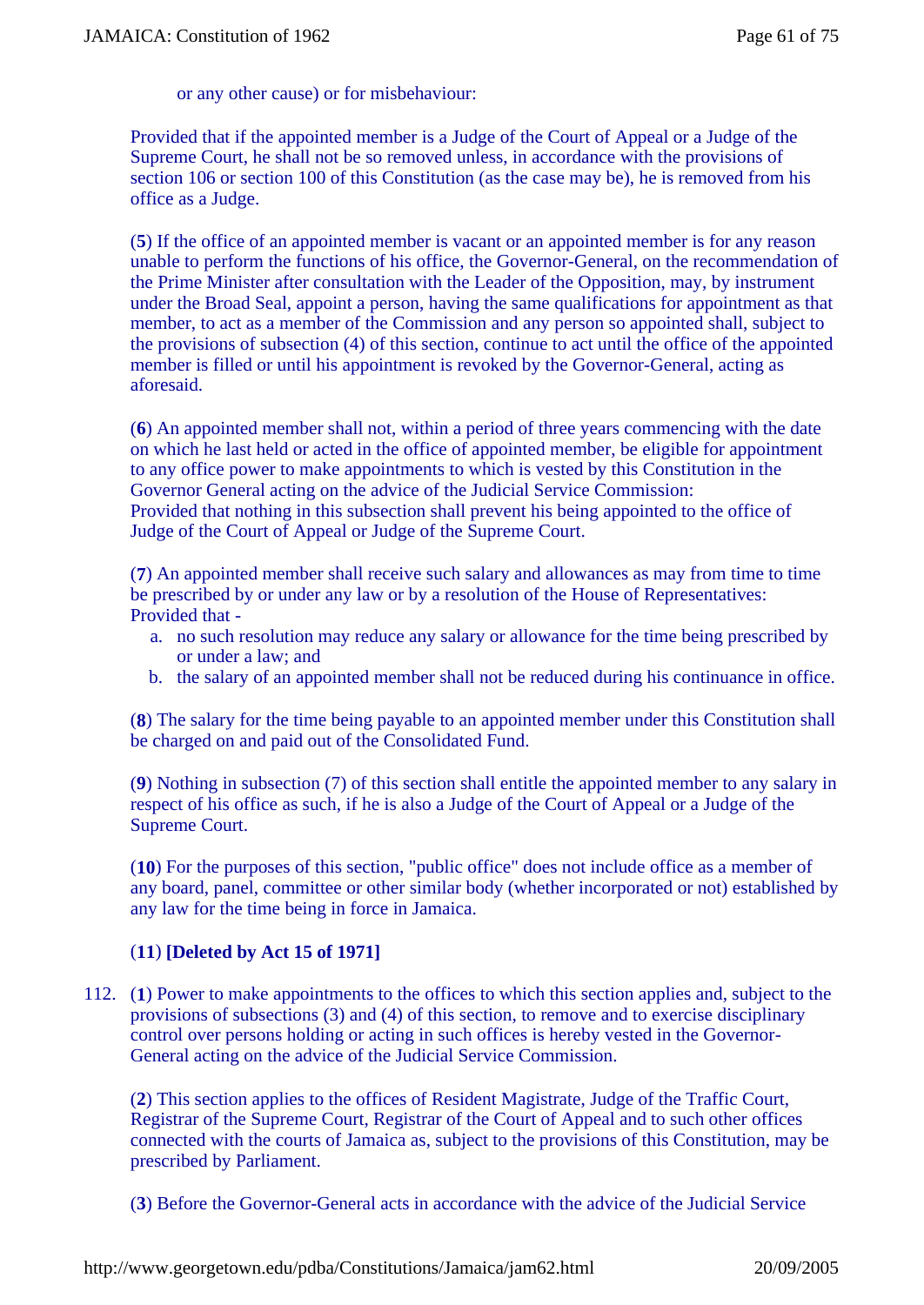Commission that any officer holding or acting in any office to which this section applies should be removed or that any penalty should be imposed on him by way of disciplinary control he shall inform the officer of that advice and, if the officer then applies for the case to be referred to the Privy Council, the Governor-General shall not act in accordance with the advice but shall refer the case to the Privy Council accordingly:

Provided that the Governor-General, acting on the advice of the Commission, may nevertheless suspend that officer from the exercise of his office pending the determination of the reference to the Privy Council.

(**4**) Where a reference is made to the Privy Council under the provisions of subsection (3) of this section, the Privy Council shall consider the case and shall advise the Governor-General what action should be taken in respect of the officer, and the Governor-General shall then act in accordance with such advice.

113. The Governor-General, acting on the advice of the Judicial Service Commission, may by instrument under the Broad Seal direct that, subject to such conditions as may be specified in that instrument, power to make appointments to such offices, being offices to which section 112 of this Constitution applies, as may be so specified shall (without prejudice to the exercise of such power by the Governor-General acting on the advice of the Judicial Service Commission) be exercisable by such one or more members of the Commission or by such other authority or public officer as may be so specified, but in any case where the person to be appointed under this section holds or is acting in any office power to make appointments to which is vested by this Constitution in the Governor-General acting on the advice of the Public Service Commission or the Police Service Commission, the person or authority specified in the aforesaid instrument shall consult with the Public Service Commission or the Police Service Commission, as the case may be, before making such appointment.

> **Chapter VII** Finance

- 114. There shall be in and for Jamaica a Consolidated Fund, into which, subject to the provisions of any law for the time being in force in Jamaica, shall be paid all revenues of Jamaica.
- 115. (**1**) The Minister responsible for finance shall, before the end of each financial year, cause to be prepared annual estimates of revenue and expenditure for public services during the succeeding financial year, which shall be laid before the House of Representatives.

(**2**) The estimates of expenditure shall show separately the sums required to meet statutory expenditure (as defined in subsection (4) of section 116 of this Constitution) and the sums required to meet other expenditure proposed to be paid out of the Consolidated Fund.

116. (**1**) The Minister responsible for finance shall, in respect of each financial year, at the earliest convenient moment, introduce in the House of Representatives an Appropriation Bill containing, under appropriate heads for the several services required, the estimated aggregate sums which are proposed to be expended (otherwise than by way of statutory expenditure) during that financial year.

(**2**) Whenever -

- a. any monies are expended or are likely to be expended in any financial year on any services which are in excess of the sum provided for that service by the Appropriation law relating to that year; or
- b. any monies are expended or are likely to be expended (otherwise than by way of statutory expenditure) in any financial year upon any new service not provided for by the Appropriation law relating to that year,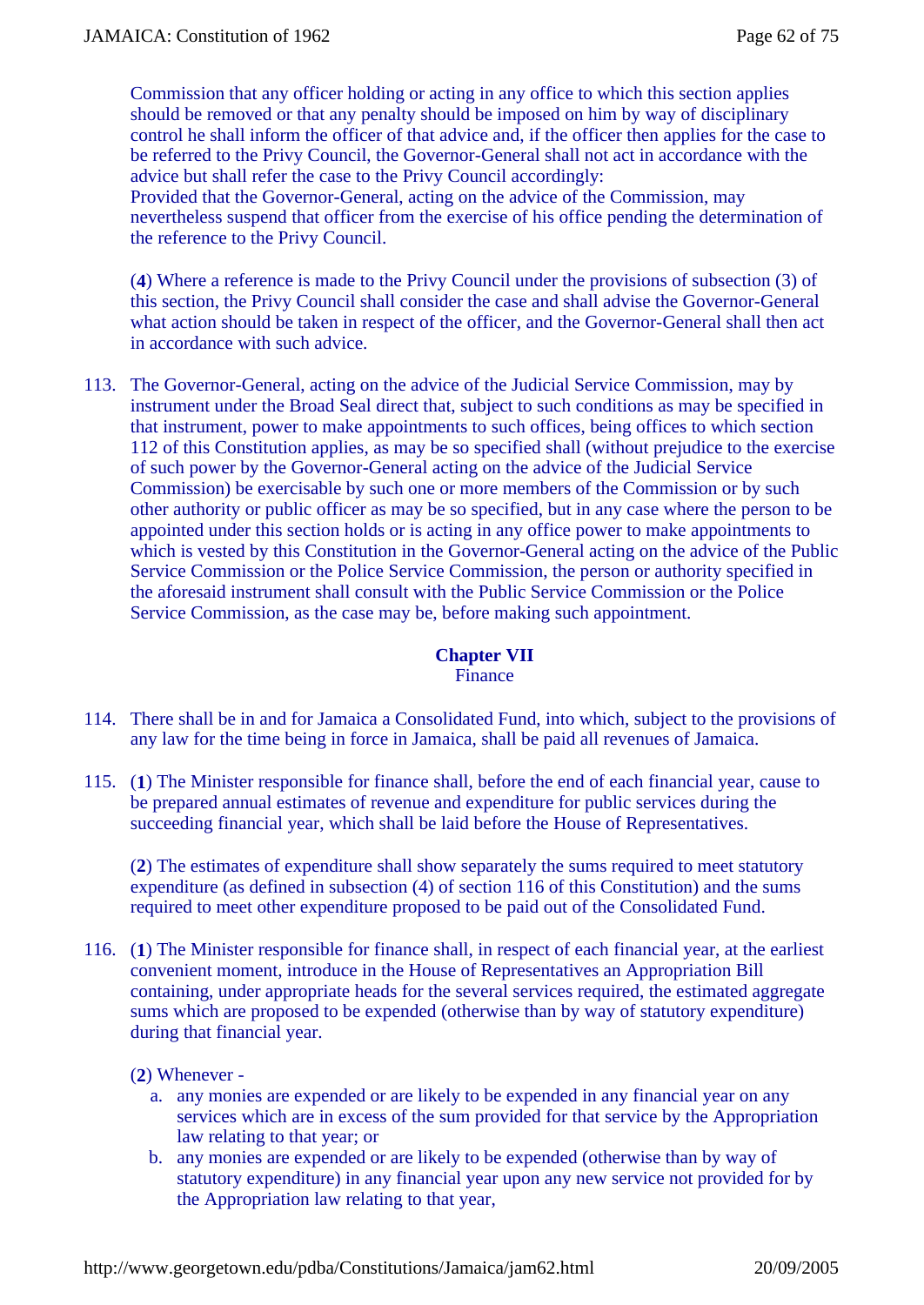statements of excess or, as the case may be, supplementary estimates shall be prepared by the Minister responsible for finance and shall be laid before and voted on by the House of Representatives; in respect of all supplementary expenditure so voted the Minister responsible for finance may, at any time before the end of the financial year, introduce into the House of Representatives a Supplementary Appropriation Bill containing, under appropriate heads, the estimated aggregate sums so voted, and shall, as soon as possible after the end of each financial year, introduce into the House of Representatives a final Appropriation Bill containing any such sums which have not yet been included in any Appropriation Bill.

(**3**) That part of any estimate of expenditure laid before the House of Representatives which shows statutory expenditure shall not be voted on by the House of Representatives, and such expenditure shall, without further authority of Parliament, be paid out of the Consolidated Fund.

(**4**) For the purposes of this section and section 115 of this Constitution, "statutory expenditure" means -

- a. expenditure charged on the Consolidated Fund or on the general revenue and assets of Jamaica by virtue of any of the provisions of this Constitution or by virtue of the provisions of any other law for the time being in force; and
- b. the interest on the public debt, sinking fund payments, redemption monies, and the costs, charges and expenses incidental to the management of the public debt.
- 117. (**1**) No sum shall be paid out of the Consolidated Fund except upon the authority of a warrant under the hand of the Minister responsible for finance.

(**2**) Subject to the provisions of subsections (3) and (4) of this section and section 118 of this Constitution, no such warrant shall be issued except in respect of sums granted for the specified public services by the Appropriation law for the financial year in respect of which the withdrawal is to take place or for service otherwise lawfully charged on the Consolidated Fund.

(**3**) The House of Representatives may, by resolution approving estimates containing a vote on account, authorise expenditure for part of any financial year before the passing of the Appropriation law for that year, but the aggregate sums so voted shall be included, under the appropriate heads, in the Appropriation Bill for that year.

(**4**) Where at any time Parliament has been dissolved before any provision or any sufficient provision is made under this Chapter of this Constitution for the carrying on of the government of Jamaica, the Minister responsible for finance may issue a warrant for the payment out of the Consolidated Fund of such sums as he may consider necessary for the continuance of the public services until the expiry of a period of three months commencing with the date on which the House of Representatives first meets after that dissolution, but a statement of the sums so authorised shall, as soon as practicable, be laid before and voted on by the House of Representatives and the aggregate sums so voted shall be included, under the appropriate heads, in the next Appropriation Bill.

118. (**1**) Any law for the time being in force may create or authorise the creation of a Contingencies Fund and may authorise the Minister responsible for finance to make advances from that Fund if he is satisfied that there is an unforeseen need for expenditure for which no provision or no sufficient provision has been made by an Appropriation law.

(**2**) Where any advance is made by virtue of an authorisation conferred under subsection (1) of this section, a supplementary estimate of the sum required to replace the amount so advanced shall, as soon as practicable, be laid before and voted on by the House of Representatives and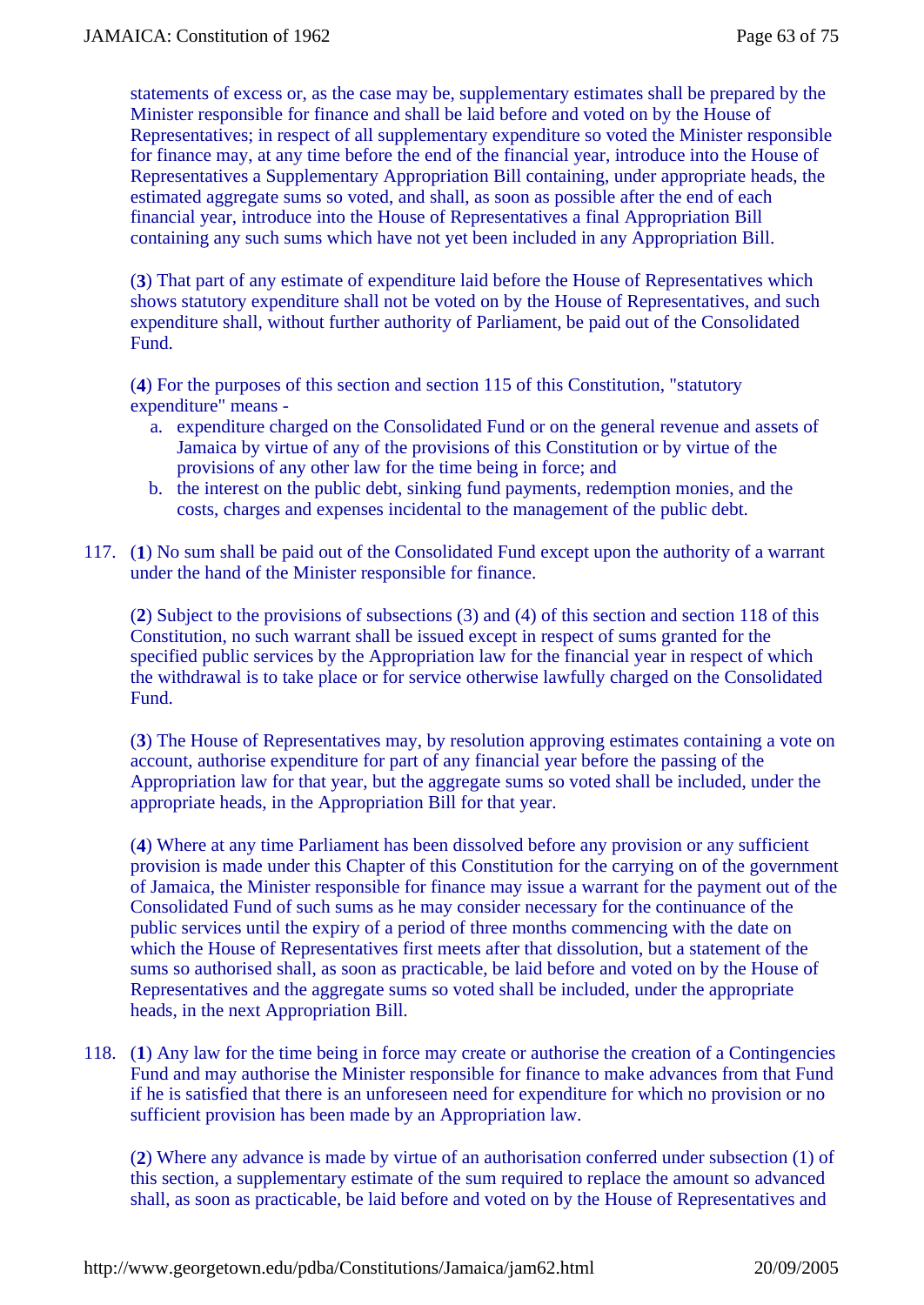the sum so voted shall be included in a Supplementary Appropriation Bill or a Final Appropriation Bill.

119. (**1**) The public debt of Jamaica is hereby charged on the Consolidated Fund.

(**2**) In this section references to the public debt of Jamaica include references to the interest on that debt, sinking fund payments and redemption monies in respect of that debt and the costs, charges and expenses incidental to the management of that debt.

120. (**1**) There shall be in and for Jamaica an Auditor-General who shall be appointed by the Governor-General by instrument under the Broad Seal.

(**2**) If the office of Auditor-General is vacant or the Auditor-General is for any reason unable to perform the functions of his office, the Governor-General may appoint a person to act as Auditor-General and any person so appointed shall, subject to the provisions of subsection (1) of section 121 of this Constitution, continue to act until the office of Auditor-General is filled or until his appointment is revoked by the Governor-General.

(**3**) A person who has held the office of Auditor-General shall not be eligible for appointment to any other public office.

(**4**) The Auditor-General shall receive such salary and allowances as may from time to time be prescribed by or under any law or by a resolution of the House of Representatives: Provided that -

- a. no such resolution may reduce any salary or allowance for the time being prescribed by or under a law; and
- b. the salary of the Auditor-General shall not be reduced during his continuance in office.

(**5**) The salary for the time being payable to the Auditor-General under this Constitution shall be charged on and paid out of the Consolidated Fund.

(**6**) In the exercise of his powers under this section the Governor-General shall act in accordance with the recommendation of the Public Service Commission: Provided that -

- a. before he acts in accordance therewith he shall inform the Prime Minister of the nature of that recommendation and shall, if the Prime Minister so requires, once refer that recommendation (hereafter in this subsection called the "original recommendation") back to the Public Service Commission for reconsideration; and
- b. if, upon such reconsideration, the Public Service Commission submits a different recommendation, the provisions of this subsection and of subsection (2) of section 32 of this Constitution shall apply to that different recommendation as they apply to the original recommendation.
- 121. (**1**) Subject to the provisions of subsections (3) to (6) (inclusive) of this section, the Auditor-General shall hold office until he attains the age of sixty years: Provided that
	- a. he may at any time resign his office; and
	- b. the Governor-General, acting in the manner prescribed by subsection (6) of section 120 of this Constitution, may permit an Auditor-General who has attained the age of sixty years to remain in office until he has reached such later age, not exceeding sixty-five years, as may (before the Auditor-General has reached the age of sixty years) have been agreed between the Governor-General and the Auditor-General.

(**2**) Nothing done by the Auditor-General shall be invalid by reason only that he has attained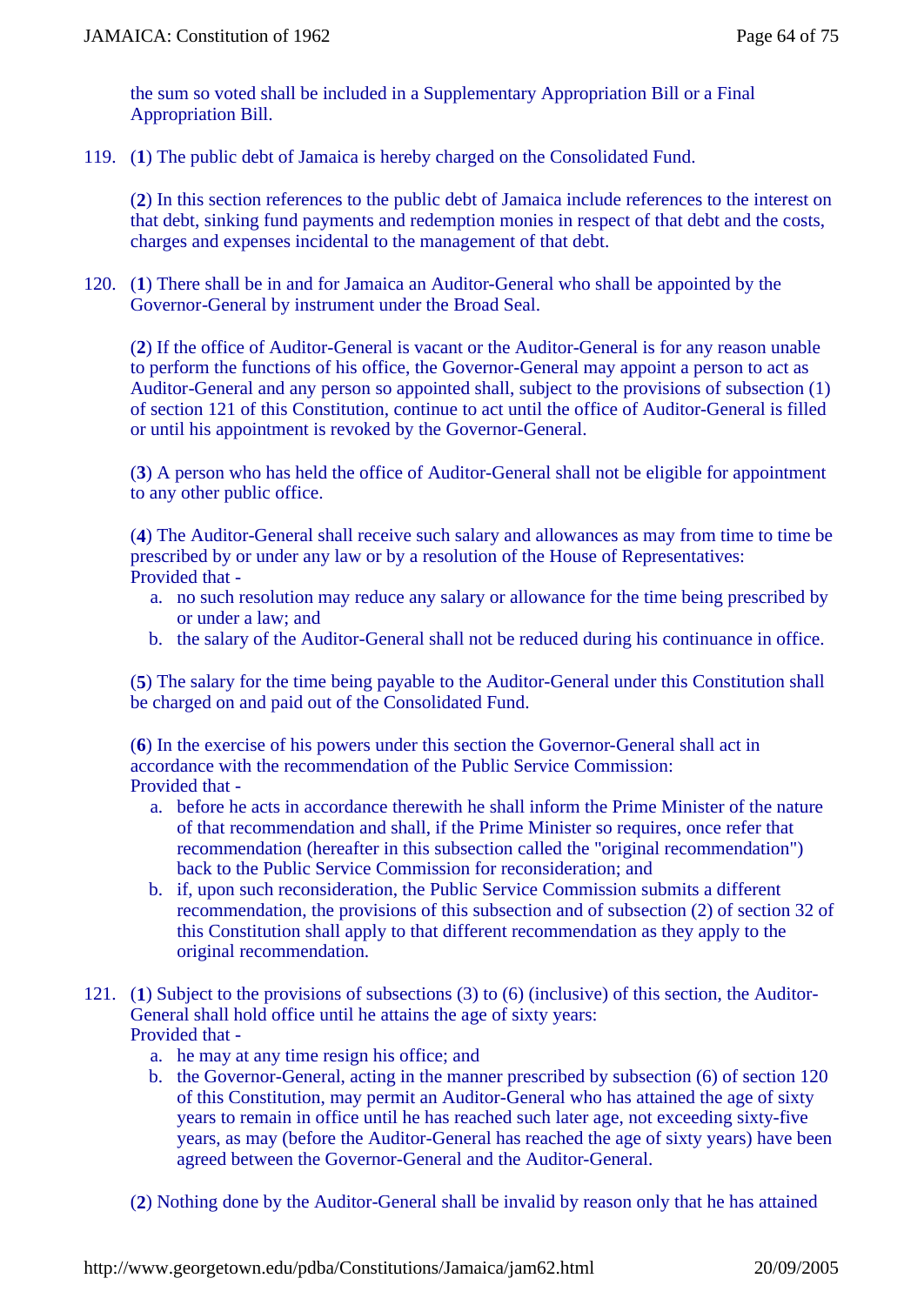the age at which he is required by this section to vacate his office.

(**3**) The Auditor-General may be removed from office only for inability to discharge the functions thereof (whether arising from infirmity of body or mind or any other cause) or for misbehaviour, and shall not be so removed except in accordance with the provisions of subsection (4) of this section.

(**4**) The Auditor-General shall be removed from office by the Governor-General by instrument under the Broad Seal if the question of his removal from office has been referred to a tribunal appointed under subsection (5) of this section and the tribunal has recommended to the Governor-General that he ought to be removed from office for inability as aforesaid or for misbehaviour.

(**5**)If the Prime Minister or the Chairman of the Public Service Commission advises the Governor-General that the question of removing the Auditor-General from office for inability as aforesaid or for misbehaviour ought to be investigated, then -

- a. the Governor-General shall appoint a tribunal, which shall consist of a Chairman and not less than two other members, selected by the Governor-General, acting on the advice of the Chief Justice, from among persons who hold or have held the office of a judge of a court having unlimited jurisdiction in civil and criminal matters in some part of the Commonwealth or a court having jurisdiction in appeals from any such court; and
- b. that tribunal shall enquire into the matter and report on the facts thereof to the Governor-General and recommend to the Governor-General whether the Auditor-General ought to be removed from office for inability as aforesaid or for misbehaviour.

(**6**) The provisions of the Commissions of Enquiry Act as in force immediately before the appointed day shall, subject to the provisions of this section and of the Third Schedule to this Constitution, apply as nearly as may be in relation to tribunals appointed under subsection (5) of this section or, as the context may require, to the members thereof as they apply in relation to Commissions or Commissioners appointed under that Act, and for that purpose shall have effect as if they formed part of this Constitution.

(**7**) If the question of removing the Auditor-General from office has been referred to a tribunal under subsection (5) of this section, the Governor-General acting in the manner prescribed by subsection (6) of section 120 of this Constitution, may suspend the Auditor-General from performing the functions of his office and any such suspension may at any time be revoked by the Governor-General, acting as aforesaid, and shall in any case cease to have effect if the tribunal recommends to the Governor-General that the Auditor-General should not be removed from office.

122. (**1**) The accounts of the Court of Appeal, the accounts of the Supreme Court, the accounts of the offices of the Clerks to the Senate and the House of Representatives and the accounts of an departments and offices of the Government of Jamaica (including the offices of the Cabinet, the Judicial Service Commission, the Public Service Commission and the Police Service Commission but excluding the department of the Auditor-General) shall, at least once in every year, be audited and reported on by the Auditor-General who, with his subordinate staff, shall at all times be entitled to have access to all books, records, returns and reports relating to such accounts.

(**2**) The Auditor-General shall submit his reports made under subsection (1) of this section to the Speaker (or, if the office of Speaker is vacant or the Speaker is for any reason unable to perform the functions of his office, to the Deputy Speaker) who shall cause them to be laid before the House of Representatives.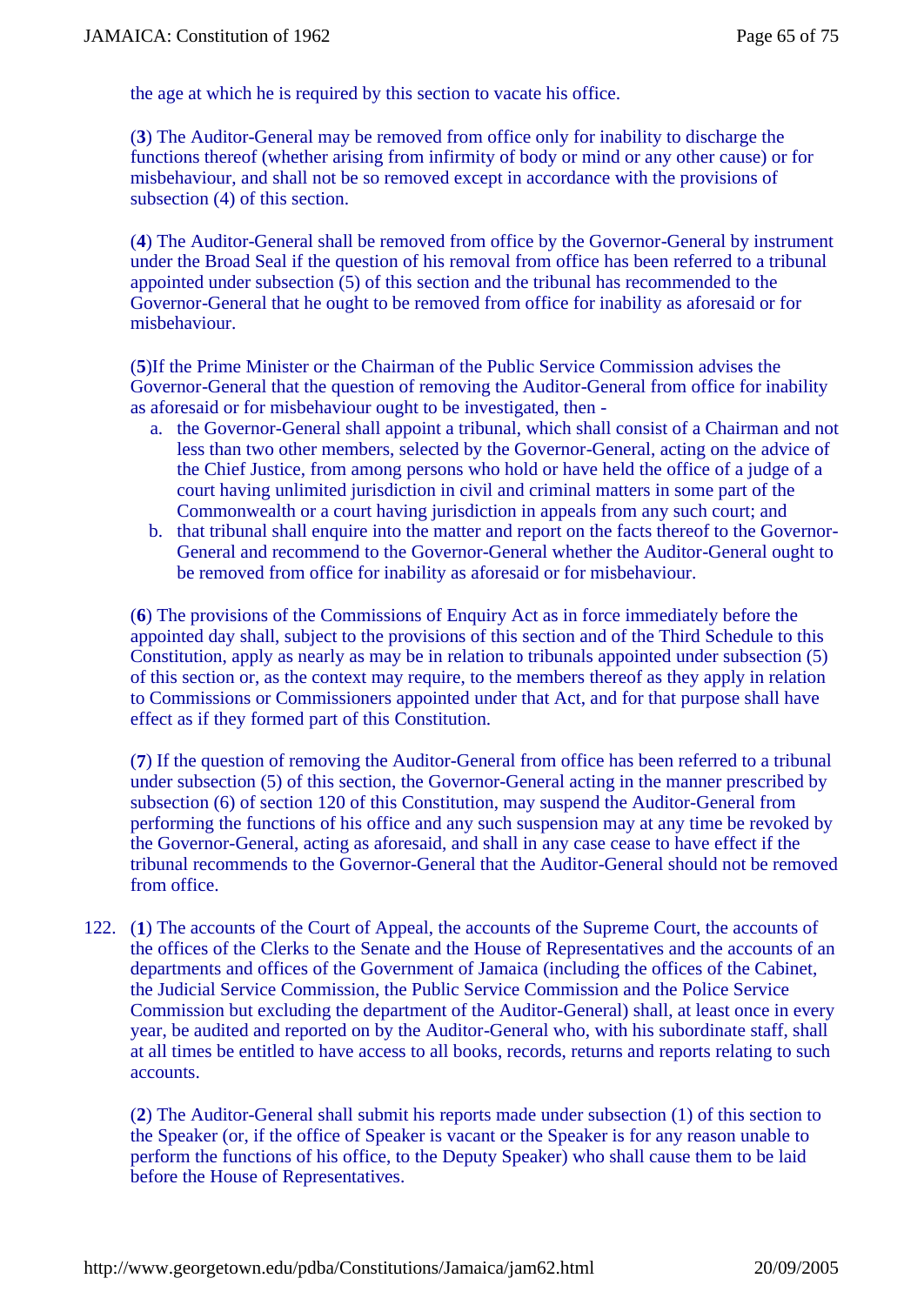(**3**) In the exercise of his functions under the provisions of subsections (1) and (2) of this section, the Auditor-General shall not be subject to the direction or control of any other person or authority.

(**4**) The accounts of the department of the Auditor-General shall be audited and reported on by the Minister responsible for finance, and the provisions of subsections (1) and (2) of this section shall apply in relation to the exercise by that Minister of those functions as they apply in relation to audits and reports made by the Auditor-General.

(**5**) Nothing in this section shall prevent the performance by the Auditor-General of -

- a. such other functions in relation to the accounts of the Government of Jamaica and the accounts of other public authorities and other bodies administering public funds in Jamaica as may be prescribed by or under any law for the time being in force in Jamaica; or
- b. such other functions in relation to the supervision and control of expenditure from public funds in Jamaica as may be so prescribed; or
- c. such other functions in relation to the accounts of any other government as he may be empowered to perform by any authority competent in that behalf.

# **Chapter IX**

The Public Service

# **Part I**

#### **General**

- 123. For the purposes of this Chapter of this Constitution, "public office" does not include office as a member of any board, panel, committee or other similar body (whether incorporated or not) established by any law for the time being in force in Jamaica.
- 124. (**1**) There shall be a Public Service Commission for Jamaica consisting of a Chairman and such number of other members, being not less than three nor more than five, as the Governor-General, acting on the recommendation of the Prime Minister after consultation with the Leader of the Opposition, may from time to time decide.

(**2**)The members of the Public Service Commission shall be appointed by the Governor-General, acting on the recommendation of the Prime Minister after consultation with the Leader of the Opposition, by instrument under the Broad Seal: Provided that one such member shall be so appointed by the Governor-General from a list of persons, not disqualified for appointment under this section, submitted by the Jamaica Civil Service Association (or any other body representing members of the public service which may from time to time, in the opinion of the Governor-General acting on the recommendation of the Prime Minister after consultation with the Leader of the Opposition, have succeeded to the functions of that Association).

(**3**) No person shall be qualified to be appointed as a member of the Public Service Commission if he holds or is acting in any public office other than the office of member of the Judicial Service Commission or member of the Police Service Commission.

(**4**) A member of the Public Service Commission shall not, within a period of three years commencing with the date on which he last held or acted in that office, be eligible for appointment to any office power to make appointments to which is vested by this Constitution in the Governor-General acting on the advice of the Public Service Commission.

(**5**) The office of a member of the Public Service Commission shall become vacant -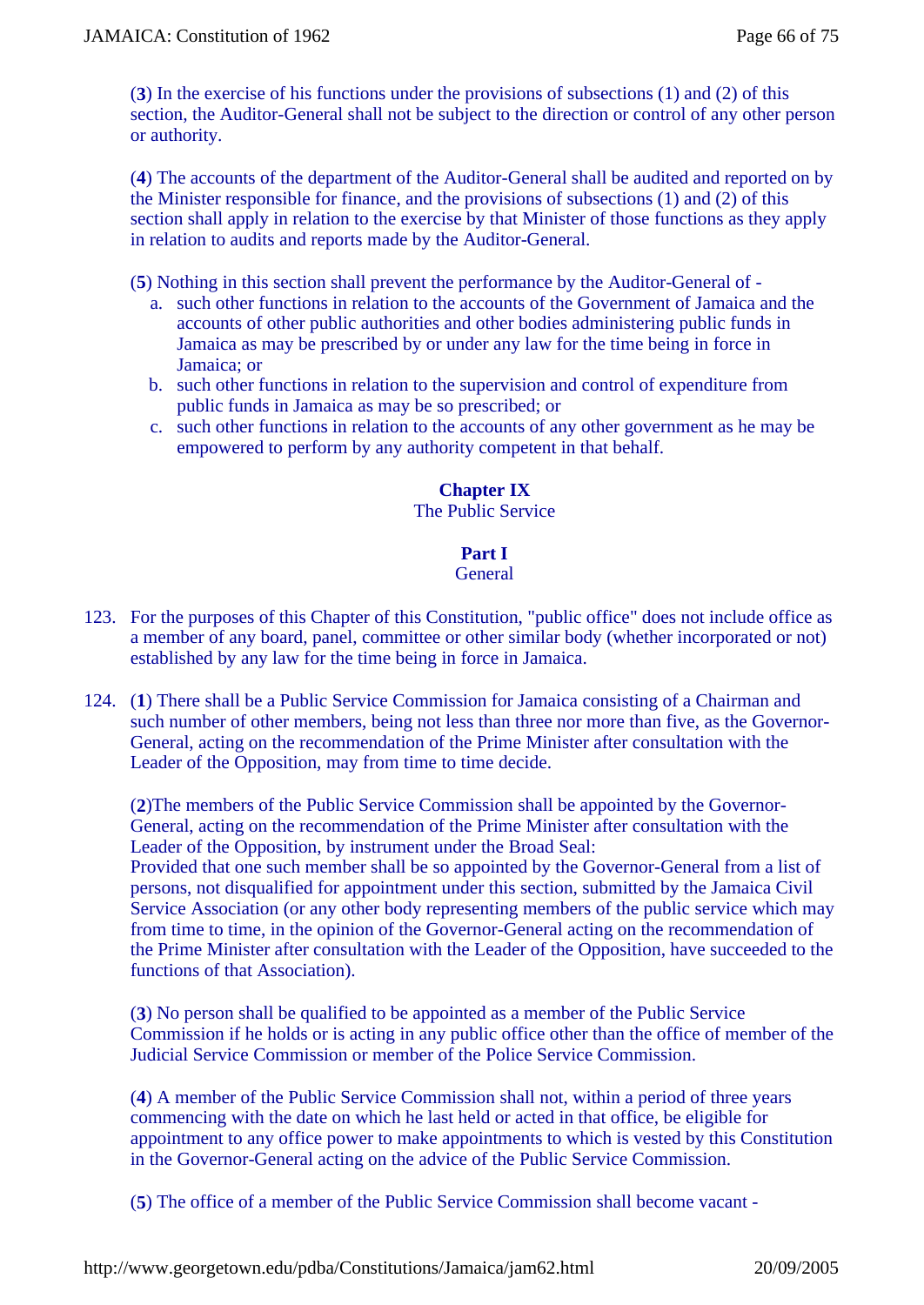- a. at the expiration of five years from the date of his appointment or such earlier time as may be specified in the instrument by which he was appointed;
- b. if he resigns his office;
- c. if he is appointed to any public office other than the office of member of the Judicial Service Commission or member of the Police Service Commission; or
- d. if the Governor-General, acting on the recommendation of the Prime Minister after consultation with the Leader of the Opposition, directs that he shall be removed from office for inability to discharge the functions thereof (whether arising from infirmity of body or mind or any other cause) or for misbehaviour.

(**6**) If the office of a member of the Public Service Commission is vacant or a member is for any reason unable to perform the functions of his office, the Governor-General, acting on the recommendation of the Prime Minister after consultation with the Leader of the Opposition, may appoint a person who is qualified for as a member of the Commission to act as a member of the Commission, and any person so appointed shall, subject to the provisions of subsection (5) of this section, continue to act until the office of the member of the Commission is filled or until his appointment is revoked by the Governor-General acting on the recommendation of the Prime Minister after consultation with the Leader of the Opposition.

(**7**) The members of the Public Service Commission shall receive such salaries and allowances as may from time to time be prescribed by or under any law or by a resolution of the House of Representatives:

Provided that -

- a. no such resolution may reduce any salary or allowance for the time being prescribed by or under a law; and
- b. the salary of a member of the Public Service Commission shall not be reduced during his continuance in office.

(**8**) The salaries for the time being payable to members of the Public Service Commission under this Constitution shall be charged on and paid out of the Consolidated Fund.

125. (**1**) Subject to the provisions of this Constitution, power to make appointments to public offices and to remove and to exercise disciplinary control over persons holding or acting in any such offices is hereby vested in the Governor-General acting on the advice of the Public Service Commission.

(**2**) Before the Public Service Commission advises the appointment to any public office of any person holding or acting in any office power to make appointments to which is vested by this Constitution in the Governor-General acting on the advice of the Judicial Service Commission or the Police Service Commission, it shall consult with the Judicial Service Commission or the Police Service Commission, as the case may be.

(**3**) Before the Governor-General acts in accordance with the advice of the Public Service Commission that any public officer should be removed or that any penalty should be imposed on him by way of disciplinary control, he shall inform the officer of that advice and if the officer then applies for the case to be referred to the Privy Council, the Governor-General shall not act in accordance with the advice but shall refer the case to the Privy Council accordingly: Provided that the Governor-General, acting on the advice of the Commission, may nevertheless suspend that officer from the exercise of his office pending the determination of the reference to the Privy Council.

(**4**) Where a reference is made to the Privy Council under the provisions of subsection (3) of this section, the Privy Council shall consider the case and shall advise the Governor-General what action should be taken in respect of the officer, and the Governor-General shall then act in accordance with such advice.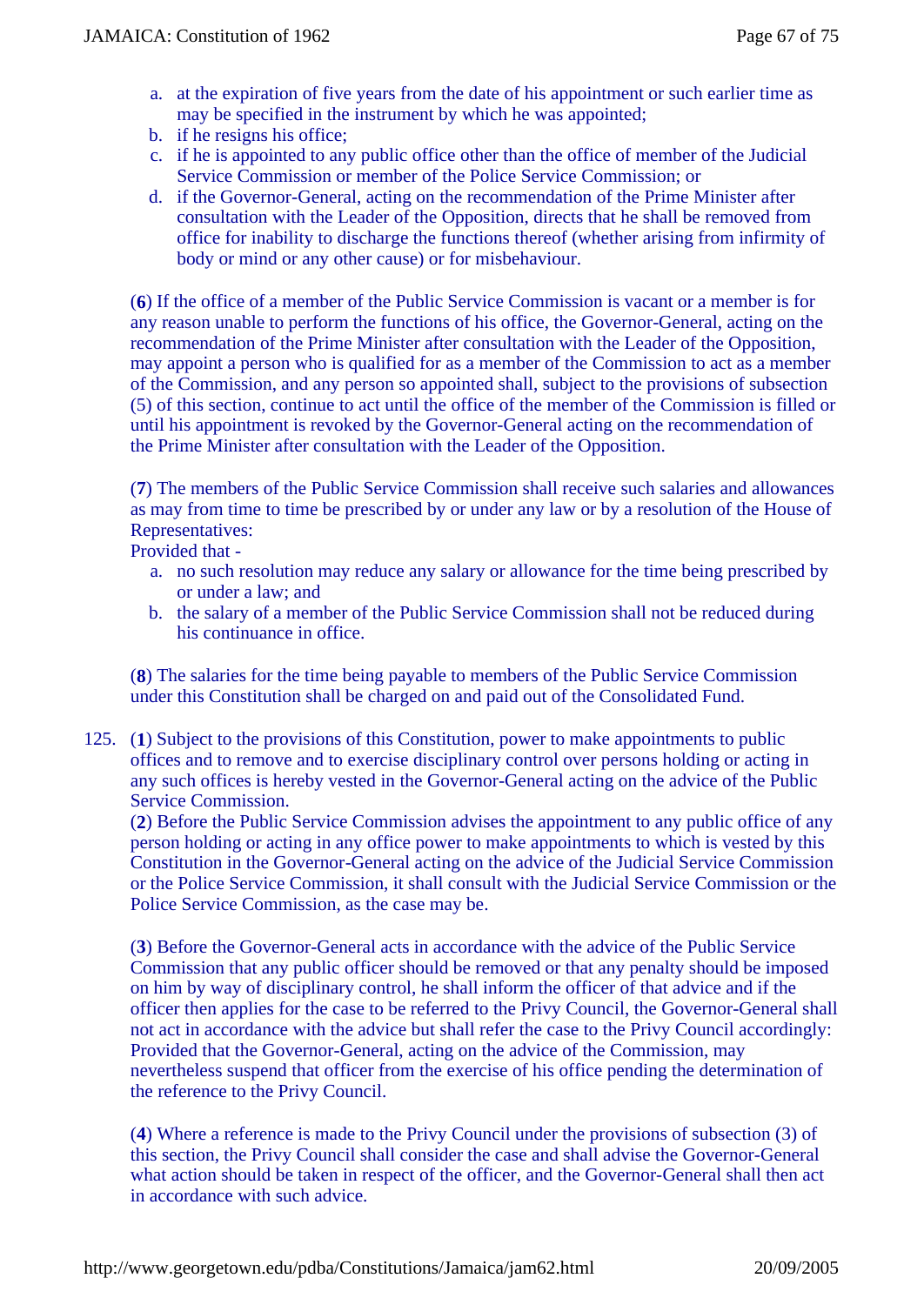(**5**) Except for the purpose of making appointments thereto or to act therein or of revoking an appointment to act therein, the provisions of this section shall not apply in relation to the office of the Director of Public Prosecutions.

126. (**1**) Subject to the provisions of subsection (2) of this section, power to make appointments to the office of Permanent Secretary (other than appointments on transfer from another such office carrying the same salary) is hereby vested in the Governor-General acting on the recommendation of the Public Service Commission.

(**2**) Before the Governor-General acts in accordance with a recommendation of the Public Service Commission made under subsection (1) of this section, he shall consult the Prime Minister who may once require that recommendation (hereafter in this subsection called the "original recommendation") to be referred back to the Public Service Commission for reconsideration; and if, upon such reconsideration, the Public Service Commission submits a different recommendation, the provisions of this subsection and of subsection (2) of section 32 of this Constitution shall apply thereto as they apply to an original recommendation.

(**3**) Power to make appointments to any office of Permanent Secretary on transfer from another such office carrying the same salary is hereby vested in the Governor General acting on the recommendation of the Prime Minister.

(**4**) For the purposes of this section the office of Financial Secretary shall be deemed to be the office of Permanent Secretary.

127. (**1**) The Governor-General, acting on the advice of the Public Service Commission, may by instrument under the Broad Seal direct that, subject to such conditions a. may be specified in that instrument, power to make appoint meets to such offices, being offices to which this section applies, as may be so specified and power to remove and power to exercise disciplinary control over persons or acting in those offices, or any of those powers, shall (without prejudice to the exercise of such power by the Governor-General acting on the advice of the Public Service Commission) be exercisable by such one or more members of the Public Service Commission or by such other authority or public officer as may be so specified.

(**2**) In relation to any power made exercisable under subsection (1) of this section by some person or authority other than the Governor-General acting on the advice of the Public Service Commission, the offices to which this section applies are all offices in respect of which that power is, apart from this section. vested by this Constitution in the Governor-General acting on such advice.

(**3**) In any case where an appointment is to be made by virtue of an instrument made under this section and the person to be appointed holds or is acting in any office power to make appointments to which is vested by this Constitution in the Governor-General acting on the advice of the Judicial Service Commission or the Police Service Commission. the person or authority specified in the said instrument shall consult with the Judicial Service Commission or the Police Service Commission, as the case may be before making the appointment.

(**4**) Where, by virtue of an instrument made under this section, the power to remove or to exercise disciplinary control over any officer has been exercised by a person or authority other than the Governor-General acting on the advice of the public Service Commission, the officer in respect of whom it was so exercised may apply for the case to be referred to the Privy Council. and thereupon the action of the aforesaid person or authority shall cease to have effect and the case shall be referred to the Privy Council accordingly and the Governor-General shall then take such action in respect of that officer as the Privy Council may advise: Provided that -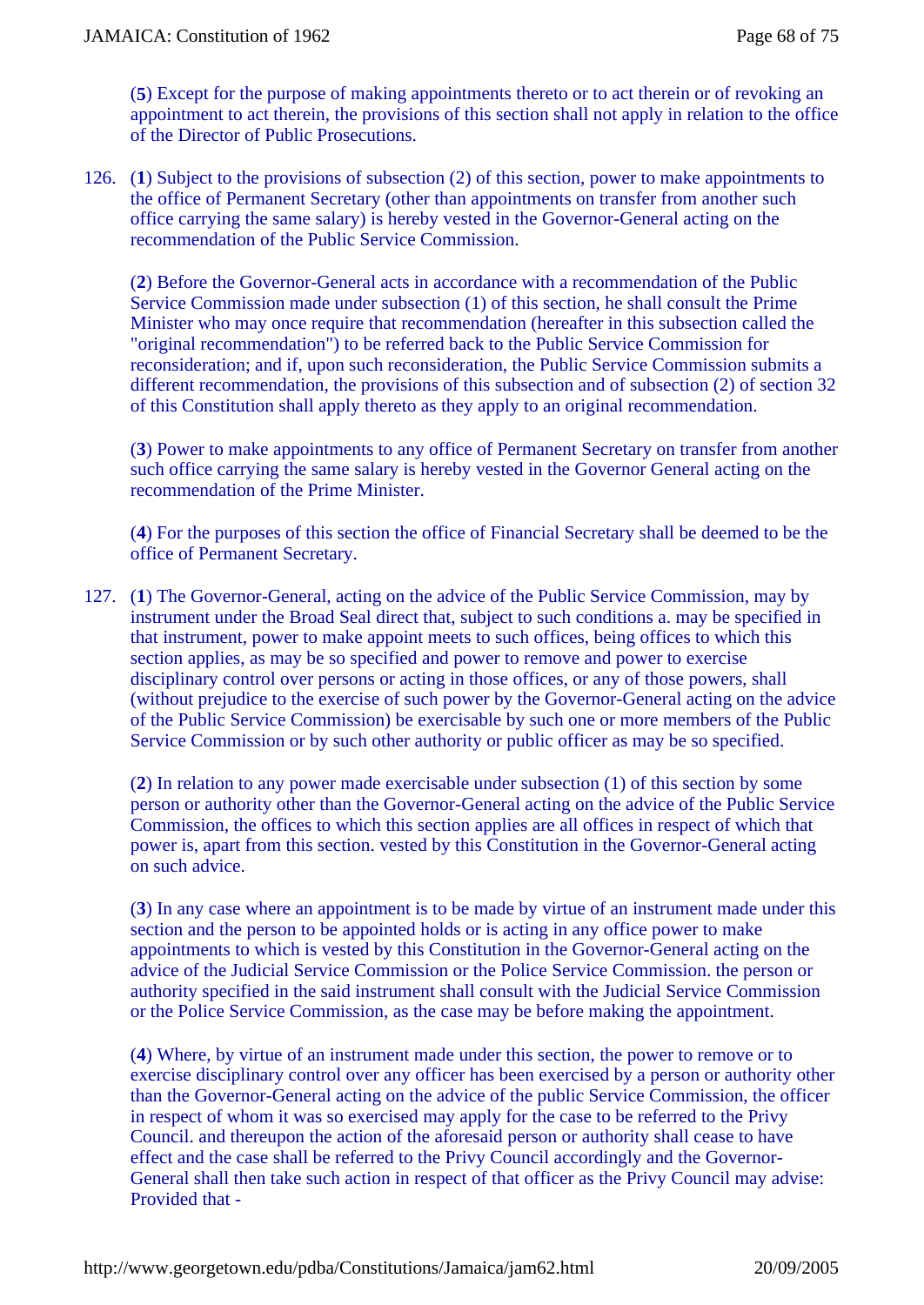- a. where the action of the aforesaid person or authority included the removal of that officer or his suspension from the exercise of his office, that person or authority may nevertheless suspend him from the exercise of his office pending the determination of the reference to the Privy Council; and
- b. before advising the Governor-General under this subsection, the Privy Council shall consult with the Public Service Commission.
- 128. (**1**) Power to appoint persons to hold or act in the offices to which this section applies (including power to make appointments on promotion and transfer and to confirm appointments) and to remove persons so appointed from any such office shall vest in the Governor-General, acting in accordance with the advice of the Prime Minister.

(**2**) Before tendering any advice for the purposes of this section in relation to any person who holds or acts in any public office other than an office to which this section applies, the Prime Minister shall consult the Public Service Commission.

(**3**) The offices to which this section applies are the offices of any Ambassador, High Commissioner or other principal representative of Jamaica in countries other than Jamaica.

# **Part II**

#### Police

129. (**1**) There shall be a Police Service Commission for Jamaica consisting of a Chairman and such number of other members, being not less than two nor more than four, as the Governor-General, acting on the recommendation of the Prime Minister after consultation with the Leader of the Opposition, may from time to time decide.

(**2**) The members of the Police Service Commission shall be appointed by the Governor-General on the recommendation of the Prime Minister after consultation with the Leader of the Opposition, by instrument under the Broad Seal.

(**3**) No person shall be qualified to be appointed as a member of the Police Service Commission if he holds or is acting in any public office other than the office of member of the Judicial Service Commission or member of the Public Service Commission.

(**4**) A member of the Police Service Commission shall not, within a period of three years commencing with the date on which he last held or acted in that office, be eligible for appointment to any office power to make appointments to which is vested by this Constitution in the Governor-General acting on the advice of the Police Service Commission.

(**5**) The office of a member of the Police Service Commission shall become vacant -

- a. at the expiration of five years from the date of his appointment or such earlier time as may be specified in the instrument by which he was appointed;
- b. if he resigns his office;
- c. if he is appointed to any public office other than the office of member of the Judicial Service Commission or member of the Public Service Commission;
- d. if the Governor-General, acting on the recommendation of the Prime Minister after consultation with the Leader of the Opposition, directs that he shall be removed from office for inability to discharge the functions thereof (whether arising from infirmity of body or mind or any other cause) or for misbehaviour.

(**6**) If the office of a member of the Police Service Commission is vacant or a member is for any reason unable to perform the functions thereof, the Governor-General, acting on the recommendation of the Prime Minister after consultation with the Leader of the Opposition,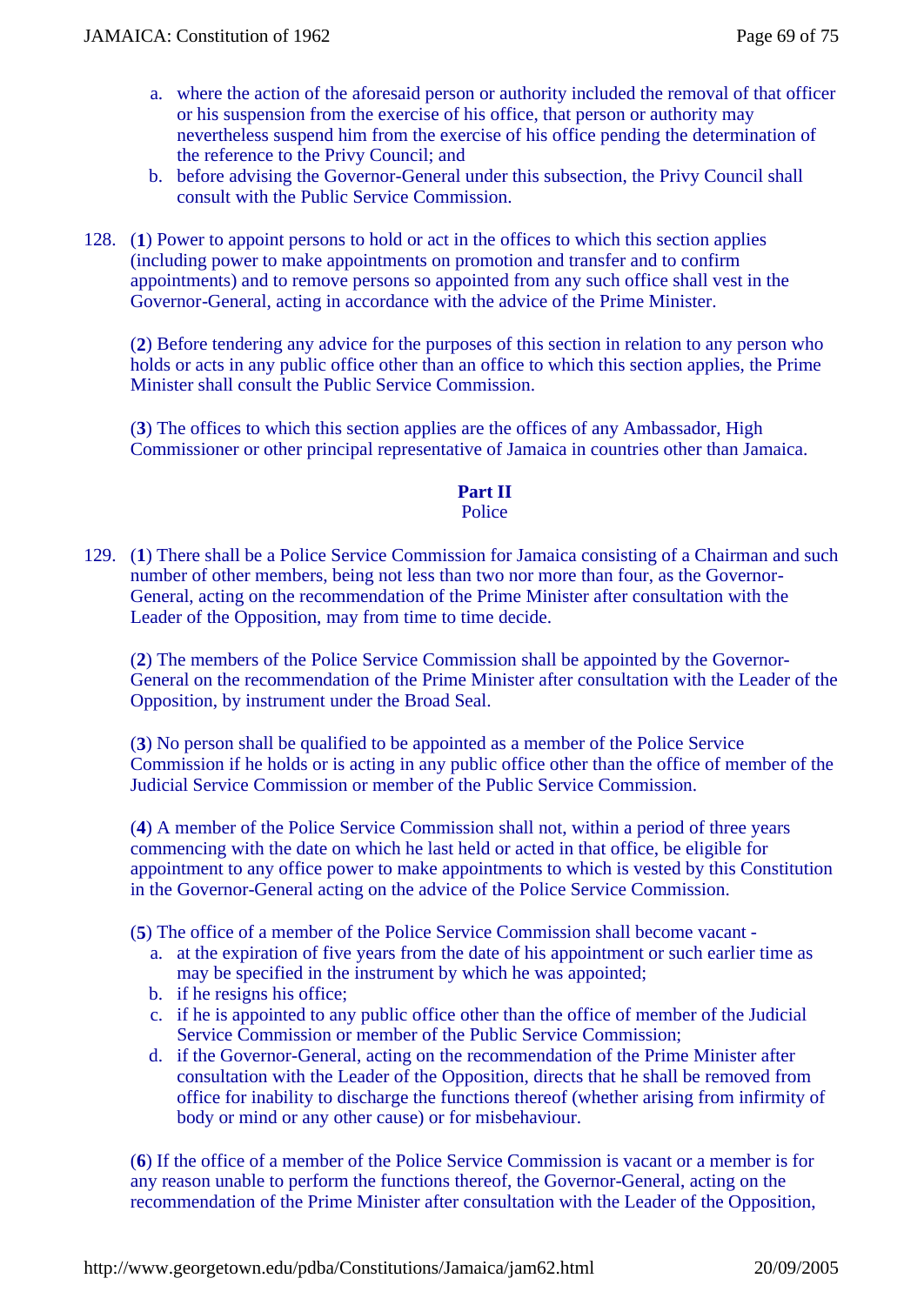may appoint a person who is qualified for appointment as a member of the Commission to act as a member of the Commission, and any person so appointed shall, subject to the provisions of subsection (5) of this section, continue to act until the office of the member of the Commission is filled or until his appointment is revoked by the Governor-General, acting on the recommendation of the Prime Minister after consultation with the Leader of the Opposition.

(**7**) The members of the Police Service Commission shall receive such salaries and allowances as may from time to time be prescribed by or under any law or by a resolution of the House of Representatives:

Provided that -

- a. no such resolution may reduce any salary or allowance for the time being prescribed by or under a law; and
- b. the salary of a member of the Police Service Commission shall not be reduced during his continuance in office.

(**8**) The salaries for the time being payable to members of the Police Service Commission under this Constitution shall be charged on and paid out of the Consolidated Fund.

- 130. Section 125 of this Constitution (with the substitution therein of the words "the Police Service Commission" for the words "the Public Service Commission" wherever the same occur and of the words "the Public Service Commission" for the words "the Police Service Commission" in subsection (2) thereof) shall apply in relation to police officers as it applies in relation to other public officers.
- 131. (**1**) The Governor-General, acting on the advice of the Police Service Commission, may by instrument under the Broad Seal direct that, subject to such conditions as may be specified in that instrument, power to make appointments to such offices, being offices to which this section applies, as may be so specified and power to remove and power to exercise disciplinary control over persons holding or acting in those offices, or any of those powers shall (without prejudice to the exercise of such power by the Governor-General acting on the advice of the Police Service Commission) be exercisable by such one or more members of the Police Service Commission or by such other authority or public officer as may be so specified.

(**2**) The offices to which this section applies are the offices of all police officers not above the rank of inspector.

(**3**) In any case where an appointment is to be made by virtue of an instrument made under this section and the person to be appointed holds or is acting in any office power to make appointments to which is vested by this Constitution in the Governor-General acting on the advice of the Judicial Service Commission or the Public Service Commission, the person or authority specified in the said instrument shall consult with the Judicial Service Commission or the Public Service Commission, as the case may be, before making the appointment.

(**4**) Where, by virtue of an instrument made under this section, the power to remove or to exercise disciplinary control over any officer has been exercised by a person or authority other than the Governor-General acting on the advice of the Police Service Commission, the officer in respect of whom it was so exercised may apply for the case to be referred to the Privy Council, and thereupon the action of the aforesaid person or authority shall cease to have effect and the case shall be referred to the Privy Council accordingly; and the Governor-General shall then take such action in respect of that officer as the Privy Council may advise: Provided that -

a. where the action of the aforesaid person or authority includes the removal of that officer or his suspension from the exercise of his office, that person or authority may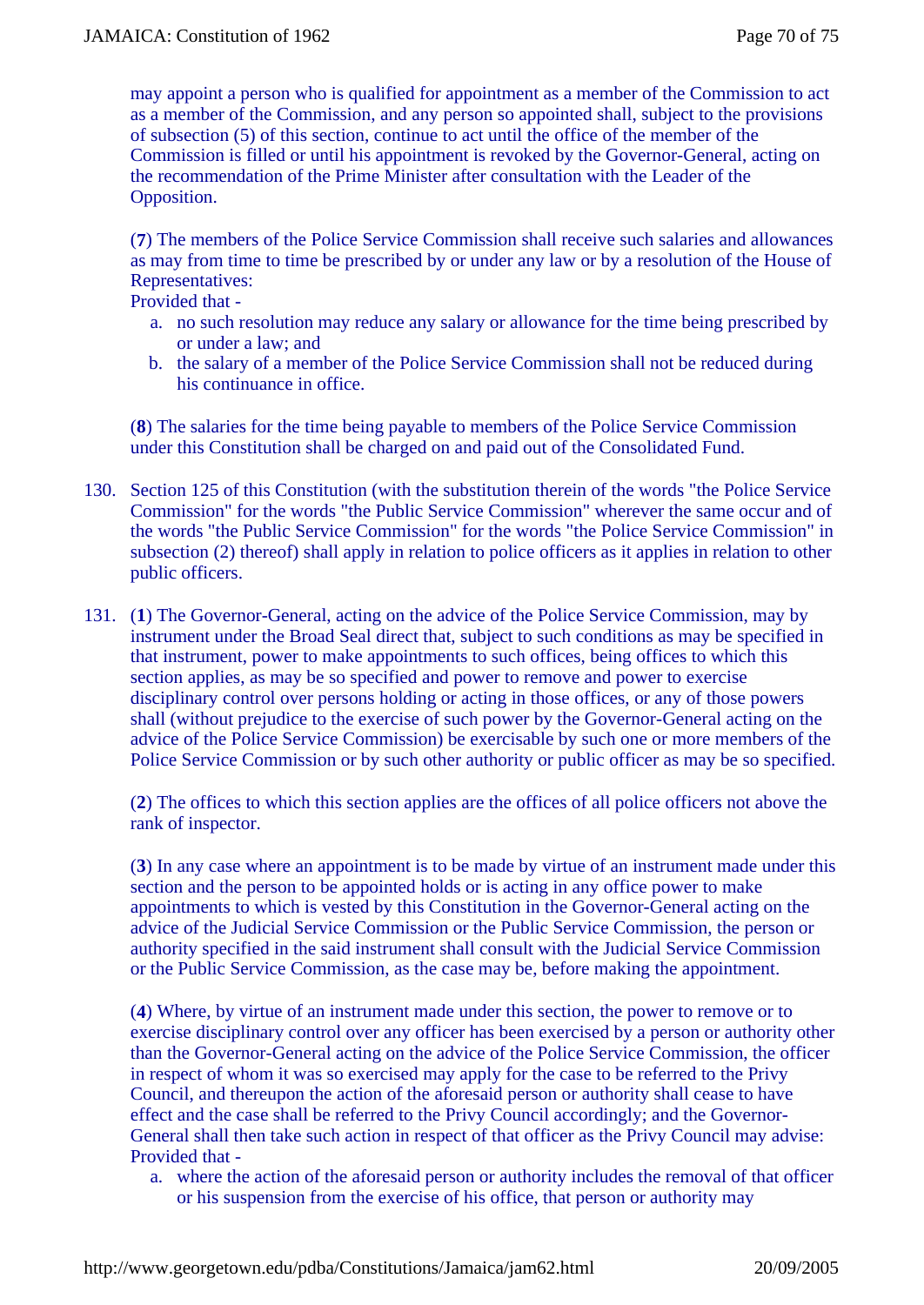nevertheless suspend him from the exercise of his office pending the determination of the reference to the Privy Council; and

b. before advising the Governor-General under this subsection, the Privy Council shall consult with the Police Service Commission.

#### **Part III Pensions**

132. (**1**) Subject to the provisions of section 134 of this Constitution, the law applicable to the grant and payment to any officer, or to his widow, children, dependents or personal representatives, of any pension, compensations, gratuity or other like allowance (in this section and in sections 133 and 134 of this Constitution referred to as day is an "award") in respect of the service of that officer in a public office shall be that in force on the relevant day or any later law not less favourable to the person concerned.

(**2**) For the purposes of this section, the relevant day is -

- a. in relation to an award granted before the appointed day, the day on which the award was granted;
- b. in relation to an award granted or to be granted on or after the appointed day to or in respect of a person who was a public officer before that day, the day immediately before that day;
- c. in relation to an award granted or to be granted to or in respect of a person who first becomes a public officer on or after the appointed day, the day on which he becomes a public officer.

(**3**) For the purposes of this section, in so far as the law applicable to an award depends on the option of the person to or in respect of whom it is granted or to be granted, the law for which he opts shall be taken to be more favourable to him than any other law for which he might have opted.

(**4**) For the purposes of this section and of sections 133 and 134 of this Constitution, service as a Judge of the Court of Appeal or as a Judge of the Supreme Court shall be deemed to be public service.

- 133. Awards granted under any law for the time being in force in Jamaica in respect of the public service shall be charged on and paid out of the Consolidated Fund.
- 134. (**1**) The power to grant any award under any pensions law for the time being in force in Jamaica (other than an award to which, under that law, the person to whom it is payable is entitled as of right) and, in accordance with any provisions in that behalf contained in any such law, to withhold, reduce in amount or suspend any award payable under any such law is hereby vested in the Governor-General.

(**2**) The power vested in the Governor-General by subsection (1) of this section shall be exercised by him -

- a. in the case of an award payable to a person who, having been a public officer, was immediately before the date on which he ceased to hold public office, serving
	- i. as a Judge of the Court of Appeal;
	- ii. as a Judge of the Supreme Court;
	- iii. in any office to which section 112 of this Constitution applies at the date of the exercise of the power,
	- on the recommendation of the Judicial Service Commission;
- b. in the case of an award payable to a person who, having been a public officer, was, immediately before the date aforesaid, serving as a police officer, on the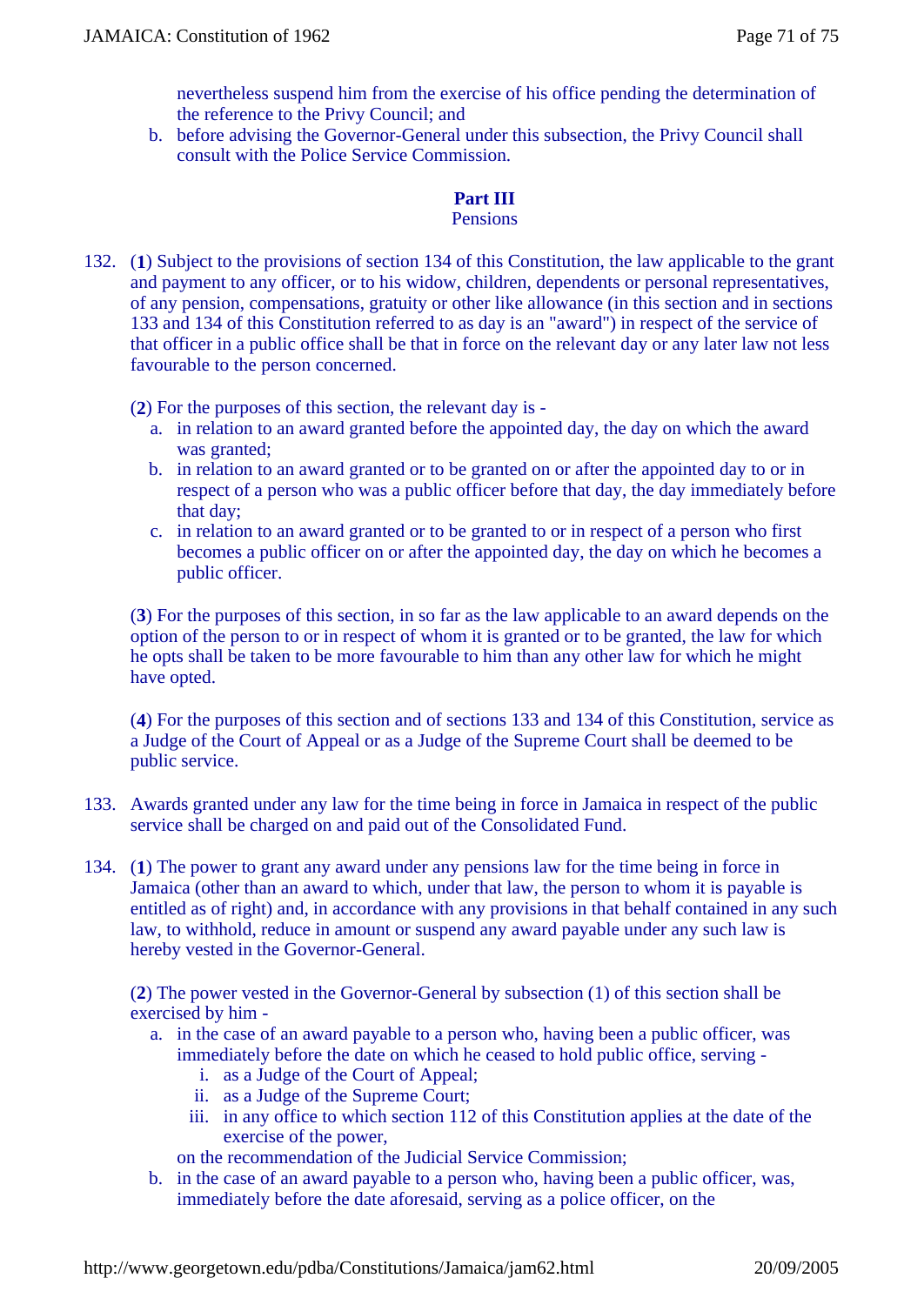recommendation of the Public Service Commission; and

c. in the case of an award payable to any other person, on the recommendation of the Public Service Commission.

(**3**) In this section, "pensions law" means any law relating to the grant to any person, or to the widow, children, dependants or personal representatives of that person, of an award in respect of the services of that person in a public office, and includes any instrument made under any such law.

# **Chapter X**

### **Miscellaneous**

135. (**1**) In relation to any Commission established by this Constitution, the Governor-General, acting in accordance with the advice of the Commission, may by regulation or otherwise regulate its procedure and, subject to the consent of the Prime Minister or such other Minister as may be authorised in that behalf by the Prime Minister, confer powers and impose duties on any public officer or any authority of the Government of Jamaica for the purpose of the discharge of the functions of the Commission.

(**2**) At any meeting of any Commission established by this Constitution a quorum shall be constituted if three members are present. If a quorum is present the Commission shall not be disqualified for the transaction of business by reason of any vacancy among its members and any proceedings of the Commission shall be valid notwithstanding that some person who was not entitled so to do took part therein.

(**3**) Any question proposed for decision at any meeting of any Commission established by this Constitution shall be determined by a majority of the votes of the members thereof present and voting, and if on any such question the votes are equally divided the member presiding shall have and exercise a casting vote.

#### 136. The question whether-

- a. any Commission established by this Constitution has validly performed any function vested in it by or under this Constitution;
- b. any member of such a Commission or any other person or authority has validly performed any function delegated to such member, person or authority in pursuance of the provisions of section 113 or, as the case may be, of section 127 or of section 131 of this Constitution; or
- c. any member of such a Commission or any other person or authority has validly performed any other function in relation to the work of the Commission or in relation to any such function as is referred to in paragraph (b) of this section, shall not be enquired into in any court.
- 137. (**1**) Any person who is appointed, elected or otherwise selected to any office established by this Constitution (including the office of Prime Minister or other Minister or Parliamentary Secretary) may resign from that office by writing under his hand addressed to the person or authority by whom he was appointed, elected or selected:

Provided that in the case of -

- a. a person who holds office as President or Deputy President of the Senate his resignation from that office shall be addressed to the Senate;
- b. a person who holds office as Speaker or Deputy Speaker his resignation from that office shall be addressed to the House of Representatives;
- c. a member of the House of Representatives his resignation from the House shall be addressed to the Speaker.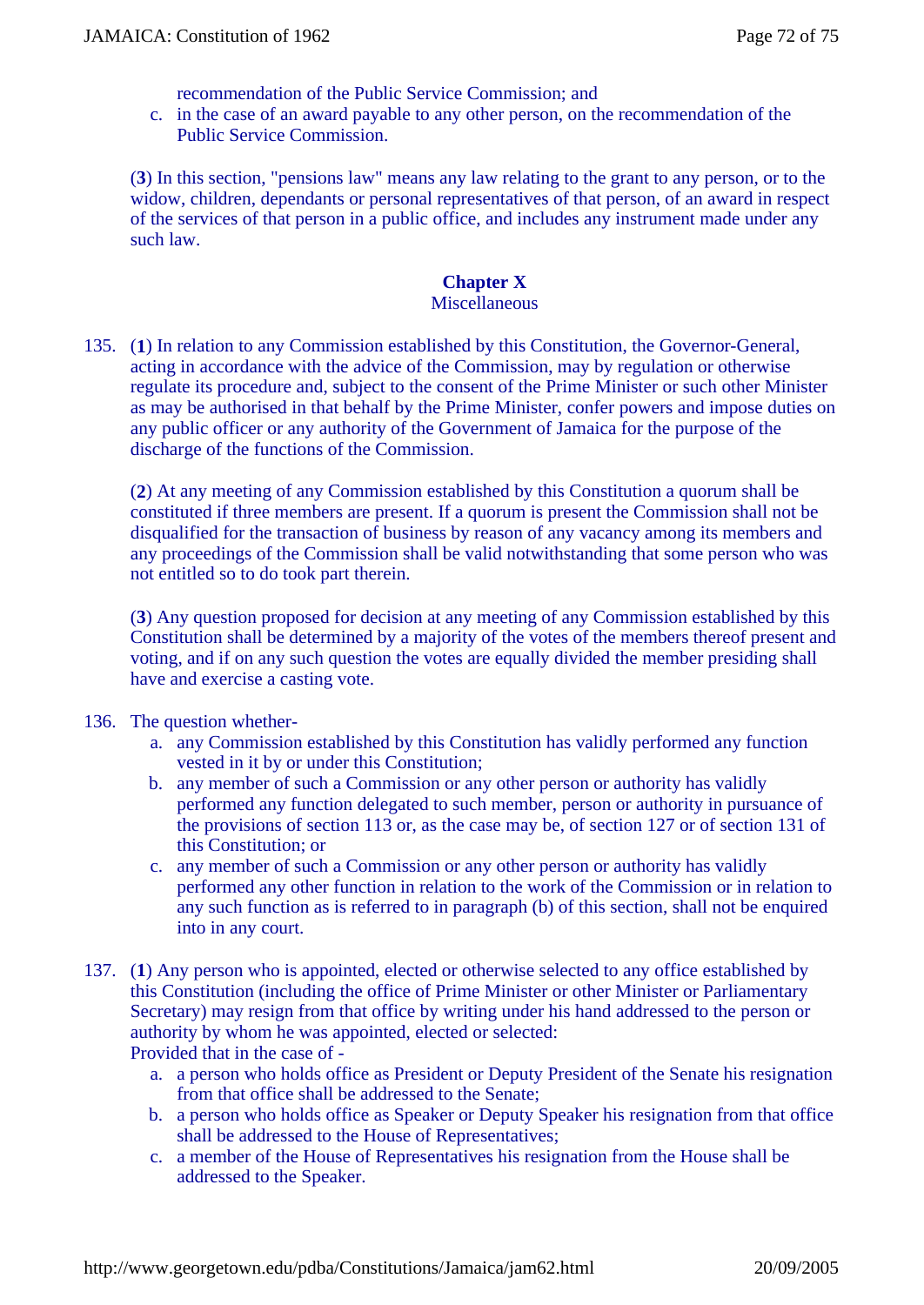(**2**) The resignation of any person from any such office as aforesaid shall take effect when the writing signifying the resignation is received by the person or authority to whom it is addressed or any person authorised by that person or authority to whom it is addressed or by this Constitution to receive it.

(**3**) A resignation that is required to be addressed to the President or Speaker shall, if the office of President or Speaker (as the case may be) is vacant, or the President or Speaker is absent from Jamaica, be received by the Deputy President or Deputy Speaker on behalf of the President or Speaker.

138. (**1**) Where any person has vacated any office established by this Constitution (including the office of Prime Minister or other Minister or Parliamentary Secretary) he may, if qualified, again be appointed, elected or otherwise selected to hold that office in accordance with the provisions of this Constitution.

(**2**) Without prejudice to the provisions of subsection (3) of this section, when the holder of any office constituted by or under this Constitution is on leave of absence pending relinquishment of that office, the person or authority having power to make appointments to that office may appoint another person thereto.

(**3**) Where two or more persons are holding the same office by reason of an appointment made pursuant to subsection (2) of this section, the person last appointed shall, in respect of any function conferred on the holder of that office, be deemed to be the sole holder of that office.

# First Schedule **OATHS**

### *Oath of Alliegance*

I \_\_\_\_\_\_\_\_\_\_\_\_\_\_\_\_\_\_\_\_\_\_\_\_\_\_\_\_\_\_\_\_\_\_\_\_\_\_\_\_\_\_\_\_\_\_\_\_\_\_\_\_\_\_, do swear that I will be faithful and bear true allegiance to Her Majesty Queen Elizabeth II, Her Heirs and Successors, according to law. So help me God.

### *Oath for the due execution of the office of Governor-General.*

I \_\_\_\_\_\_\_\_\_\_\_\_\_\_\_\_\_\_\_\_\_\_\_\_\_\_\_\_\_\_\_\_\_\_\_\_\_\_ ,do swear that I will well and truly serve Her Majesty Queen Elizabeth II, Her Heirs and Successors, in the office of Governor-General. So help me God.

> *Oath for the due execution of the office of Prime Minister or other Minister or Parliamentary Secretary.*

I \_\_\_\_\_\_\_\_\_\_\_\_\_\_\_\_\_\_\_\_\_\_\_\_\_\_\_\_\_\_\_\_\_\_\_\_\_\_\_\_\_\_\_, being appointed Prime Minister/Minister/Parliamentary Secretary, do swear that I will to the best of my judgment, at all times when so required, freely give my counsel and advice to the Governor-General (or any other person for the time being lawfully performing the functions of that office) for the good management of the public affairs of Jamaica, and I do further swear that I will not on any account, at any time whatsoever, disclose the counsel, advice, opinion or vote of any particular Minister or Parliamentary Secretary and that I will not, except with the authority of the Cabinet and to such extent as may be required for the good management of the affairs of Jamaica, directly or indirectly reveal the business or proceedings of the Cabinet or the nature or contents of any documents communicated to me as a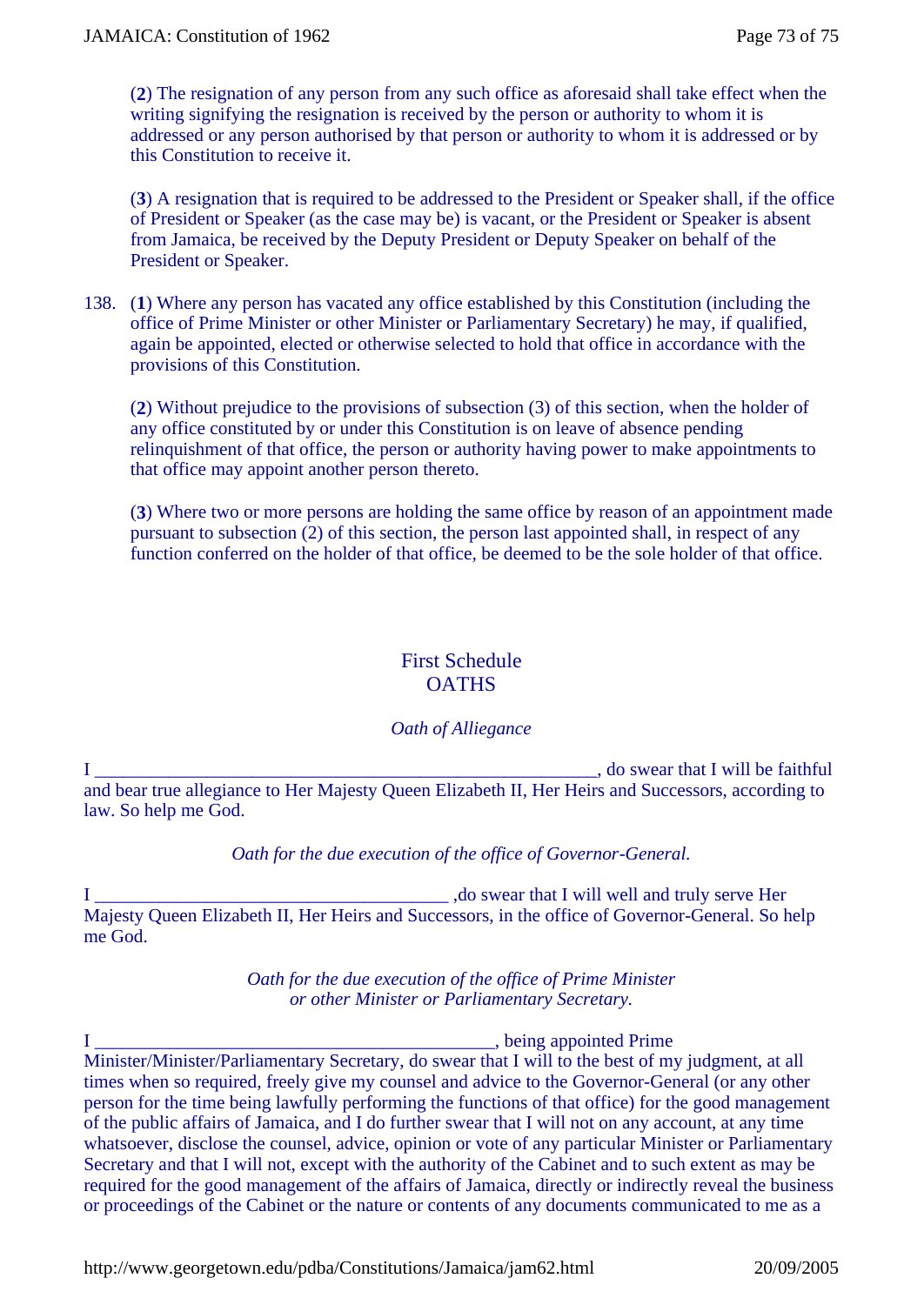Minister/Parliamentary Secretary or any matter coming to my knowledge in my capacity as such and that in all things I will be a true and faithful Prime Minister/Minister/Parliamentary Secretary. So help me God.

#### *Judicial Oath.*

I \_\_\_\_\_\_\_\_\_\_\_\_\_\_\_\_\_\_\_\_\_\_\_\_\_\_\_\_\_\_\_\_\_\_\_\_\_\_\_\_\_\_\_\_\_\_\_\_\_\_\_\_\_\_\_\_, do swear that I will well and truly serve Our Sovereign Lady Queen Elizabeth II, Her Heirs and Successors, in the office of \_\_\_\_\_\_\_\_\_\_\_\_\_\_\_\_\_\_\_and I will do right to all manner of people after the laws and usages of Jamaica without fear or favour, affection or ill will. So help me God.

#### Second Schedule Number and Boundaries of Constituencies.

- 1. The number of constituencies shall be such as will most conveniently permit the application of paragraphs 2 to 5 (inclusive) of this Schedule.
- 2. (**1**) The boundary of a constituency shall not cross the boundary of a Parish as delimited by the Counties and Parishes Act or by any law amending or replacing that law.
	- (**2**) There shall be at least two constituencies in each such parish.
- 3. Subject to the provisions of paragraphs 2 and 4 of this Schedule, the boundaries of each constituency shall be such that the number of the electorate thereof is as nearly equal to the electorate quota as is reasonably practicable.
- 4. The electorate of a constituency may be greater or less than the electorate quota in order to take account of
	- a. the varying physical features and transportation facilities within Jamaica; and
	- b. the difference between urban and rural areas in respect of density of population:
	- Provided that, subject to the provisions of paragraph 2 of this Schedule, the electorate of a constituency shall not
		- i. exceed the electorate quota by more than fifty per centum; or
		- ii. be less than sixty-six and two-thirds per centum of the electorate quota.
- 5. For the purposes of this Schedule
	- a. the electorate of a constituency means the number of persons whose names appear on the official lists of electors for the area comprised in that constituency in force on the enumeration date under the law for the time being regulating the conduct of elections;
	- b. the "enumeration date" means, in relation to any report of the Standing Committee, the date on which the notice with respect to that report is punished in accordance with subsection (7) of section 67 of this Constitution; and
	- c. the "electorate quota" means the number obtained by dividing the total of the electorate of all the constituencies by the number of constituencies into which the Standing Committee recommends Jamaica should be divided.

# Third Schedule

Provisions Relating to Applicability of the Commissions of Enquiry Act to Tribunals Appointed under this Constitution

- 1. The following provisions of the Act shall not apply, that is to say:
	- a. section 2-whole section;